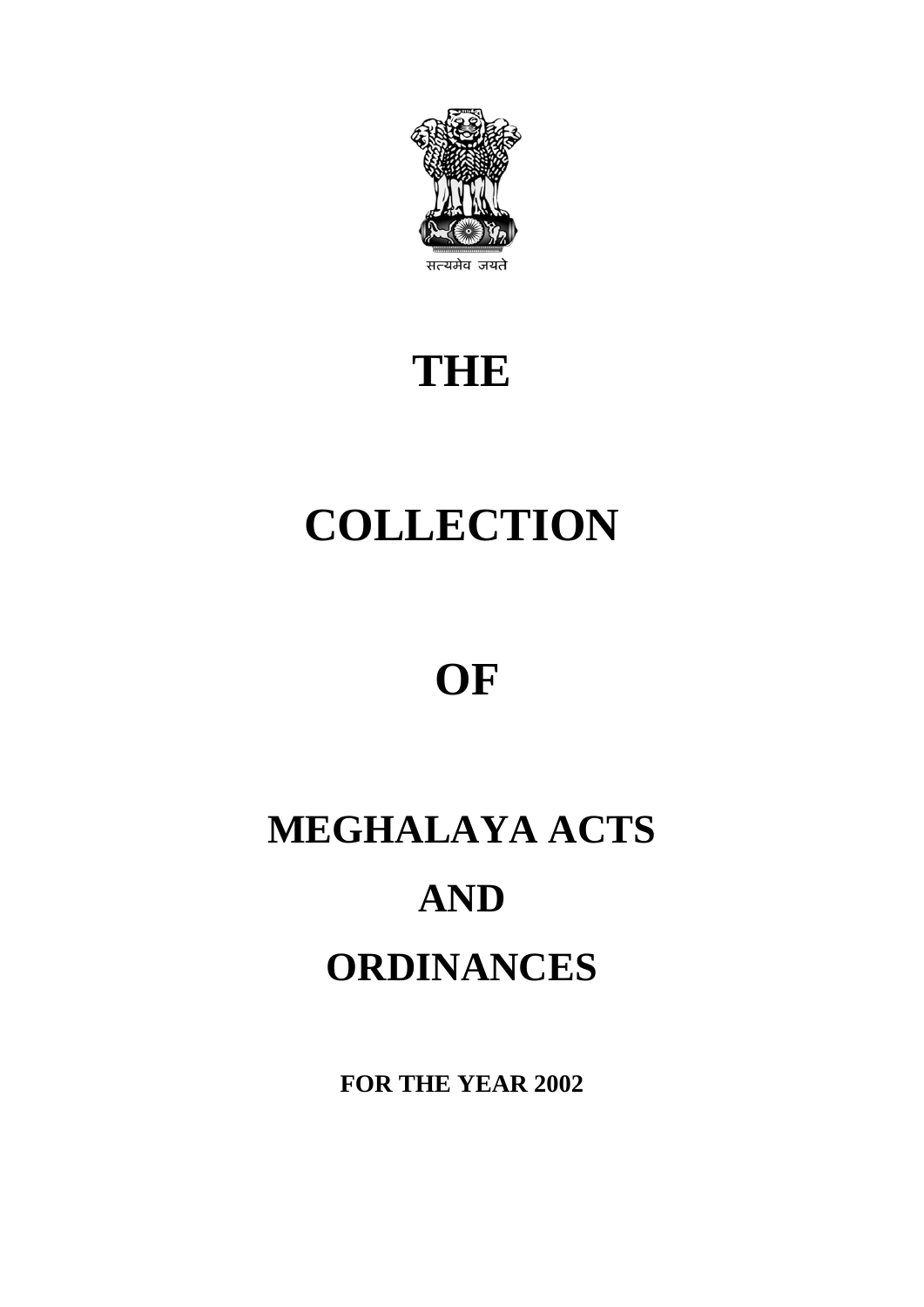#### INDEX

### MEGHALAYA LIST OF ACTS AND ORDINANCES, 2002

| Serial No.     | Acts                                                        | Acts No. & Year | Page      |
|----------------|-------------------------------------------------------------|-----------------|-----------|
| $\mathbf{1}$   | The Meghalaya Lokayukta and Up Lokayukta                    | 1 of 2002       | $1-20$    |
|                | Act, 2002                                                   |                 |           |
| $\overline{2}$ | The Meghalaya Appropriation (No. 1) Act, 2002               | 2 of 2002       | 21-33     |
| 3              | The Meghalaya Appropriation (Vote-on-Account)               | 3 of 2002       | $34 - 57$ |
| 4              | Act, 2002<br>The Meghalaya Tax on Luxuries (Hotels and Lod- | 4 of 2002       | $-58$     |
|                | ging houses) Amendment, Act, 2002                           |                 |           |
| 5              | The Meghalaya (Mobile Phone connection) Cess Act,           | 5 of 2002       | 59-64     |
|                | 2002                                                        |                 |           |
| 6              | The Meghalaya Appropriation (No. II) Act, 2002              | 6 of 2002       | 65-88     |
| 7              | The Legislative Assembly of Meghalaya (Member's             | 7 of 2002       | 89-90     |
|                | Pension) (Amendment) Act, 2002                              |                 |           |
| 8              | The Legislative Assembly of Meghalaya (Member's             | 8 of 2002       | $-91$     |
|                | Salaries and Allowance) (Amendment) Act, 2002               |                 |           |
| 9              | The Legislative Assembly of Meghalaya (Member's             | 9 of 2002       | 92-93     |
|                | Family Pension) (Amendment) Act, 2002                       |                 |           |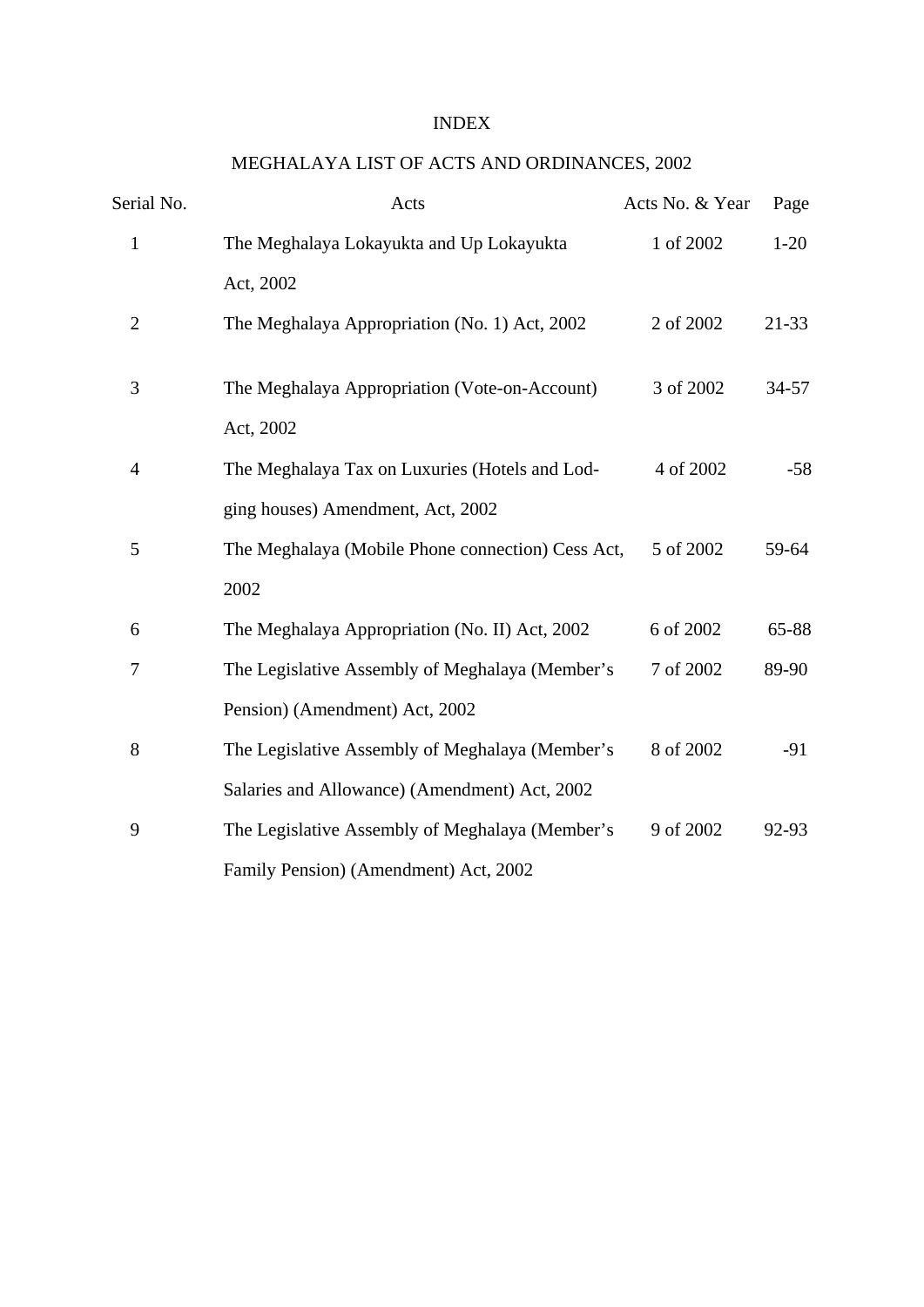### ORDINANCES

| Serial No.     | Ordinance                                       | Ord. No. & Year | Page    |
|----------------|-------------------------------------------------|-----------------|---------|
| $\mathbf{1}$   | The Contingency Fund of Meghalaya (Amendment)   | 1 of 2002       | 94-95   |
|                | Ordinance, 2002                                 |                 |         |
| $\overline{2}$ | The Meghalaya Tax on Luxuries (Hotels and Lod-  | 2 of 2002       | 96-97   |
|                | ging houses) Amendment, Act, 2002               |                 |         |
| 3              | The Meghalaya (Mobile Phone connection) Cess    | 3 of 2002       | 98-104  |
|                | Ordinance, 2002                                 |                 |         |
| 4              | Contingency Fund of Meghalaya (Amendment)       | 4 of 2002       | 105-106 |
|                | Ordinance, 2002                                 |                 |         |
| 5              | Contingency Fund of Meghalaya (Amendment)       | 5 of 2002       | $-107$  |
|                | Ordinance, 2002                                 |                 |         |
| 6              | The Meghalaya (Tax on Luxuries) Ordinance, 2002 | 6 of 2002       | 108-115 |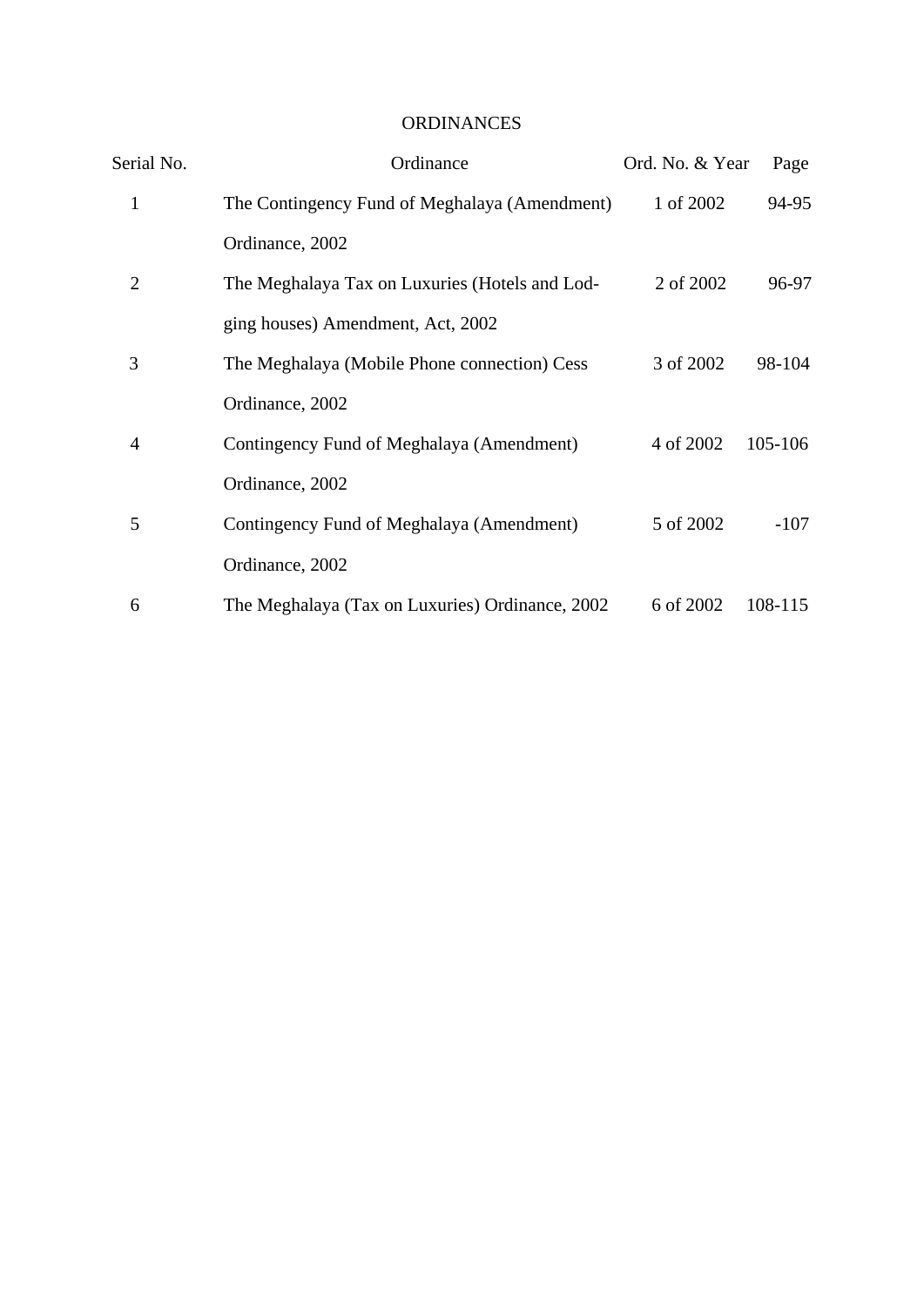## **The 22nd February, 2002**

No. LL(B) 11/99/91- The following Act of the Meghalaya Legislative Assembly which received the assent of the President of India is hereby published for general information.

#### **MEGHALAYA ACT NO. 1 OF 2002**

#### THE MEGHALAYA LOKAYUKTA AND UP LOKAYUKTAS ACT, 2000

#### (As passed by the Assembly on the  $13<sup>th</sup>$  April, 2000)

(Received the assent of the President on  $15<sup>th</sup>$  February, 2000)

(Published in the Gazette of Meghalaya, Extra-ordinary, dated  $22<sup>nd</sup>$  February, 2002)

An

#### Act

To make provisions for appointment and functions at Lokayukta an Up-Lokayukta in Meghalaya and for matter connected therewith or incidental thereto.

Whereas, it is expedient to make provisions for the appointment of Lokayuktas and Up-Lokayuktas in Meghalaya for the investigation of grievance and allocations against Ministers, Legislators and other public servants in certain cases and for matters connected therewith.

Be it enacted by the Legislature of the State of Meghalaya in the Fifty-first Year of the Republic of India as follows:-

| Short title, extent and<br>commencement | $\mathbf{1}$ | (1) This Act may be called the Meghalaya Lokayukta and<br>Up-Lokayukta Act, 2000<br>(2) It extends to the whole of the State of Meghalaya and<br>applies also to the public servants posted outside<br>Meghalaya in connection with the affairs of the State<br>of Meghalaya.<br>(3) It shall come into force at once.                                                                                                                                                                                                                                                                                                              |
|-----------------------------------------|--------------|-------------------------------------------------------------------------------------------------------------------------------------------------------------------------------------------------------------------------------------------------------------------------------------------------------------------------------------------------------------------------------------------------------------------------------------------------------------------------------------------------------------------------------------------------------------------------------------------------------------------------------------|
| Definitions                             | 2            | In this Act, unless the context otherwise requires:-<br>(a) "Act" means the Meghalaya Lokyukata and Up-<br>Lokyukata Act, 2000;<br>(b) "Action" means action taken by way of decision,<br>recommendation of finding or in any other manner and<br>includes failure to act, and all other expression<br>connoting action shall be constructed accordingly;<br>(c) "allegation" in relation to a public servant, means any<br>affirmation that such public servant-<br>Has abused his position as such to obtain any<br>$\mathbf{i}$<br>gain or favour to himself or to any other person<br>or to cause undue harm or hardship to any |

other person;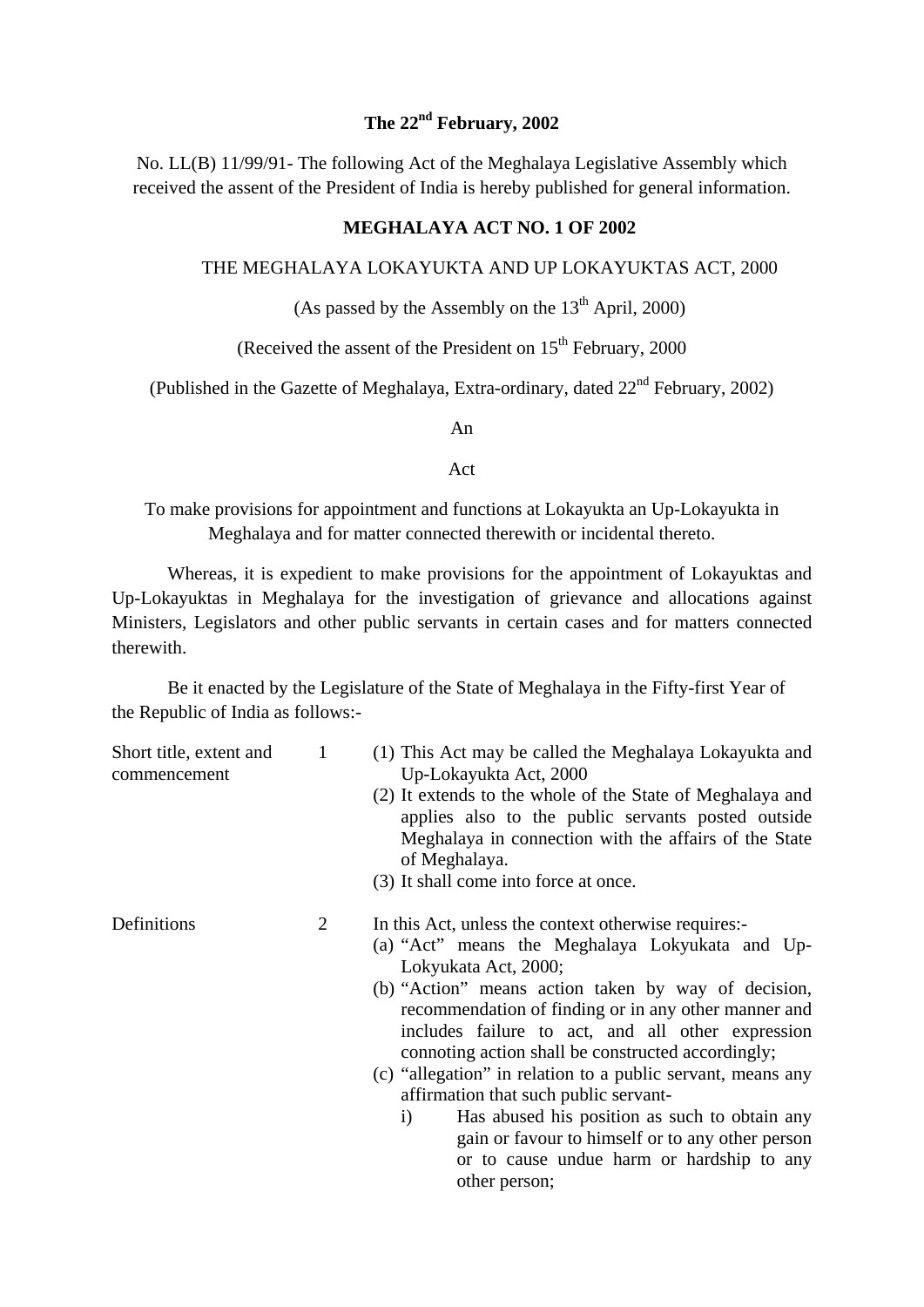- ii) Was activated in the discharge of his functions as such public servant by personal interest or improper or corrupt motive; or
- iii) Is guilty of corruption, or lack of integrity in his capacity as such public servant;
- (d) "Component authority" in relation to a public servant, means
	- i) In the case of Minister or Secretary or member of the Legislative Assembly- the Chief Minister.
	- ii) In the case of any other public servant- such authority as may be prescribed;
- (e) "Governor" means the Governor of the State of Meghalaya.
- (f) "grievance" means a claim by a person that he substituted injustice or undue hardship in consequence of mal-administration;
- (g) "Lokyukata" means a person appointed as the Lokyukata and "Up-Lokyukata" means a person appointed as an Up-Lokyukata under Section 3;
- (h) "Mal-administration" means action taken or purporting to have been taken in exercise of administrative function in any case
	- i) Where such action or the administrative procedure or practice governing such action is unreasonable, unjust, oppressive or improperly discriminatory; or
	- ii) Where there has been negligence or undue delay in taking such action or the administrative procedure or practice governing such action involves undue delay;
- (i) "Minister" means a member (other than the Chief Minister) of the Council of Ministers by whatever name called, for the State of Meghalaya, that is to say a Minister, a Minister of State or a Deputy Minister and also includes Parliamentary Secretary;
- (j) "Officer" means a person appointed to a public service or post in connection with the affairs of the State of Meghalaya;
- (k) "Official Gazette" means the Gazette of Meghalaya;
- (l) "Prescribed" means prescribed by rules made under this Act;
- (m)"Public servant" denote a person falling under any of the following description and includes, subject to the provisions of the sub-section (4) of Section 8, a person who at any time in the post fall under any of the following description, namely:
	- i) Every Minister referred to in clause (i);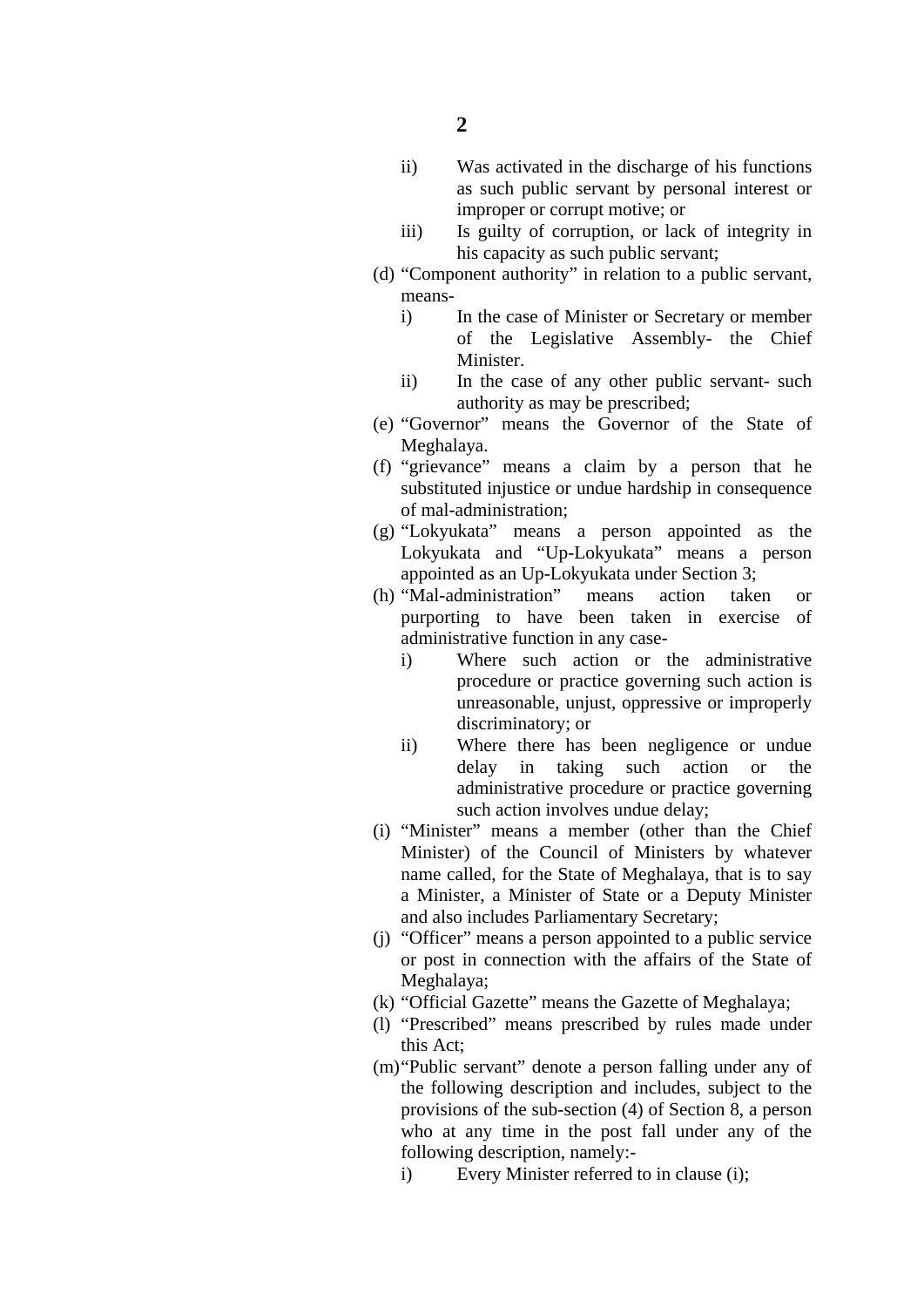- ii) Every member of the Legislative Assembly of the State of Meghalaya not being the Chief Minister or Minister referred to in clause (j);
- iii) Every officer referred to in clause (i):
- iv) Chairman/Vice Chairman/and Ward Commissioners of Municipal Board or Town Committee;
- v) A non-official Chairman including every office bearer of that description by whatever name called or the Managing Director of a district level or official of a central society or of an apex society registered under any law relating to Co-operative Society for the time being in force;

**Explanation-** In this sub-clause, "central society" means a co-operative society which includes in its membership other co-operative society, and "apex society" means a State level central society;

- vi) Every person in the service or pay of
- (ai) Any local authority in the State of Meghalaya which is notified by the State Government in this behalf in the Official Gazette.
- (aii) Any corporation not being a local authority established by or under Meghalaya or Central Act and owned or controlled by the State Government. Which is notified by the State Government in this behalf in the official Gazette.
- (aiii) Any Government company within the meaning of Section 617 of the Companies Act, 1956 (Central Act 1 of 1956) in which not less than fifty-one percent of the paid up share capital is held by the State Government of any company which is a subsidiary or a company in which not less than fifty one percent of the paid-up share capital is held by the State Government and which is notified by the State Government in this behalf in the Official Gazette.
- (aiv) Any society registered under the Societies Registration Act, 1960 which is owned or controlled by the State Government and which is notified by that Government in this behalf in the Official Gazette.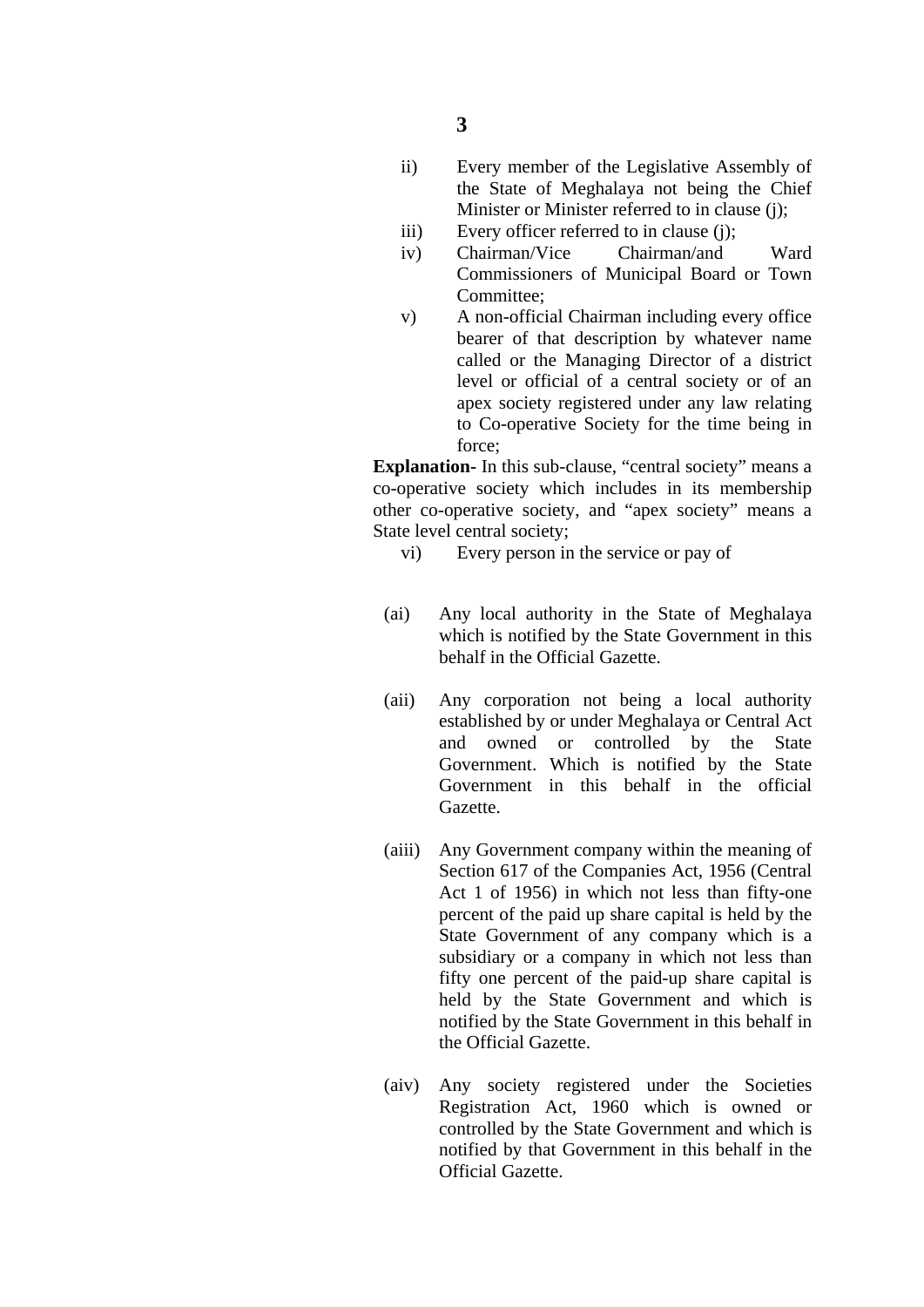- (n) "Scheduled" means the scheduled appended to this Act.
- (o) "Secretary" means Chief Secretary, Additional Chief Secretary Principal Secretary Commissioner and Secretary to the Government of Meghalaya and includes a special Secretary, and an Additional Secretary, a Joint Secretary, a Deputy Secretary an Under Secretary and also an Officer on Special Duty to the State Government; and
- (p) "State Government" means the Government of the State of Meghalaya.
- Appointment of 3 (1) For the purpose of conducting investigation, in Lokyukata and Up- accordance with the provisions of this Act, the Lokyukata. Governor shall, by warrant under his hand and seal, appoint a person to be known as the Lokyukata and one or more persons to be known as the Up-Lokyukata or Up-Lokyukatas.

Provided that-

- (a) The Lokyukatas shall be appointed after consultation with the Chief Justice of the Guahati High Court, the Speaker and the Leader of the Opposition in the Meghalaya Legislative Assembly, and if there be no such Leader a person elected in this behalf by the members of the opposition in that House in such manner as the Speaker may direct.
- (b) The Up-Lokyukata or the Up-Lokyukatas shall be appointed after consultation with the Lokyukatas.

 Provided further that where the Speaker of the Legislative Assembly is satisfied that circumstances exist on account of which it is not practicable to consult Leader of the Opposition in accordance with clause (a) of the proceeding proviso, he may intimate the Governor the name of any other member of the Opposition in the Legislative Assembly who may be constituted under that clause instead of the Leader of the Opposition.

- (2) The Lokyukata shall be a person who is or has been a Judge of the Supreme Court or a High Court, or a civil servant of the rank of Secretary to the Government of India or Chief Secretary of a State.
- (3) The Up-Lokyukata shall be a person who is or has been a District and Sessions Judge or a civil servant who has work as Secretary of the State Government.
- (4) Every person appointed as the Lokyukata or an Up-Lokyukata shall before entering upon his office, make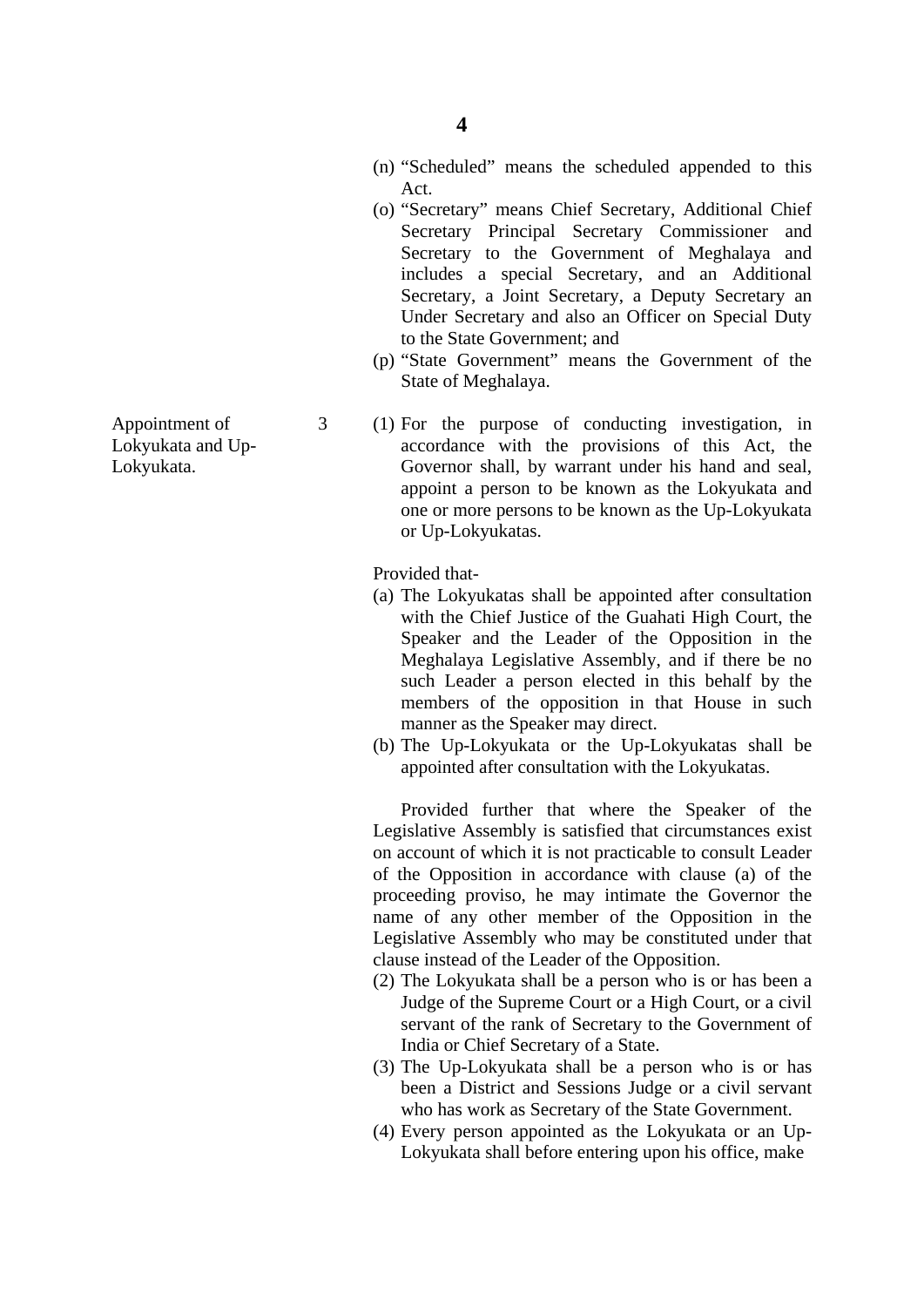and subscribe before the Governor or some person appointed in that behalf by him, an oath or affirmation in the form set out for the purpose in the First Schedule.

 (5) The Up-Lokyukata shall be subject to the administrative control of the Lokyukata and, in particular, for the purpose of convenient disposal, of investigations under this Act, the Lokyukata may issue such general or special direction as be may consider necessary to the Up-Lokyukata.

 Provided that nothing in this sub-section shall be construed to authorize the Lokyukata to question any finding, conclusion or recommendation of an Up- Lokyukata.

Lokyukata and Up-<br>
4 Lokyukata or an Up-Lokyukatas, as the case may be, Lokyukata to hold no shall be a person who is not or never has been a member other office. of parliament or a member of Legialature of any State and shall not hold any office of trust or profit other than his office as the Lokyukatas, or as the case may be, an Up-Lokyukata or be conducted with any political party or carry on any business or practice, any profession and accordingly before he enters upon his office, a person appointed as the Lokyukata or as the case may be, an Up-Lokyukata, shall:-

- (a) If he is a sitting Judge or holds any other office of trust or profit, resign from such office; or
- (b) If he is connected with any political party, sever his connection with it; or
- (c) If he is carrying on any business sever his connecetion (short of diverting himself of ownership) with the conduct management of such business; or
- (d) If he is practicing any profession, suspend practice of such profession.
- Terms of office and  $5$  (1) Every person appointed as the Lokyukata or Upother conditions of Lokyukata shall hold office for a terms of five years service of Lokyukata and from the date on which he enter upon his office or Up-Lokyukata until he attain the age of 67 years whichever is earlier provided that:-
	- (a) The Lokyukata or an Up-Lokyukata may, by writing by under his hand addressed to the Government, resigns his office;
	- (b) The Lokyukata or an Up-Lokyukata may be removed from office in the manner specified in Section 6;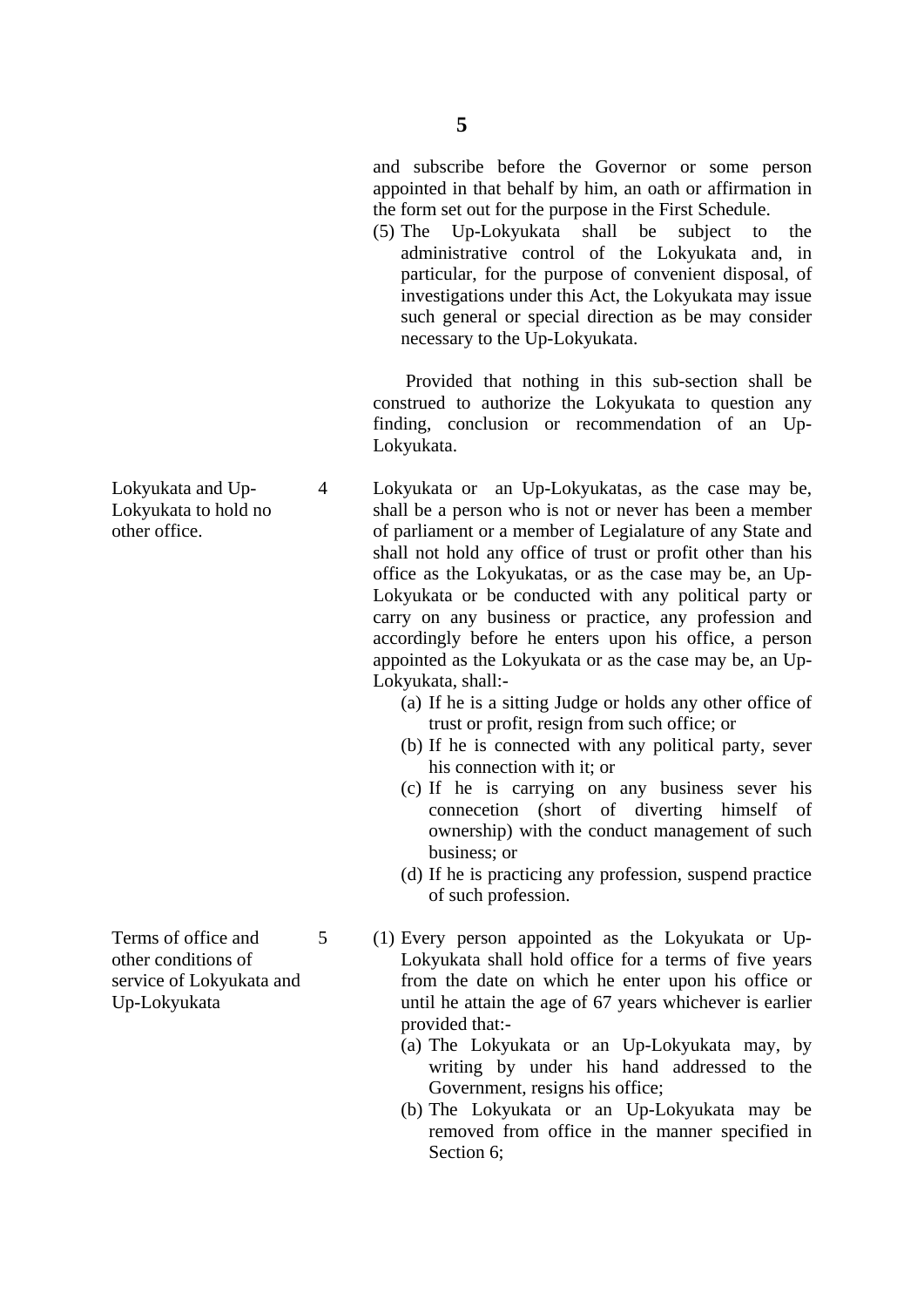- (2) If the office of the Lokyukata or an Up-Lokyukata becomes vacant, or if the Lokyukata or an Up-Lokyukata is by reason of absence or for any other reason whichever, unable to perform the duties of his office shall until some other person appointed under Section 3 enters upon such office or, as the case may be until the Lokyukata or such Up-Lokyukata or such resumes his duties, be performed-
	- (a) Where the office of the Lokyukata becomes vacant or where he is unable to perform the duties of his office, by the Up-Lokyukata or if there are two or more Up-Lokyukata by such one of the Up-Lokyukata as the Governor may by order direct
	- (b) Where the office of the Lokyukata or Up-Lokyukata becomes vacant or where he is unable to perform the duties of his office by the Up-Lokyukata himself or if the Lokyukata so directs by the other Up-Lokyukata, or as the case may be, such one of the other Up-Lokyukata as may be specified in the direction.
- (3) On ceasing to hold office the Lokyukata or an Up-Lokyukata shall be ineligible employment (where as the Lokyukata or an Up-Lokyukata) or in any other capacity under the Government of Meghalaya or for any employment under, or office in any such local authority, cooperation, Government company or society as is referred to in sub-clause (vi) of clause (m) of Section 2.
- (4) The Lokyukata shall be entitled to such pay, allowances pension, privilege and other condition of service as may be admissible to the Judge of the Supreme Court or of the High Court as the case may be, from time to time.
- (5) The Up-Lokyukata shall be entitled to such pay, allowances pension, privileged and other conditions of services as may admissible to the District and Session Judge from time to time.
- (6) The pay and allowance and pension, or privileges and other conditions of service of the Lokyukata or the Up-Lokyukata shall not be varied to his disadvantage during the tenure of his office.
- (7) If the Lokyukata or Up-Lokyukata at the time of his appointment is in receipt of a pension (other than a disability pension) in respect of any previous service rendered under the Government of India or any of its predecessor Government or under Government of any State or any of its predecessor Government, his salary in respect of his service as Lokyukata or as the Up-Lokyukata as the case may be, shall be reduced.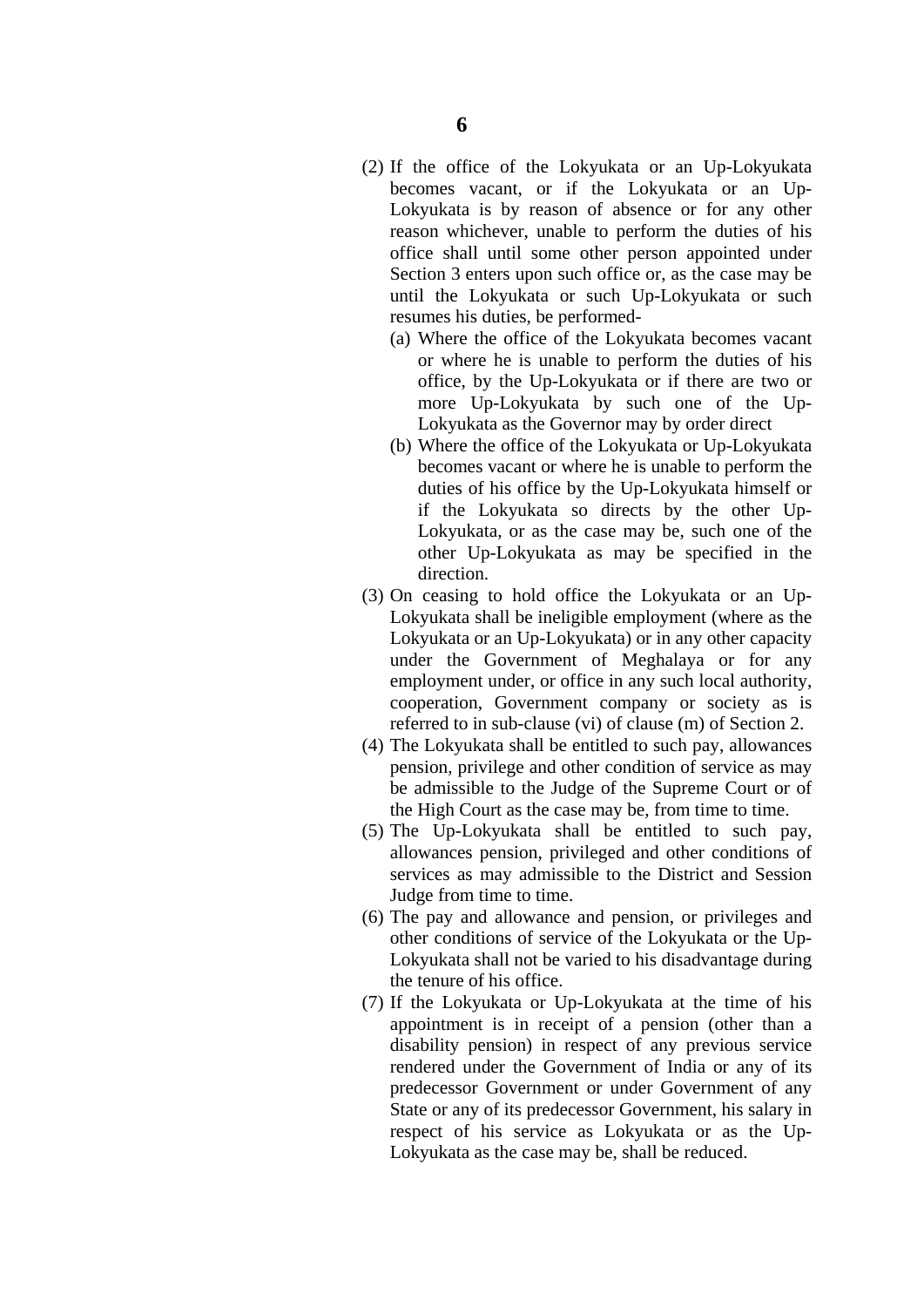- **7**
- (a) By the amount of that person; and
- (b) If he has before such appointment received in lieu of a position of the pension due to him in respect of such previous service the commuted value thereof, by the amount of that portion of the pension; and
- (c) If he has before such appointment, receive a retirement gratuity in respect of such previous service, by the pension equivalent of that gratuity.
- Removal of Lokyukata 6 (1) Subject to the provisions of Article 311 of the and Up-Lokyukata. Constitution of India the Lokyukata or Up-Lokyukata may be removed from his office by the Government on the ground of mis-behaviour or incapacity and on no other ground;

 Provided that the inquiry required to be hold under clause (2) of Article 311 of the Constitution before such removal-

- (a) In respect of Lokyukata, shall only be held by a peon appointed by the Governor being a person who is or has been a Judge of the Supreme Court or a Chief Justice of High Court; and
- (b) In respect of an Up-Lokyukata, shall be held by a person appointed by the Governor being a person who is or has been a Judge of the Supreme Court or who is or has been a Judge of a High Court.
- (2) The person appointed under the proviso to sub-section (1) shall submit the report of his inquiry to the Governor who shall, as soon as may be, cause it to be laid before the State Legislative.
- (3) Notwithstanding anything contained in sub-section (1) the Governor shall not remove the Lokyukata or an Up-Lokyukata unless a resolution by the State Legislature supported by a majority of the total membership of that House and a Majority of not less than two third of the members of that House present and voting, has been presented to the Governor in the same Session for such removal.

Matters which may be 7 (1) Subject to the provisions of this Act and on a investigated by complaint involving a grievance or an allegation being Lokyukata or an Up- made in that behalf, the Lokyukata may investigate Lokyukata any action which is taken by, or with the general to specific approval of-

- (i) A Minister or a Secretary; and
- (ii) Any public servant referred to in Clause (m) of Section (2); or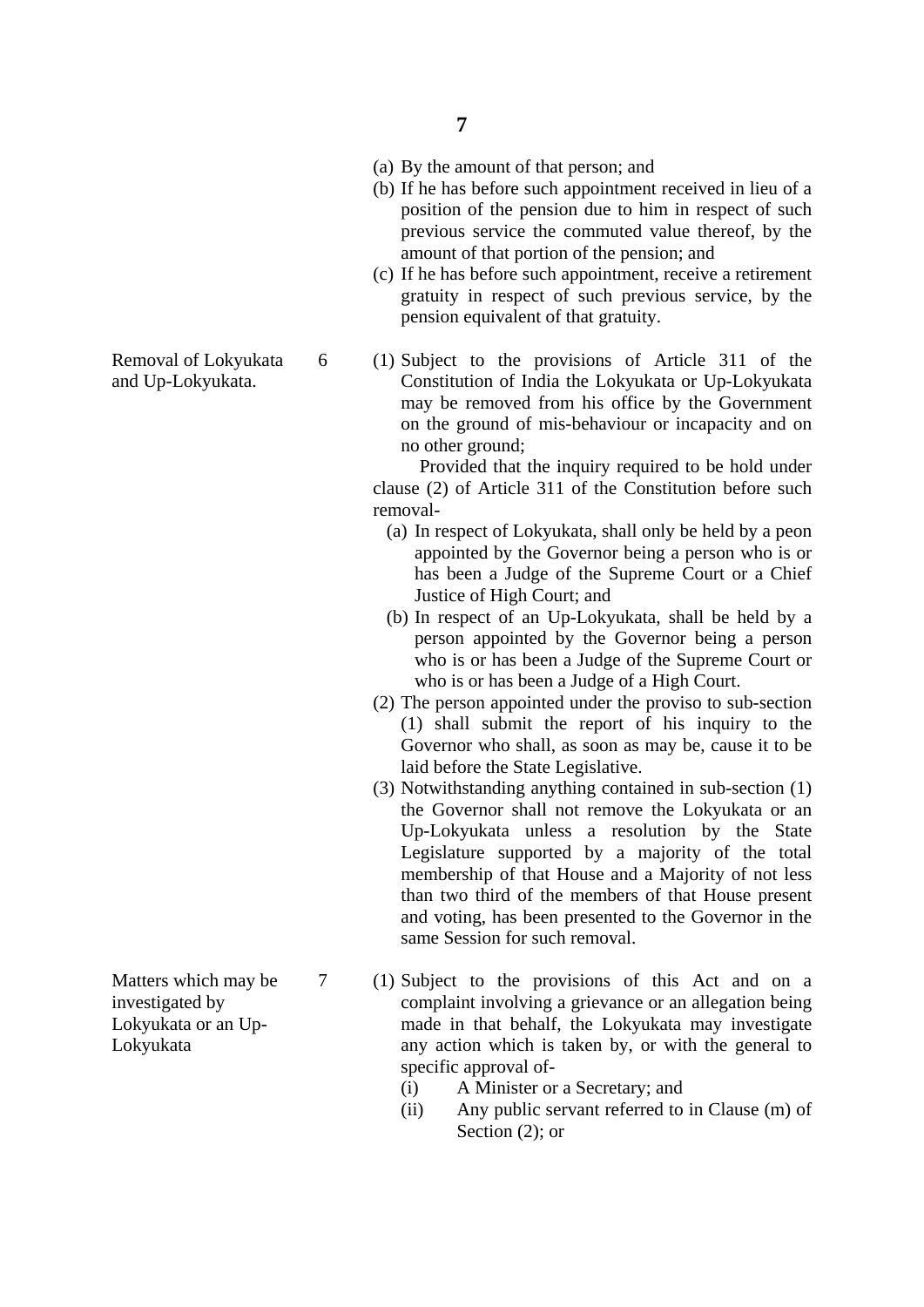- (iii) Any other public servant being a public servant of a class or sub-class of public servants notified by the State Government in consultation with the Lokyukata, in this behalf.
- (2) Subject to the provisions of this Act and on a complaint involving a grievance or an allegation being made in that behalf an Up-Lokyukata may investigate any action which taken by, or with the general or specific approval of the public servant not being a Minister, Secretary or other public referred to in sub section  $(1)$ .
- (3) Notwithstanding anything contained in sub-section (2), the Lokyukata may, for reasons to be recorded in writing investigate any action which may be investigated by an Up-Lokyukata under that subsection.
- (4) Where two or more Up-Lokyukata are appointed under this Act, the Lokyukata may, be general or special order, assign to each of them matters which may be investigated by them under this Act;

Provided that no investigation made by an Up- Lokyukata under this Act and no action taken or thing done by him in respect of such investigation shall be open to question on the ground only that such investigation related to a matter which is not assigned to him by such order.

- Matter not subject to 8 (1) Save as hereinafter provided, the Lokyukata or an Upinvestigation Lokyukata shall not conduct any investigation under this Act.
	- (a) Except on a complaint made under and in accordance with Section 9; or
	- (b) In the case of a complaint involving a grievance in respect of any action-
		- (i) If such action relates to any matter specified in the second schedule; or
		- (ii) If the complaint has or had any remedy by way of proceeding before any remedy by way of proceeding before any Tribunal or Court of Law.

 Provided that nothing in clause (b) (ii) shall prevent the Lokyukata or an Up-Lokyukata from conducting on investigation if he is satisfied that such person could not or cannot, for sufficient clause, have recourse to a remedy referred to in that sub-clause.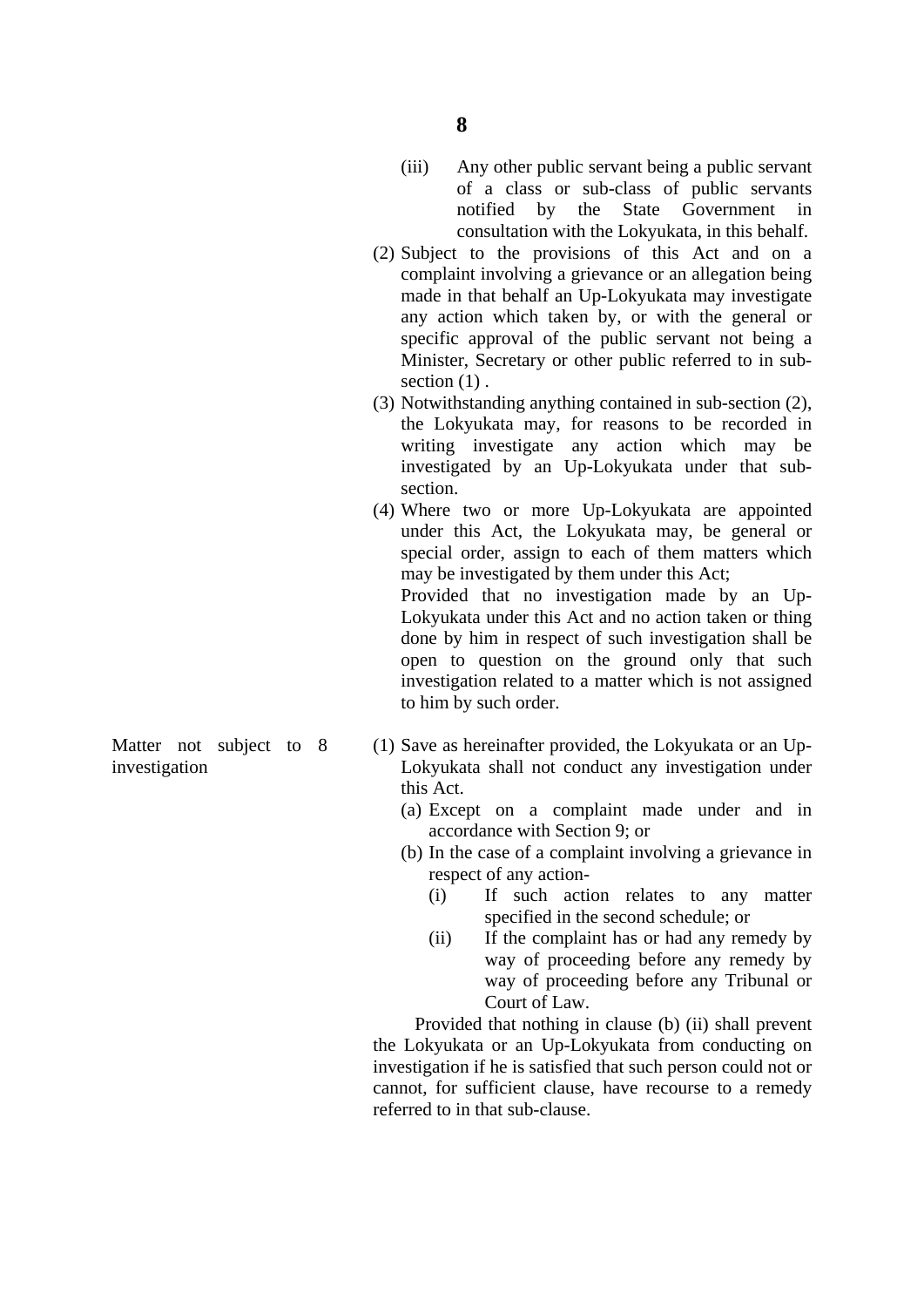- (2) The Lokyukata or an Up-Lokyukata shall not investigate to any action-
	- (a) In respect of which a formal and public inquiry has been ordered under the public Servants (Inquiries) Act, 1850 (Central Act 37 of 1850), by the Government of India or by the State Government; or
	- (b) In respect of a matter which has been referred for inquiry under the Commissions of Inquiry Act, 1952 (Central Act 60 of 1952), by the Government of India or by the State Government.
- (3) The Lokyukata and an Up-Lokyukata shall not investigate to any complaint which is excluded from his jurisdiction by virtue of a notification issue Section 19.
- (4) The Lokyukata and an Up-Lokyukata shall not investigate-
	- (a) Any complain involving a grievance if the complaint is made after the expiry of twelve months from the date on which the action complained against becomes known to the complaint;
	- (b) Any complaint involving an allegation, if the complaint is made after the expiry of five years from the date on which the action complained against is alleged to have taken place;

 Provided that the Lokyukata or an Up-Lokyukata may entertain a complaint referred to in sub-clause (a), if the complainant satisfied him he had sufficient cause for not making the complaint within the period specified in that clause.

- (5) In the case of any complaint involving a grievance, nothing in this Act shall be construed as empowering the Lokyukata or an Up-Lokyukata to question any administrative action involving the exercise of a direction except where he is satisfied that the element involved in the exercise of the discretion are absent to such an extent that the direction cannot be regarded as having properly exercised.
- (6) The Lokyukata shall not investigate any complaint involving a grievance against a public servant referred to in clause (m) of section 2.
- Provision relating to 9 (1) Subject to the provisions of this Act, a complaint may complaint. be under this Act to the Lokyukata or an Up-Lokyukata-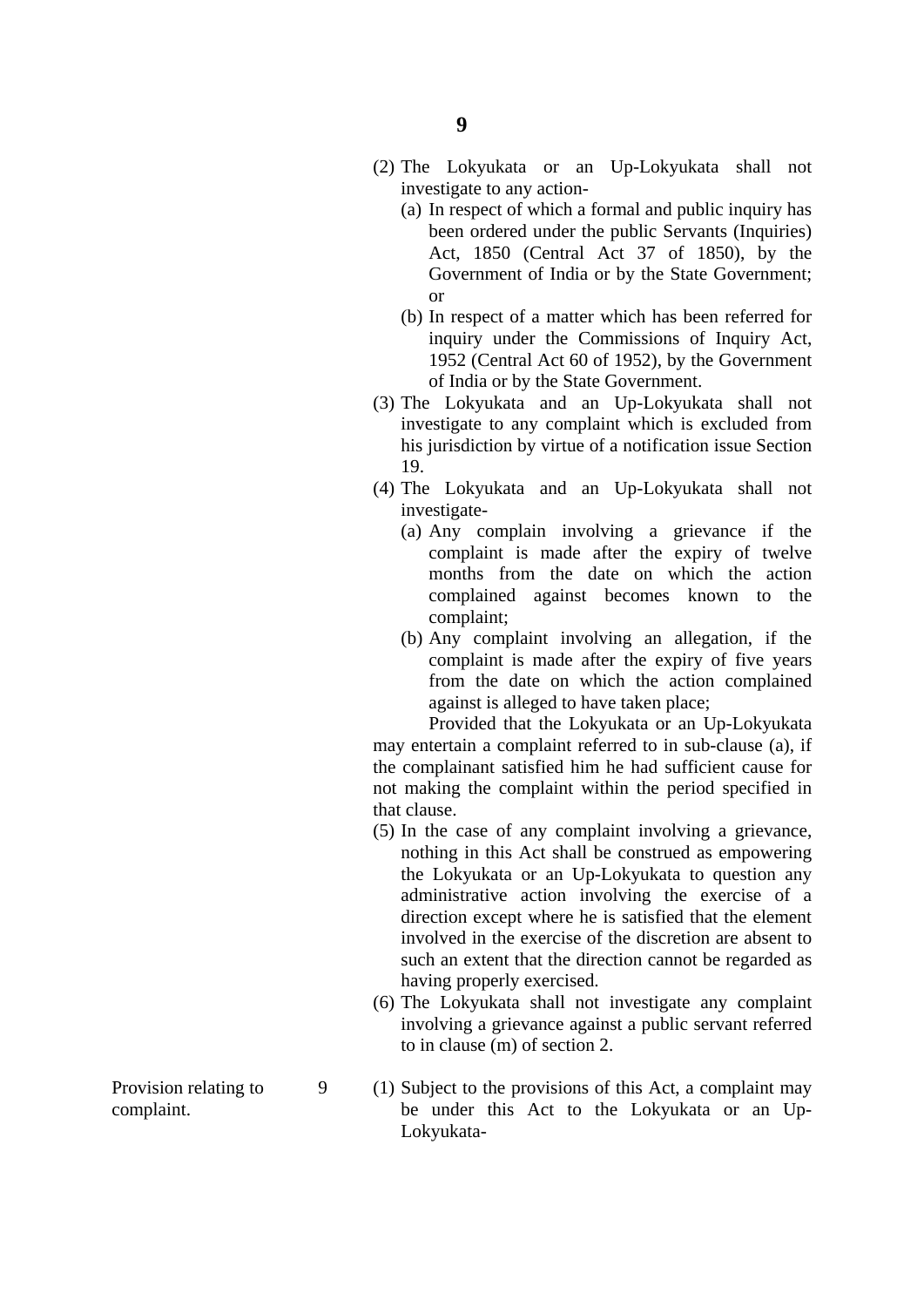- (a) In the case of a grievance, by the person aggrieved other than a public servant.
- (b) In the case of an allegation by any person other than public servant:

 Provided that, where the person aggrieved is dead or is for any reason unable to act for himself, the complaint may be made by any person who in law represent to his estate or, as the case may be, by any person who is authorised by him in his behalf.

- (2) Every complaint shall be accompanied by the complaint's own affidavit in support thereof and also affidavits of all persons from whom he claims to have received information of facts relating to the accusation, verified before a Magistrate of First Class together with all documents in his possession or power pertaining to the accusation.
- (3) Every complaint and affidavit under this section as well as annexures attached thereto shall be verified in the manner laid down in the Code of Civil Procedure 1908 for the verification of pleadings and affidavits respectively.
- (4) Not less than three copies of the complaint as well of each of its annexures shall be submitted by the complainant.
- (5) A complaint which does not comply with any of the foregoing provisions shall not be entertained.
- (6) Notwithstanding anything contained in sub-section (1) to (5), or in any other enactment, any letter written to the Lokyukata or Up-Lokyukata by a person in police custody, or in a goal or in any asylum or other place for insane persons, shall be forwarded to the addresses un-opened and without delay by the police officer or other persons incharge of such goal, asylum or other place, and the Loyukata or Up-Lokyukata, as the case may be, may entertain it and treat it as a complaint but no action in respect of such complaint shall be taken unless it is accompanied or subsequently supported by an affidavit under sub-section (2)
- Procedure in respect of 10 (1) Where the Lokyukata or an Up-Lokyukata possesses (after investigiations making such preliminary inquiry if any, as he deems fit) to conduct any investigation under this Act he-
	- (a) Shall forward a copy of the complaint to the public servant concerned and the competent authority concerned;
	- (b) Shall afford to the public servant concerned an opportunity to offer his comments on such complaint and
-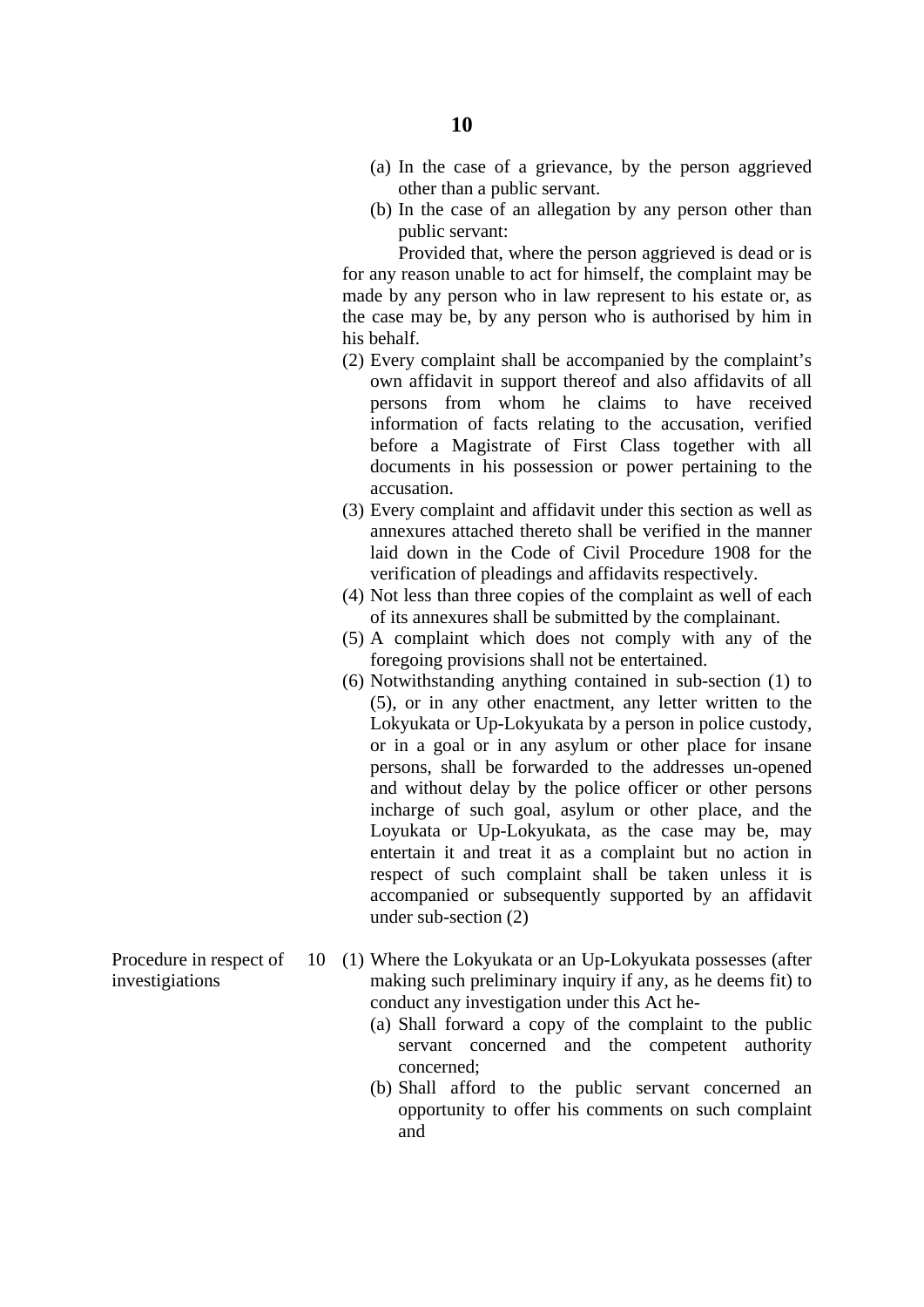- (c) May make such order as to the safe custody of documents relevant to the investigation as he deems fit.
- (2) Every such investigation shall be conducted in private, and in particular, the identity of the complainant and of the public servant affected by the investigation shall not be disclosed to the public or the press whether before during or after investigation.

 Provided that the Lokyukata or an Up-Lokyukata may conduct any investigation relating to a matter of definite public importance in public, if he, for reasons to be recorded in writing, thinks fit to do so.

- (3) Save as aforesaid, the procedure for conducting any such investigation shall be such as the Loyukata or as the case may be the Up-Lokyukata considers appropriate in the circumstances of the case.
- (4) The Lokyukata or an Up-Lokyuykata may, in his discretion, refuse to investigate or cease to investigate any complaint involving a grievance or, an allegation, if in his opinion-
	- (a) The complaint is frivolous or vexatious, or is not made in good faith or,
	- (b) There are no sufficient grounds for, investigating or, as the case may be, for continuing the investigation; or
	- (c) Other remedies are available to the complaint and the circumstances of the case it would be more proper for the complainant to avail of such remedies.
- (5) In any case where the Lokyukata or an Up-Lokyukata decides not to entertain a complaint or to discontinue any investigation in respect of a complaint he shall record his reasons therefore and communicate the same to the complaint and the public servant concerned.
- (6) The conduct of an investigation under this Act in respect of any action shall not affect such action or any power or duty of any public servant to take further action with respect to any matter subject to the investigation.
- (7) The provisions of this Act shall be in addition to and not in derogation of the provisions of the Prevention of Corruption Act, 1988 or any other law for the time being in force.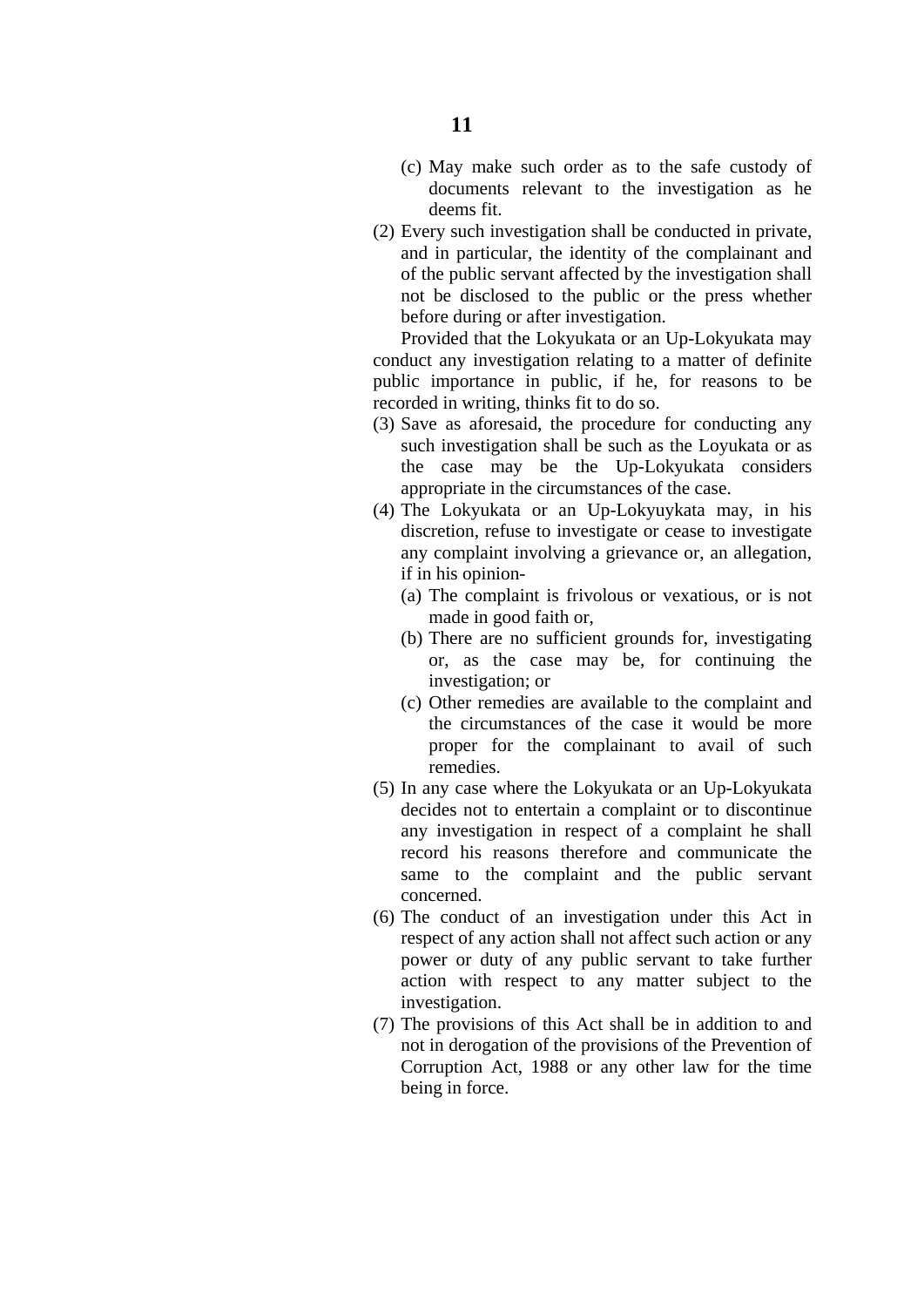- (8) If the Lokyukata declines to inquire into any matter against any person who may be his close relation and in case there is no Up-Lokyukata in the Lokyukata Organisation in that event the Lokyukata shall submit a report to the Government with a request to refer the matter in dispute to the Chief Justice of the High Court of the State for his opinion and to decide the disoute conformity with such opinion.
- Produce of evidence 11 (1) Subject to the provisions of this Section, for the document and purpose of any investigation (including the information preliminary inquiry, if any, before such investigation) under this Act the Lokyukata or an Up-Lokyukata may require any public servant or any other person who in his opinion is able to furnish information or produce document relevant to the investigation to furnish such information to produce any such documents.
	- (2) For the purpose of any such investigation, (including the preliminary enquiry) the Lokyyukata or an Up-Lokyukata shal have all the powers of a Civil Court while trying a suit under the Code of Civil procedure, 1908, in respect to the following matters namely-
		- (a) Summoning and enforeing the attendance of any person and examining him on oath;
		- (b) Requiring discovery and production of any document.
		- (c) Receiving evidence on affidavit
		- (d) Requisition on any public record or copy thereof from any court or office.
		- (e) Issuing commissions for the examination of witnesses, or documents.
		- (f) Such other matters as may be prescribed.
	- (3) Any proceeding before the Lokyukata or an Up-Lokyukata shall be deemed to be a Judicial Proceeding within the meaning of Section 193 of the Indian Penal Code, 1860
	- (4) Subject to the provisions of sub-section (5), no obligation to maintain secrecy of other restriction upon the disclosure of information obtained by or furnished to the State Government or any public servant, whether imposed by any enactment or by any rule of law shall apply to the disclosure of information for the purpose of any investigation under this Act and the State Government or any public servant shall not be entitled in relation to any such investigation to any such privilege in respect of the production of documents or the giving of evidence as is allowed by any enactment or by rule of law in legal proceedings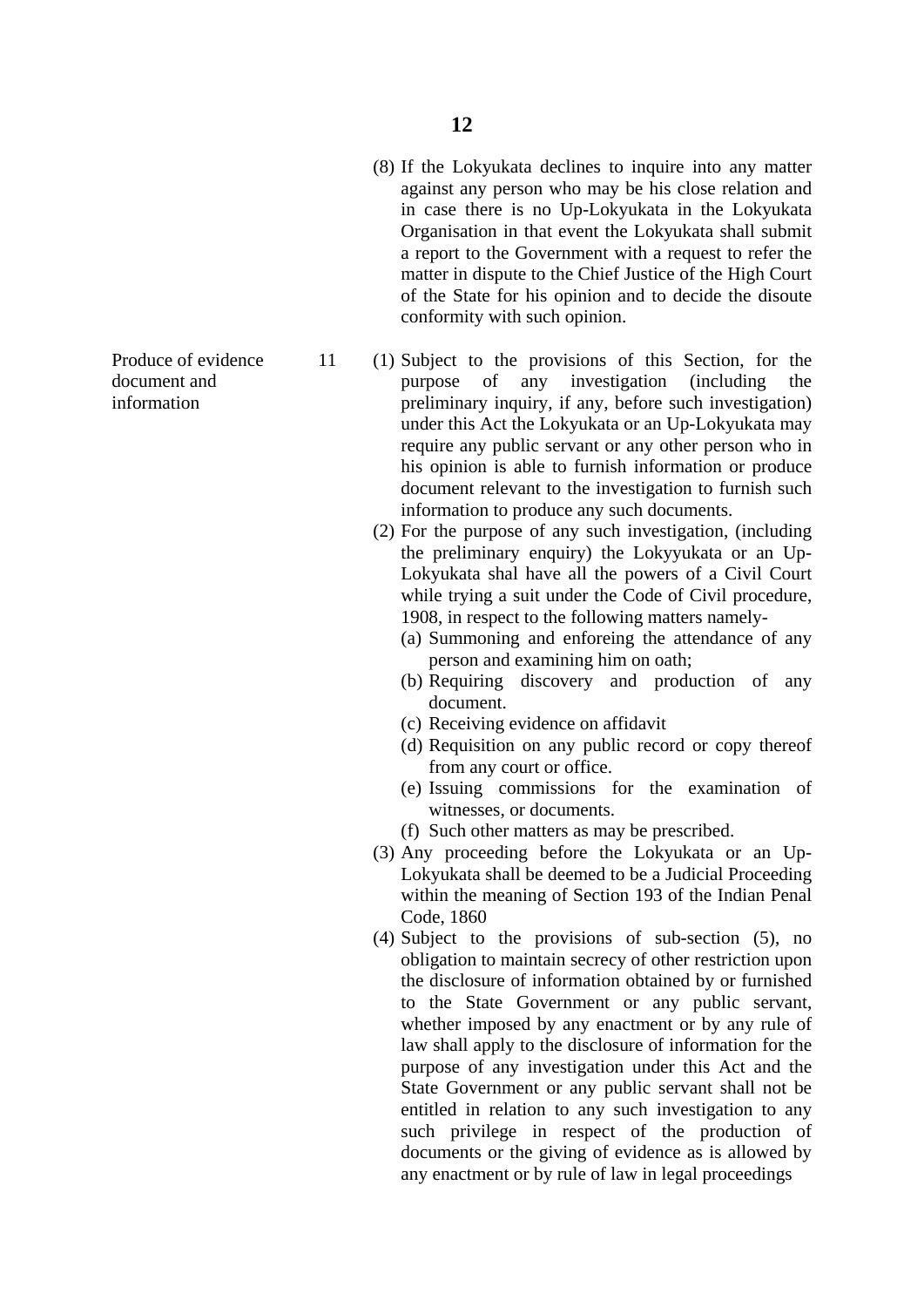- (5) No person shall be required or authorised by virtue of this Act to furnish any information or answer any such question or produce so much of any document-
	- (a) As may prejudice the security of the state or the defence or international relations of India (including India's relation with the Government of any other country or with any international organisation) or the investigation of detection of crime; or
	- (b) As may involve the disclosure of the proceeding of the Cabinet of the State Government or any committee of that Cabinet.

 And for the purpose of this sub-section a certificate issued by the Chief Secretary certifying that any information, answer or portion of a document is of the nature specified in clause (a) or clause (b), shall be binding and conclusive.

- (6) Subject to the provisions of sub-section (4), no persons shall be complied for the purpose of investigation under this Act to give any evidence or produce any documents which he could both be compelled to give or produce in proceedings before a Court.
- Reports of Lokyukata 12 (1) If, after investigation of any action in respect of which and Up-Lokyukata a complaint involving a grievance has been made, the Lokyukata or an Up-Lokyukata is satisfied that such action has resulted in injustice or undue hardship to the complaint or any other person, the Lokyukata or an Up-Lokyukata shall by a report in writing recommended to the competent authority concerned that such injustice or under hardship shall be remedied or redressed in such manner and within such time as may be specified in the report
	- (2) The competent authority to whom is seat under subsection (1), shall within one month of the expiry of the time specified in the report, intimate or cause to be intimated to the Lokyukata, or as the case may be, the Up-Lokyukata, the action taken for compliance with the report.
	- (3) If , after investigation of any action respect of which a complaint involving an allegation has been made the Lokyukata or an Up-Lokyukata is satisfied that such allegation can be substantiated either wholly or partly, be shall by report in writing communicate his finding and recommendation along with the relevant documents, material and either evidence to competent authority.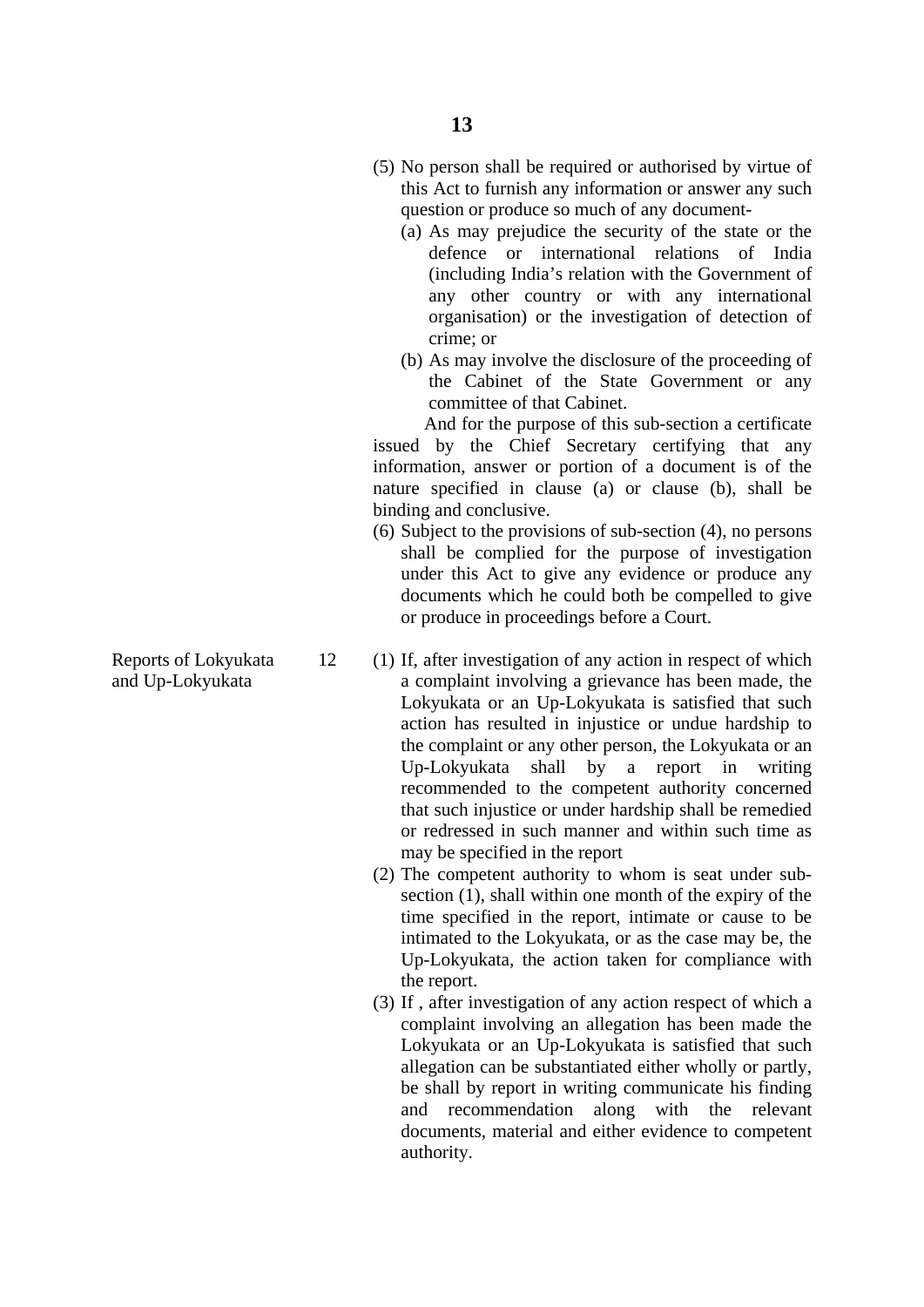- (4) The competent authority shall intimate within three months of the date of receipt of the report the Lokyukata or, as the case may be the Up-Lokyukata, the action taken on the basis of the report.
- (5) If the Lokyukata or an Up-Lokyukata is satisfied with the action taken on his recommendation or findings referred to in sub-section (1) and (3), he shall close the case under information to the complainant, the public servant and the competent authority concerned, but where he is not so satisfied and if he consider that the case so deserves he may make a special report upon the case to the Government and also inform the complainant concerned.
- (6) The Lokyukata and the Up\_lokyukata shall present annually a consolidated report on the performances of their functions under this Act to the Governor.
- (7) On receipt of a special report under sub-section (5) or the annual report under sub-section (6), the Governor shall cause a copy thereof together with an explanatory memorandum to be laid before the Meghalaya State Legislative.
- (8) Subject to the provision of sub-section (2) of Section 10, the Lokyukata may, at his direction make available, from time to time, the substance of cases closed or otherwise disposed of by him or by an Up-Lokyukata which may appear to him to be general, public, academic or professional interest, in such manner and to such person as he may deem appropriate.
- Action in the case of 13 (1) Notwithstanding anything contained in any other false complaint provision of this Act every person who wilfully or malicious makes any false complaint under this Act shall, on conviction, be punished with imprisonment for a term which may extend to three years and shall also be liable to fine.
	- (2) No Court, except a Court of Session, in the case of a complaint investigated by the Lokyukata or a Court of Magistrate First Class in the case of a complaint investigated by an Up-Lokyukata shall take cognizance of the offence under sub-section (1).
	- (3) No such Court shall take cognizance of such offence as aforesaid except on a complaint in writing made by the public prosecutor at the direction of the Lokyukata or Up-Lokyukata, as the case may be and the Court of Session may be take cognizance of the offence on such a complaint without the case being committed to it.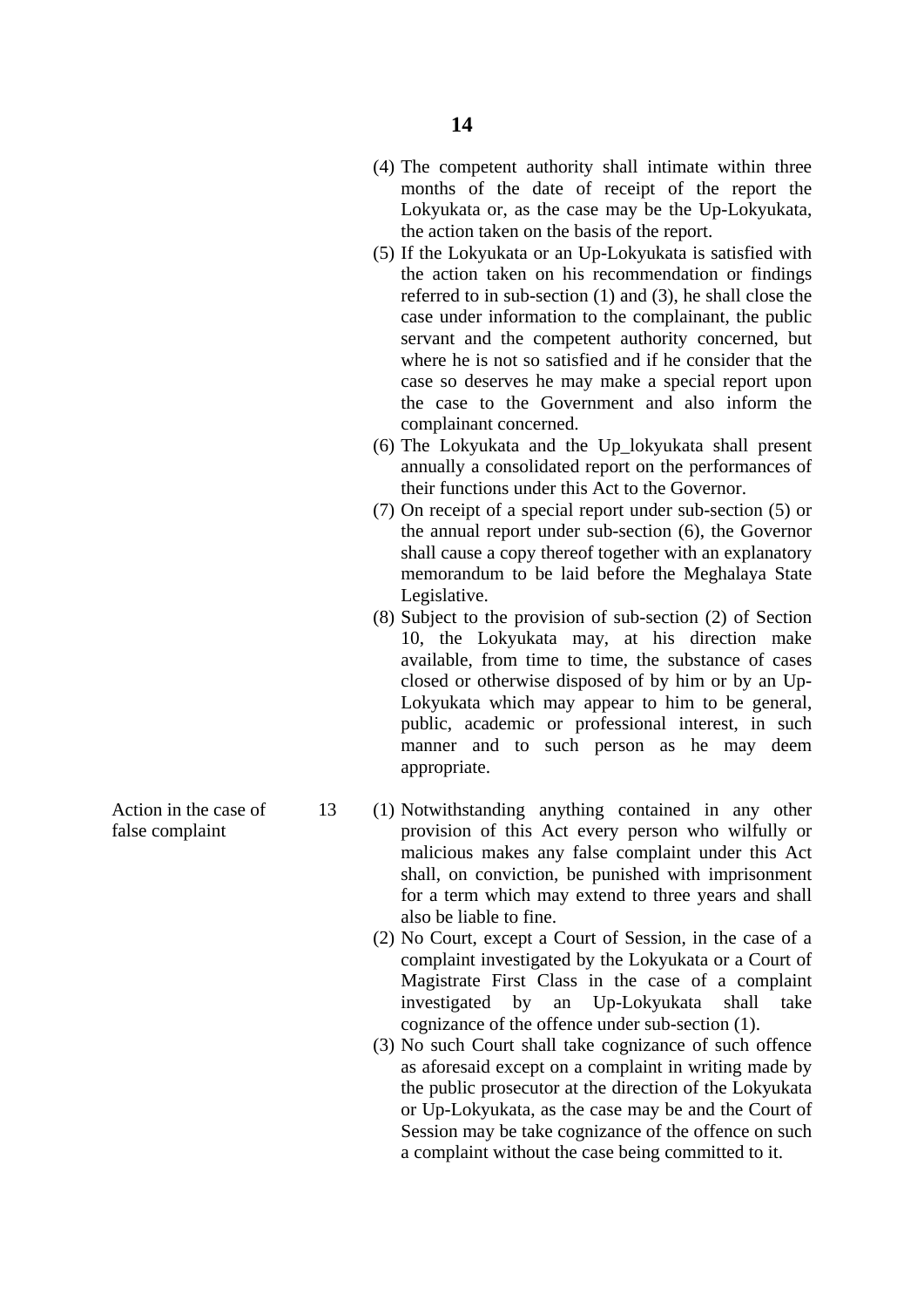- (4) Such Court, on conviction of a person making false complaint may award, out of the amount of fine to the complaint such amount of compensation as it think fit.
- (5) If at any stage of a proceeding under this Act before the Lokyukata or an Up-Lokyukata if appear to him that any person appearing in such proceeding or any person who find an affidavit support of a complaint made under this Act had knowingly or wilfully give false evidence or had fabricated false evidence with the intention that such evidence should be used in such proceeding, the Lokyukata or an Up-Lokyukata as the case may be, may if satisfied that it is necessary and expedient in the interest of justice, that the person should be tried summarily forgiving or fabricating, as the case may be false evidence, takes cognizance of the offence and may, after giving the offender a reasonable opportunity of showing cause why be should not be punished for such offence, try such offender summarily so far as may be in accordance with the procedure prescribed for summary trials under the Code of Criminals procedure, 1973 and sentence him to imprisonment for a term which may extent to six months or with fine which may extend to five thousand rupees, or with both.
- (6) When any such offence as is describe in section 175, 178, 179 or section 180 of the Indian Penal Code is committed in the view or presence of the Loyukata or Up-Lokyukata, he may cause the offender to be detained in custody and may, at any time on the samed day take cognizance of the offence and after giving the offender a reasonable opportunity of showing cause why he should not be punish under the section, sentence the offender to simple imprisonment for a term which may extend to one month or with fine which extend to one thousand rupees, or with both.
- (7) In every case tried under sub-section (6), the Lokyukata or Up-Lokyukata, as the case may be shall record the facts constituting the offence with the statement (if any) made by the offender as well as the finding and the sentence.
- (8) Any person, convicted on a trial held under subsection (5) or (6) may appear to the High Court and the provisions of the Chapter XXIX of the Code of Criminal Procedure, 1973, shall, so far as they are applicable apply to appeals under this sub-section, and the Appealate Court may alter or reverse the finding or reduce or reverse the sentence appealed against.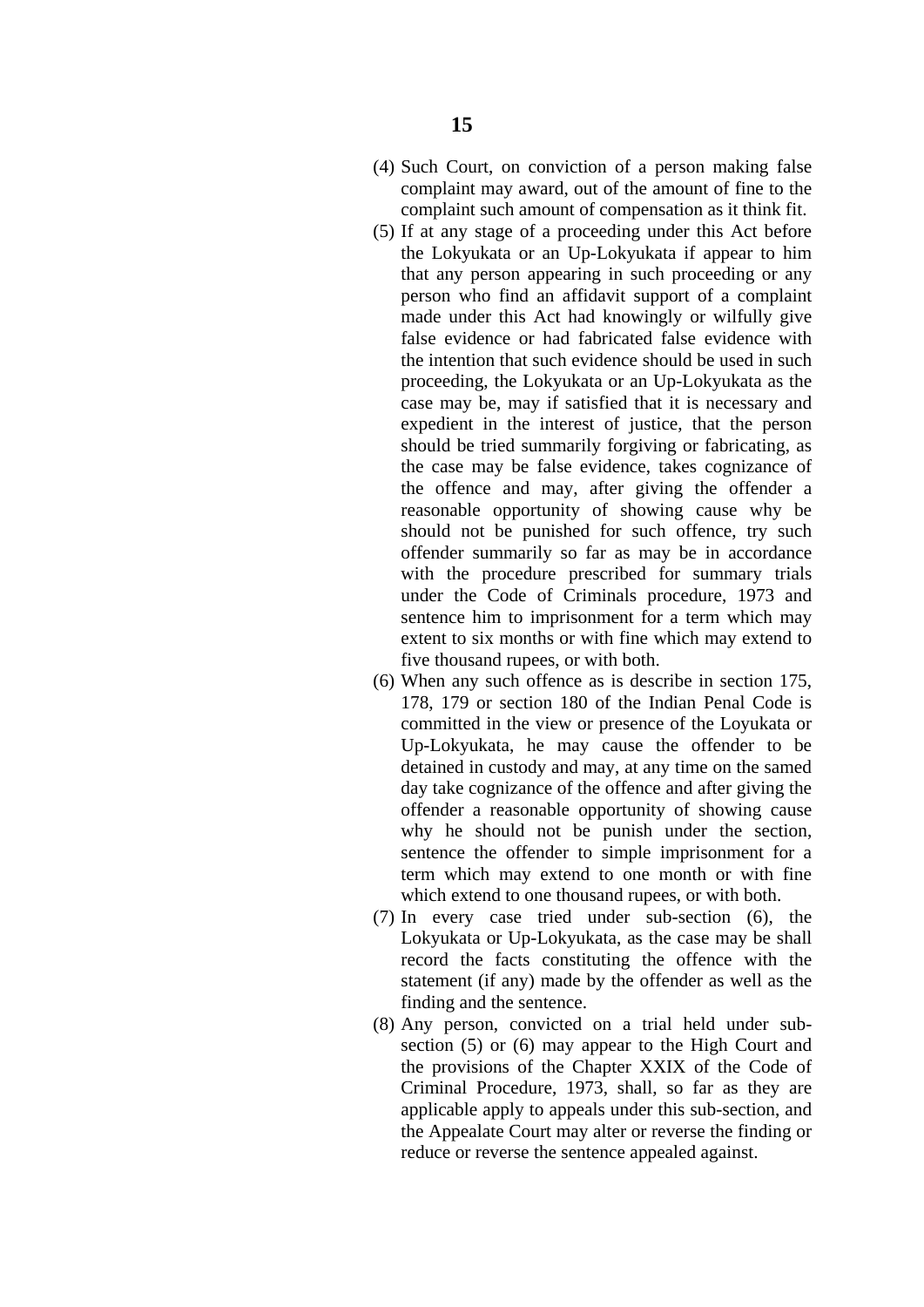- (9) The provisions of sub-section  $(5)$ ,  $(6)$ ,  $(7)$  and  $(8)$  shall have effect notwithstanding anything contained in the Code of Criminal Procedure, 1973, but nothing in these sub-section shall effect the power of the Lokyukata or Up-Lokyukata, as the case may be, to proceed under sub-section (3) in respect of any offence, where it does not choose to proceed under sub-section  $(2)$ ,  $(6)$  and  $(7)$
- Staff of Lokyukata and 14 (1) The Lokyukata may appoint, or authorise an Up-Up-Lokyukata. Lokyukata or any officer sub-ordinate to the Lokyukata or an Up-Lokyukata to appoint officers and other employees to assist the Lokyukata and the Up-Lokyukata in the discharge of their functions under this Act.

 Provided that nothing in this sub-section shall be construed to prevent any person who hold a post under the Central or the State Government from being appointed on deputation with the consent of the State Government.

- (2) The number and categories of officers and employed who may be appointed under sub-section (1), their salaries, allowances and other conditions of service and the administrative powers of the Lokyukata and Up-Lokyukata shall be such as may be determined by general or special order of the State Government made after consultation with the Lokyukata.
- (3) Without prejudice to the provisions of sub-section (1), the Lokyukata or an Up-Lokyukata may, for the purpose of conducting investigation under this Act, utilize the service of-
	- (i) Any officer or investigation agency of the State or Central Government with the concurrence of the State Government.
	- (ii) Any other person or agency.
- Secrecy of information 15 (1) Any information obtain by the Lokyukata or an Up-Lokyukata or members of their staff in the course of or for the purpose of any investigation under this Act and any evidence recorded or collected in connection with such information, shall, subject to the provisions of the proviso to sub-section (2) of Section 10, be treated as confidential and notwithstanding anything contained in the Indian evidence Act, 1872, no Court shall be entitled to compel the Lokyukata or an Up-Lokyukata or any public servant to give evidence relating to such information or produce the evidence so recorded or collected.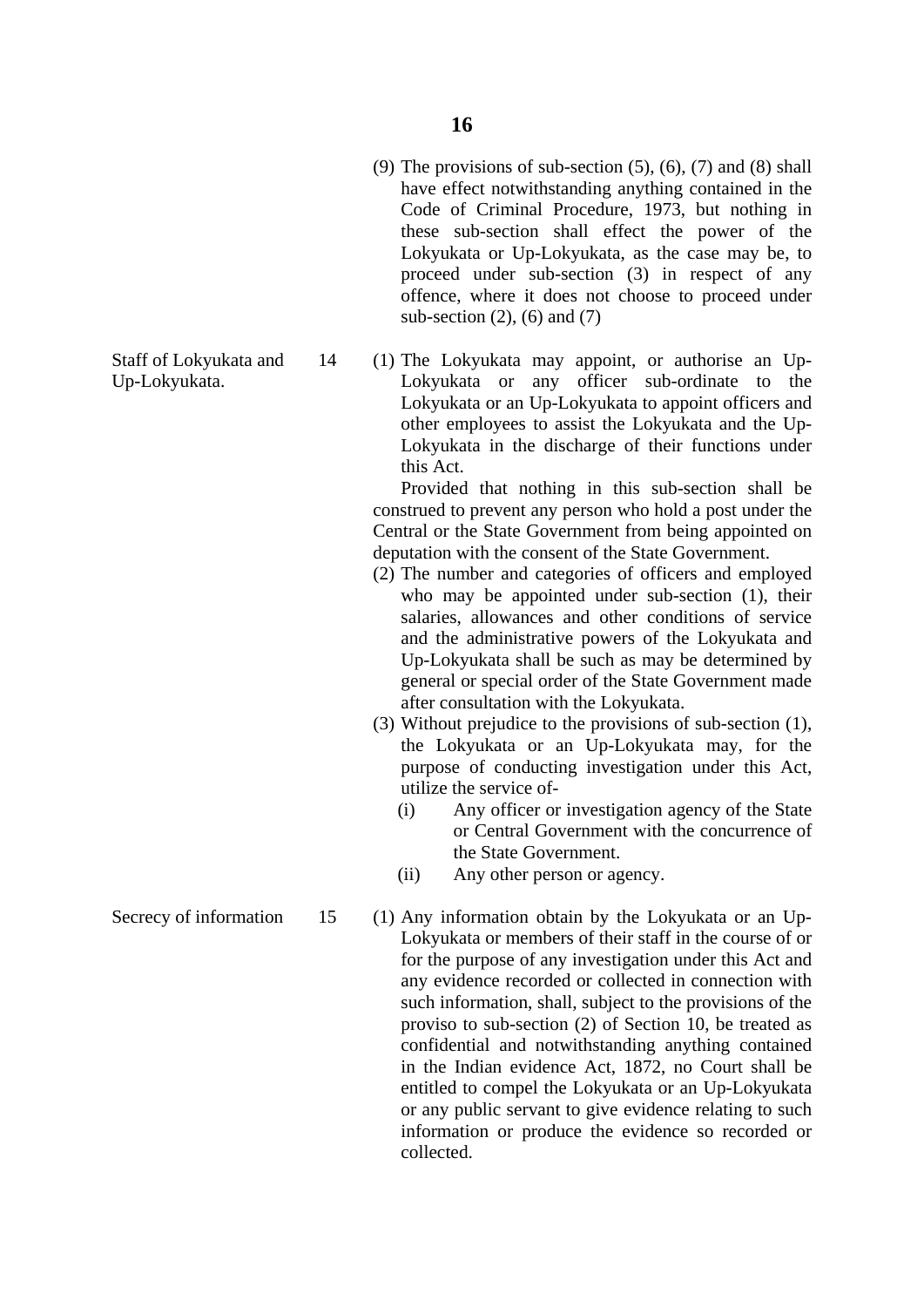- (2) Nothing in sub-section (1) shall apply to the disclosure of any information or particulars-
	- (a) For purposes of the investigation or in any report to be made any action or proceeding to be taken on such report; or
	- (b) For purpose of any proceedings for an offence under the Official Secrets Act 1923, or an offence of giving or fabricating false evidence under the Indian Penal Code, 1860 (Central Act 45 of 1860) or for purposes of any trial of an offence under section 13 or any proceeding under section 16; or
	- (c) For such other purposes as may be prescribed.
- (3) An officer or other authority prescribed in this behalf may give notice in writing to the Lokyukata or an Up-Lokyukata, as the case may be, with respect to any documents or information specified in the notice or any class of documents or information so specified that in opinion of the State Government the disclosure of the documents or information or of documents or information of the class would be contrary to public interest, and where such notice is giving, nothing in this act; shall be construed as authorising or requiring the Lokyukata, and the Up-Lokyukata, for the reason to be recorded, is of the opinion that disclosure of such document or information involves no public interest, to communicate to any person any document or information specified in the notice or any documents or information of a class so specified.
- Intentional insults or 16 (1) Whoever intentionally offers any insults, or cause any interruption to, or bring interruption to the Lokyukata or an Up-Lokyukata into disrepute, while the Lokyukata or the Up-Lokyukata is Lokyukata or Up-<br>
conducting any investigation under this Act, shall, on Lokyukata. conviction, be punished with simple imprisonment for a term which may extend to six months or with fine, or with both.
	- (2) Whoever, by words spoken or intended to be read, makes or publishes any statements or does any other act, which is calculated to bring the Lokyukata or an Up-Lokyukata into this disrepute, shall on conviction, be punished with simple imprisonment for a term which may extend to six months, or with fine or with both.
-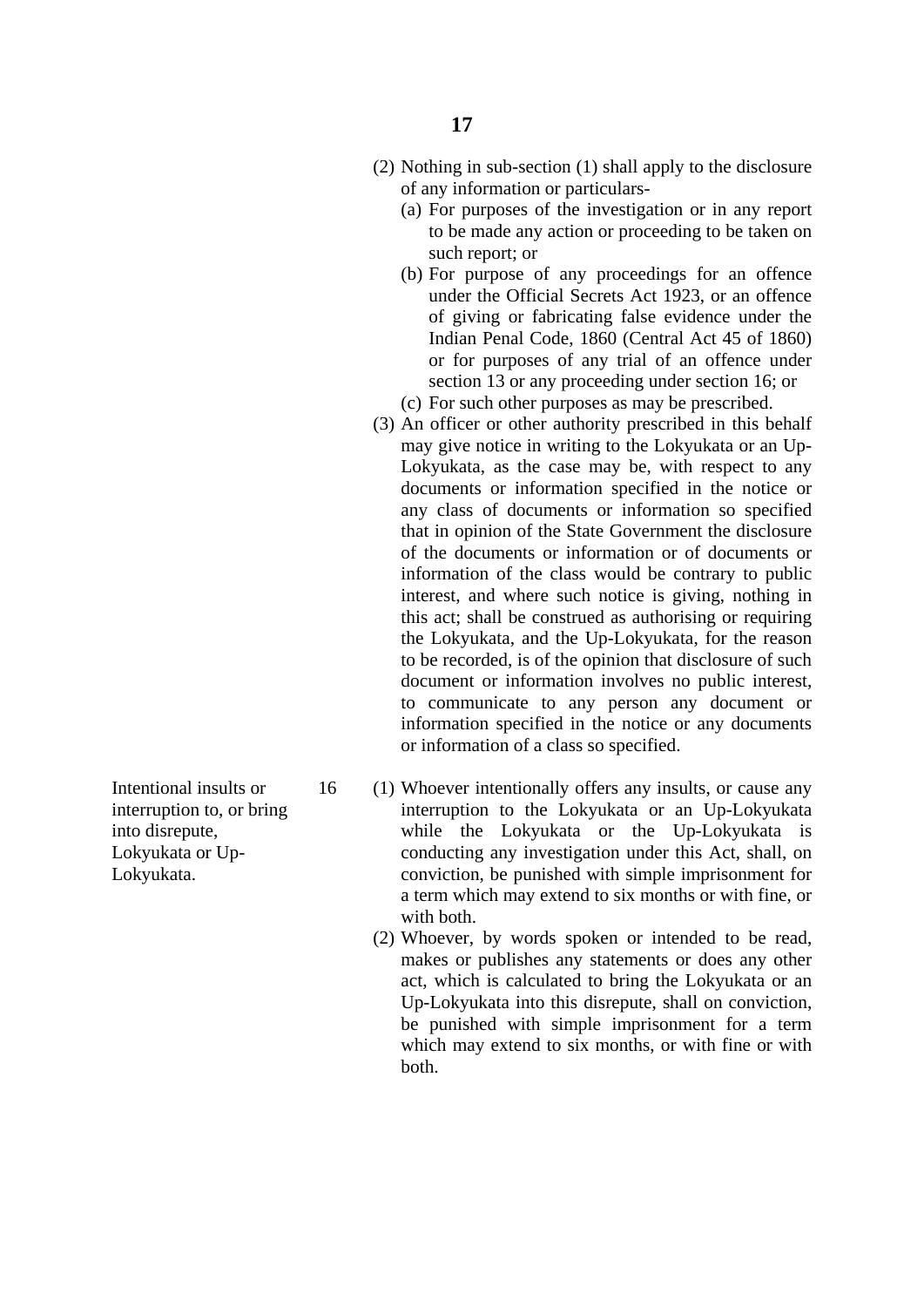The provisions of sub-section (2) to (6) of Section 199 of the Code of Criminal procedure, 1973, shall apply a relation to an offence under sub-section (1) or sub-section (2) as they apply in relation to an offence referred to in sub-section (2) of the said section 199 subject to the modification that no complaint in respect of such offence shall be made by the public prosecutor except with the provisos sanction:-

- (a) In the case of an offence against the Lokyukata of the Lokyukata.
- (b) In the case of an offence against an Up-Lokyukata of the Up-Lokyukata concerned.
- Protection of action 17 (1) No suit, prosecution or other legal proceeding shall lie taken in good faith. against the Lokyukata or an Up-Lokyukata or against any officers, employee, agency or person referred to in Section 14 in respect of anything which is in good faith done or intended to be done under this Act, or any rule or order made there under.
	- (2) No proceedings of the Lokyukata or the Up-Lokyukata shall be hold bad for want of form and except on the ground or jurisdiction no proceedings or decision of the Lokyukata or the Up-Lokyukata shall be liable to be challenged, reviewed, quashed or called in question in any court.
- Conferment of 18 (1) The State Government may, by notification published in additional functions of the Official Gazette and after consultation with the Lokyukata & Up-<br>
Lokyukata, confer on the Lokyukata or an Up-Lokyukata Lokyukata etc. as the case may be such additional function in relation to the eradication of corruption as may be specified in the notification.
	- (2) The State Government may, by order in writing and after consultation with the Lokyukata, confer on the Lokyukata or an Up-Lokyukata such powers of the supervisory nature over agencies, authorities or officers set-up, constituted or appointed by the State Government for the eradication of corruption.
	- (3) The State Government may, by order in writing and subject to such conditions and limitations as may be prescribed in the order, require the Lokyukata to investigate any action being an action in respect of which a complaint may be made under this Act, to the Lokyukata or an Up-Lokyukata and notwithstanding anything contained in this Act the Lokyukata shall comply with such order;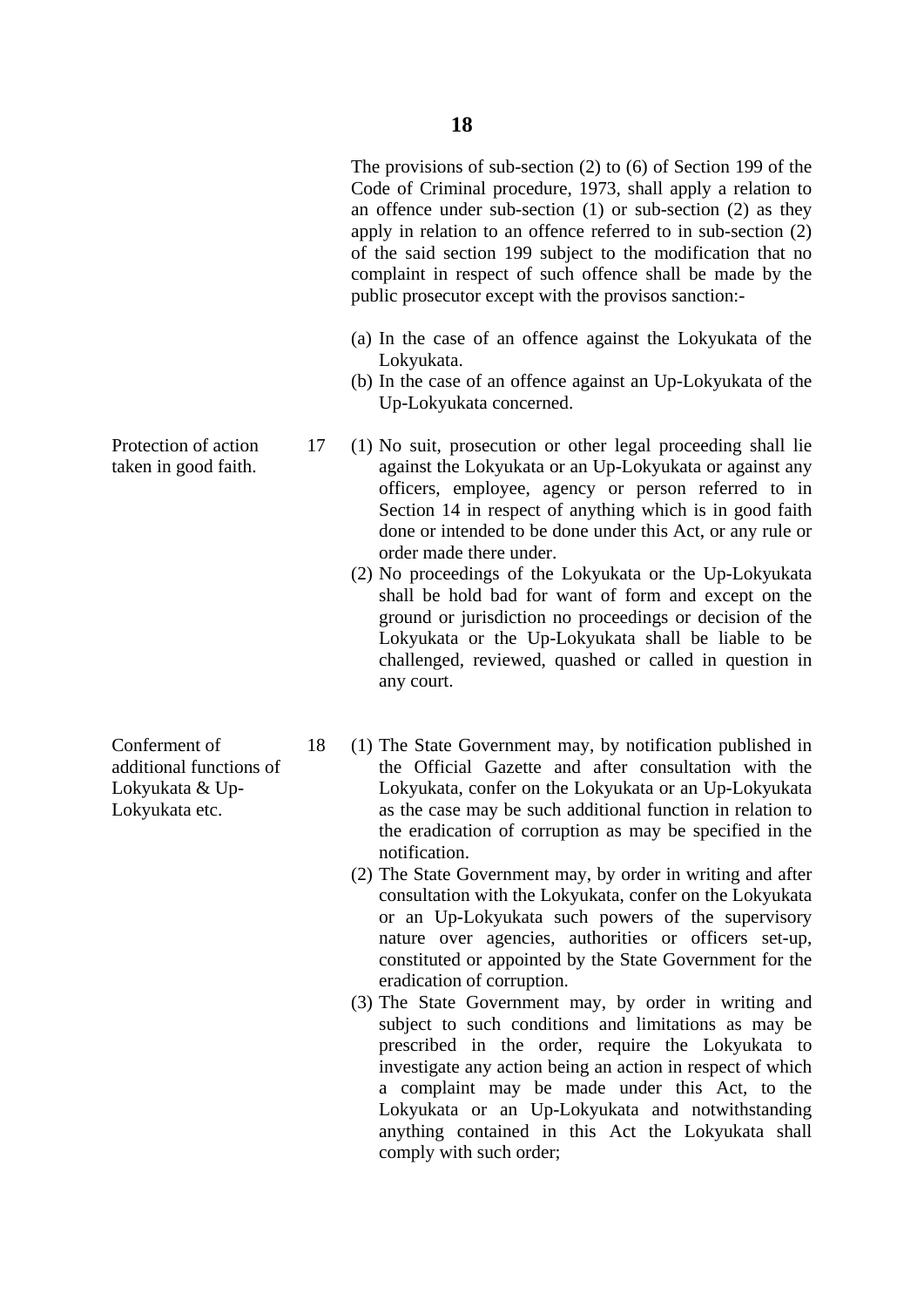- (4) When any additional functions are conferred on the Lokyukata or an Up-Lokyukata under sub-section (1) or when the Lokyukata or an Up-Lokyukata is investigate any action under sub-section (3), the Lokyukata or Up-Lokyukata shall exercise the same powers and discharge the same functions as he would in the case of any investigation made on a complain involving an allegation and the provisions of this Act shall apply accordingly.
- Power to exclude 19 (1) The State Government may in consultation with the complaint against certain Lokyukata and on being satisfied that it is necessary or classes of public expelient in the public interest to do, exclude, by servants. notification in the official Gazette, complaints involving a grievance or an allegation against persons belonging to any class of public servant specified in the notification, from the jurisdiction of the Lokyukata or, as the case may be, Up-Lokyukata;

 Provided that no such notification shall be issued in respect of public servants holding posts carrying a minimum salary (excluding allowance of three thousand rupees or less)

- (2) Every notification issued under sub-section (1) shall be laid, as soon as may be after it is issued, before the State Legislative while it is in session for a total period of thirty days which may be comprised in one session or in more than one successive sessions, and if, before the expiry of the said period the House agrees in making any modification in the notification or the House agrees that the notification should be annulled and notifies such decision in the Official Gazette, the notification shall from the date of publication of such decision have effect only in such modified form or be of no effect, as the case may be, so however that any such modification or annulment shall be without prejudice to the validity of anything previously done by virtue of that notification.
- Delegation of powers 20 The Lokyukata or an Up-Lokyukata may, by a general or and duties special order in writing, direct that any power conferred or duties imposed on him by or under this Act (except the powers to make reports to the Government under Section 12) may also be exercised or discharged by such of the officers, employees or agencies referred to in Section 14 as may be specified in the order.

- 
- 

or an Up-Lokyukata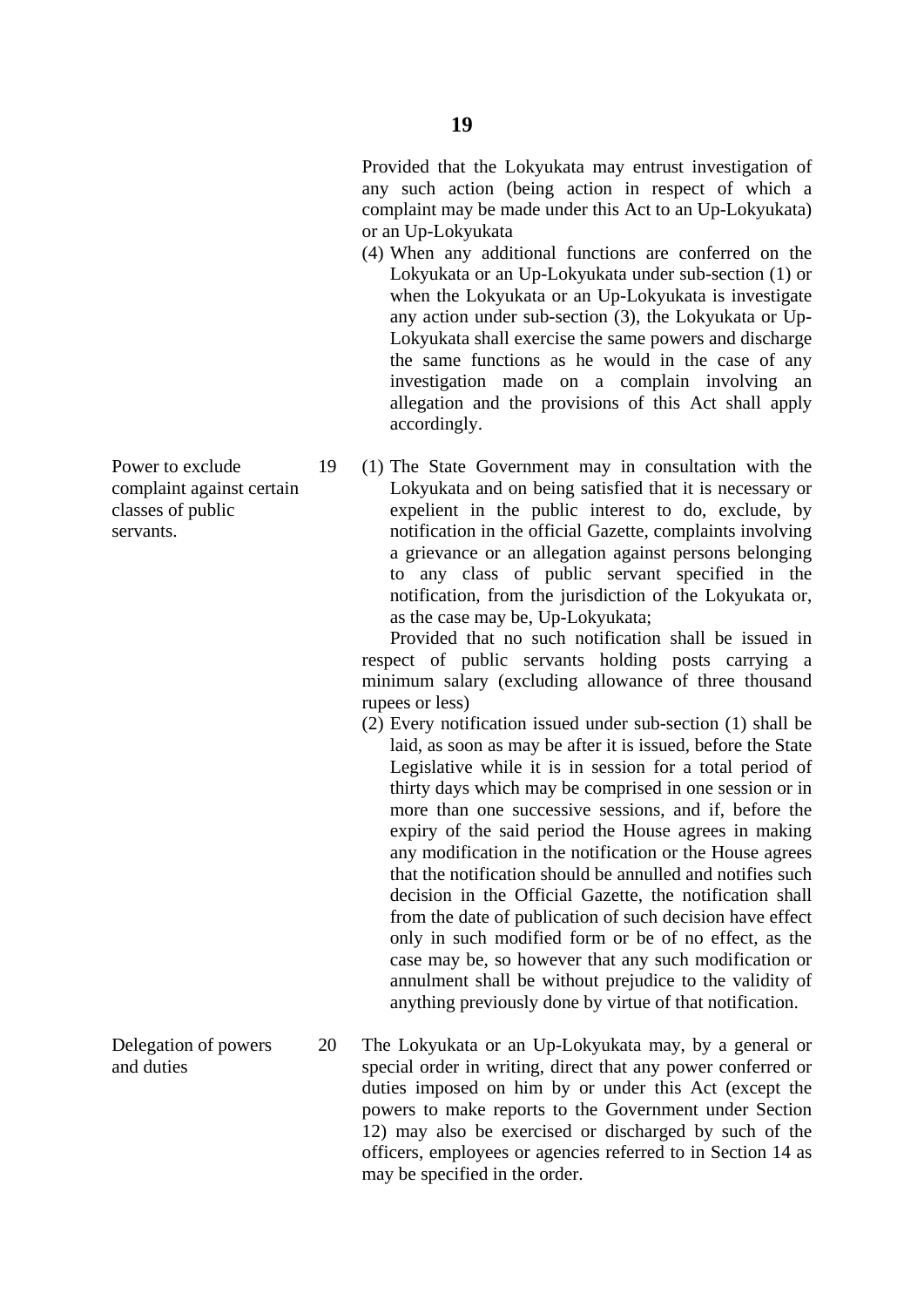**20**

- Power to make rules 21 (1) The State Government may, by notification in the Official gazette, make rules for the purpose of carrying out the provisions of this Act.
	- (2) In particular, and without prejudice to the generality of the foregoing provisions, such rules may provide for-
		- (a) The authorities for purposes required to be prescribed under sub-clause (ii) of clause (b) of section 2;
		- (b) The allowances and pension payable to and other conditions of service of the Lokyukata and Up-Lokyukata;
		- (c) The from, in which complaints may be made and the fees, if any, which may be changed and the security, for the cost of the person against whom an allegation is made which may be required to be furnished in respect threreof;
		- (d) The powers of a Civil Court which may be exercised by the Lokyukata or an Up-Lokyukata.
		- (e) Any other matter which is to be prescribed or in respect of which this Act makes no provision or makes insufficient provision and provision is in the opinion of the State Government necessary for the proper implementation of this Act.
	- (3) Every rule made under this Act shall be laid as soon as may be, after it is made, before the State Legislature.
	- 22 For the removal of doubts it is hereby declared that nothing in this Act shall be construed to authorize the Lokyukata or an Up-Lokyukata to investigate any allegation against-
		- (a) The Chief Justice or any Judge of the High Court.
		- (b) Any officer or servant of High Court;
	- 23 If any difficulty arise in giving effect to the provisions of this Act, the State Government may make such order, not in consistent with the provision of the Act, as may appear to it to be necessary for purpose of removing the difficulty;

 Provided that no such power shall be exercised after the expiry of a period of two years from the commencement of this Act.

#### S. DYKES

Deputy Secretary to the Govt. Of Meghalaya,

Law (B) Department.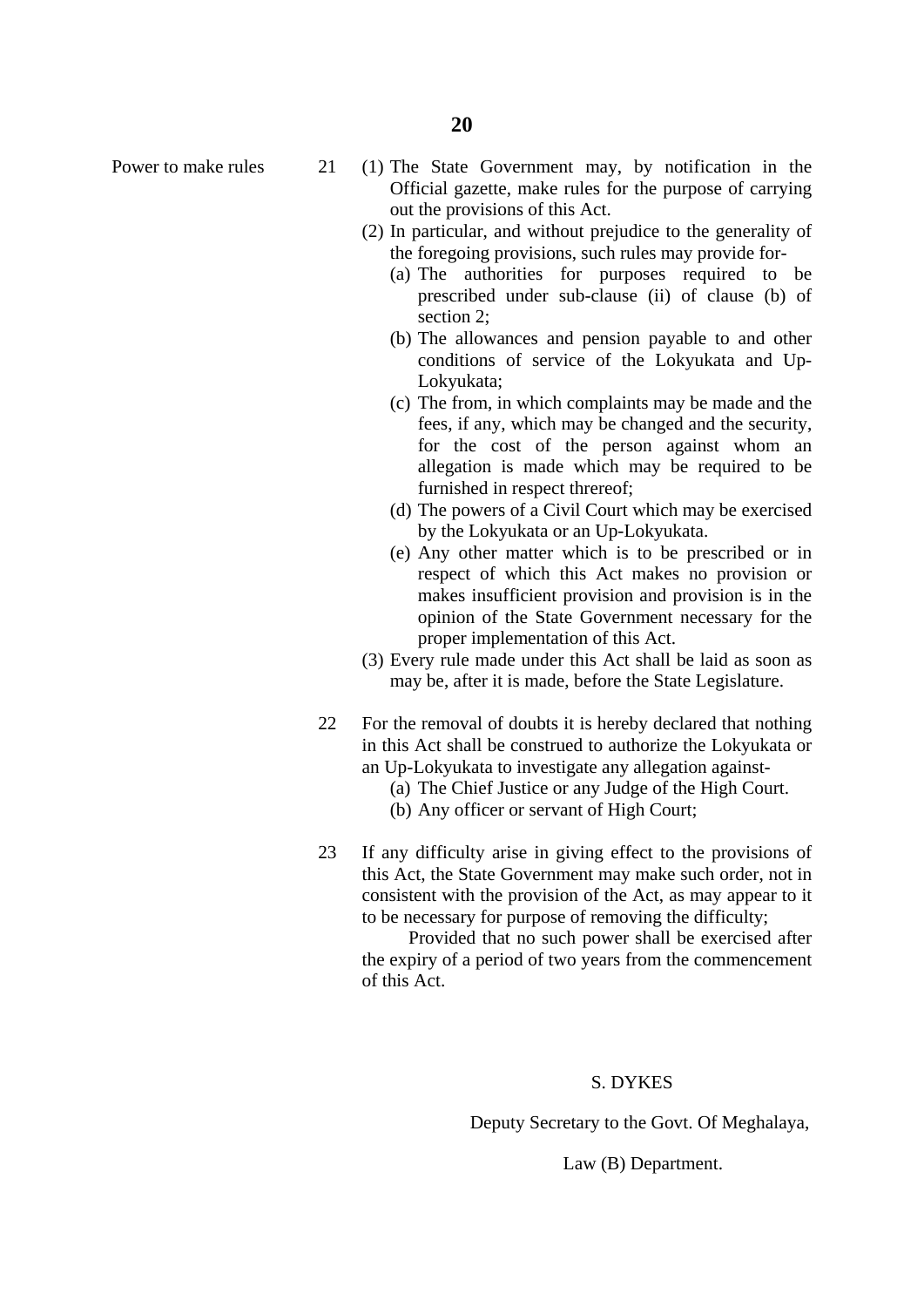## **The 26th March, 2002**

No. LL(B) 17/96/330- The Meghalaya Appropriation (No. I) Act, 2002 (Act No.2 of 2002) is hereby published for general information.

#### **MEGHALAYA ACT NO. 2 OF 2002**

(As passed by the Meghalaya Legislative Assembly)

(Received the assent of the Governor on the  $26<sup>th</sup>$  March, 2002

(Published in the Gazette of Meghalaya, Extra-ordinary issue, dated  $26<sup>th</sup>$  March, 2002)

#### THE MEGHALAYA APPROPRIATION NO.1 ACT, 2002

An

Act

To authorise payment and appropriation of certain further sums out of the Consolidated Fund of Meghalaya for the services of financial year 2001-2002

Be it enacted by the Legislature of the State of Meghalaya in the Fifty-third Year of the Republic of India as follows:-

| Short title and<br>Commencement                                                            | 1 | (1) This Act may be called the Meghalaya Appropriation<br>(No. I) Act, 2002                                                                                                                                                                                                                                                                                                                                                                                                              |
|--------------------------------------------------------------------------------------------|---|------------------------------------------------------------------------------------------------------------------------------------------------------------------------------------------------------------------------------------------------------------------------------------------------------------------------------------------------------------------------------------------------------------------------------------------------------------------------------------------|
| Withdrawal of Rs.<br>50,15,61,233 from and<br>out of the Consolidated<br>Fund of Meghalaya | 2 | From and out of the Consolidated fund of Meghalaya there<br>may be paid and applied sums not exceeding those specified<br>in Column (3) of the Schedule amounting in the aggregate<br>to the sums of Rupees fifty crores, fifteen lakhs, sixty one<br>thousand, two hundred thirty three towards defraying the<br>several charges which will come in the course of payment<br>during the financial year 2001-2002 in respect of the<br>services specified in Column (2) of the Schedule. |
| Appropriation                                                                              | 3 | The sums authorised to be withdrawn from and out of the<br>Consolidated Fund of Meghalaya by this Act, shall be<br>appropriated for the services and purposes expressed in the<br>Schedule in relation to the Financial year 2001-2002.                                                                                                                                                                                                                                                  |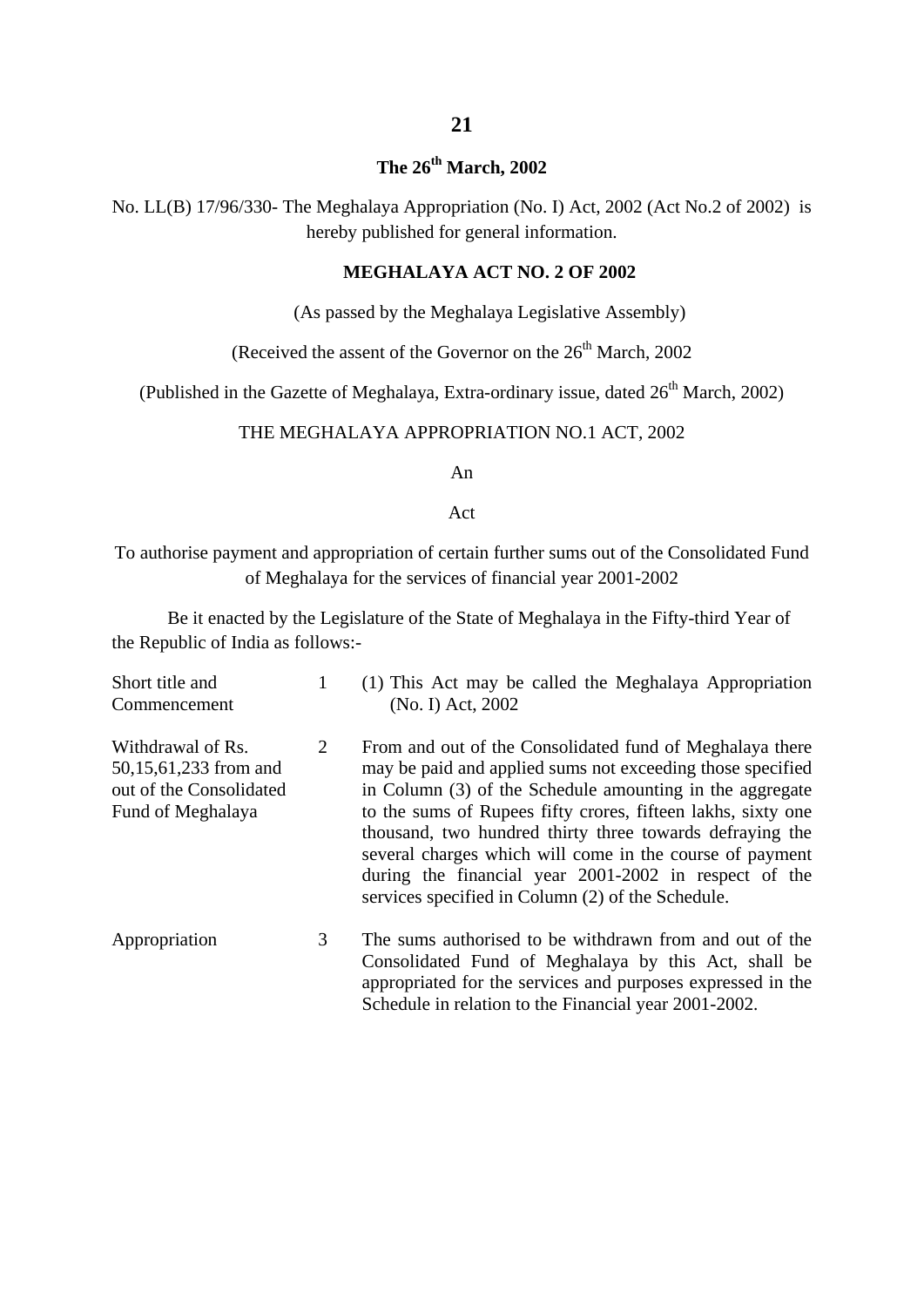## **22** SCHEDULE (See Section 2 & 3)

| (1)       | (2)                                                                                                                                                                          |                  |             | (3)                |                      |
|-----------|------------------------------------------------------------------------------------------------------------------------------------------------------------------------------|------------------|-------------|--------------------|----------------------|
| Grant No. | Services and Purposes                                                                                                                                                        |                  |             | Sums not exceeding |                      |
|           | (Major Heads)                                                                                                                                                                |                  |             |                    |                      |
|           |                                                                                                                                                                              |                  | Voted by    | Charged on         | Total                |
|           |                                                                                                                                                                              |                  | the         | the Consolidated   |                      |
|           |                                                                                                                                                                              |                  | Assembly    | Fund               |                      |
|           |                                                                                                                                                                              |                  | Rs.         | Rs.                | Rs.                  |
|           | 2011-Parliamentary/State/Union                                                                                                                                               | $\sqrt{$ Revenue | 1,13,26,000 |                    | 7,00,000 1,20,26,000 |
|           | <b>Territory Legislature</b>                                                                                                                                                 |                  |             |                    |                      |
| 1.        | 2058-Stationery and Printing                                                                                                                                                 | Capital          |             |                    |                      |
|           | 4058-Capital Outlay on Stationery                                                                                                                                            |                  |             |                    |                      |
|           | and Printing                                                                                                                                                                 |                  |             |                    |                      |
| 2.        | 2012-Governor                                                                                                                                                                | Revenue          |             |                    |                      |
|           | 4216-Capital Outlay on Housing                                                                                                                                               | Capital          |             |                    |                      |
| 3.        | 2013-Council of Ministers                                                                                                                                                    |                  |             |                    |                      |
|           | 2070-Other Administrative<br>Services, etc                                                                                                                                   | Revenue          | 8,00,262    |                    | 8,00,262             |
| 4.        | 2014-Administration of Justice<br>$\dddotsc$                                                                                                                                 | Revenue          | 12,70,100   |                    | 12,70,100            |
| 5.        | 2015-Elections                                                                                                                                                               | Revenue          |             |                    |                      |
|           | 2029-Land Revenue<br>2245-Relief on account of Natural<br>Calamities<br>2250-Other Social Services<br>3475-Other General Economic<br>Services                                | Revenue          | 1,00,00,000 | $\cdots$           | 1,00,00,000          |
| 6.        | 6225-Loans for Welfare of<br>Scheduled Castes, Scheduled<br>Tribes and other Backward<br>Classes<br>6250-Loans for Other Social<br>Services<br>6401-Loans for Crop Husbandry | Capital          |             |                    |                      |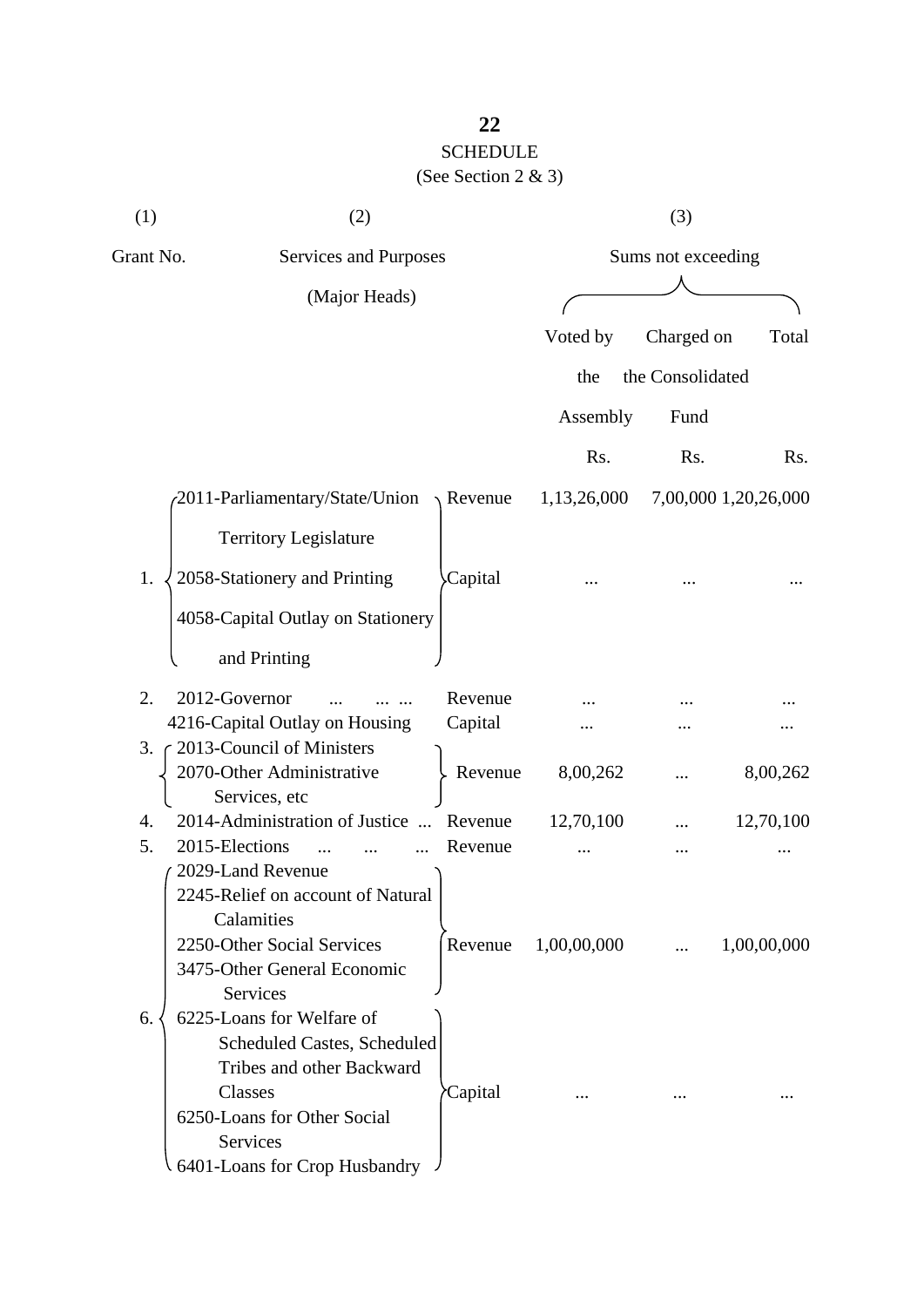## **23**  SCHEDULE

## (See Section 2 & 3)

| (1)         | (2)                                                       |                    |             | (3)                |             |  |
|-------------|-----------------------------------------------------------|--------------------|-------------|--------------------|-------------|--|
|             | Grant No.<br><b>Services and Purposes</b>                 |                    |             | Sums not exceeding |             |  |
|             | (Major Heads)                                             |                    |             |                    |             |  |
|             |                                                           |                    | Voted by    | Charged on         | Total       |  |
|             |                                                           |                    | the         | the Consolidated   |             |  |
|             |                                                           |                    |             |                    |             |  |
|             |                                                           |                    | Assembly    | Fund               |             |  |
|             |                                                           |                    | Rs.         | Rs.                | Rs.         |  |
| 7.          | 2030-Stamps and Registration                              | Revenue            | 7,86,670    |                    | 7,86,670    |  |
| 8.          | 2039-State Excise                                         | Revenue            |             |                    |             |  |
|             | 2040-Sales Tax                                            |                    |             |                    |             |  |
|             | 9. 2045-Other Taxes and Duties on                         | > Revenue          |             |                    |             |  |
|             | <b>Commodities and Services</b>                           |                    |             |                    |             |  |
|             | 2041-Taxes on vehicles                                    |                    |             |                    |             |  |
|             | 2070-Other Administrative                                 | Revenue            | 7,74,06,668 |                    | 7,74,06,668 |  |
|             | Services etc                                              |                    |             |                    |             |  |
|             | 10.3055-Road Transport                                    |                    |             |                    |             |  |
|             | 5053-Capital Outlay on Civil<br>Aviation                  |                    |             |                    |             |  |
|             | 5055-Capital Outlay on Road                               | Capital            |             |                    |             |  |
|             | Transport                                                 |                    |             |                    |             |  |
|             | 2045-Other Taxes and Duties on                            |                    |             |                    |             |  |
|             | <b>Commodities and Services</b>                           |                    |             |                    |             |  |
|             | 2501-Special Programme for                                | Revenue            |             |                    |             |  |
|             | <b>Rural Development</b>                                  |                    |             |                    |             |  |
| 11.         | 2801-Power                                                |                    |             |                    |             |  |
|             | 2810-Non-Conventional Sources                             |                    |             |                    |             |  |
|             | of Energy                                                 |                    |             |                    |             |  |
|             | 6801-Loans for Power Project                              | Capital            | 1,00,26,700 |                    | 1,00,26,700 |  |
|             | 2047-Other Fiscal Services                                | Revenue            |             |                    |             |  |
|             | 2048-Appropriation for reduction                          | Revenue            |             |                    |             |  |
| $12\lambda$ | or avoidance of Debt                                      |                    |             |                    |             |  |
|             | 2049-Interest Payments<br>2051-Public Services Commission | Revenue<br>Revenue |             |                    |             |  |
|             |                                                           |                    |             |                    |             |  |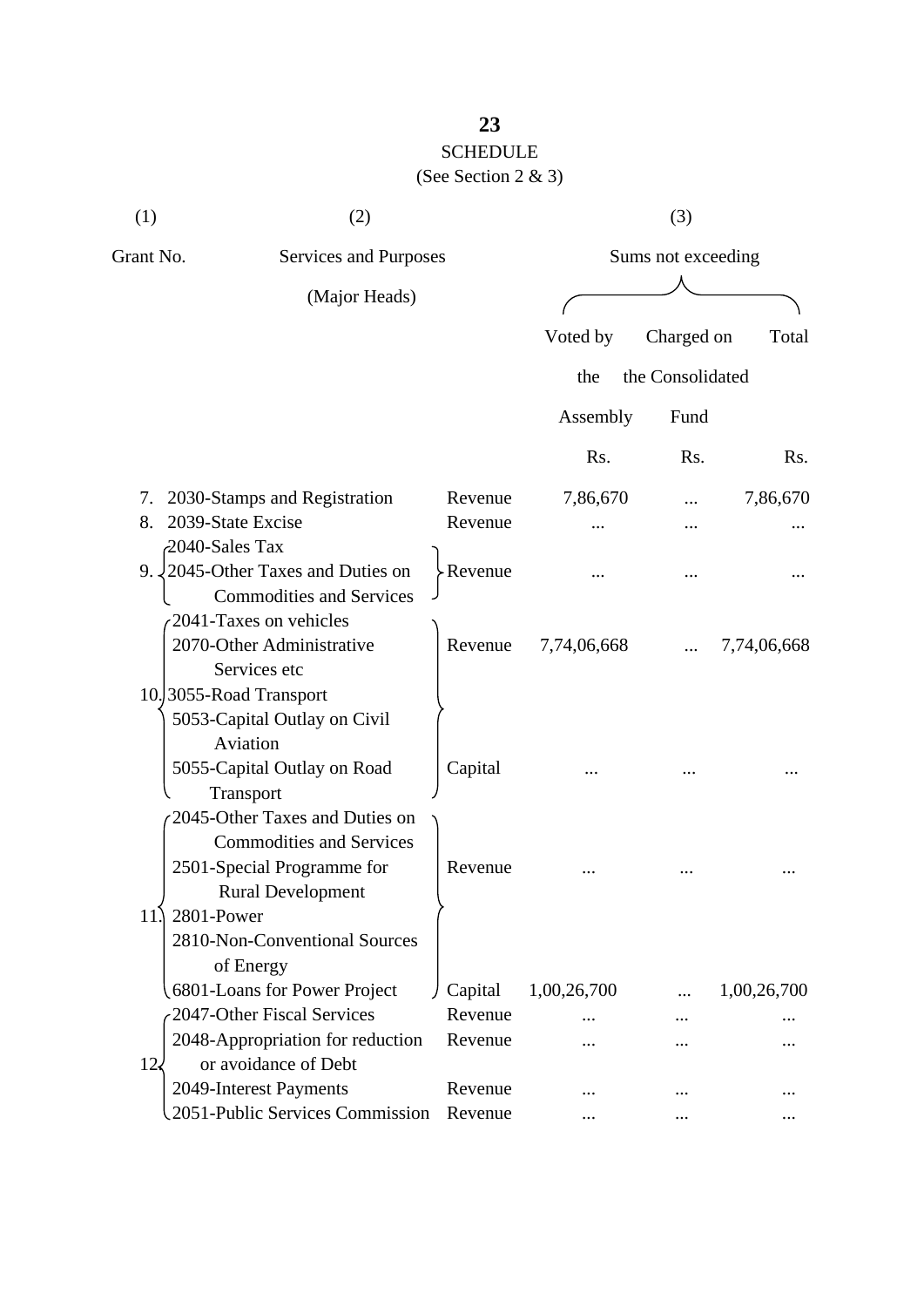| (1)             | (2)                                                               |         |                    | (3)              |           |
|-----------------|-------------------------------------------------------------------|---------|--------------------|------------------|-----------|
| Grant No.       | Services and Purposes                                             |         | Sums not exceeding |                  |           |
|                 | (Major Heads)                                                     |         |                    |                  |           |
|                 |                                                                   |         | Voted by           | Charged on       | Total     |
|                 |                                                                   |         | the                | the Consolidated |           |
|                 |                                                                   |         | Assembly           | Fund             |           |
|                 |                                                                   |         | Rs.                | Rs.              | $\rm Rs$  |
|                 | -2052-Secretariat General Services                                |         |                    |                  |           |
|                 | 2251-Secretariat Social Services                                  | Revenue | 3,80,000           |                  | 3,80,000  |
|                 | 3451-Secretariat Economic                                         |         |                    |                  |           |
| 13.5            | Services                                                          |         |                    |                  |           |
|                 | 5275-Capital Outlay on other                                      | Capital |                    |                  |           |
|                 | <b>Communication Services</b><br>14. 2053-District Administration | Revenue |                    |                  |           |
|                 | 15. 2054-Treasury and Accounts                                    | Revenue |                    |                  |           |
|                 | Administration                                                    |         |                    |                  |           |
| 2055-Police     |                                                                   |         |                    |                  |           |
|                 | 2070-Other Administrative                                         | Revenue | 28,96,700          | 30,292           | 29,26,939 |
|                 | Services etc                                                      |         |                    |                  |           |
| 16 <sub>1</sub> | 2216-Housing                                                      |         |                    |                  |           |
|                 | 4059-Capital Outlay on Police                                     |         |                    |                  |           |
|                 | 4216-Capital Outlay on Housing                                    | Capital |                    |                  |           |
| $-2056$ -Jails  |                                                                   | Revenue |                    |                  |           |
|                 | 17, 4059-Capital Outlay on Public<br>Works                        | Capital |                    |                  |           |
|                 | 2058-Stationery and Printing                                      | Revenue | 25,00,000          |                  | 25,00,000 |
|                 | 4058-Capital Outlay on Stationery                                 |         |                    |                  |           |
| 18.             | and Printing                                                      |         |                    |                  |           |
|                 | 4216-Capital Outlay on Housing                                    | Capital |                    |                  |           |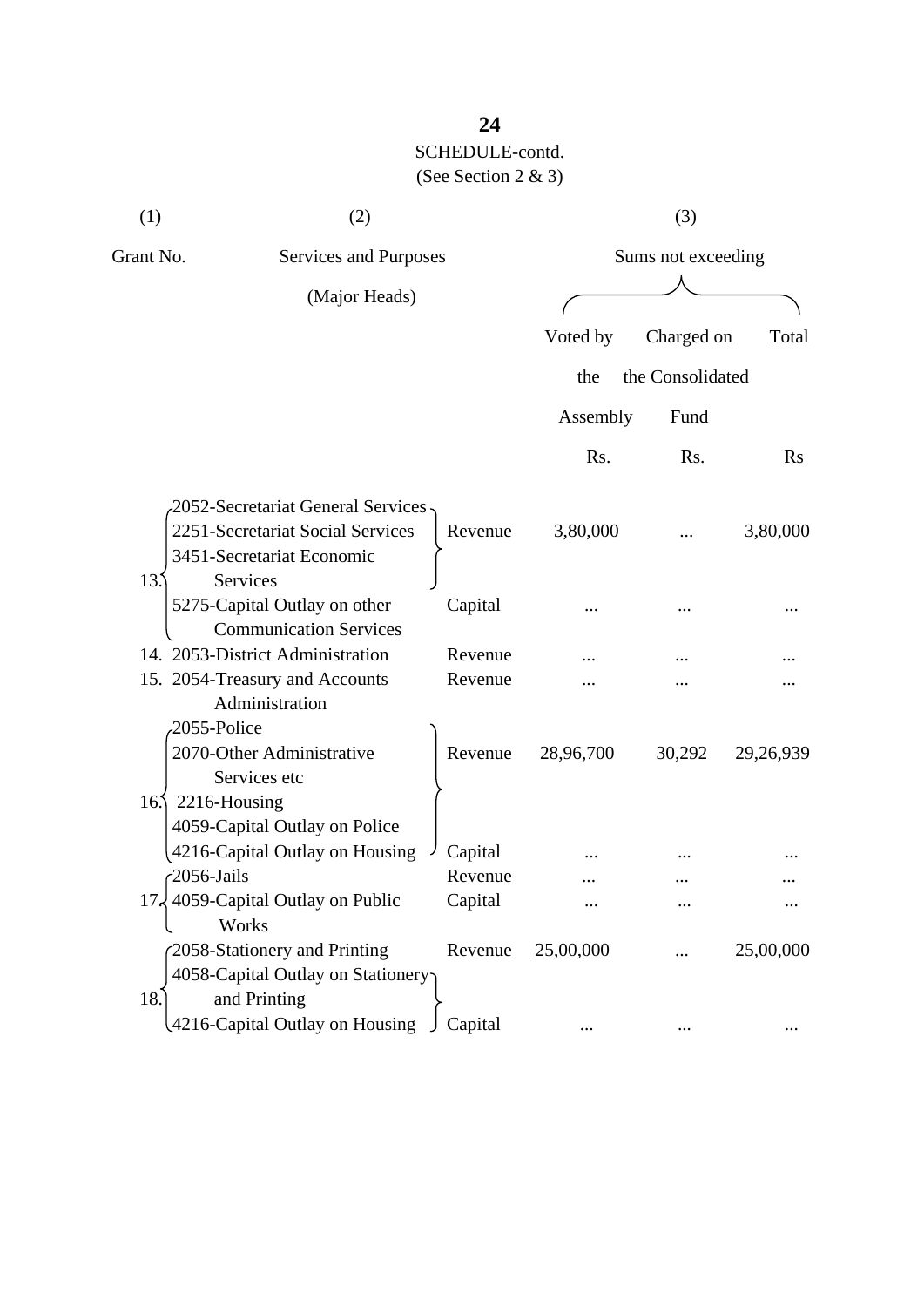| (1)                                | (2)                                                                                                                                                                                                                                        |         |                    | (3)              |           |
|------------------------------------|--------------------------------------------------------------------------------------------------------------------------------------------------------------------------------------------------------------------------------------------|---------|--------------------|------------------|-----------|
| Grant No.<br>Services and Purposes |                                                                                                                                                                                                                                            |         | Sums not exceeding |                  |           |
|                                    | (Major Heads)                                                                                                                                                                                                                              |         |                    |                  |           |
|                                    |                                                                                                                                                                                                                                            |         | Voted by           | Charged on       | Total     |
|                                    |                                                                                                                                                                                                                                            |         | the                | the Consolidated |           |
|                                    |                                                                                                                                                                                                                                            |         | Assembly           | Fund             |           |
|                                    |                                                                                                                                                                                                                                            |         | Rs.                | Rs.              | Rs        |
|                                    | 2052-Secretariat-General Services<br>2059-Public Works<br>2203-Technical Education<br>2204-Sports and Youth Services<br>2205-Art and Culture<br>2216-Housing<br>4059-Capital Outlay on Public<br>Works                                     | Revenue |                    |                  |           |
| 19 <sub>l</sub>                    | 4202-Capital Outlay on Education,<br>Art and Culture<br>4210-Capital Outlay on Medical<br>and Public Health<br>4216-Capital Outlay on Housing<br>4403-Capital Outlay on Animal<br>Husbandry<br>4404-Capital Outlay on Dairy<br>Development | Capital |                    |                  |           |
|                                    | 2070-Other Administrative                                                                                                                                                                                                                  | Revenue | .                  |                  |           |
| 20                                 | Services etc<br>4059-Capital Outlay on Public<br>Works                                                                                                                                                                                     | Capital | 29,98,591          |                  | 29,98,591 |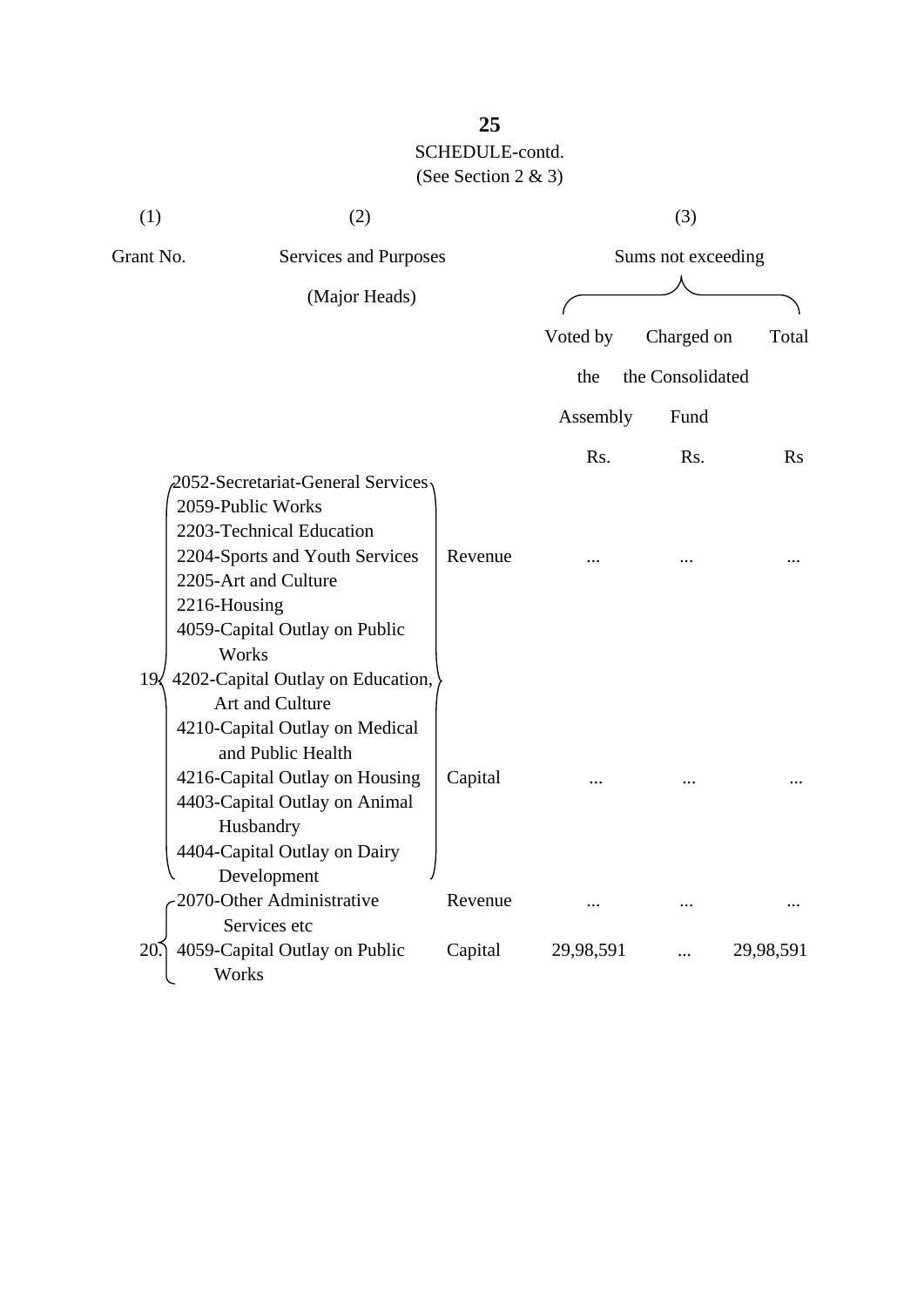| (1)       | (2)                                                                                                                                                                                                                                                                                                                                                                                                                                                                                     |                    |                             | (3)                |                                      |
|-----------|-----------------------------------------------------------------------------------------------------------------------------------------------------------------------------------------------------------------------------------------------------------------------------------------------------------------------------------------------------------------------------------------------------------------------------------------------------------------------------------------|--------------------|-----------------------------|--------------------|--------------------------------------|
| Grant No. | Services and Purposes                                                                                                                                                                                                                                                                                                                                                                                                                                                                   |                    |                             | Sums not exceeding |                                      |
|           | (Major Heads)                                                                                                                                                                                                                                                                                                                                                                                                                                                                           |                    |                             |                    |                                      |
|           |                                                                                                                                                                                                                                                                                                                                                                                                                                                                                         |                    | Voted by                    | Charged on         | Total                                |
|           |                                                                                                                                                                                                                                                                                                                                                                                                                                                                                         |                    | the                         | the Consolidated   |                                      |
|           |                                                                                                                                                                                                                                                                                                                                                                                                                                                                                         |                    | Assembly                    | Fund               |                                      |
|           |                                                                                                                                                                                                                                                                                                                                                                                                                                                                                         |                    | Rs.                         | Rs.                | Rs                                   |
| 21        | 2075-Miscellaneous General<br>Services<br>2202-General Education<br>2203-Technical Education<br>2204-Sports and Youth Services<br>2205-Art and Culture<br>2236-Nutrition<br>3425-Other Scientific Research<br>3454-Census, Survey and<br><b>Statistics</b><br>4202-Capital Outlay on Education,<br>Art and Culture<br>4204-Capital Outlay on Education, Capital<br>Sports, Art and Culture<br>6202-Loans for Education, Art<br>and Culture<br>2070-Other Administrative<br>Services etc | Revenue<br>Revenue | 15,50,90,981<br>1,26,25,000 | $\cdots$           | $\ldots$ 15,50,90,981<br>1,26,25,000 |
| 22.3      | 2216-Housing<br>4059-Total Outlay on Public<br>Works                                                                                                                                                                                                                                                                                                                                                                                                                                    | Capital            |                             |                    |                                      |
|           | 23. 2070-Other Administrative<br>Services etc                                                                                                                                                                                                                                                                                                                                                                                                                                           | Revenue            | 2,43,574                    |                    | 2,43,574                             |
|           | 24. 2071-Pensions and other<br><b>Retirements Benefits</b>                                                                                                                                                                                                                                                                                                                                                                                                                              | Revenue            |                             |                    |                                      |
|           | 25. 2075-Miscellaneous General<br>Services                                                                                                                                                                                                                                                                                                                                                                                                                                              | Revenue            |                             |                    |                                      |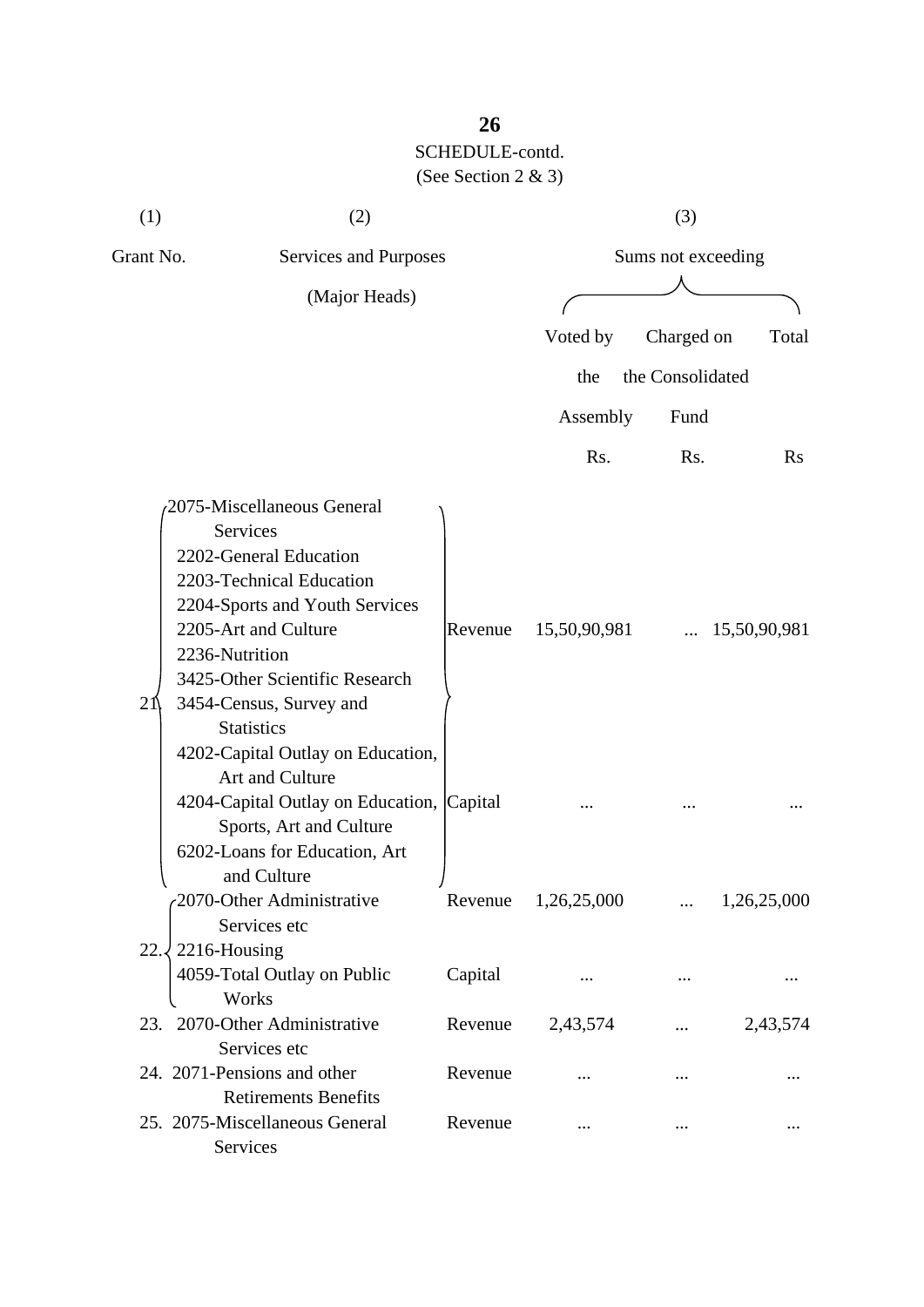| (1)              | (2)                                                                                               |                    |             | (3)                |             |
|------------------|---------------------------------------------------------------------------------------------------|--------------------|-------------|--------------------|-------------|
| Grant No.        | Services and Purposes                                                                             |                    |             | Sums not exceeding |             |
|                  | (Major Heads)                                                                                     |                    |             |                    |             |
|                  |                                                                                                   |                    | Voted by    | Charged on         | Total       |
|                  |                                                                                                   |                    | the         | the Consolidated   |             |
|                  |                                                                                                   |                    | Assembly    | Fund               |             |
|                  |                                                                                                   |                    | Rs.         | Rs.                | $\rm Rs$    |
|                  | $\lambda$ 2210-Medical and Public Health<br>2211-Family Welfare<br>4210-Capital Outlay on Medical | Revenue            | 2,85,05,000 |                    | 2,85,05,000 |
| 26.              | and Public Health<br>4216-Capital Outlay on Family<br>Welfare                                     | Capital            |             |                    |             |
| 2216-Housing     | 2215-Water Supply and Sanitation<br>27. 4215-Capital Outlay on Water                              | Revenue            |             |                    |             |
| 2216-Housing     | Supply and Sanitation<br>4216-Capital Outlay on Housing                                           | Capital<br>Revenue |             |                    |             |
| 28.              | 4216-Capital Outlay on Housing<br>4217-Capital Outlay on Urban<br>Development                     | Capital            |             |                    |             |
| $-2216$ -Housing | 2217-Urban Development<br>29. 4216-Capital Outlay on Housing                                      | Revenue            |             |                    |             |
|                  | 4217-Capital Outlay on Urban<br>Development                                                       | Capital            |             |                    |             |
| 30.              | 2220-Information and Publicity                                                                    | Revenue            |             |                    |             |
| 31.              | 2230-Labour and Employment                                                                        | Revenue            |             |                    |             |
|                  | 3456-Civil Supplies                                                                               | Revenue            | 95,19,989   |                    | 95,19,989   |
| 32.4             | 4408-Capital Outlay on Food<br>Storage and Warehousing                                            | Capital            |             |                    |             |
|                  | 33. 2235-Social Security and Welfare                                                              | Revenue            |             |                    |             |
|                  | 6235-Loans for Social Security<br>and Welfare                                                     | Capital            |             |                    |             |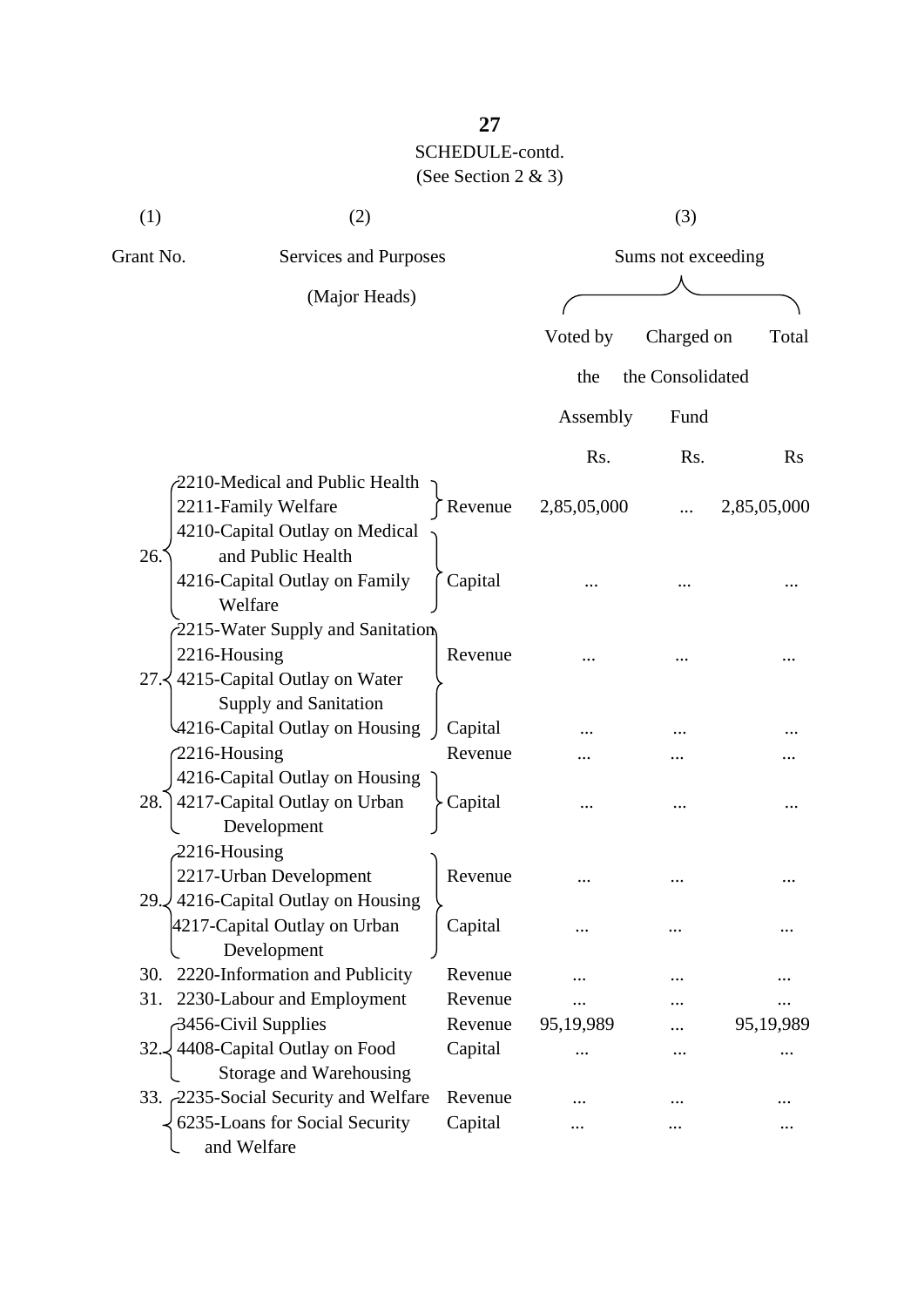| (1)<br>(2) |                                                                                                                                                                                                                                          | (3)                |                    |                  |                |  |
|------------|------------------------------------------------------------------------------------------------------------------------------------------------------------------------------------------------------------------------------------------|--------------------|--------------------|------------------|----------------|--|
| Grant No.  | Services and Purposes                                                                                                                                                                                                                    |                    | Sums not exceeding |                  |                |  |
|            | (Major Heads)                                                                                                                                                                                                                            |                    |                    |                  |                |  |
|            |                                                                                                                                                                                                                                          |                    | Voted by           | Charged on       | Total          |  |
|            |                                                                                                                                                                                                                                          |                    | the                | the Consolidated |                |  |
|            |                                                                                                                                                                                                                                          |                    |                    |                  |                |  |
|            |                                                                                                                                                                                                                                          |                    | Assembly           | Fund             |                |  |
|            |                                                                                                                                                                                                                                          |                    | Rs.                | Rs.              | $\mathbf{R}$ s |  |
| 34         | 2225-Welfare of S.CS, S.TS and<br>Other B.CS<br>2235-Social Security and Welfare<br>2236-Nutrition<br>4059-Capital Outlay on Public<br>Works<br>4235-Capital Outlay on Social<br>Security and Welfare<br>6225-Loans for Welfare of S.CS, | Revenue<br>Capital | 57,82,477          |                  | 57,82,477      |  |
|            | S.TS and Other B.CS                                                                                                                                                                                                                      |                    |                    |                  |                |  |
|            | 35. 2235- Social Security and Welfare                                                                                                                                                                                                    | Revenue            |                    |                  |                |  |
|            | 2075-Miscellaneous General                                                                                                                                                                                                               |                    |                    |                  |                |  |
| 36.        | Services                                                                                                                                                                                                                                 |                    |                    |                  |                |  |
|            | 2235-Social Security and Welfare Revenue                                                                                                                                                                                                 |                    | 7,36,810           |                  | 7,36,810       |  |
| 37.        | 2250-Other Social Services                                                                                                                                                                                                               | Revenue            |                    |                  |                |  |
|            | 38. 3451-Secretariat Economic                                                                                                                                                                                                            | Revenue            | 10,00,000          |                  | 10,00,000      |  |
|            | Services<br>39. <i>(2425-Co-operation</i> )<br>4425-Capital Outlay on                                                                                                                                                                    | Revenue            | 61,10,000          |                  | 61,10,000      |  |
|            | Co-operation<br>4435-Capital Outlay of other<br><b>Agricultural Programmes</b><br>6425-Loans for Co-operation                                                                                                                            | Capital            | 1,24,88,000        |                  | 1,24,88,000    |  |
|            | 2552-North Eastern Areas (Special Revenue                                                                                                                                                                                                |                    |                    |                  |                |  |
|            | Areas Programme)<br>40.] 4552-Capital Outlay on North<br><b>Eastern Areas</b>                                                                                                                                                            | Capital            |                    |                  |                |  |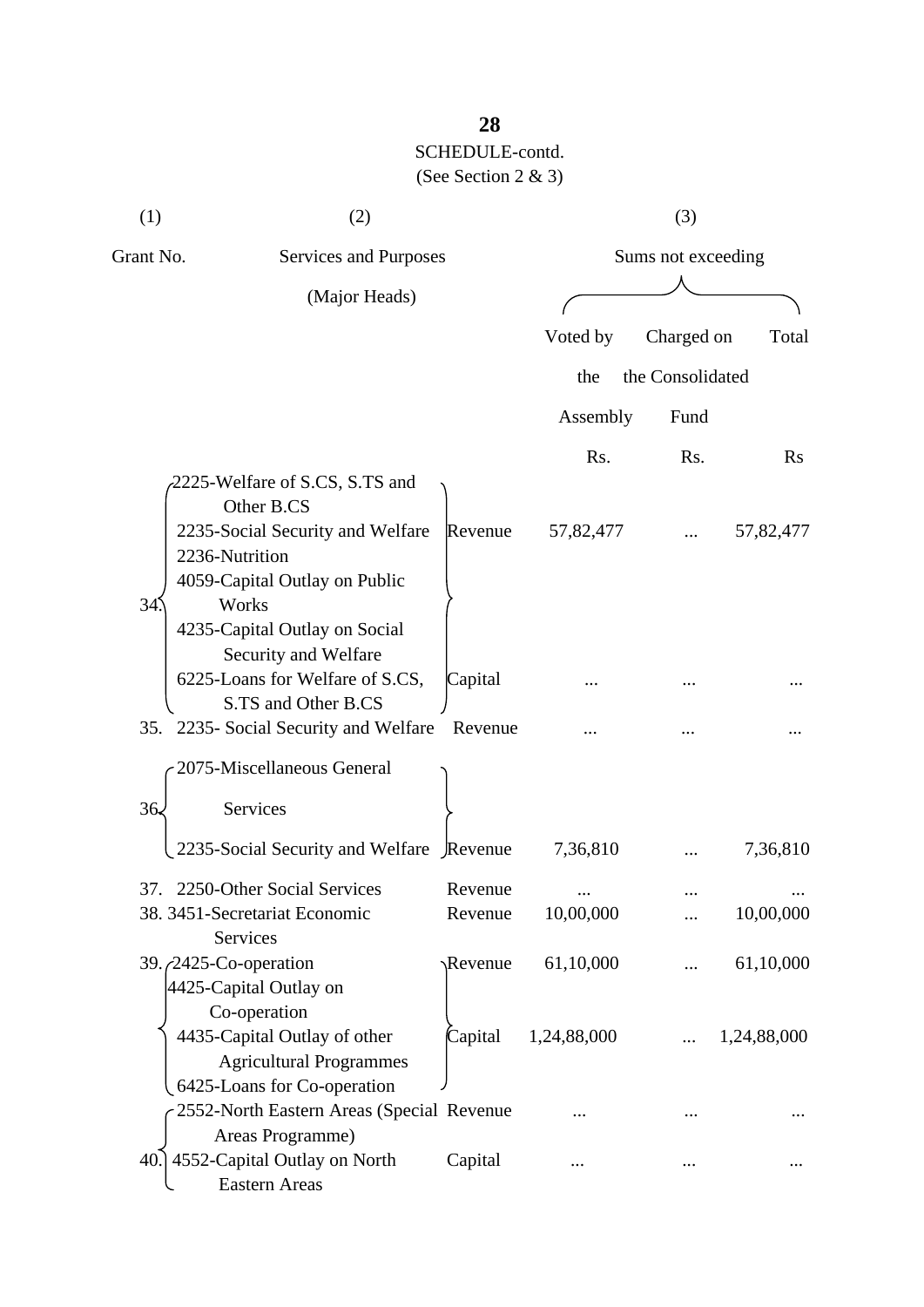| (1)<br>(2)                         |                                                                                                                                                                                                         | (3)                |          |                  |          |
|------------------------------------|---------------------------------------------------------------------------------------------------------------------------------------------------------------------------------------------------------|--------------------|----------|------------------|----------|
| Grant No.<br>Services and Purposes |                                                                                                                                                                                                         | Sums not exceeding |          |                  |          |
|                                    | (Major Heads)                                                                                                                                                                                           |                    |          |                  |          |
|                                    |                                                                                                                                                                                                         |                    | Voted by | Charged on       | Total    |
|                                    |                                                                                                                                                                                                         |                    | the      | the Consolidated |          |
|                                    |                                                                                                                                                                                                         |                    | Assembly | Fund             |          |
|                                    |                                                                                                                                                                                                         |                    | Rs.      | R <sub>s</sub> . | $\rm Rs$ |
|                                    | 41. 3454-Census, Surveys and<br><b>Statistics</b>                                                                                                                                                       | Revenue            |          |                  |          |
| 2216-Housing<br>42.                | 3475-Other General Economic<br>Services                                                                                                                                                                 | Revenue            |          |                  |          |
| 2216-Housing                       | 2401-Crop Husbandry<br>2408-Food Storage and<br>Warehousing<br>2415-Agricultural Research and<br>Education<br>2702-Minor Irrigation                                                                     | Revenue            |          |                  |          |
| 43.                                | 4216-Capital Outlay on Housing<br>4401-Capital Outlay on Crop<br>Husbandry<br>4416-Investments in Agricultural<br><b>Financial INST</b><br>4702-Capital Outlay on Minor<br>Irrigation                   | Capital            |          |                  |          |
| 44.                                | 6401-Loans for Crop Husbandry<br>2701-Medium Irrigation-II-Works<br>Under E. And D Wing P.W.D<br><b>Medium Irrigation Projects</b><br>2711-Flood Control<br>4701-Capital Outlay on Medium<br>Irrigation | Revenue            |          |                  |          |
|                                    | 4711-Capital Outlay on Flood<br><b>Control Projects</b>                                                                                                                                                 | Capital            |          |                  |          |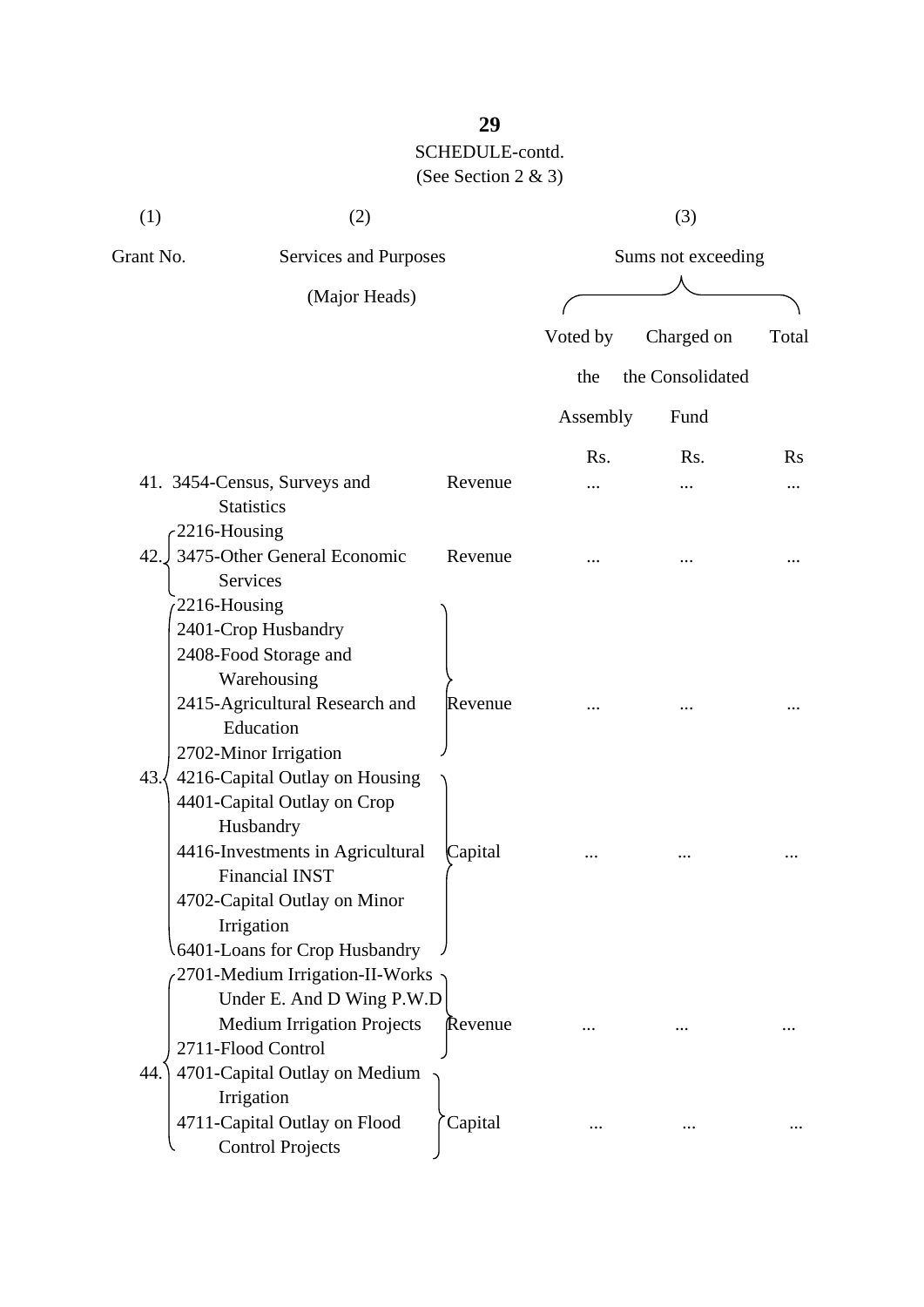| (1)            | (2)                                                         |                | (3)<br>Sums not exceeding |                  |           |  |
|----------------|-------------------------------------------------------------|----------------|---------------------------|------------------|-----------|--|
| Grant No.      | Services and Purposes                                       |                |                           |                  |           |  |
|                | (Major Heads)                                               |                |                           |                  |           |  |
|                |                                                             |                | Voted by                  | Charged on       | Total     |  |
|                |                                                             |                | the                       | the Consolidated |           |  |
|                |                                                             |                |                           |                  |           |  |
|                |                                                             |                | Assembly                  | Fund             |           |  |
|                |                                                             |                | Rs.                       | Rs.              | $\rm Rs$  |  |
| -2216-Housing  |                                                             |                |                           |                  |           |  |
|                | 2402-Soil and Water Conservation Revenue                    |                |                           |                  |           |  |
| 45.            | 2415-Agricultural Research and                              |                |                           |                  |           |  |
|                | Education                                                   |                |                           |                  |           |  |
|                | 46. 2501-Special Programmes for<br><b>Rural Development</b> | Revenue        | 90,00,000                 |                  | 90,00,000 |  |
| 2216-Housing   |                                                             |                |                           |                  |           |  |
|                | 2235-Social Security and Welfare                            |                |                           |                  |           |  |
|                | 2403-Animal Husbandry                                       | <b>Revenue</b> |                           |                  |           |  |
|                | 2415-Agricultural Research and                              |                |                           |                  |           |  |
|                | Education                                                   |                |                           |                  |           |  |
|                | 4059-Capital Outlay on Public                               |                |                           |                  |           |  |
|                | Works                                                       |                |                           |                  |           |  |
|                | 4403-Capital Outlay on Animal                               |                |                           |                  |           |  |
| 47.            | Husbandry                                                   |                |                           |                  |           |  |
|                | 6225-Loans for Welfare of S.CS,                             | Capital        |                           |                  |           |  |
|                | S.TS and other B.CS<br>6403-Loans for Animal Husbandry      |                |                           |                  |           |  |
| 2216-Housing   |                                                             |                |                           |                  |           |  |
|                | 2404-Dairy Development                                      |                |                           |                  |           |  |
| 48.            | 2415-Agricultural Research and                              | Revenue        | 60,00,000                 |                  | 60,00,000 |  |
|                | Education                                                   |                |                           |                  |           |  |
| 2216-Housing   |                                                             |                |                           |                  |           |  |
| 2405-Fisheries |                                                             |                |                           |                  |           |  |
| 49.            | 2415-Agricultural Research and                              | Revenue        |                           |                  |           |  |
|                | Education                                                   |                |                           |                  |           |  |
|                | 4216-Capital Outlay on Housing                              |                |                           |                  |           |  |
|                | 4405-Capital Outlay on Fisheries                            | Capital        |                           |                  |           |  |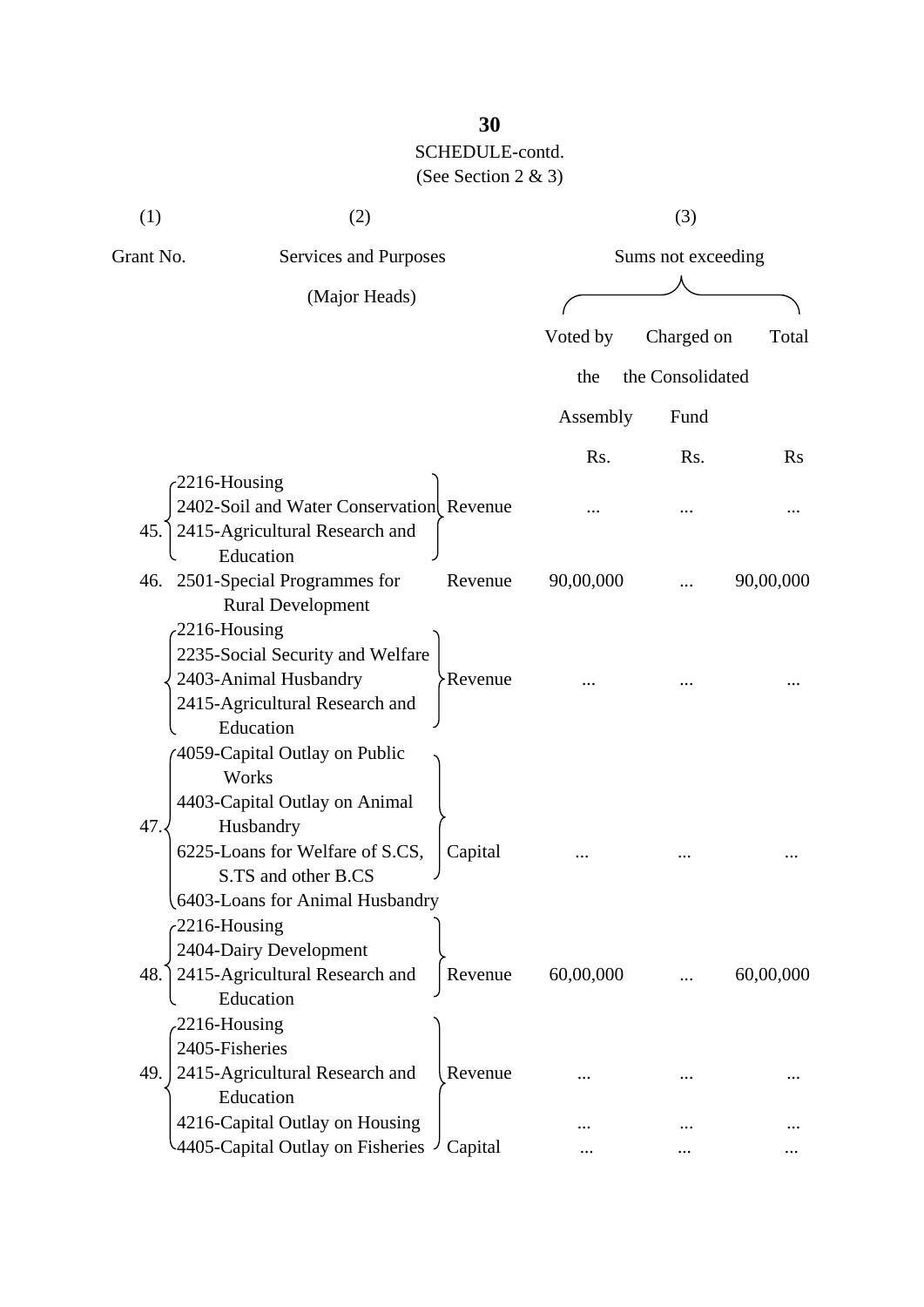| (1)       | (2)                                                                                                                                                                                     |                       |             | (3)                |             |  |  |
|-----------|-----------------------------------------------------------------------------------------------------------------------------------------------------------------------------------------|-----------------------|-------------|--------------------|-------------|--|--|
| Grant No. |                                                                                                                                                                                         | Services and Purposes |             | Sums not exceeding |             |  |  |
|           | (Major Heads)                                                                                                                                                                           |                       |             |                    |             |  |  |
|           |                                                                                                                                                                                         |                       | Voted by    | Charged on         | Total       |  |  |
|           |                                                                                                                                                                                         |                       | the         | the Consolidated   |             |  |  |
|           |                                                                                                                                                                                         |                       | Assembly    | Fund               |             |  |  |
|           |                                                                                                                                                                                         |                       | Rs.         | Rs.                | $\rm Rs$    |  |  |
| 50.       | 2406-Forestry and Wild Life<br>2415-Agricultural Research and<br>Education                                                                                                              | Revenue               | 1,75,00,000 |                    | 1,75,00,000 |  |  |
|           | 4406-Capital Outlay on Forestry<br>and Wild Life                                                                                                                                        | Capital               |             |                    |             |  |  |
|           | 2216-Housing<br>2236-Nutrition<br>2401-Crop Husbandry<br>2501-Special Programmes for<br><b>Rural Development</b><br>2505-Rural Employment<br>2515-Other Rural Development<br>Programmes | Revenue               | 28,70,000   |                    | 28,70,000   |  |  |
| 51.       | 4216-Capital Outlay on Housing<br>4515-Capital Outlay on Rural<br>Development<br>6515-Loans for other Rural<br><b>Development Programmes</b>                                            | Capital               |             |                    |             |  |  |
|           | 2852-Industries                                                                                                                                                                         | Revenue               |             |                    |             |  |  |
| 52.       | 4854-Capital Outlay on Cement<br>and non-Metallic Mineral<br>4885-Capital Outlay on Industries Capital<br>and Minerals<br>6885-Loans for other Industries<br>and Mineral                |                       | 3,20,00,000 |                    | 3,20,00,000 |  |  |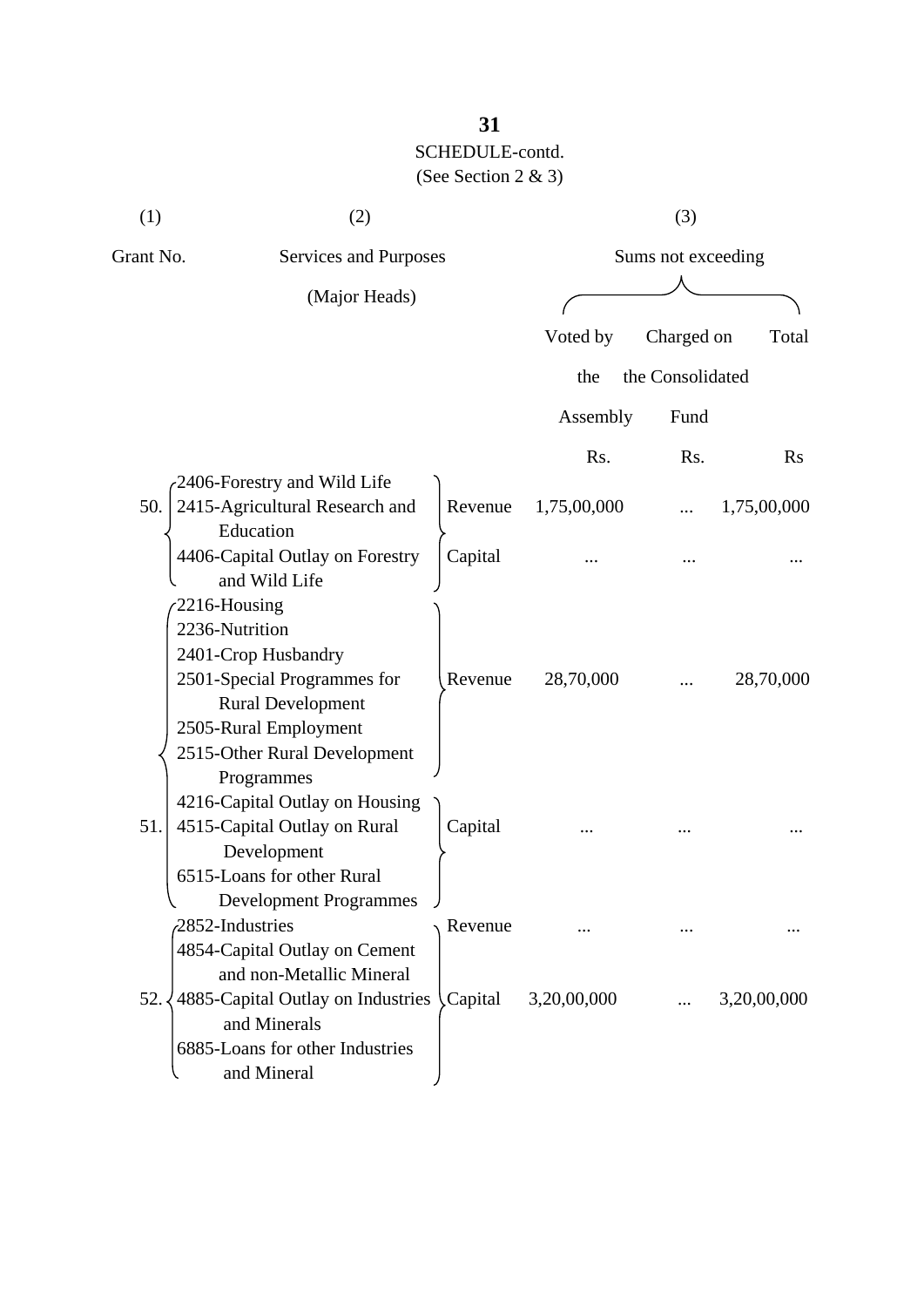| (1)           | (2)                                                           |                       | (3)         |                    |             |  |  |
|---------------|---------------------------------------------------------------|-----------------------|-------------|--------------------|-------------|--|--|
| Grant No.     |                                                               | Services and Purposes |             | Sums not exceeding |             |  |  |
|               | (Major Heads)                                                 |                       |             |                    |             |  |  |
|               |                                                               |                       |             |                    |             |  |  |
|               |                                                               |                       | Voted by    | Charged on         | Total       |  |  |
|               |                                                               |                       | the         | the Consolidated   |             |  |  |
|               |                                                               |                       | Assembly    | Fund               |             |  |  |
|               |                                                               |                       | Rs.         | Rs.                | $\rm Rs$    |  |  |
| 2216-Housing  |                                                               |                       |             |                    |             |  |  |
|               | 2851-Village and Small Industries                             | Revenue               | 1,88,014    |                    | 1,88,014    |  |  |
|               | 4851-Capital Outlay on Village                                |                       |             |                    |             |  |  |
|               | and Small Scale Industries                                    |                       |             |                    |             |  |  |
| 53.           | 6851-Loans for Village and Small<br>Industries                | Capital               |             |                    |             |  |  |
|               |                                                               |                       |             |                    |             |  |  |
| -2216-Housing |                                                               |                       |             |                    |             |  |  |
|               | 2851-Village and Small Industries                             | Revenue               | 7,86,37,450 |                    | 7,86,37,450 |  |  |
|               | 4216-Capital Outlay on Housing                                |                       |             |                    |             |  |  |
|               | 4851-Capital Outlay on Village                                | Capital               |             |                    |             |  |  |
| 54.           | and Small Scale Industries                                    |                       |             |                    |             |  |  |
|               | 6851-Loans for Village and Small                              |                       |             |                    |             |  |  |
|               | Industries                                                    |                       |             |                    |             |  |  |
|               | 2853-Non-Ferrous Mining and                                   | Revenue               |             |                    |             |  |  |
|               | <b>Metallurgical Industries</b>                               |                       |             |                    |             |  |  |
|               | 4216-Capital Outlay on Housing                                |                       |             |                    |             |  |  |
| 55.           | 4853-Capital Outlay on Mining<br>and Metallurgical Industries | Capital               | 9,18,000    |                    | 9,18,000    |  |  |
|               | 3054-Roads and Bridges                                        | Revenue               |             |                    |             |  |  |
|               | 56. 5054-Capital Outlay on Roads                              | Capital               |             |                    |             |  |  |
|               | and Bridges                                                   |                       |             |                    |             |  |  |
| 3452-Tourism  |                                                               | Revenue               | 12,24,000   |                    | 12,24,000   |  |  |
|               | 4059-Capital Outlay on Public                                 |                       |             |                    |             |  |  |
|               | Works                                                         |                       |             |                    |             |  |  |
| 57.〈          | 5275-Capital Outlay on other                                  | Capital               |             |                    |             |  |  |
|               | <b>Communication Services</b>                                 |                       |             |                    |             |  |  |
|               | 5452-Capital Outlay on Tourism                                |                       |             |                    |             |  |  |
|               | -7452-Loans for Tourism                                       |                       |             |                    |             |  |  |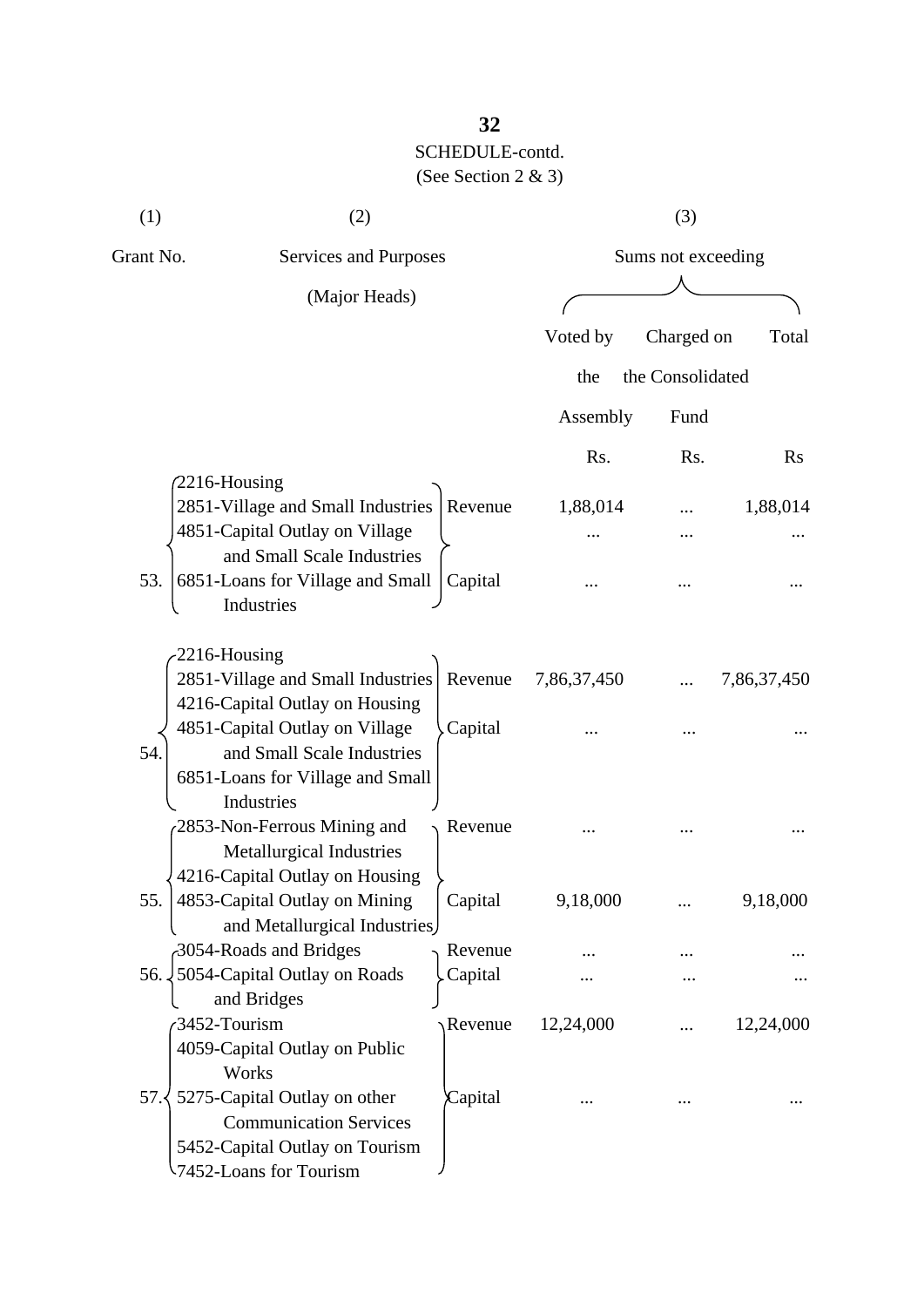| (1)                                                                      | (2)                                            |         | (3)                |                  |          |  |
|--------------------------------------------------------------------------|------------------------------------------------|---------|--------------------|------------------|----------|--|
| Grant No.                                                                | Services and Purposes<br>(Major Heads)         |         | Sums not exceeding |                  |          |  |
|                                                                          |                                                |         |                    |                  |          |  |
|                                                                          |                                                |         | Voted by           | Charged on       | Total    |  |
|                                                                          |                                                |         | the                | the Consolidated |          |  |
|                                                                          |                                                |         | Assembly           | Fund             |          |  |
|                                                                          |                                                |         | Rs.                | Rs.              | $\rm Rs$ |  |
| 58. 3606-Aid Materials and Equipment                                     |                                                | Revenue |                    |                  |          |  |
| 59. 5465-Investment in General<br>Financial and Training<br>Institutions |                                                | Capital |                    |                  |          |  |
|                                                                          | 6003-Internal Debt. Of the State<br>Government | Capital |                    |                  |          |  |
| 6004-Loans and Advances from<br>the Central Government                   |                                                | Capital |                    |                  |          |  |
| 60.7610-Loans to Government<br>Servants etc                              |                                                | Capital | .                  |                  |          |  |
| 61.7615-Miscellaneous Loans                                              |                                                | Capital | .                  |                  |          |  |
|                                                                          | 62. 7810-Inter-State Settlement                | Capital |                    |                  |          |  |
| Fund                                                                     | 63. 7999-Appropriation to Contingency          | Capital |                    |                  |          |  |

L.M.SANGMA,

Deputy Secretary,

Government of Meghalaya,

Law Department,

Shillong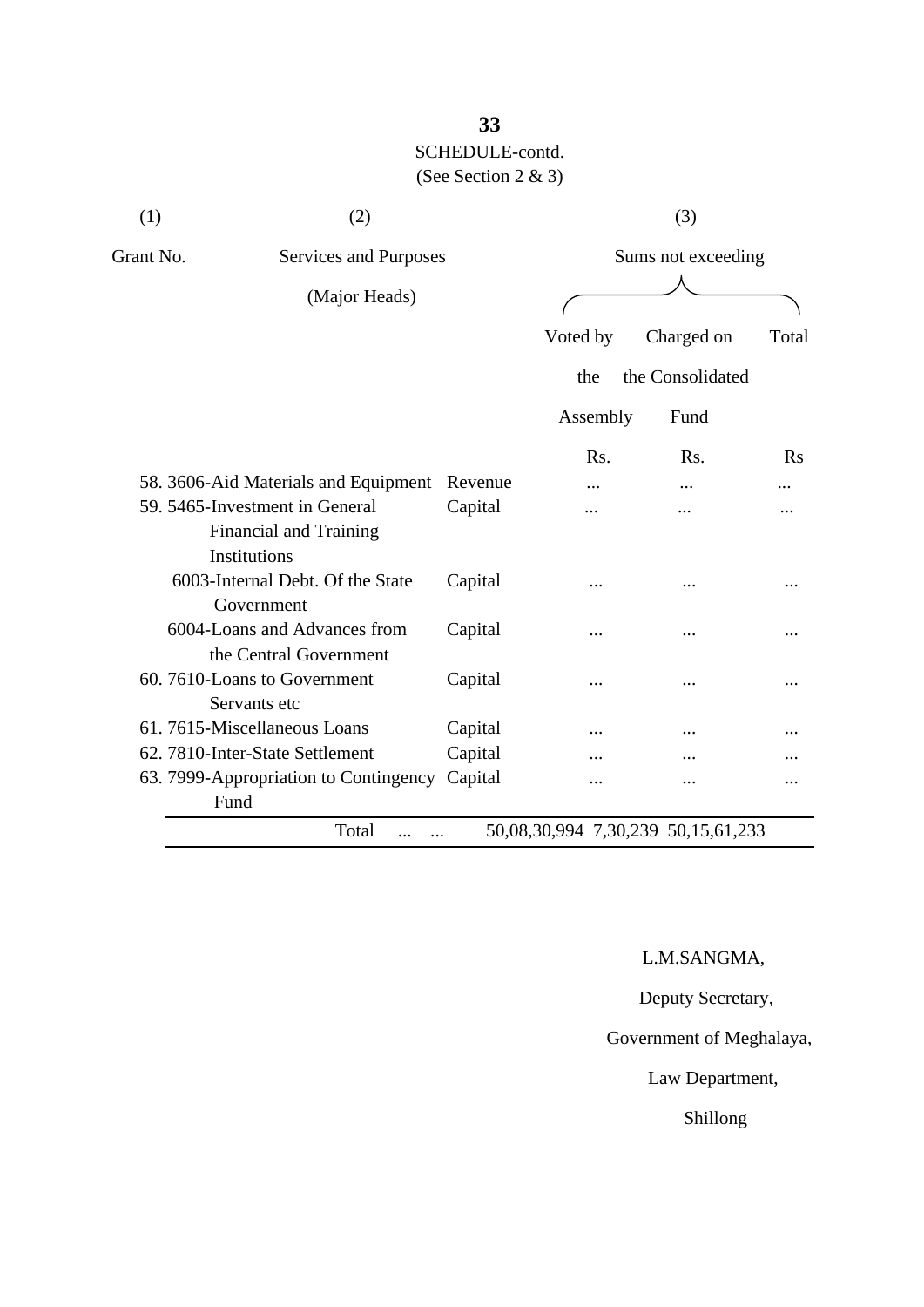#### **The 30th March, 2002**

No. LL(B) 17/96/314- The Meghalaya Appropriation (Vote-on-Account) Act, 2002 (Act No.3 of 2002) is hereby published for general information.

#### **MEGHALAYA ACT NO. 3 OF 2002**

(As passed by the Meghalaya Legislative Assembly)

Received the assent of the Governor on the 28<sup>th</sup> March, 2002

(Published in the Gazette of Meghalaya, Extra-ordinary issue, dated  $30<sup>th</sup>$  March, 2002)

THE MEGHALAYA APPROPRIATION (Vote-on-Account) ACT, 2002

An

Act

To provide for the withdrawal of certain further sums out of the Consolidated Fund of Meghalaya for the services of financial year 2002-2003

Be it enacted by the Legislature of the State of Meghalaya in the Fifty-third Year of the Republic of India as follows:-

| Short title and<br>Commencement                                                                                                     | 1 | (1) This Act may be called the Meghalaya Appropriation<br>(Vote-on-Account) Act, 2002<br>(2) It shall come into force on the first day of April, 2002                                                                                                                                                                                                                                                                                                                                                       |
|-------------------------------------------------------------------------------------------------------------------------------------|---|-------------------------------------------------------------------------------------------------------------------------------------------------------------------------------------------------------------------------------------------------------------------------------------------------------------------------------------------------------------------------------------------------------------------------------------------------------------------------------------------------------------|
| Withdrawal of Rs.<br>469,90,81,432 from and<br>out of the Consolidated<br>Fund of Meghalaya for<br>the financial year 2002-<br>2003 | 2 | From and out of the Consolidated fund of Meghalaya there<br>may be withdrawn sums not exceeding those specified in<br>Column (3) of the Schedule amounting in the aggregate to<br>the sums of Rupees four hundred sixty nine crores, ninety<br>lakhs, eighty one thousand, four hundred thirty two towards<br>defraying the several charges which will come in the course<br>of payment beginning on the first day of April, 2002 in<br>respect of the services specified in Column (2) of the<br>Schedule. |
| Appropriation                                                                                                                       | 3 | The sums authorised to be withdrawn from and out of the<br>Consolidated Fund of Meghalaya by this Act, shall be<br>appropriated for the services and purposes expressed in the                                                                                                                                                                                                                                                                                                                              |

Schedule in relation to the Financial year 2002-2003.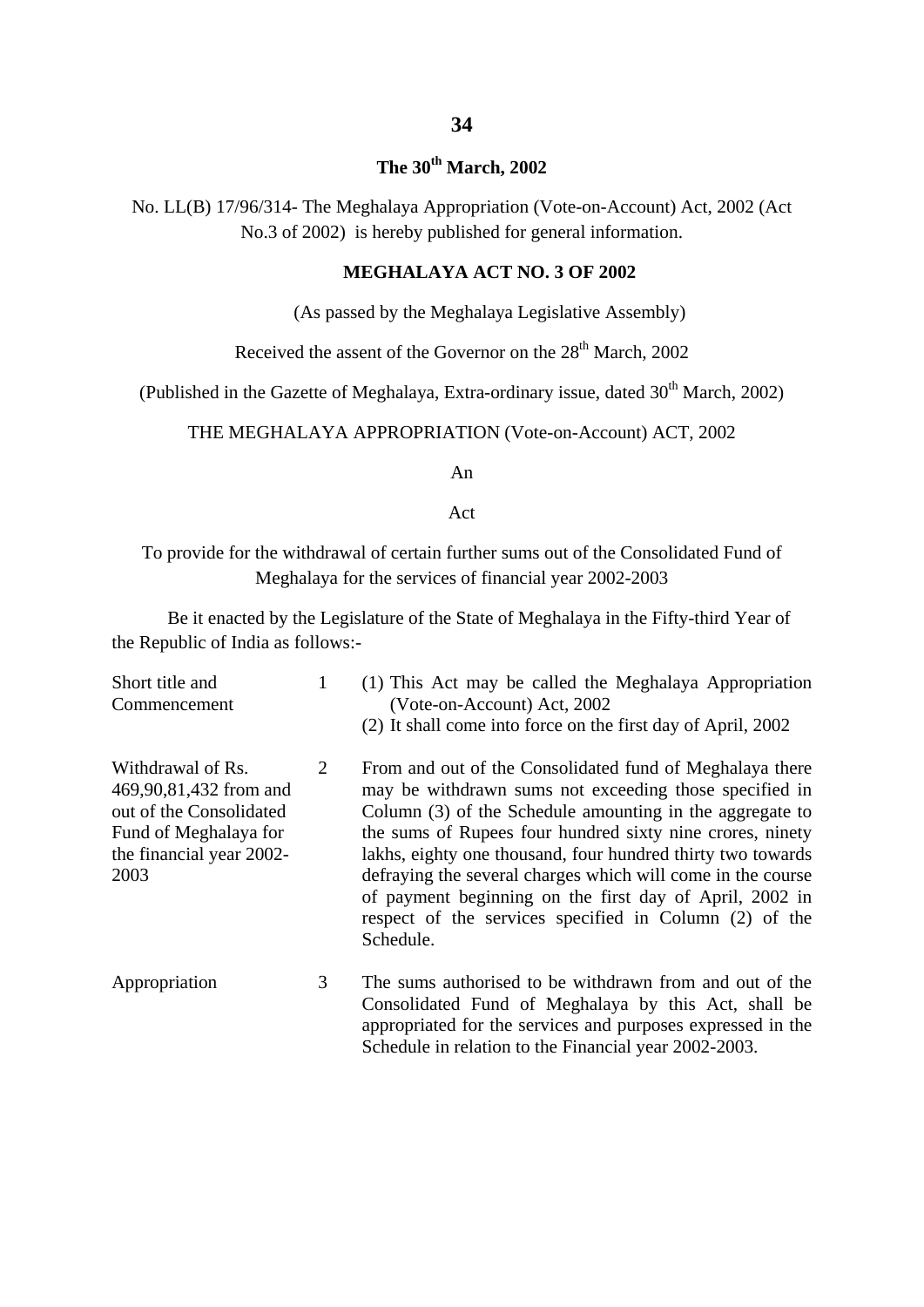| (1)       | (2)                                       |                       | (3)                |                  |                       |  |
|-----------|-------------------------------------------|-----------------------|--------------------|------------------|-----------------------|--|
| Grant No. | Services and Purposes                     |                       | Sums not exceeding |                  |                       |  |
|           | (Major Heads)                             |                       |                    |                  |                       |  |
|           |                                           |                       | Voted by           | Charged on       | Total                 |  |
|           |                                           |                       | the                | the Consolidated |                       |  |
|           |                                           |                       |                    |                  |                       |  |
|           |                                           |                       | Assembly           | Fund             |                       |  |
|           |                                           |                       | Rs.                | Rs.              | Rs.                   |  |
|           | $2011$ -Parliamentary/State/Union Revenue |                       | 1,88,00,590        |                  | 6,03,66 1,94,04,250   |  |
|           | <b>Territory Legislature</b>              |                       |                    |                  |                       |  |
| 1.        | 2058-Stationery and Printing              | Revenue               | 9,82,500           |                  | 9,82,500              |  |
|           | Total                                     | Revenue               | 1,97,83,090        | 6,03,660         | 2,03,85,75            |  |
|           | 4058-Capital Outlay on Stationery         | Capital               | 1,75,000           |                  | 1,75,000              |  |
|           | and Printing                              |                       |                    |                  |                       |  |
|           |                                           | Total / Capital       | 1,75,000           |                  | 1,75,000              |  |
| 2.        | 2012-Governor                             | Revenue               | 7,500              | 59,85,750        | 59,93,250             |  |
|           | Total                                     | Revenue               | 7,500              | 59,85,750        | 59,93,250             |  |
|           | 4216-Capital Outlay on Housing            | Capital               |                    |                  |                       |  |
|           |                                           | Total Capital         | $\cdots$           |                  |                       |  |
| 3.        | 2013-Council of Ministers                 | Revenue               | 1,21,00,000        |                  | 1,21,00,000           |  |
|           | 2070-Other Administrative                 |                       |                    |                  |                       |  |
|           | Services, etc                             |                       |                    |                  |                       |  |
|           |                                           | Total Revenue         | 1,21,00,000        |                  | 1,21,00,000           |  |
| 4.        | 2014-Administration of Justice  Revenue   |                       | 76,92,500          |                  | 27,82,500 1,04,75,000 |  |
|           |                                           | Total ∫Revenue        | 76,92,500          |                  | 27,82,500 1,04,75,000 |  |
| 5.        | 2015-Elections                            | $\ldots \cap$ Revenue | 1,41,00,000        | $\cdots$         | 1,41,00,000           |  |
|           |                                           | Total ∫Revenue        | 1,41,00,000        |                  | 1,41,00,000           |  |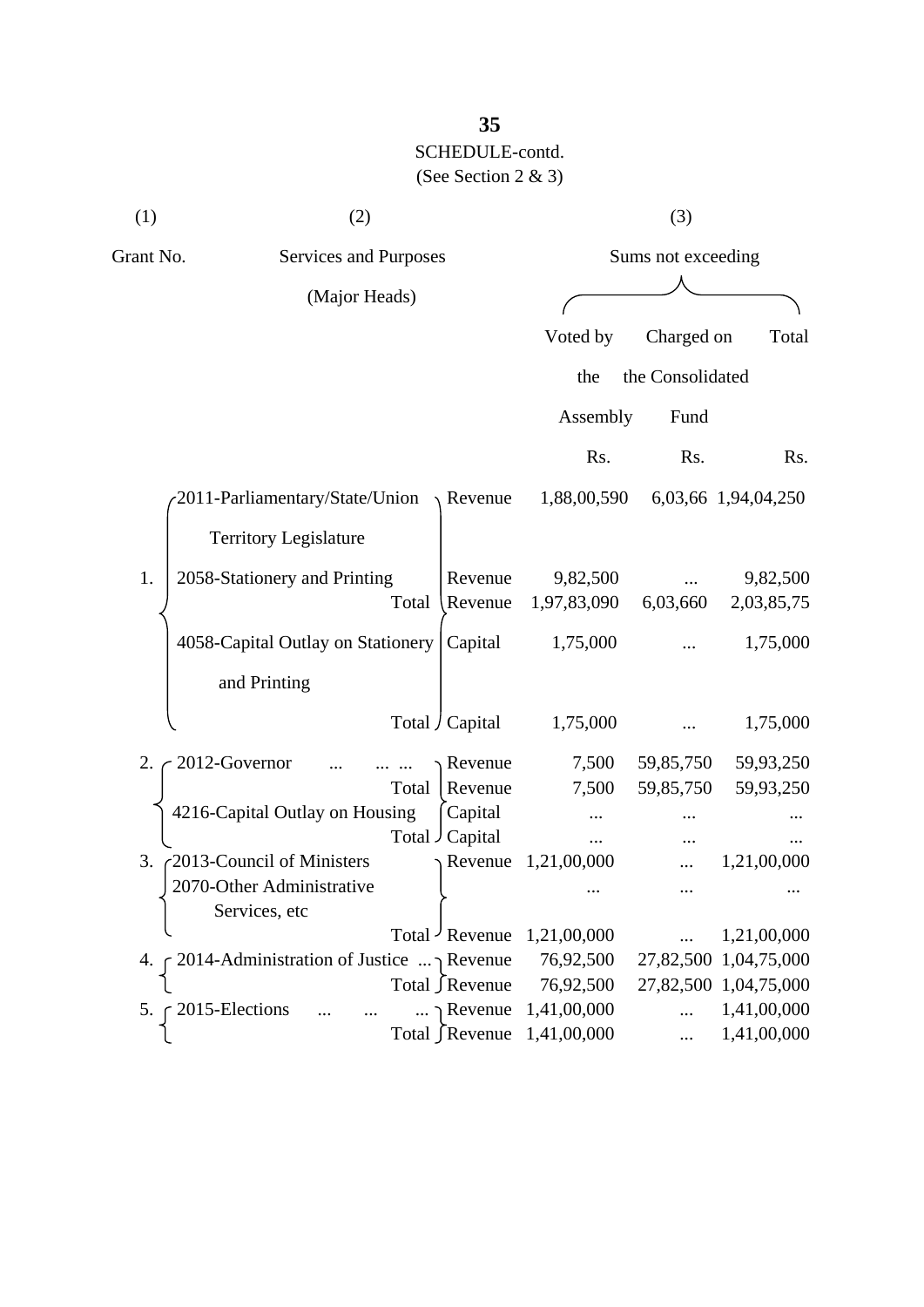| (1)       | (2)                                                                                                      |                                |                            | (3)                |                            |
|-----------|----------------------------------------------------------------------------------------------------------|--------------------------------|----------------------------|--------------------|----------------------------|
| Grant No. | Services and Purposes                                                                                    |                                |                            | Sums not exceeding |                            |
|           | (Major Heads)                                                                                            |                                |                            |                    |                            |
|           |                                                                                                          |                                | Voted by                   | Charged on         | Total                      |
|           |                                                                                                          |                                | The                        | the Consolidated   |                            |
|           |                                                                                                          |                                | Assembly                   | Fund               |                            |
|           |                                                                                                          |                                | Rs.                        | Rs.                | R <sub>s</sub> .           |
|           | 2029-Land Revenue<br>2245-Relief on account of Natural<br>Calamities                                     | Revenue                        | 1,09,82,000<br>1,08,75,000 | .<br>              | 1,09,82,000<br>1,08,75,000 |
|           | 2250-Other Social Services                                                                               | Revenue                        |                            |                    |                            |
|           | 3475-Other General Economic                                                                              |                                |                            |                    |                            |
|           | Services                                                                                                 | Total / Revenue                | 2,18,57,000                |                    | 2,18,57,000                |
| 6.        | (6225-Loans for Welfare of<br>Scheduled Castes,<br>Scheduled Tribes and other<br><b>Backward Classes</b> |                                |                            |                    |                            |
|           | 6250-Loans for Other Social<br>Services                                                                  | Capital                        |                            |                    |                            |
|           | 6401-Loans for Crop Husbandry                                                                            | Total<br>' Capital             |                            |                    |                            |
|           | 7. 2090-Stamps and Registration                                                                          | Revenue<br>Total<br>Revenue    | 15,79,000<br>15,79,000     | <br>               | 15,79,000<br>15,79,000     |
| 8.        | 2039-State Excise                                                                                        | Revenue<br>Revenue<br>لـ Total | 89,72,000<br>89,72,500     |                    | 89,72,000<br>89,72,500     |
|           | 2040-Taxes on Sales Trade Etc                                                                            | Revenue                        | 89,00,000                  |                    | 89,00,000                  |
| 9.        | 2045-Other Taxes and Duties on                                                                           |                                |                            |                    |                            |
|           | <b>Commodities and Services</b>                                                                          |                                |                            |                    |                            |
|           |                                                                                                          | Total J Revenue                | 89,00,000                  |                    | 89,00,000                  |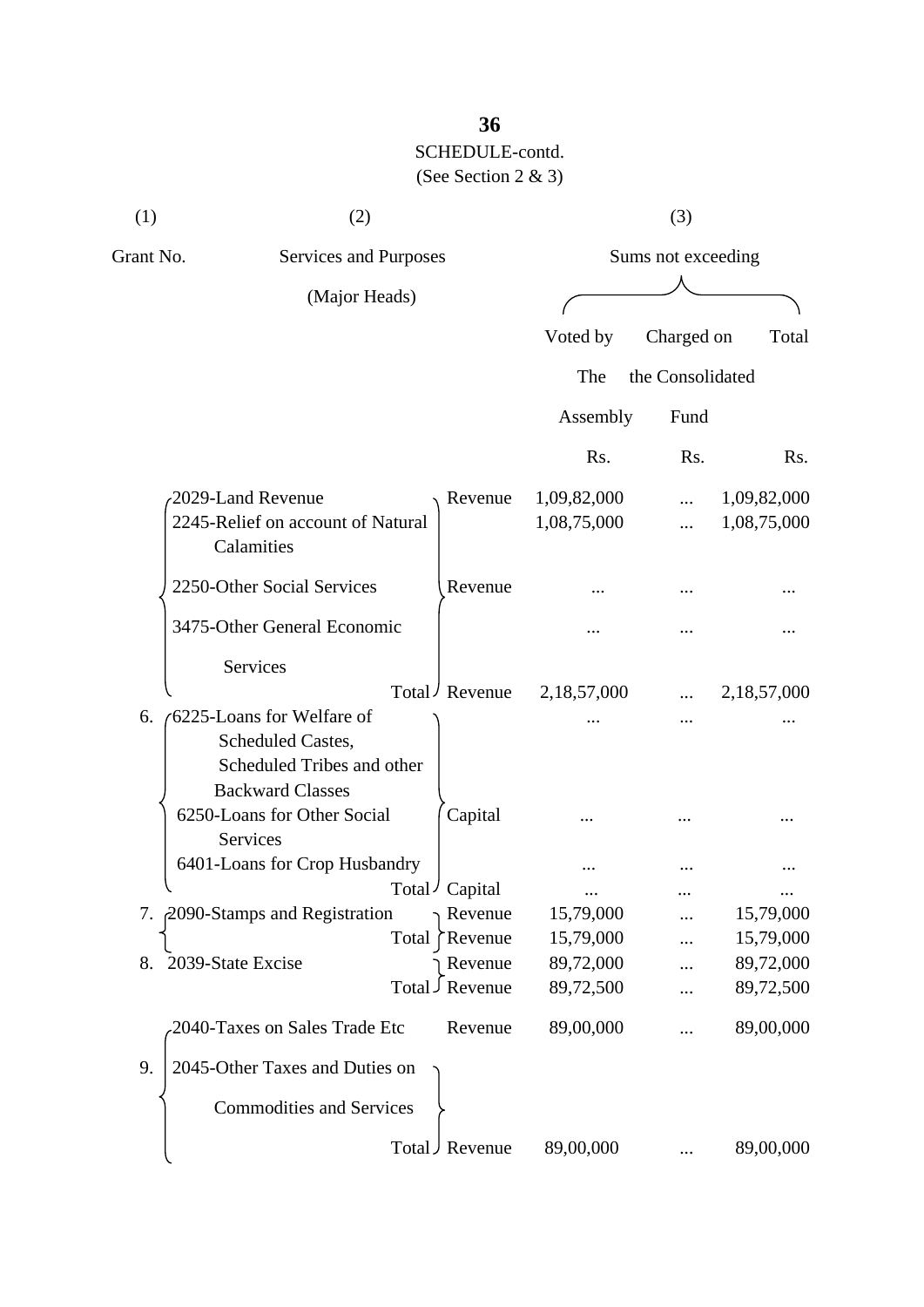| (1) | (2)                                |                 |             | (3)                |             |  |
|-----|------------------------------------|-----------------|-------------|--------------------|-------------|--|
|     | Grant No.<br>Services and Purposes |                 |             | Sums not exceeding |             |  |
|     | (Major Heads)                      |                 |             |                    |             |  |
|     |                                    |                 | Voted by    | Charged on         | Total       |  |
|     |                                    |                 | The         | the Consolidated   |             |  |
|     |                                    |                 | Assembly    | Fund               |             |  |
|     |                                    |                 | Rs.         | Rs.                | Rs.         |  |
|     | 2041-Taxes on Vehicles             | Revenue         | 1,46,75,000 |                    | 1,46,75,000 |  |
|     | 2070-Other Administrative          |                 | 37,50,000   |                    | 37,50,000   |  |
|     | Services etc                       |                 |             |                    |             |  |
|     | 3055-Road Transport                |                 |             |                    |             |  |
|     | Total                              | Revenue         | 1,84,25,000 |                    | 1,84,25,000 |  |
| 10. | 5053-Capital Outlay on Civil       | Capital         | 12,50,000   |                    | 12,50,000   |  |
|     | Aviation                           |                 |             |                    |             |  |
|     | 5055-Capital Outlay on Road        |                 | 1,13,75,000 |                    | 1,13,75,000 |  |
|     | Transport                          |                 |             |                    |             |  |
|     |                                    | Total / Capital | 1,26,25,000 | .                  | 1,26,25,000 |  |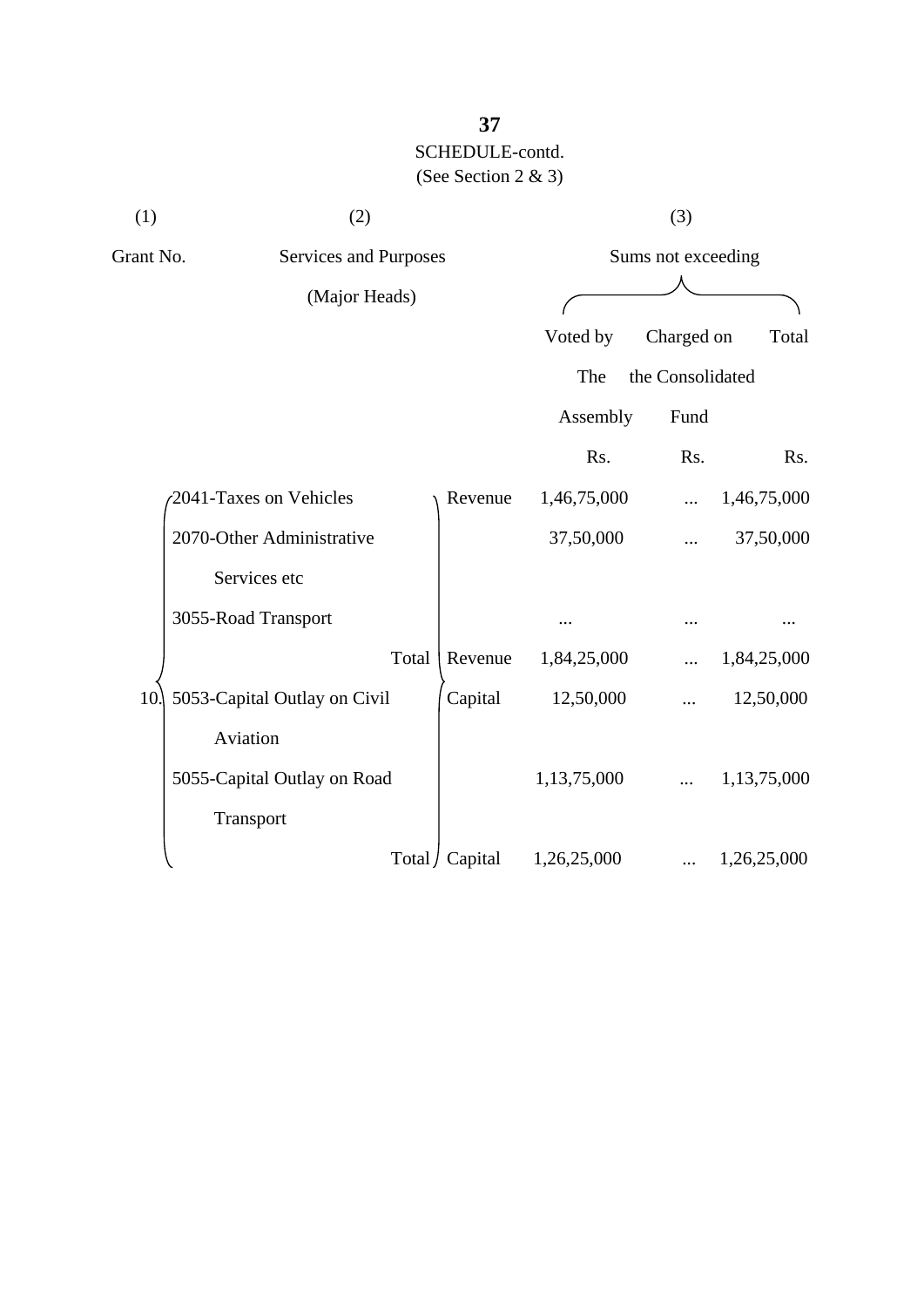| (1)       | (2)                             |                |              | (3)                |                       |
|-----------|---------------------------------|----------------|--------------|--------------------|-----------------------|
| Grant No. | Services and Purposes           |                |              | Sums not exceeding |                       |
|           | (Major Heads)                   |                |              |                    |                       |
|           |                                 |                | Voted by     | Charged on         | Total                 |
|           |                                 |                | the          | the Consolidated   |                       |
|           |                                 |                | Assembly     | Fund               |                       |
|           |                                 |                | Rs.          | Rs.                | Rs.                   |
|           | 2045-Other Taxes and Duties on  | <b>Revenue</b> | 10,32,500    |                    | 10,32,500             |
|           | <b>Commodities and Services</b> |                |              |                    |                       |
|           | 2501-Special Programmes for     |                | 27,50,000    |                    | 27,50,000             |
|           | <b>Rural Development</b>        |                |              |                    |                       |
|           | 2801-Power                      |                | 3,00,00,000  |                    | 3,00,00,000           |
| 11        | 2810-Non-Conventional Sources   |                | 35,00,000    |                    | 35,00,000             |
|           | of Energy                       |                |              |                    |                       |
|           | Total                           | Revenue        | 3,72,82,500  |                    | 3,72,82,500           |
|           | 6801-Loans for Power Projects   | Capital        | 13,75,00,000 |                    | $\ldots$ 14,75,00,000 |
|           |                                 | Total /Capital | 13,75,00,000 |                    | $\ldots$ 13,75,00,000 |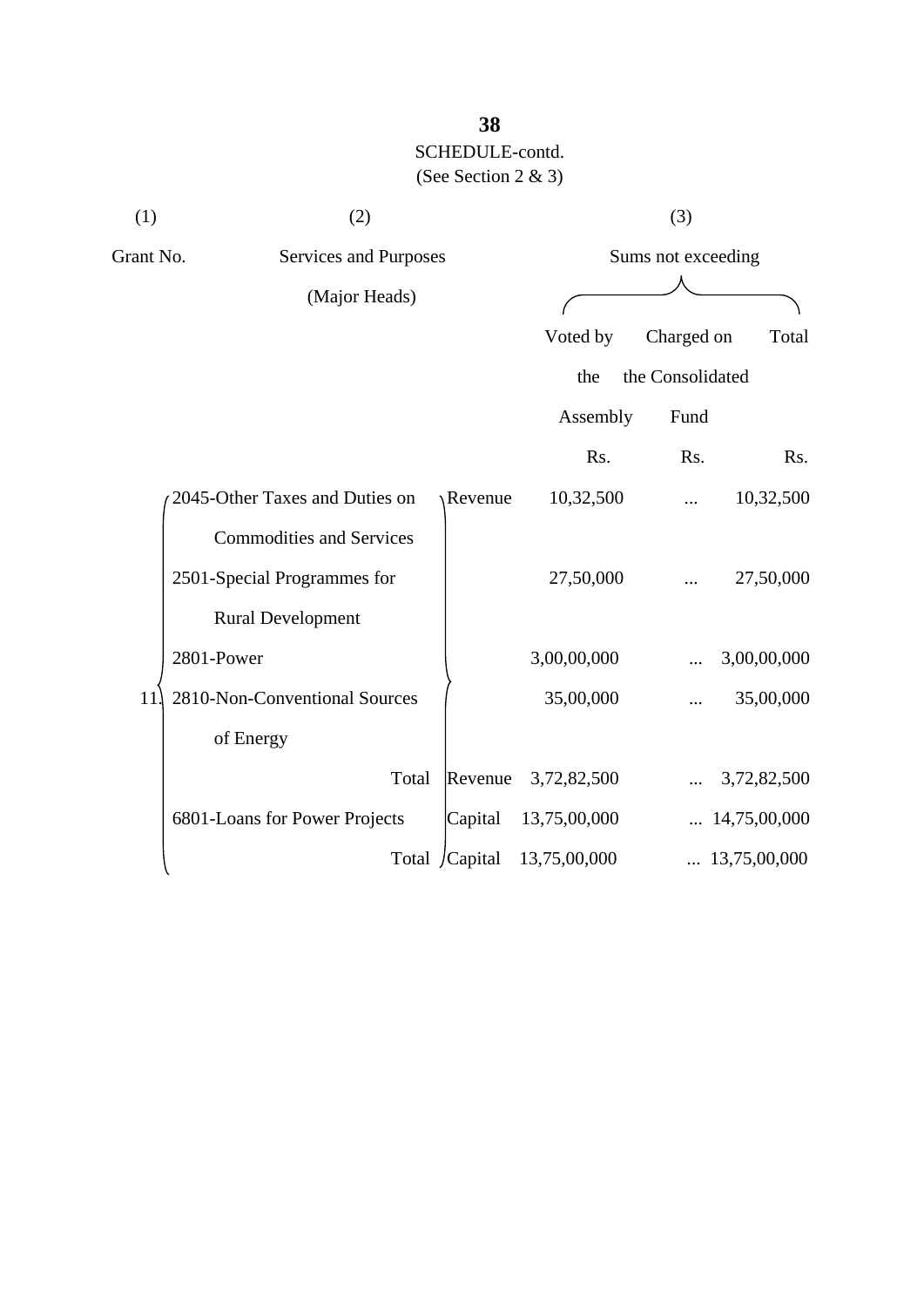| (1)                                | (2)                                                      |                 |                     | (3)                |                           |  |
|------------------------------------|----------------------------------------------------------|-----------------|---------------------|--------------------|---------------------------|--|
| Grant No.<br>Services and Purposes |                                                          |                 |                     | Sums not exceeding |                           |  |
|                                    | (Major Heads)                                            |                 |                     |                    |                           |  |
|                                    |                                                          |                 | Voted by            | Charged on         | Total                     |  |
|                                    |                                                          |                 | The                 | the Consolidated   |                           |  |
|                                    |                                                          |                 | Assembly            | Fund               |                           |  |
|                                    |                                                          |                 | Rs.                 | Rs.                | R <sub>s</sub> .          |  |
|                                    | 12, 2047-Other Fiscal Services                           | Revenue         | 2,42,500            |                    | 2,42,500                  |  |
|                                    | Total                                                    | Revenue         | 2,42,500            |                    | 2,42,500                  |  |
|                                    | 2048-Appropriation for Reduction                         | Revenue         |                     |                    | 1,16,02,250 1,16,02,250   |  |
|                                    | or Avoidance of Debt                                     |                 |                     |                    |                           |  |
|                                    | Total                                                    | Revenue         |                     |                    | 1,16,02,250 1,16,02,250   |  |
|                                    | 2049-Interest Payment                                    | Revenue         | $\cdots$            |                    | 40,58,08,856 40,58,08,856 |  |
|                                    | Total                                                    | Revenue         |                     |                    | 40,58,08,856 40,58,08,856 |  |
|                                    | 2051-Public Services Commission                          | Revenue         |                     | 27,99,750          | 27,99,750                 |  |
|                                    |                                                          | Total / Revenue |                     | 27,99,750          | 27,99,750                 |  |
|                                    | $\beta$ 2052-Secretariat General Services $\chi$ Revenue |                 | 7,33,75,000         |                    | 7,33,75,000               |  |
|                                    | 2251-Secretariat Social Services                         |                 | 77,50,000           | .                  | 77,50,000                 |  |
|                                    | 3451-Secretariat Economic                                |                 | 1,21,25,000         |                    | 1,21,25,000               |  |
|                                    | Services                                                 |                 |                     |                    |                           |  |
| 13.                                | Total                                                    |                 | Revenue 9,32,50,000 |                    | 9,32,50,000               |  |
|                                    | 5275-Capital Outlay on other                             | Capital         |                     |                    |                           |  |
|                                    | Communication                                            |                 |                     |                    |                           |  |
|                                    |                                                          | Total / Capital |                     |                    |                           |  |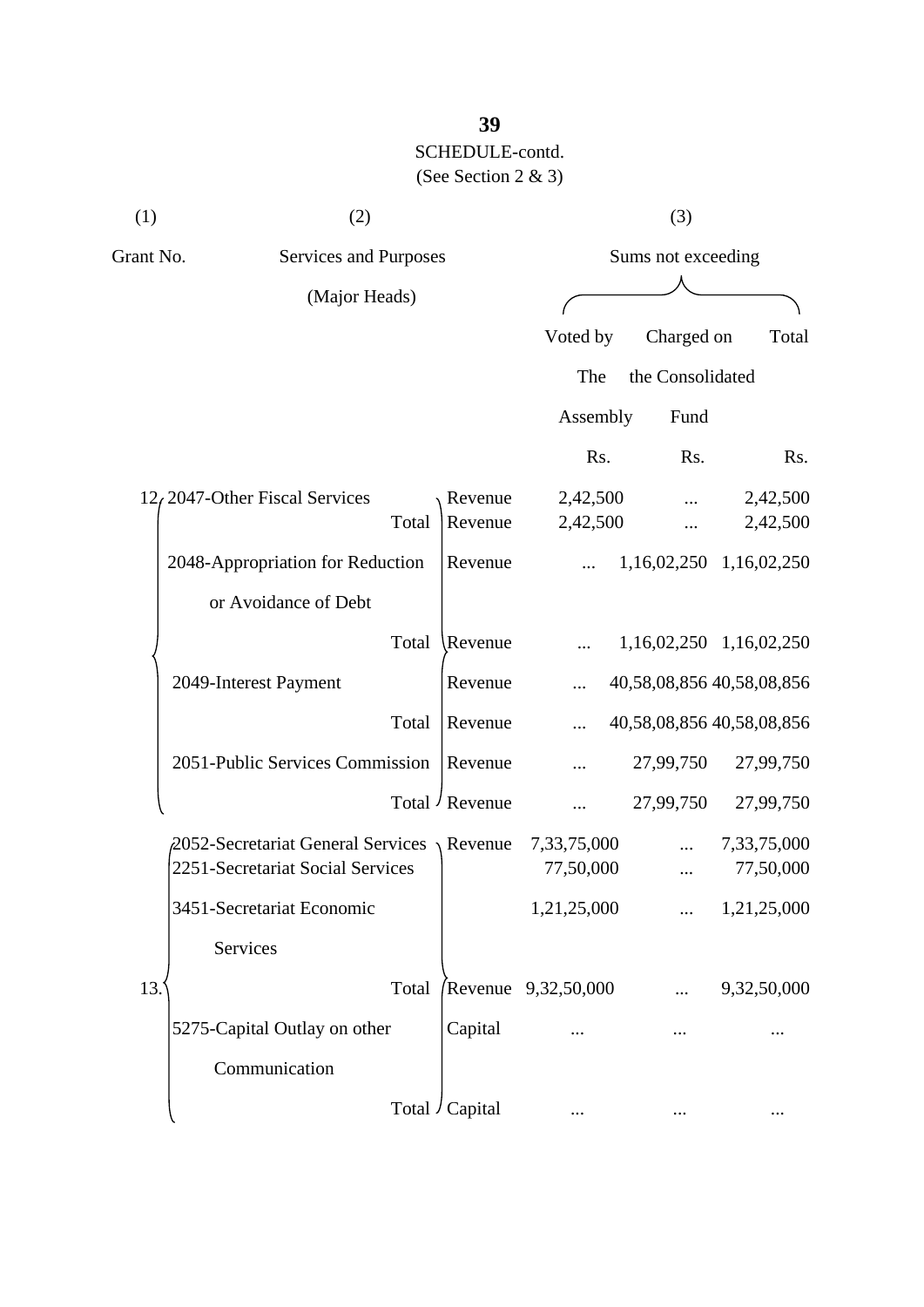| (1)       | (2)                                               |                    |              | (3)              |                     |
|-----------|---------------------------------------------------|--------------------|--------------|------------------|---------------------|
| Grant No. | Services and Purposes                             | Sums not exceeding |              |                  |                     |
|           | (Major Heads)                                     |                    |              |                  |                     |
|           |                                                   |                    | Voted by     | Charged on       | Total               |
|           |                                                   |                    | the          | the Consolidated |                     |
|           |                                                   |                    | Assembly     | Fund             |                     |
|           |                                                   |                    | Rs.          | Rs.              | Rs.                 |
|           | 14. 2053-District Administration                  | Revenue            | 2,15,88,250  |                  | 2,15,88,250         |
|           | Total                                             | Revenue            | 2,15,88,250  | $\cdots$         | 2,15,88,250         |
|           | 15. 2054-Treasury and Accounts<br>Administration  | Revenue            | 1,87,68,000  |                  | 1,87,68,000         |
|           | Total                                             | Revenue            | 1,87,68,000  | .                | 1,87,68,000         |
|           | 2055-Police                                       | Revenue            | 27,07,29,000 |                  | 43,750 27,07,72,750 |
|           | 2070-Other Administrative<br>Services etc         |                    | 2,27,50,000  | $\cdots$         | 2,27,50,000         |
|           | 2216-Housing                                      |                    | 25,00,000    |                  | 25,00,000           |
|           | Total                                             | Revenue            | 29,59,79,000 |                  | 43,750 29,60,22,750 |
|           | 16.\ 4055-Capital Outlay on Police                | Capital            | 39,25,000    |                  | 39,25,000           |
|           | 4059-Capital Outlay on Public<br>Works            |                    |              |                  |                     |
|           | 4216-Capital Outlay on Housing                    |                    |              |                  |                     |
|           | Total/                                            | Capital            | 39,25,000    |                  | 39,25,000           |
|           | 2056-Jails                                        | Revenue            | 91,92,000    |                  | 91,92,000           |
|           | Total                                             | Revenue            | 91,92,000    |                  | 91,92,000           |
| 17.       | 4059-Capital Outlay on Public<br>Works            | Capital            |              |                  |                     |
|           | Total                                             | Capital            |              |                  |                     |
|           | 2058-Stationery and Printing                      | Revenue            | 1,86,25,000  |                  | 1,86,25,000         |
|           | Total                                             | Revenue            | 1,86,25,000  |                  | 1,86,25,000         |
| 185       | 4058-Capital Outlay on Stationery<br>and Printing | Capital            | 6,50,000     |                  | 6,50,000            |
|           | 4216-Capital Outlay on Housing                    | Total Capital      | 6,50,000     |                  | 6,50,000            |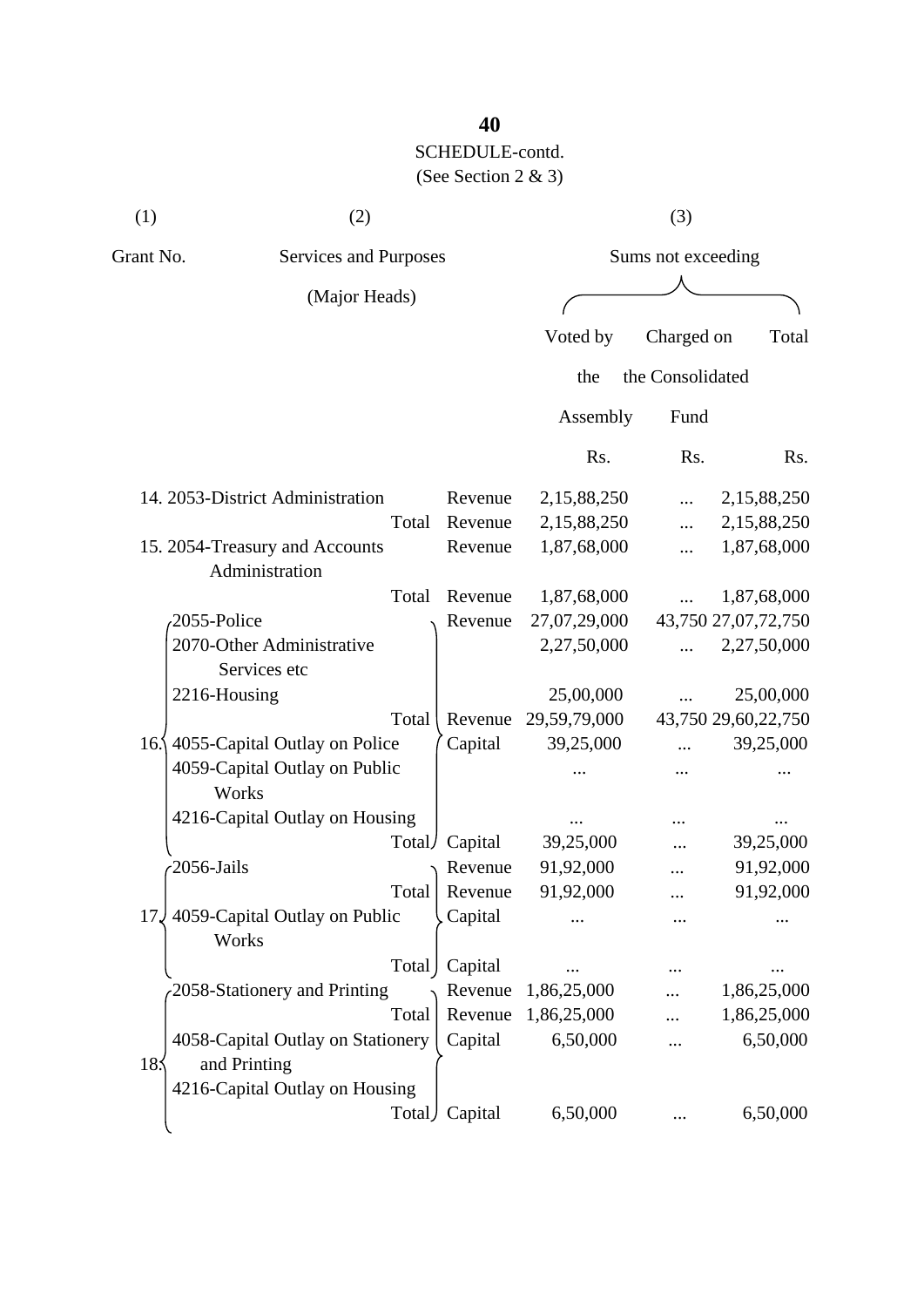| (1)       | (2)                               |                    | (3)             |                  |              |  |
|-----------|-----------------------------------|--------------------|-----------------|------------------|--------------|--|
| Grant No. | Services and Purposes             | Sums not exceeding |                 |                  |              |  |
|           | (Major Heads)                     |                    |                 |                  |              |  |
|           |                                   |                    | Voted by        | Charged on       | Total        |  |
|           |                                   |                    | the             | the Consolidated |              |  |
|           |                                   |                    | Assembly        | Fund             |              |  |
|           |                                   |                    | Rs.             | Rs.              | Rs.          |  |
|           | 2052-Secretariat General Services | Revenue            | 46,25,000       | .                | 66,25,000    |  |
|           | 2059-Public Works                 |                    | 15,87,50,775    | $\ddots$         | 15,87,50,775 |  |
|           | 2203-Technical Education          |                    |                 |                  |              |  |
|           | 2204-Sports and Youth Services    |                    |                 |                  |              |  |
|           | 2205-Art and Culture              |                    |                 |                  |              |  |
|           | 2216-Housing                      |                    | 98,77,500       |                  | 98,77,500    |  |
|           | Total                             | Revenue            | 17, 32, 49, 275 |                  | 17,32,49,275 |  |
|           | 4059-Capital Outlay on Public     |                    | 2,01,07,500     | $\cdots$         | 2,01,07,500  |  |
|           | Works                             |                    |                 |                  |              |  |
| 19        | 4202-Capital Outlay on Education  |                    | 60,50,000       |                  | 60,50,000    |  |
|           | 4210-Capital Outlay on Medical    |                    | 7,50,000        |                  | 7,50,000     |  |
|           | and Public Health                 |                    |                 |                  |              |  |
|           | 4216-Capital Outlay on Housing    |                    | 21,37,500       |                  | 21,37,500    |  |
|           | 4403-Capital Outlay on Animal     |                    | $\cdots$        | $\cdots$         |              |  |
|           | Husbandry                         |                    |                 |                  |              |  |
|           | 4404-Capital Outlay on Dairy      |                    |                 |                  |              |  |
|           | Development                       |                    |                 |                  |              |  |
|           | Total                             | Capital            | 2,90,45,000     |                  | 2,90,45,000  |  |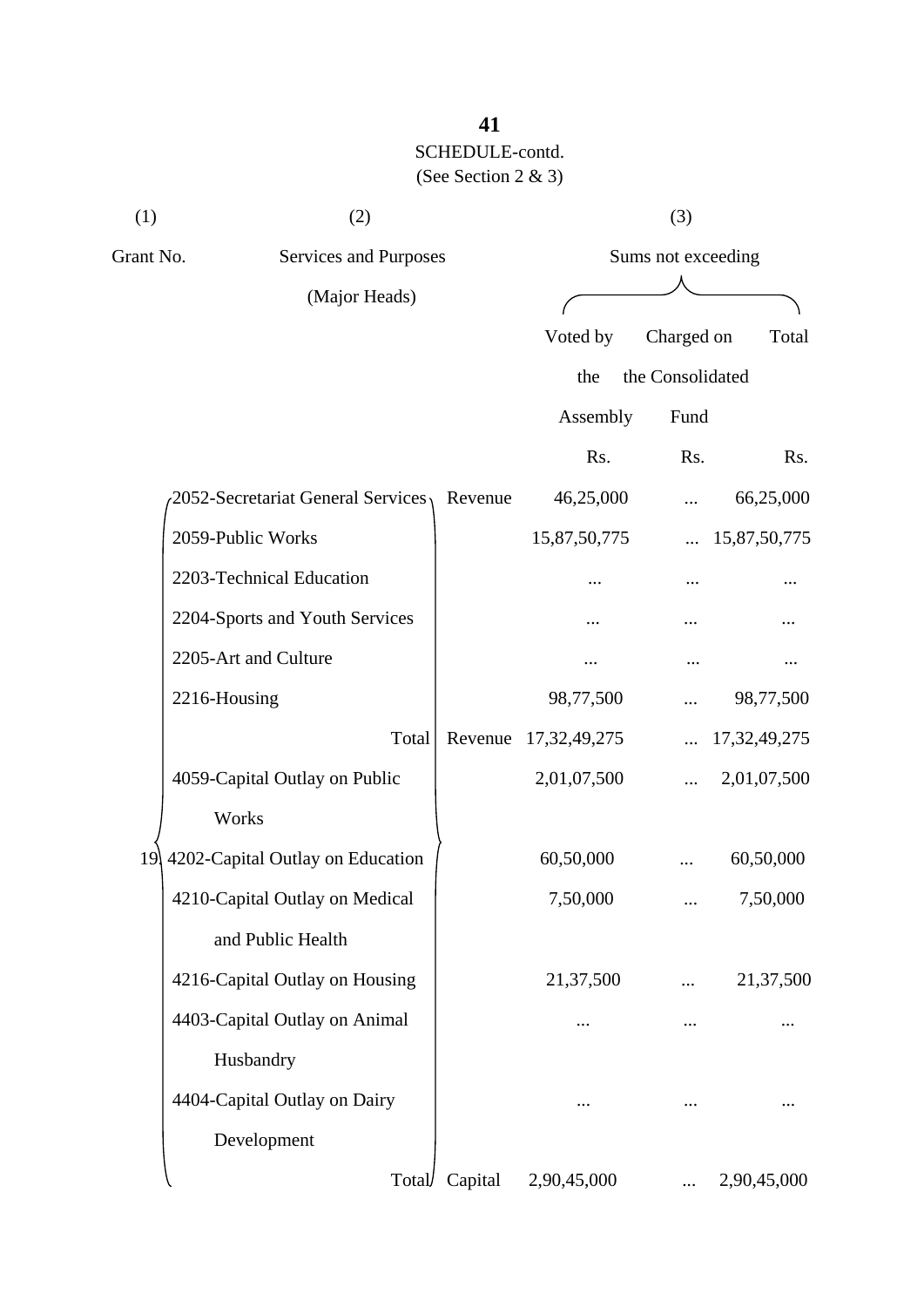| (1)       | (2)                           |         |             | (3)                |             |  |
|-----------|-------------------------------|---------|-------------|--------------------|-------------|--|
| Grant No. | Services and Purposes         |         |             | Sums not exceeding |             |  |
|           | (Major Heads)                 |         |             |                    |             |  |
|           |                               |         | Voted by    | Charged on         | Total       |  |
|           |                               |         | the         | the Consolidated   |             |  |
|           |                               |         | Assembly    | Fund               |             |  |
|           |                               |         | Rs.         | Rs.                | Rs.         |  |
|           | 2070-Other Administrative     | Revenue | 8,23,94,250 | $\cdots$           | 8,23,94,250 |  |
|           | Services etc                  |         |             |                    |             |  |
|           | Total                         | Revenue | 8,23,94,250 |                    | 8,23,94,250 |  |
| 20.       | 4059-Capital Outlay on Public | Capital |             |                    |             |  |
|           | Works                         |         |             |                    |             |  |
|           | Total                         | Capital | $\cdots$    |                    |             |  |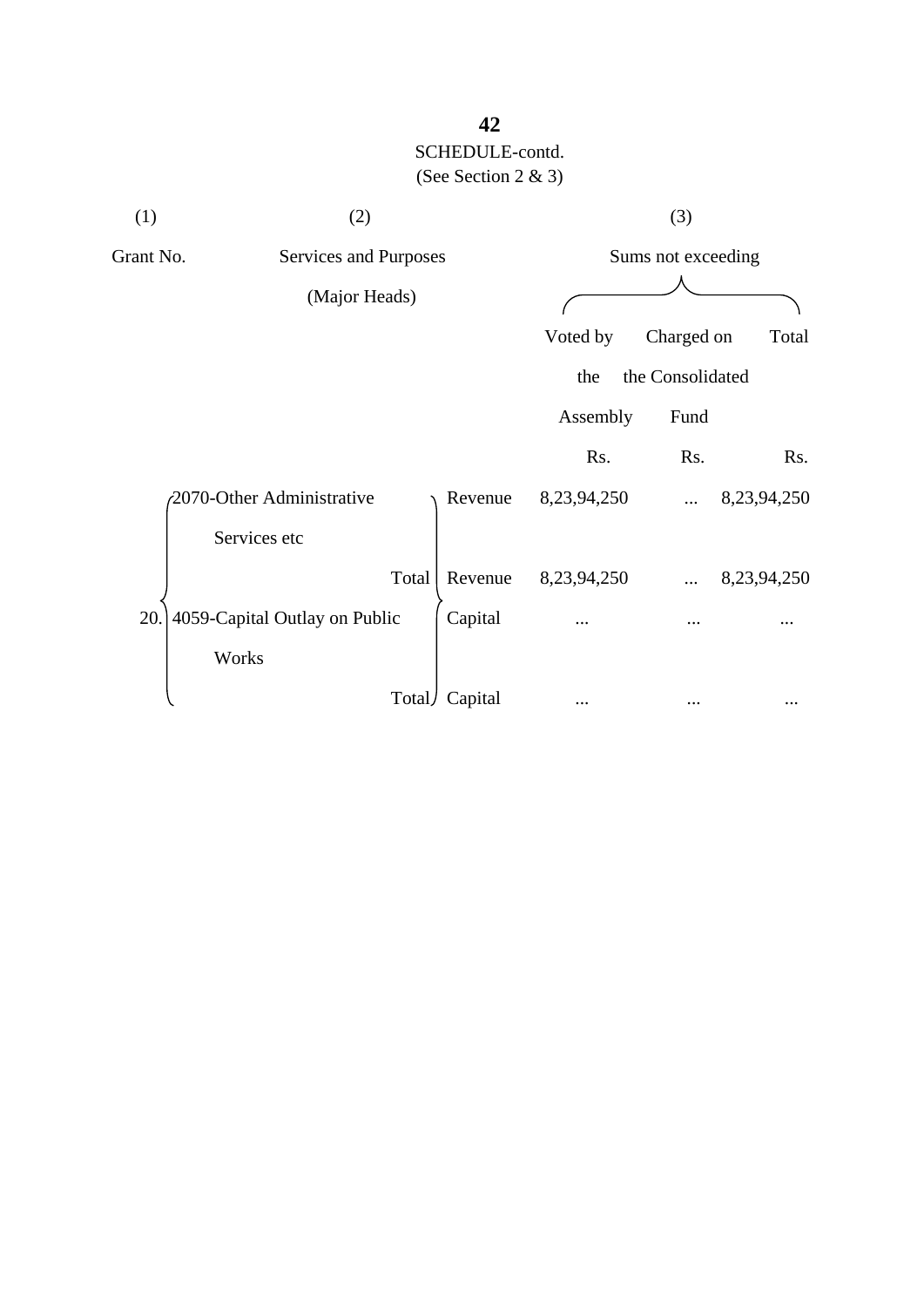| (1)       | (2)                               |                    | (3)                  |                  |              |  |
|-----------|-----------------------------------|--------------------|----------------------|------------------|--------------|--|
| Grant No. | Services and Purposes             | Sums not exceeding |                      |                  |              |  |
|           | (Major Heads)                     |                    |                      |                  |              |  |
|           |                                   |                    | Voted by             | Charged on       | Total        |  |
|           |                                   |                    | the                  | the Consolidated |              |  |
|           |                                   |                    | Assembly             | Fund             |              |  |
|           |                                   |                    | Rs.                  | Rs.              | Rs.          |  |
|           | 2075-Miscellaneous General        | Revenue            | 15,000               |                  | 15,000       |  |
|           | <b>Services</b>                   |                    |                      |                  |              |  |
|           | 2202-General Education            |                    | 65,26,34,500         |                  | 65,26,34,500 |  |
|           | 2203-Technical Education          |                    | 1,64,50,000          |                  | 1,64,50,000  |  |
|           | 2204-Sports and Youth Services    |                    | 2,52,07,250          |                  | 2,52,07,250  |  |
|           | 2205-Art and Culture              |                    | 1,44,25,000          |                  | 1,44,25,000  |  |
|           | 2236-Nutrition                    |                    |                      |                  |              |  |
| 21.       | 3425-Other Scientific Research    |                    | 6,75,000             |                  | 6,75,000     |  |
|           | 3454-Census, Survey and Statistic |                    | 6,50,000             |                  | 6,50,000     |  |
|           | Total                             |                    | Revenue 71,00,56,750 |                  | 71,00,56,750 |  |
|           | 4202-Capital Outlay on Education  | Capital            |                      |                  |              |  |
|           | 6202-Loans for Education, Sports, |                    |                      |                  |              |  |
|           | Art and Culture                   |                    |                      |                  |              |  |
|           | Total/                            | Capital            |                      |                  |              |  |
|           | 2070-Other Administrative         | Revenue            | 92,50,000            |                  | 92,50,000    |  |
|           | Services etc                      |                    |                      |                  |              |  |
| 22.       | 2216-Housing                      |                    | 47,00,000            |                  | 47,00,000    |  |
|           | TotalV                            |                    | Revenue 1,39,50,000  |                  | 1,39,50,000  |  |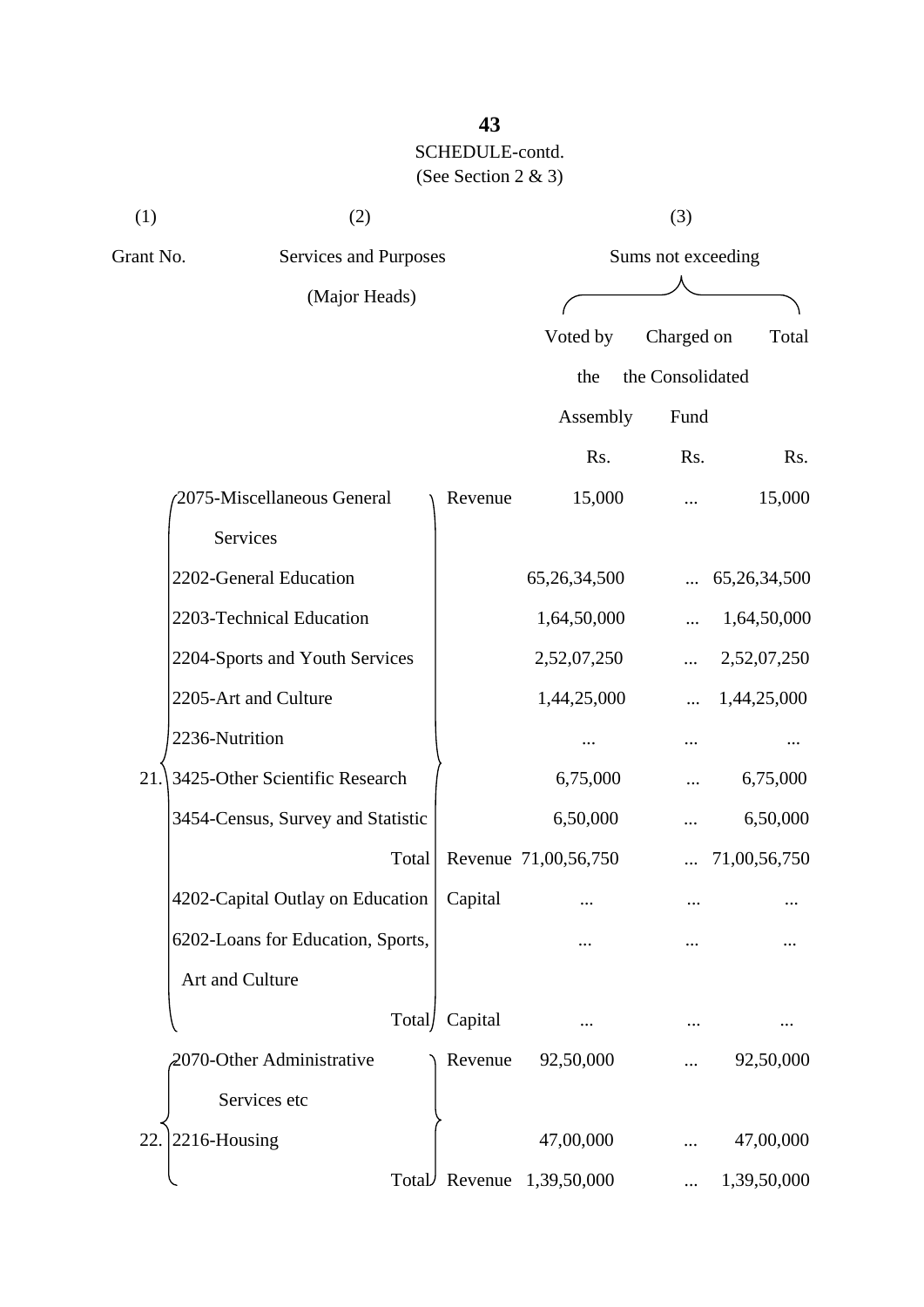| (1)       | (2)                                                               | (3)                |                            |                  |              |
|-----------|-------------------------------------------------------------------|--------------------|----------------------------|------------------|--------------|
| Grant No. | Services and Purposes                                             | Sums not exceeding |                            |                  |              |
|           | (Major Heads)                                                     |                    |                            |                  |              |
|           |                                                                   |                    | Voted by                   | Charged on       | Total        |
|           |                                                                   |                    | the                        | the Consolidated |              |
|           |                                                                   |                    | Assembly                   | Fund             |              |
|           |                                                                   |                    | Rs.                        | Rs.              | Rs.          |
|           | 2070-Other Administrative                                         | Revenue            | 27,80,000                  |                  | 27,80,000    |
| 23,       | Services etc                                                      |                    |                            |                  |              |
|           |                                                                   | Total Revenue      | 27,80,000                  |                  | 27,80,000    |
|           | 2871-Pensions and Other                                           | Revenue            | 19,24,25,000               |                  | 19,24,25,000 |
| 24        | <b>Retirement Benefits</b>                                        |                    |                            |                  |              |
|           |                                                                   |                    | Total Revenue 19,24,25,000 |                  | 19,24,25,000 |
|           | 2075-Miscellaneous General                                        | Revenue            | 8,00,000                   |                  | 8,00,000     |
| 25,       | Services                                                          |                    |                            |                  |              |
|           |                                                                   | Total Revenue      | 8,00,000                   |                  | 8,00,000     |
|           | 2210-Medical and Public Health $\rightarrow$ Revenue 20,21,98,500 |                    |                            |                  | 20,21,98,500 |
|           | 2211-Family Welfare                                               |                    | 3,05,17,000                |                  | 3,05,17,000  |
|           | Total                                                             | Revenue            | 23, 27, 16, 000            |                  | 25,27,16,000 |
|           | 4210-Capital Outlay on Medical                                    | Capital            | 2,50,82,500                |                  | 2,50,82,500  |
| 26        | and Public Health                                                 |                    |                            |                  |              |
|           | 4211-Capital Outlay on Family                                     |                    | 20,00,000                  |                  | 20,00,000    |
|           | Welfare                                                           |                    |                            |                  |              |
|           | Total/                                                            | Capital            | 2,70,82,500                |                  | 2,70,82,500  |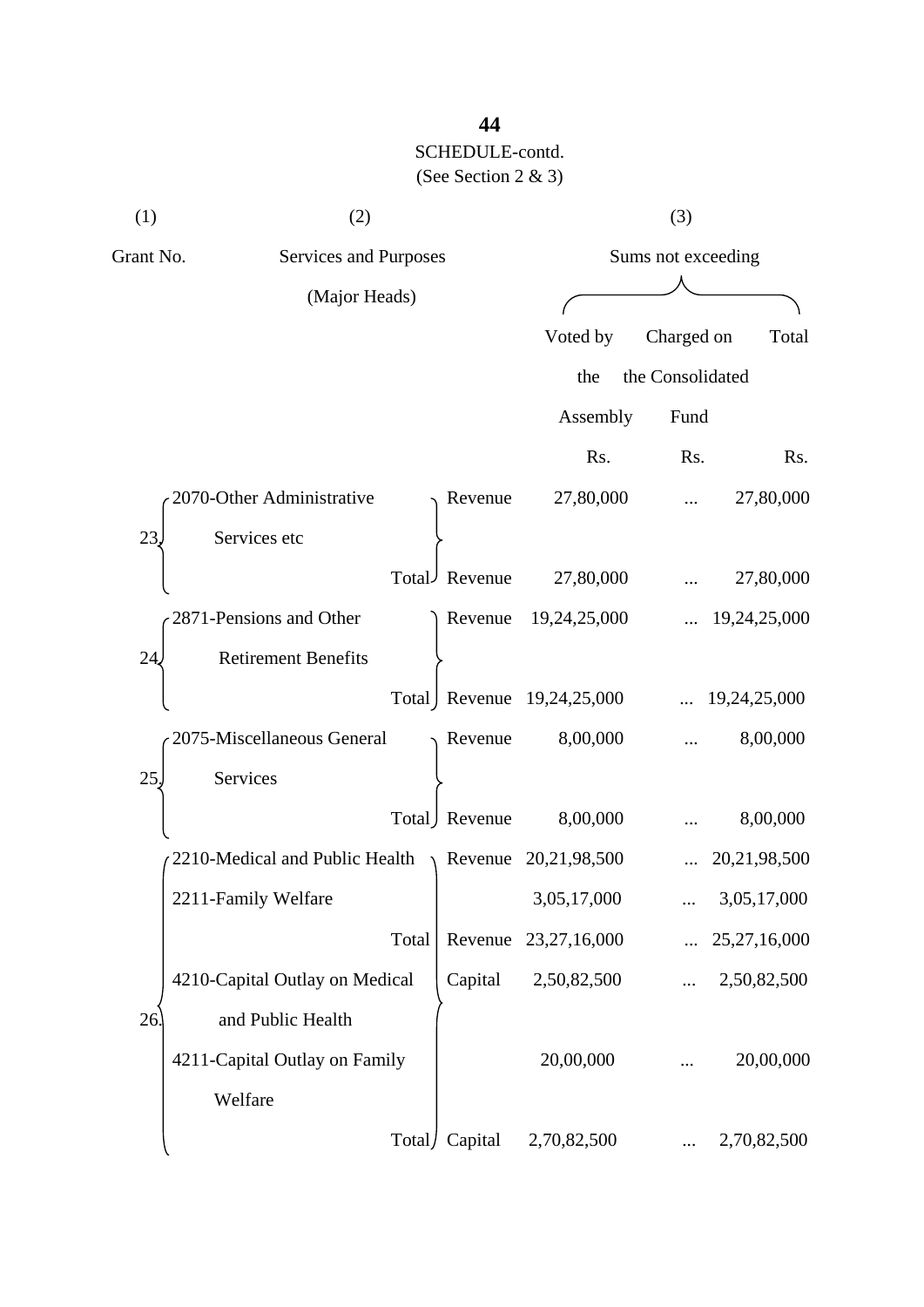| (1)       | (2)                                                 |                 |              | (3)                |              |
|-----------|-----------------------------------------------------|-----------------|--------------|--------------------|--------------|
| Grant No. | Services and Purposes                               |                 |              | Sums not exceeding |              |
|           | (Major Heads)                                       |                 |              |                    |              |
|           |                                                     |                 | Voted by     | Charged on         | Total        |
|           |                                                     |                 | the          | the Consolidated   |              |
|           |                                                     |                 | Assembly     | Fund               |              |
|           |                                                     |                 | Rs.          | Rs.                | Rs.          |
|           | $\sqrt{2215}$ -Water Supply and Sanitation \Revenue |                 | 13,20,50,000 |                    | 13,20,50,000 |
|           | 2216-Housing                                        |                 | 3,50,000     |                    | 3,50,000     |
|           | Total                                               | Revenue         | 13,24,00,000 |                    | 13,24,00,000 |
| 27        | 4215-Capital Outlay on Water                        | Capital         | 21,63,00,000 |                    | 21,63,00,000 |
|           | <b>Supply and Sanitation</b>                        |                 |              |                    |              |
|           | 4216-Capital Outlay on Housing                      |                 | 7,50,000     |                    | 7,50,000     |
|           |                                                     | Total / Capital | 21,70,50,000 |                    | 21,70,50,000 |
|           | 2216-Housing                                        | Revenue         | 3,45,77,000  |                    | 3,45,77,000  |
|           | Total                                               | Revenue         | 3,45,77,000  |                    | 3,45,77,000  |
|           | 28. 4216-Capital Outlay on Housing                  | Capital         | 18,47,500    |                    | 18,47,500    |
|           | 6216-Loans for Housing                              |                 | 2,75,500     |                    | 2,75,500     |
|           |                                                     | Total / Capital | 21,22,500    |                    | 21,22,500    |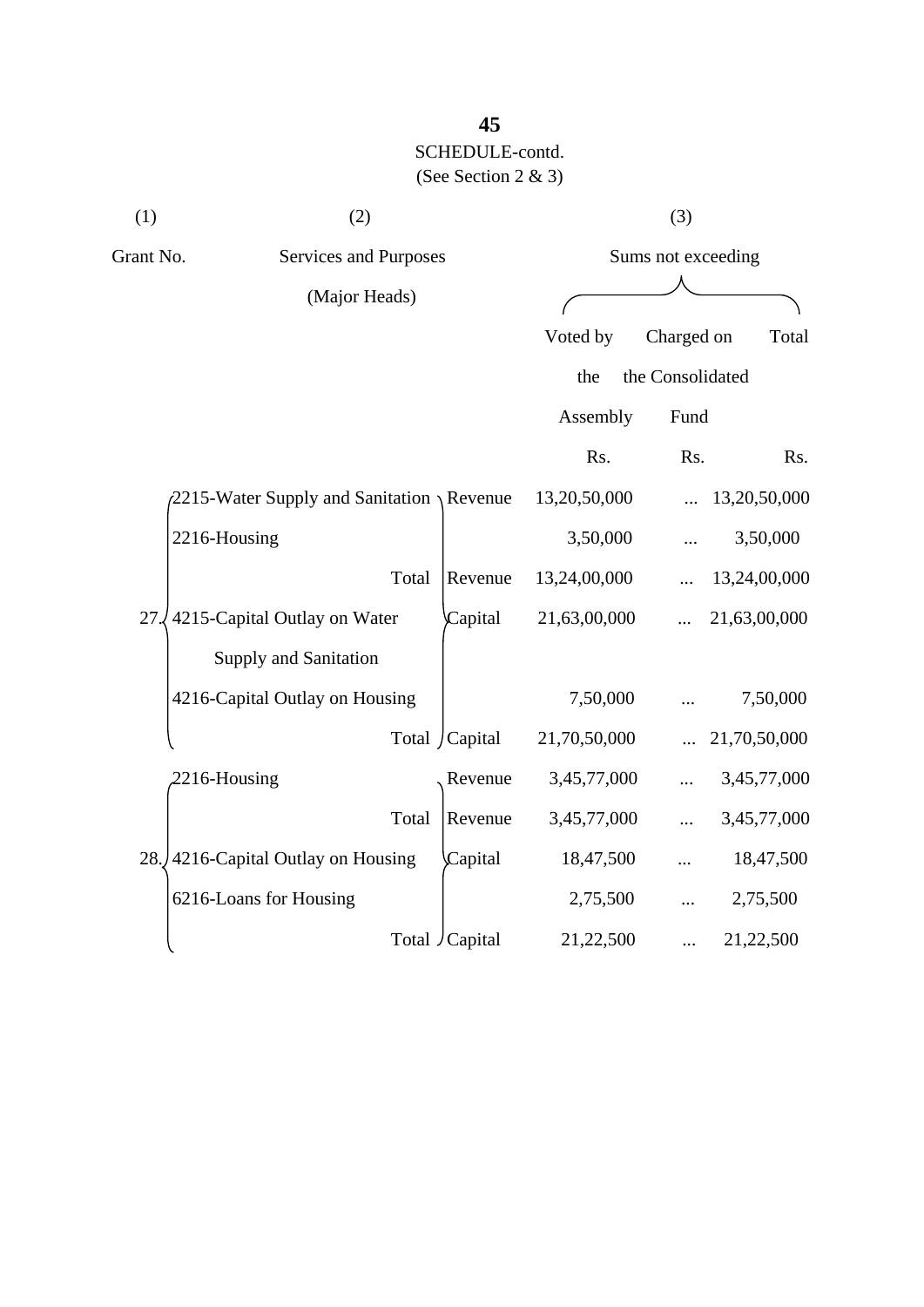| (1)       | (2)                            |       |                  |             | (3)                |             |
|-----------|--------------------------------|-------|------------------|-------------|--------------------|-------------|
| Grant No. | Services and Purposes          |       |                  |             | Sums not exceeding |             |
|           | (Major Heads)                  |       |                  |             |                    |             |
|           |                                |       |                  | Voted by    | Charged on         | Total       |
|           |                                |       |                  | the         | the Consolidated   |             |
|           |                                |       |                  | Assembly    | Fund               |             |
|           |                                |       |                  | Rs.         | Rs.                | Rs.         |
|           | 2216-Housing                   |       | Revenue          |             |                    |             |
|           | 2217-Urban Development         |       |                  | 3,21,00,000 |                    | 3,21,00,000 |
|           |                                | Total | Revenue          | 3,21,00,000 |                    | 3,21,00,000 |
|           | 4216-Capital Outlay on Housing |       | Capital          | 1,75,000    |                    | 1,75,000    |
| 29.       | 4217-Capital Outlay on Urban   |       |                  | 3,51,25,000 |                    | 3,51,25,000 |
|           | Development                    |       |                  |             |                    |             |
|           |                                |       | Total /Capital   | ,53,00,000  |                    | 3,53,00,000 |
|           | 2220-Information and Publicity |       | $\gamma$ Revenue | 1,08,08,500 |                    | 1,08,08,500 |
| 30.       |                                |       | Total Revenue    | 1,08,08,500 |                    | 1,08,08,500 |
| 31        | 2230-Labour and Employment     |       | $\sqrt{$ Revenue | 2,60,01,000 |                    | 2,60,01,000 |
|           |                                | Total | Revenue          | 2,60,01,000 |                    | 2,60,01,000 |
|           | 3456-Civil Supplies            |       | Revenue          | 89,19,500   |                    | 89,19,500   |
|           |                                | Total | Revenue          | 89,19,500   |                    | 89,19,500   |
| 32.       | 4408-Capital Outlay on Food    |       | Capital          |             |                    |             |
|           | Storage and Warehousing        |       |                  |             |                    |             |
|           |                                | Total | Capital          |             |                    |             |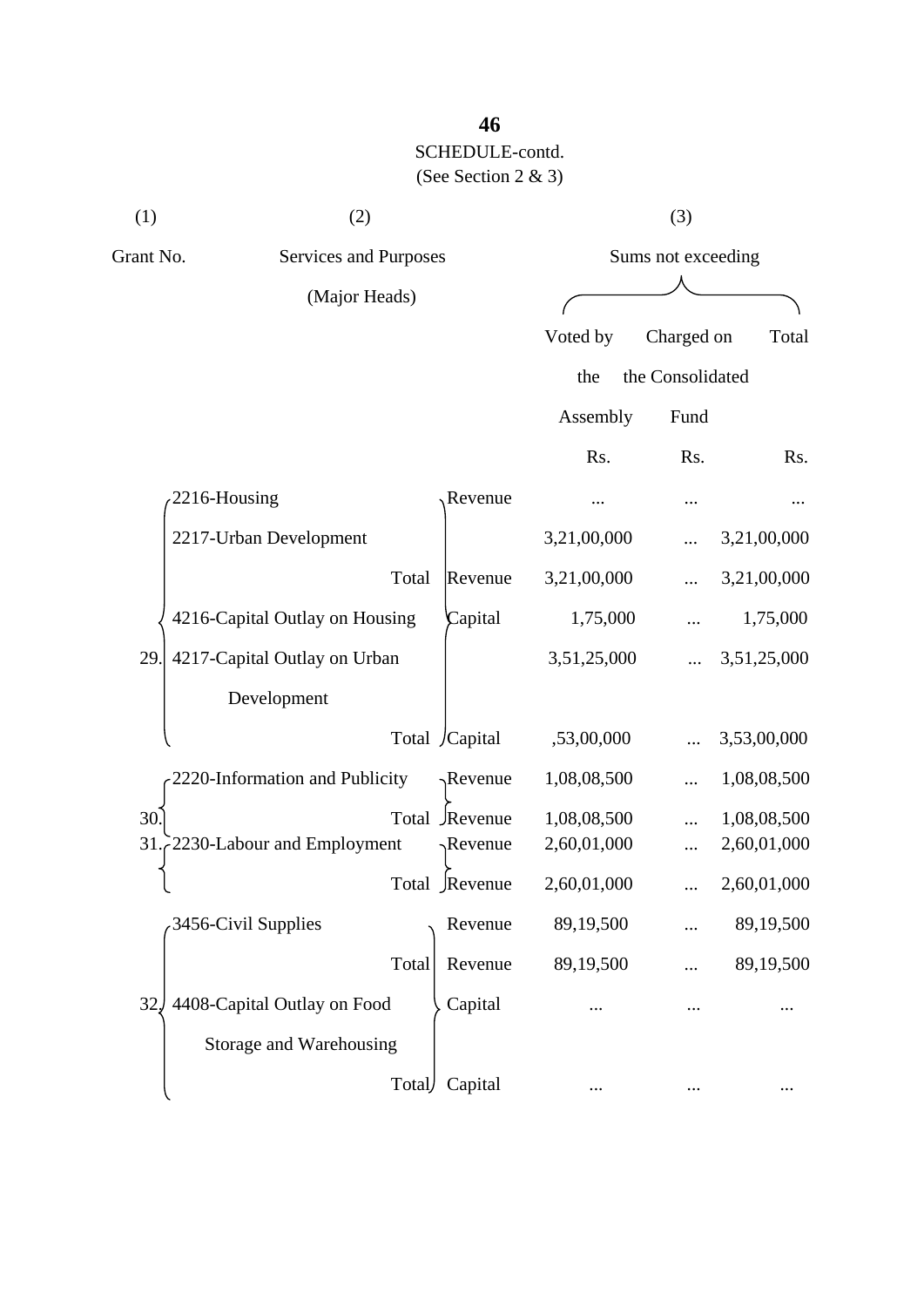| (1)       | (2)                              |          |                    | (3)              |             |  |
|-----------|----------------------------------|----------|--------------------|------------------|-------------|--|
| Grant No. | Services and Purposes            |          | Sums not exceeding |                  |             |  |
|           | (Major Heads)                    |          |                    |                  |             |  |
|           |                                  |          | Voted by           | Charged on       | Total       |  |
|           |                                  |          | the                | the Consolidated |             |  |
|           |                                  |          | Assembly           | Fund             |             |  |
|           | 2235-Social Security and Welfare | \Revenue | Rs.                | Rs.              | Rs.         |  |
|           | Total                            | Revenue  |                    |                  |             |  |
| 33<       | 6235-Loans for Social Security   | Capital  | 2,50,000           |                  | 2,50,000    |  |
|           | and Welfare                      |          |                    |                  |             |  |
|           | Total                            | /Capital | 2,50,000           |                  | 2,50,000    |  |
|           | 2225-Welfare of S.CS, S.TS and   | Revenue  | 1,50,50,000        |                  | 1,50,50,000 |  |
|           | Other B.CS                       |          |                    |                  |             |  |
|           | 2235-Social Security and Welfare |          | 4,31,83,750        |                  | 4,31,83,750 |  |
|           | 2236-Nutrition                   |          | 2,23,96,250        |                  | 2,23,96,250 |  |
|           | Total                            | Revenue  | 8,06,30,000        |                  | 8,06,30,000 |  |
|           | 4059-Capital Outlay on Public    | Capital  |                    | $\cdots$         |             |  |
| 34        | Works                            |          |                    |                  |             |  |
|           | 4235-Capital Outlay on Social    |          | 4,00,000           |                  | 4,00,000    |  |
|           | Security and Welfare             |          |                    |                  |             |  |
|           | 6225-Loans for Welfare of S.CS,  |          |                    |                  |             |  |
|           | S.TS and other B.CS              |          |                    |                  |             |  |
|           | Total/                           | Capital  | 4,00,000           |                  | 4,00,000    |  |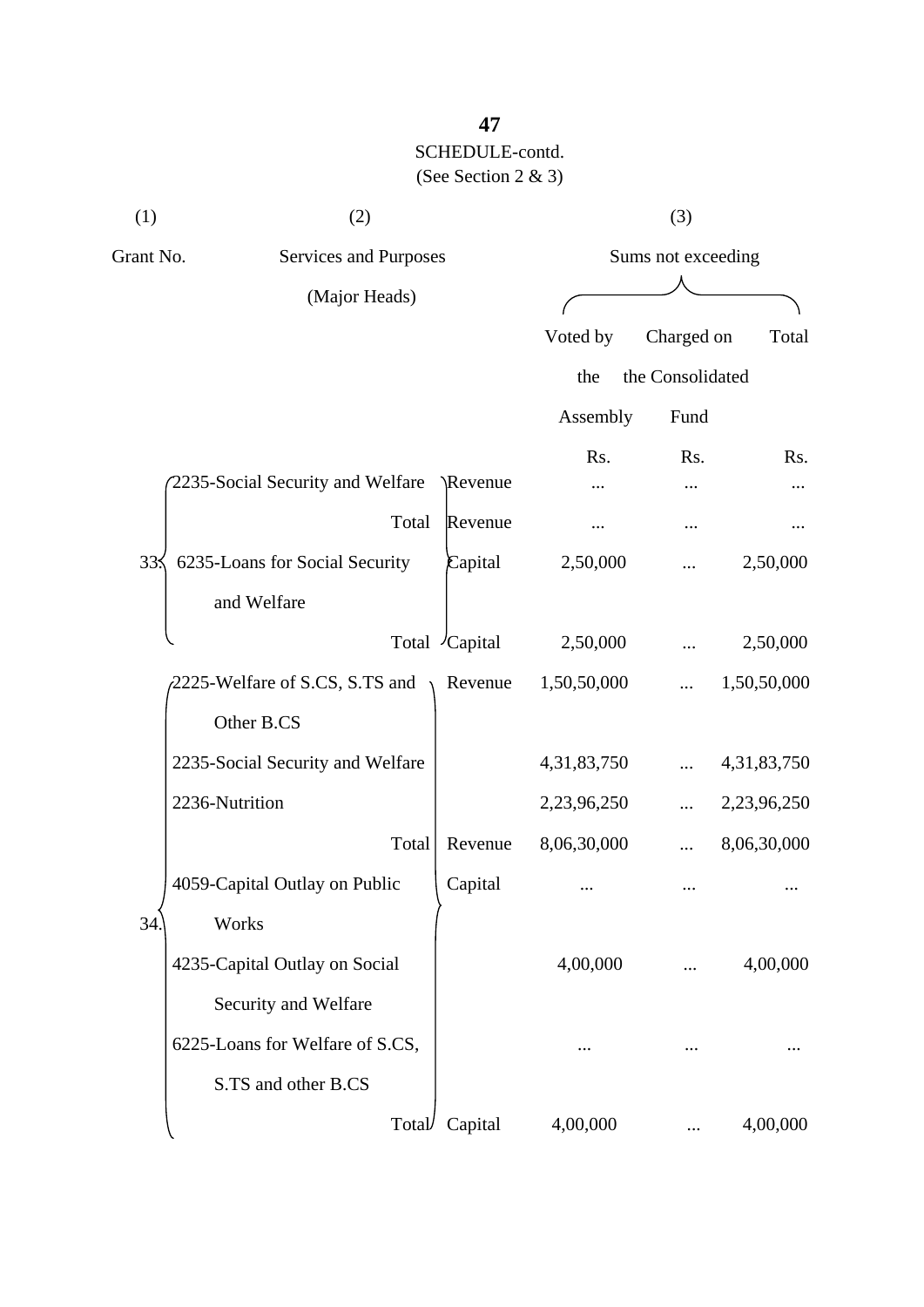| (1)       | (2)                   | (3)                             |  |  |
|-----------|-----------------------|---------------------------------|--|--|
| Grant No. | Services and Purposes | Sums not exceeding              |  |  |
|           | (Major Heads)         |                                 |  |  |
|           |                       | Total<br>Charged on<br>Voted by |  |  |
|           |                       | the Consolidated<br>the         |  |  |

|                                                                  | Assembly    | Fund       |             |
|------------------------------------------------------------------|-------------|------------|-------------|
|                                                                  | Rs.         | Rs.        | Rs.         |
| Physocial Security and Welfare Revenue                           | 5,67,250    | .          | 5,67,250    |
| 35.<br>Total<br>Revenue                                          | 5,67,250    |            | 5,67,250    |
| 36. 2075-Miscellaneous General<br>Revenue<br><b>Services</b>     | 38,500      |            | 38,500      |
| 2235-Social Security and Welfare                                 | 27,62,500   | 1,25,000   | 28,87,500   |
| Total <sup>J</sup><br>Revenue                                    | 28,01,000   | 1,25,000   | 29,26,000   |
| 2250-Other Social Services<br>Revenue                            | 12,500      |            | 12,500      |
| Total ∫ Revenue<br>37.                                           | 12,500      | $\ddotsc$  | 12,500      |
| 38. 3451-Secretariat Economic<br>Revenue<br><b>Services</b>      | 1,08,00,000 | .          | 1,08,00,000 |
| Revenue<br>Total                                                 | 1,08,00,000 | $\dddotsc$ | 1,08,00,000 |
| 2425-Co-operation<br>Revenue                                     | 1,74,32,000 | $\dddotsc$ | 1,74,32,000 |
| Total<br>Revenue                                                 | 1,76,32,000 |            | 1,76,32,000 |
| 4425-Capital Outlay on<br>Capital                                | 1,97,49,300 | .          | 1,97,49,300 |
| Co-operation                                                     |             |            |             |
| 39. 4435-Capital Outlay on Other<br>Agriculture                  | 7,50,000    |            | 7,50,000    |
| 6425-Loans for Co-operation                                      | 73,47,200   | .          | 73,47,200   |
| Capital<br>Total                                                 | 2,78,46,500 |            | 2,78,46,500 |
| 2552-North Eastern Areas<br>Revenue<br>(Special Areas Programme) | 2,60,75,000 |            | 2,60,75,000 |
| Total<br>Revenue                                                 | 2,60,75,000 |            | 2,60,75,000 |
| 40.14552-Capital Outlay on North<br>Capital                      | 4,50,00,000 | .          | 4,50,00,000 |
| <b>Eastern Areas</b>                                             |             |            |             |
| Capital<br>Total                                                 | 4,50,00,000 |            | 4,50,00,000 |
| 3454-Census, Surveys and<br>Revenue<br><b>Statistics</b><br>41.  | 1,07,50,250 |            | 1,07,50,250 |
| Total<br>Revenue                                                 | 1,07,50,250 |            | 1,07,50,250 |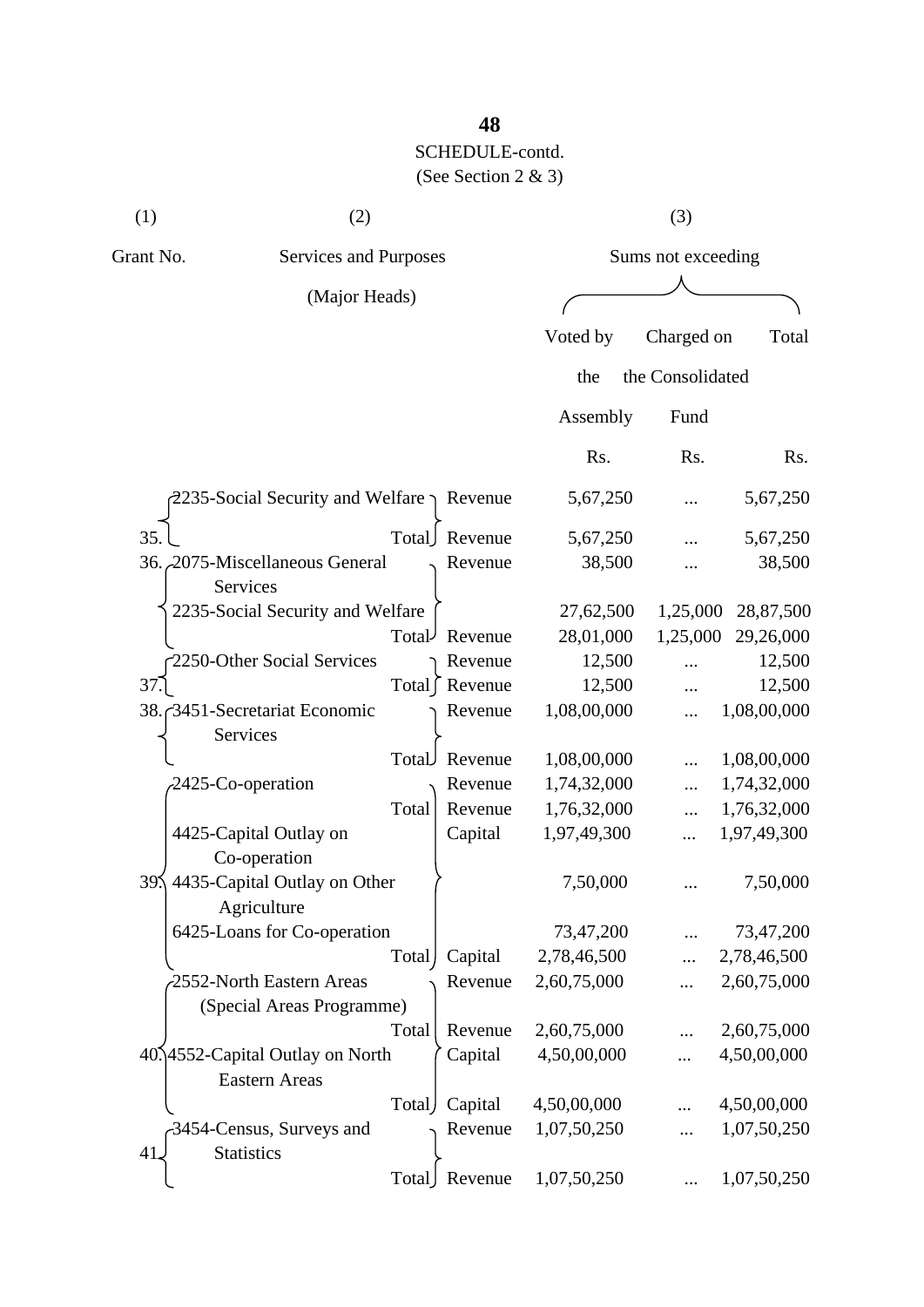| (1) | (2)                                |               |                      | (3)              |                 |  |
|-----|------------------------------------|---------------|----------------------|------------------|-----------------|--|
|     | Grant No.<br>Services and Purposes |               | Sums not exceeding   |                  |                 |  |
|     | (Major Heads)                      |               |                      |                  |                 |  |
|     |                                    |               | Voted by             | Charged on       | Total           |  |
|     |                                    |               | the                  | the Consolidated |                 |  |
|     |                                    |               | Assembly             | Fund             |                 |  |
|     |                                    |               | Rs.                  | Rs.              | Rs.             |  |
|     | 2216-Housing                       | Revenue       | 25,000               |                  | 25,000          |  |
|     | 3475-Other General Economic        |               | 32,78,750            |                  | 32,78,750       |  |
| 42  | Services                           |               |                      |                  |                 |  |
|     |                                    | Total Revenue | 33,03,750            |                  | 33,03,750       |  |
|     | 2216-Housing                       | Revenue       | 18,50,000            |                  | 18,50,000       |  |
|     | 2401-Crop Husbandry                |               | 12, 42, 13, 250      |                  | 12, 42, 13, 250 |  |
|     | 2408-Food Storage and              |               | 37,50,000            |                  | 37,50,000       |  |
|     | Warehousing                        |               |                      |                  |                 |  |
|     | 2415-Agricultural Research         | Revenue       | 63,22,250            |                  | 63,22,250       |  |
|     | and Education                      |               |                      |                  |                 |  |
|     | 42. 2435-Other Agricultural        |               | 53,52,000            |                  | 53,52,000       |  |
|     | Programmes                         |               |                      |                  |                 |  |
|     | 2702-Minor Irrigation              |               | 2,67,00,000          |                  | 2,67,00,000     |  |
|     | Total                              |               | Revenue 16,81,87,500 |                  | 16,81,87,500    |  |
|     | 4216-Capital Outlay on Housing     | Capital       | 5,00,000             |                  | 5,00,000        |  |
|     | 4401-Capital Outlay on Crop        |               | 5,50,000             |                  | 5,50,000        |  |
|     | Husbandry                          |               |                      |                  |                 |  |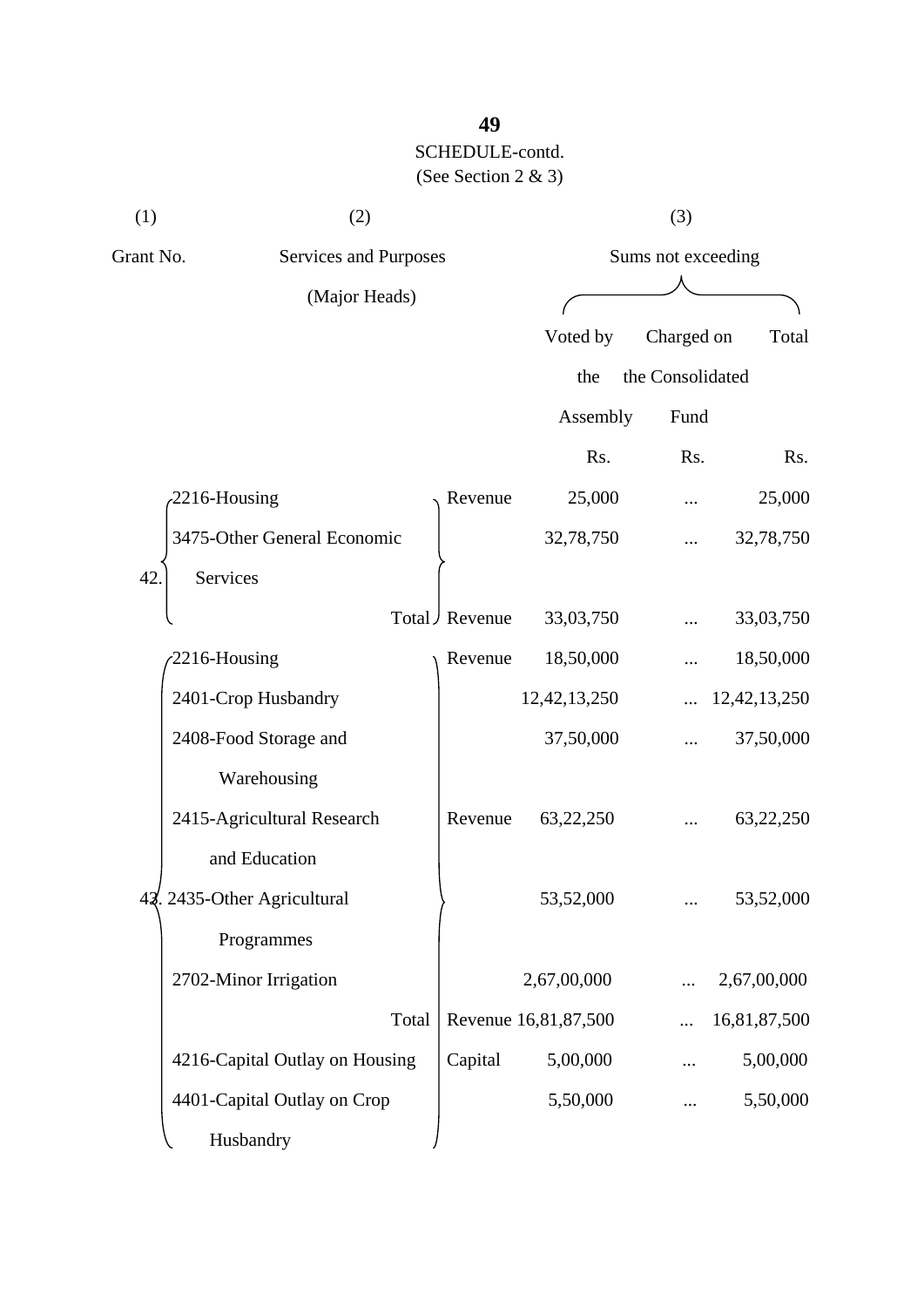| (1) | (2)                                       |                 | (3)         |                    |             |  |  |
|-----|-------------------------------------------|-----------------|-------------|--------------------|-------------|--|--|
|     | Grant No.<br>Services and Purposes        |                 |             | Sums not exceeding |             |  |  |
|     | (Major Heads)                             |                 |             |                    |             |  |  |
|     |                                           |                 | Voted by    | Charged on         | Total       |  |  |
|     |                                           |                 | the         | the Consolidated   |             |  |  |
|     |                                           |                 | Assembly    | Fund               |             |  |  |
|     |                                           |                 | Rs.         | Rs.                | Rs.         |  |  |
|     | 4416-Investment in Agricultural           |                 | 1,25,000    |                    | 1,25,000    |  |  |
|     | <b>Financial Institution</b>              |                 |             |                    |             |  |  |
|     | 4702-Capital Outlay on Minor              |                 | 1,95,00,000 |                    | 1,95,00,000 |  |  |
|     | Irrigation                                |                 |             |                    |             |  |  |
|     | 6401-Loans for Crop Husbandry             |                 |             |                    |             |  |  |
|     |                                           | Total   Capital | 2,06,75,000 |                    | 2,06,75,000 |  |  |
|     | 2701-Medium Irrigation-II works $\lambda$ | Revenue         | 8,25,025    |                    | 8,25,025    |  |  |
|     | under E. And D. Wing P.W.D                |                 |             |                    |             |  |  |
|     | medium                                    |                 |             |                    |             |  |  |
|     | 2711-Flood Control                        |                 | 13,00,000   |                    | 13,00,000   |  |  |
| 44  | Total                                     | Revenue         | 21,25,025   |                    | 21,25,025   |  |  |
|     | 4701-Capital Outlay on Medium             | Capital         | 1,15,49,975 |                    | 1,15,49,975 |  |  |
|     | Irrigation                                |                 |             |                    |             |  |  |
|     | 4711-Capital Outlay on Flood              |                 | 55,00,000   |                    | 55,00,000   |  |  |
|     | <b>Control Projects</b>                   |                 |             |                    |             |  |  |
|     | Total                                     | Capital         | 1,70,49,975 |                    | 1,70,49,975 |  |  |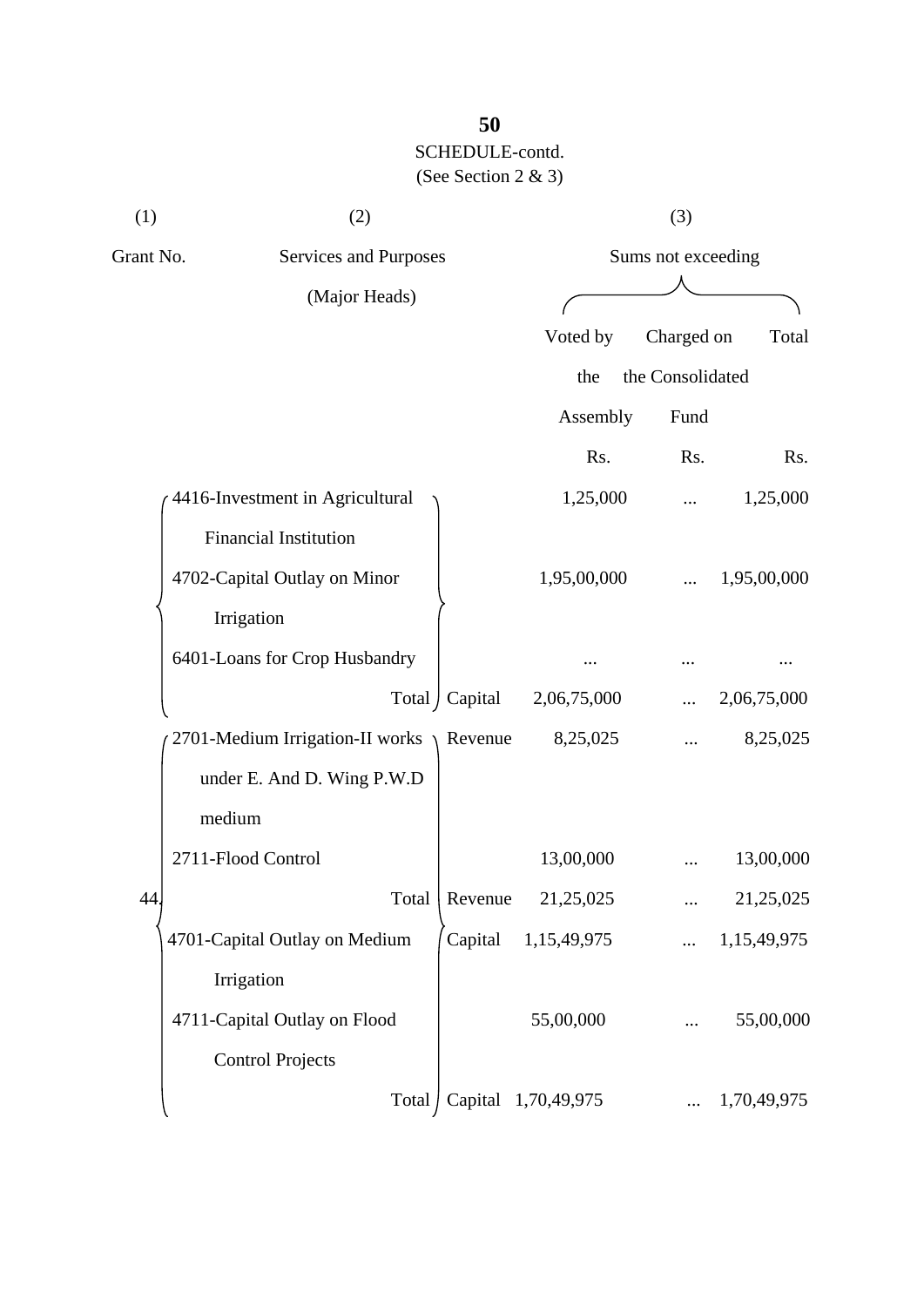| (1)       | (2)                                        |                 |                    | (3)              |                |
|-----------|--------------------------------------------|-----------------|--------------------|------------------|----------------|
| Grant No. | Services and Purposes                      |                 | Sums not exceeding |                  |                |
|           | (Major Heads)                              |                 |                    |                  |                |
|           |                                            |                 | Voted by           | Charged on       | Total          |
|           |                                            |                 | the                | the Consolidated |                |
|           |                                            |                 | Assembly           | Fund             |                |
|           |                                            |                 | Rs.                | Rs.              | Rs.            |
|           | 2216-Housing                               | Revenue         | 8,12,750           |                  | 8,12,750       |
|           | 2402-Soil and Water Conservation           |                 | 5,84,03,000        |                  | 5,84,03,000    |
|           | $45\sqrt{2415}$ -Agricultural Research and |                 | 3,96,000           |                  | 3,96,000       |
|           | Education                                  |                 |                    |                  |                |
|           |                                            | Total / Revenue | 5,96,11,750        |                  | 5,96,11,750    |
|           | 2501-Special Programmes for                | Revenue         | 2,49,92,000        |                  | 2,49,92,000    |
| 46.       | <b>Rural Development</b>                   |                 |                    |                  |                |
|           |                                            | Total   Revenue | 2,49,92,000        |                  | 2,49,92,000    |
|           | 2216-Housing                               | Revenue         | 17,74,717          |                  | 17,74,717      |
|           | 2235-Social Security and Welfare           |                 |                    |                  |                |
|           | 2403-Animal Husbandry                      |                 | 6, 15, 27, 783     |                  | 6, 15, 27, 783 |
|           | 2415-Agricultural Research and             |                 |                    |                  |                |
|           | Education                                  |                 | 37,73,750          |                  | 37,73,750      |
| 47        | Total                                      | Revenue         | 6,70,76,250        | $\cdots$         | 6,70,76,250    |
|           | 4059-Capital Outlay on Public              | Capital         |                    |                  |                |
|           | Works                                      |                 |                    |                  |                |
|           | 4403-Capital Outlay on Animal              |                 |                    |                  |                |
|           | Husbandry                                  |                 |                    |                  |                |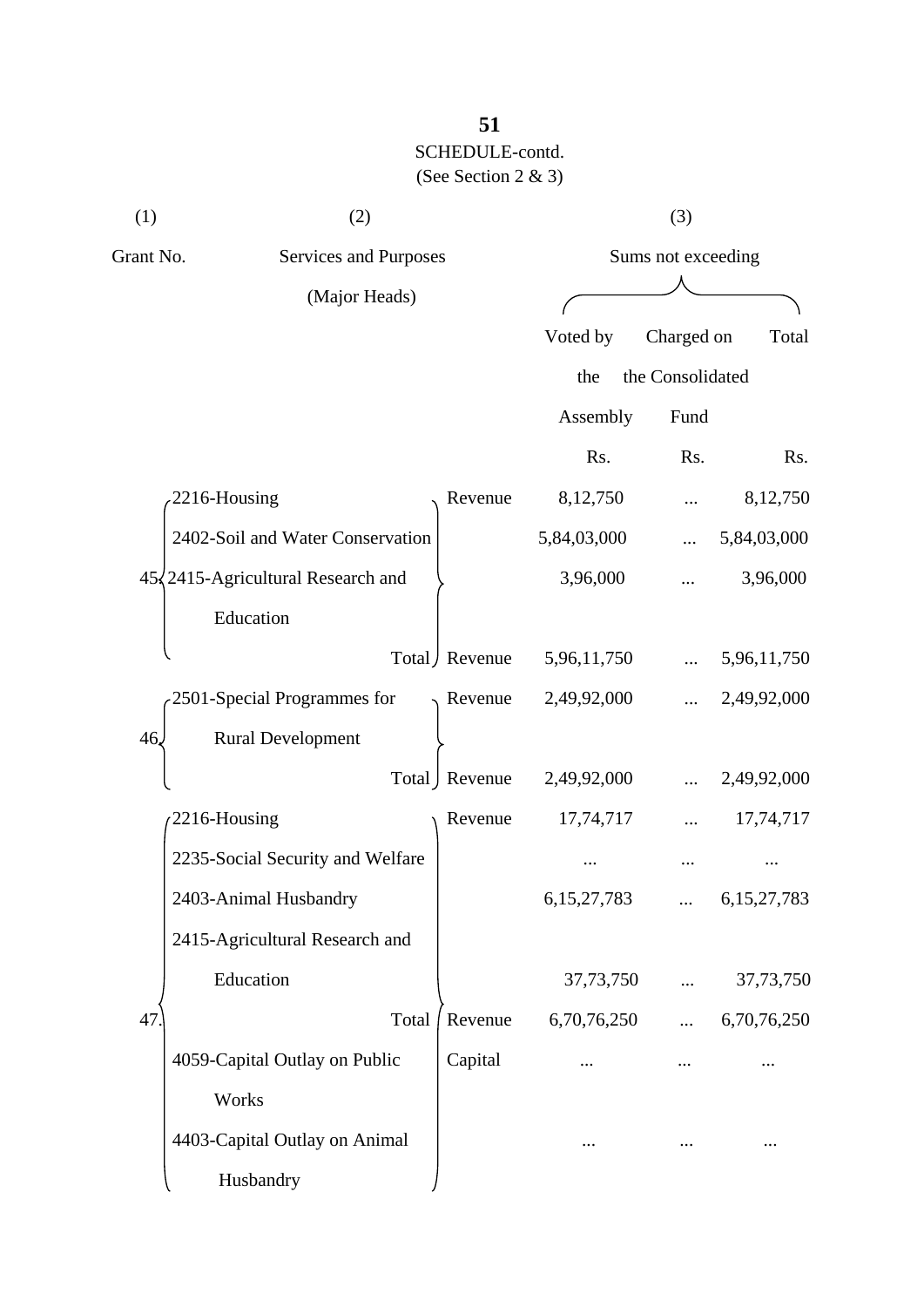| (1)                       | (2)                                         |       |                 |                    | (3)              |             |
|---------------------------|---------------------------------------------|-------|-----------------|--------------------|------------------|-------------|
| Grant No.                 | Services and Purposes                       |       |                 | Sums not exceeding |                  |             |
| (Major Heads)             |                                             |       |                 |                    |                  |             |
|                           |                                             |       |                 | Voted by           | Charged on       | Total       |
|                           |                                             |       |                 | the                | the Consolidated |             |
|                           |                                             |       |                 | Assembly           | Fund             |             |
|                           |                                             |       |                 | Rs.                | Rs.              | Rs.         |
|                           | 6225-Loans for Welfare of S.CS,             |       |                 |                    |                  |             |
|                           | S.TS, and other B.CS                        |       |                 |                    |                  |             |
|                           | 6403-Loans for Animal Husbandry             |       |                 |                    |                  |             |
|                           |                                             |       | Total Capital   |                    |                  |             |
| 48. <i>(2216-Housing)</i> |                                             |       | Revenue         | 4,00,000           |                  | 4,00,000    |
|                           | 2404-Dairy Development                      |       |                 | 1,77,56,500        |                  | 1,77,56,500 |
|                           | 2415-Agricultural Research and<br>Education |       |                 |                    |                  |             |
|                           |                                             |       | Total / Revenue | 1,81,56,500        |                  | 1,81,56,500 |
| 49. 2216-Housing          |                                             |       | Revenue         | 1,00,000           |                  | 1,00,000    |
| 2405-Fisheries            |                                             |       |                 | 1,36,93,750        |                  | 1,36,93,750 |
|                           | 2415-Agricultural Research and<br>Education |       |                 | 4,68,750           |                  | 4,68,750    |
|                           |                                             | Total | Revenue         | 1,42,62,500        |                  | 1,42,62,500 |
|                           | 4216-Capital Outlay on Housing              |       | Capital         | 75,000             |                  | 75,000      |
|                           | 4405-Capital Outlay on Fisheries            |       |                 | 1,62,500           |                  | 1,62,500    |
|                           |                                             | Total | Capital         | 2,37,500           | $\cdots$         | 2,37,500    |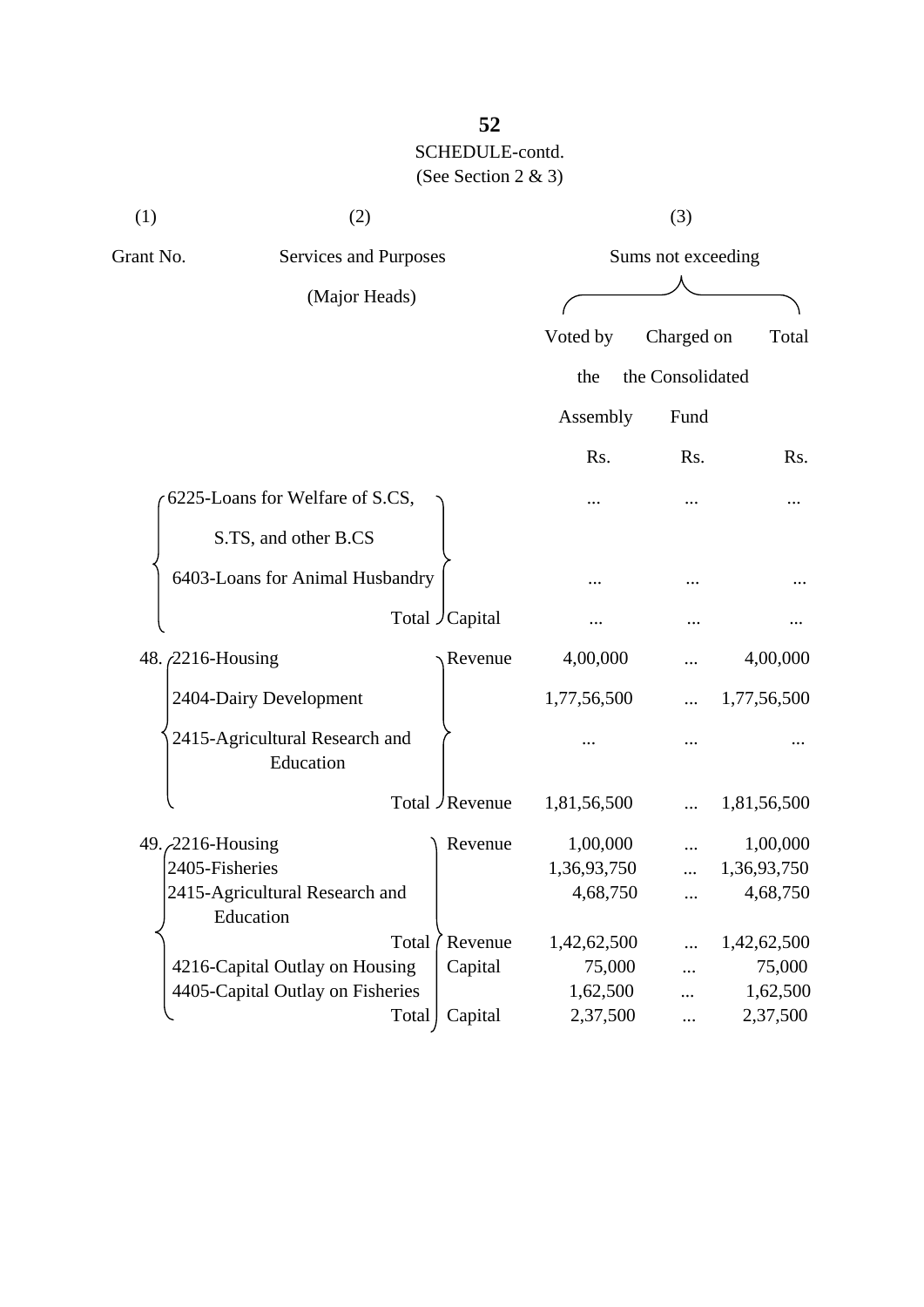| (1)       | (2)                                                         |         |              | (3)                |                   |
|-----------|-------------------------------------------------------------|---------|--------------|--------------------|-------------------|
| Grant No. | Services and Purposes                                       |         |              | Sums not exceeding |                   |
|           | (Major Heads)                                               |         |              |                    |                   |
|           |                                                             |         | Voted by     | Charged on         | Total             |
|           |                                                             |         | the          | the Consolidated   |                   |
|           |                                                             |         | Assembly     | Fund               |                   |
|           |                                                             |         | Rs.          | Rs.                | Rs.               |
|           | $50$ <sub>c</sub> $2406$ -Forestry and Wild Life            | Revenue | 8,91,00,000  |                    | 2,500 8,91,02,500 |
|           | 2415-Agricultural Research and<br>Education                 |         | 20,00,000    |                    | 20,00,000         |
|           | Total                                                       | Revenue | 9,11,00,000  |                    | 1,250 9,11,02,500 |
|           | 4406-Capital Outlay on Forestry<br>and Wild Life            | Capital | 2,50,000     |                    | 2,50,000          |
|           | Total                                                       | Capital | 2,50,000     |                    | 2,50,000          |
|           | 2216-Housing                                                | Revenue | 8,50,000     |                    | 8,50,000          |
|           | 2236-Nutrition                                              |         |              |                    |                   |
|           | 2401-Crop Husbandry                                         |         | 25,00,000    |                    | 25,00,000         |
|           | 2501-Special Programmes for                                 |         | 1,34,00,000  |                    | 1,34,00,000       |
|           | 2505-Rural Development                                      |         | 2,31,25,000  |                    | 2,31,25,000       |
| 5 I.      | 2515-Other Rural Development<br>Programmes                  |         | 7,51,37,500  |                    | 7,51,37,500       |
|           | Total                                                       | Revenue | 11,50,12,500 |                    | 11,50,12,500      |
|           | 4216-Capital Outlay on Housing                              | Capital | 51,12,500    |                    | 51,12,500         |
|           | 4515-Capital Outlay on Rural<br>Development                 |         | 51,12,500    |                    | 51,12,500         |
|           | 6515-Loans for other Rural<br><b>Development Programmes</b> |         |              |                    |                   |
|           | Total/                                                      | Capital | 1,02,25,000  |                    | 1,02,25,000       |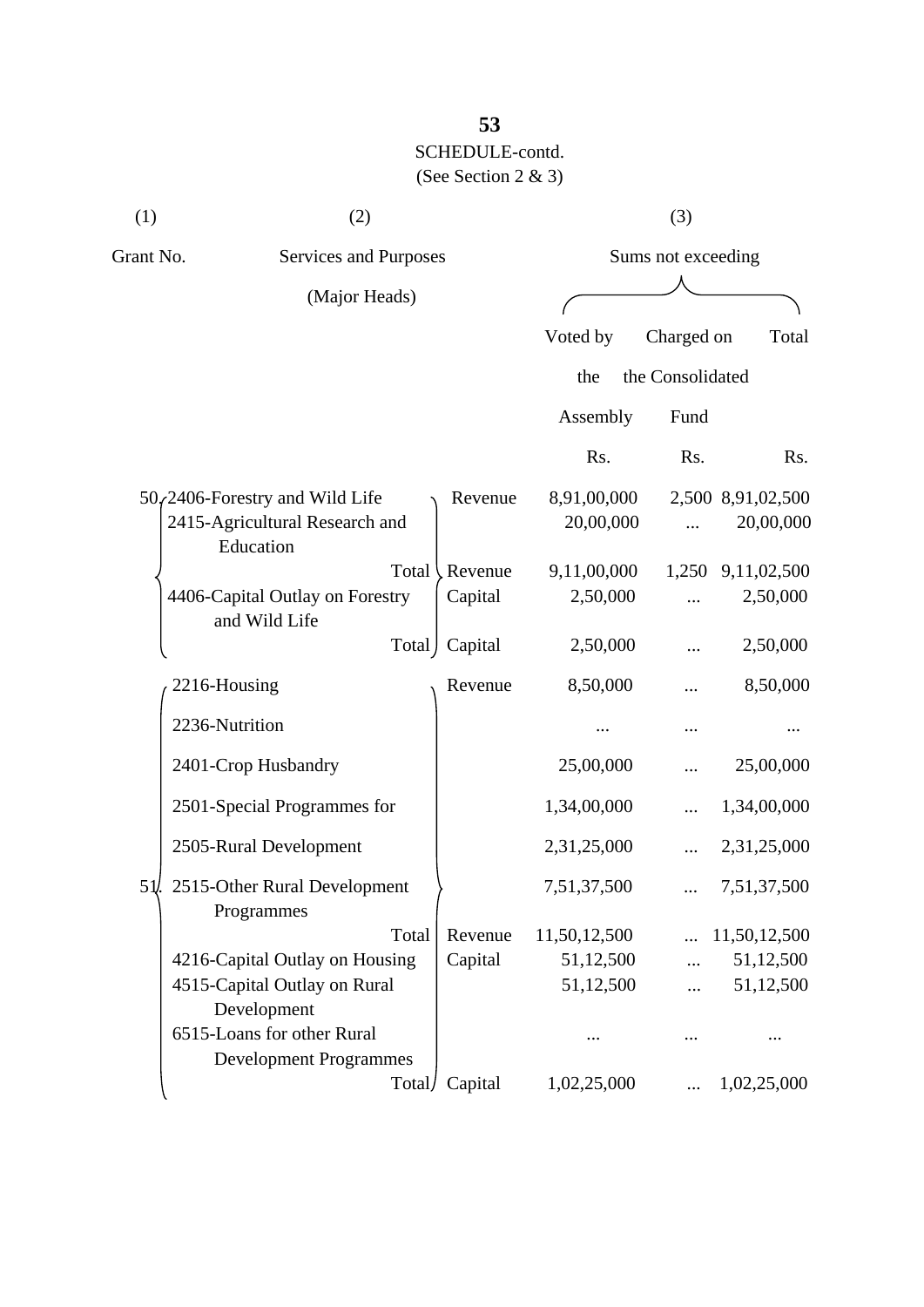| (1)                                                       | (2)                               |         |                    | (3)              |             |
|-----------------------------------------------------------|-----------------------------------|---------|--------------------|------------------|-------------|
| Grant No.                                                 | Services and Purposes             |         | Sums not exceeding |                  |             |
|                                                           | (Major Heads)                     |         |                    |                  |             |
|                                                           |                                   |         | Voted by           | Charged on       | Total       |
|                                                           |                                   |         | the                | the Consolidated |             |
|                                                           |                                   |         | Assembly           | Fund             |             |
|                                                           |                                   |         | Rs.                | Rs.              | Rs.         |
|                                                           | $52/2852$ -Industries             | Revenue | 78,23,250          |                  | 78,23,250   |
|                                                           | Total                             | Revenue | 78,23,250          |                  | 78,23,250   |
| 4854-Capital Outlay on Cement<br>and non-Metallic Mineral | Capital                           |         |                    |                  |             |
|                                                           | 4885-Capital Outlay on Industries |         | 2,00,00,000        |                  | 2,00,00,000 |
|                                                           | and Minerals                      |         |                    |                  |             |
|                                                           | 6885-Loans for other Industries   |         |                    |                  |             |
|                                                           | and Minerals                      |         |                    |                  |             |
|                                                           | Total/                            | Capital | 2,00,00,000        |                  | 2,00,00,000 |
|                                                           | $53f$ 2216-Housing                | Revenue |                    |                  |             |
|                                                           | 2851-Village and Small Industries |         | 2,73,83,125        |                  | 2,73,83,125 |
|                                                           | Total                             | Revenue | 2,73,83,125        |                  | 2,73,83,125 |
|                                                           | 4851-Capital Outlay on Village    | Capital | $\cdots$           | $\cdots$         |             |
|                                                           | and Small Scale Industries        |         |                    |                  |             |
|                                                           | 6851-Loans for Village and Small  | Capital | 12,50,000          |                  | 12,50,000   |
|                                                           | Industries                        |         |                    |                  |             |
|                                                           | Total                             | Capital | 12,50,000          |                  | 12,50,000   |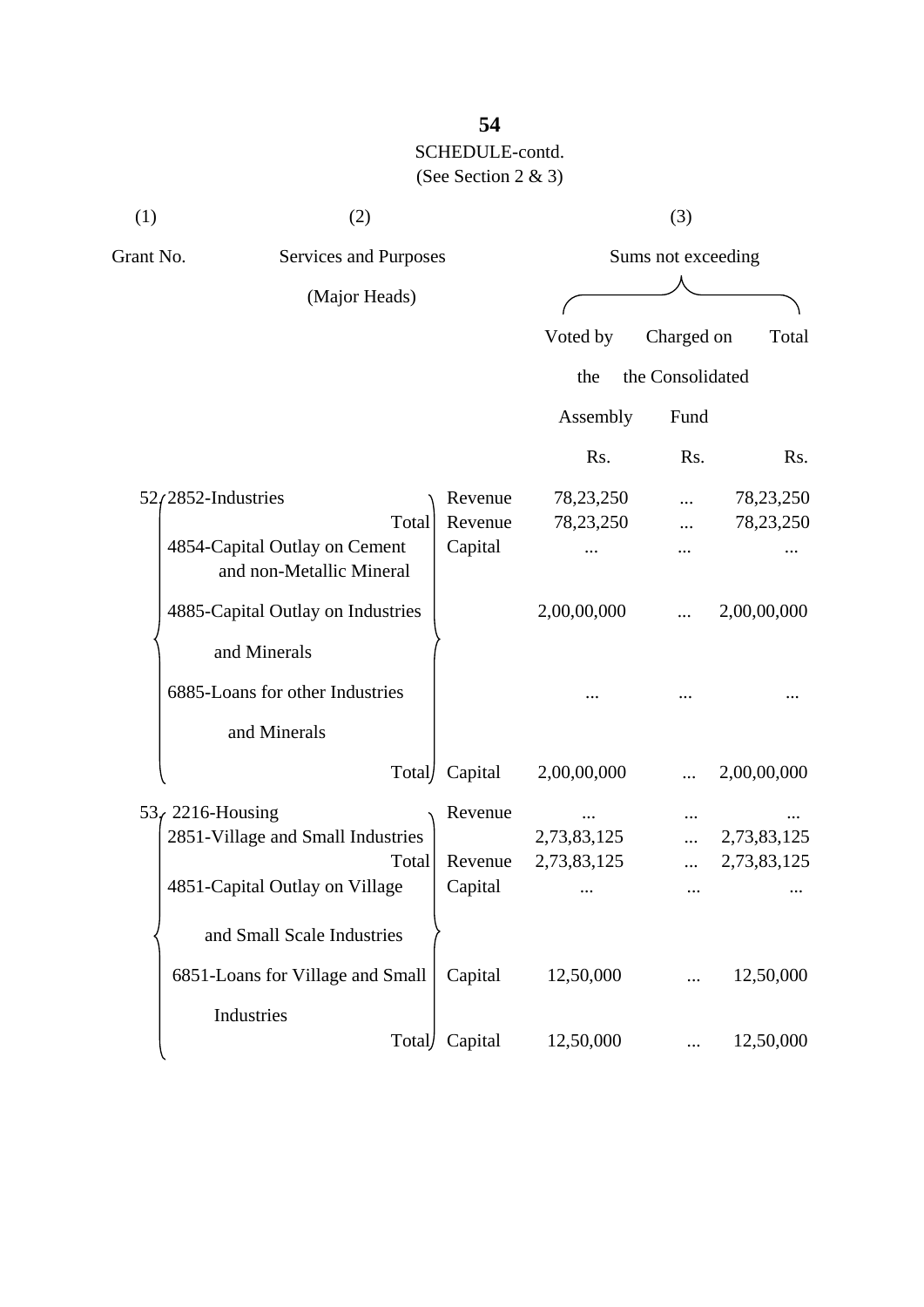| (1)       | (2)                                                          |                 |              | (3)                |              |
|-----------|--------------------------------------------------------------|-----------------|--------------|--------------------|--------------|
| Grant No. | Services and Purposes                                        |                 |              | Sums not exceeding |              |
|           | (Major Heads)                                                |                 |              |                    |              |
|           |                                                              |                 | Voted by     | Charged on         | Total        |
|           |                                                              |                 | the          | the Consolidated   |              |
|           |                                                              |                 | Assembly     | Fund               |              |
|           |                                                              |                 | Rs.          | Rs.                | Rs.          |
|           | 2216-Housing                                                 | Revenue         |              |                    |              |
|           | 2851-Village and Small Industries                            |                 | 2,90,36,750  |                    | 2,90,36,750  |
|           | Total                                                        | Revenue         | 2,90,36,750  |                    | 2,90,36,750  |
| 54.       | 4216-Capital Outlay on Housing                               | Capital         |              |                    |              |
|           | 4851-Capital Outlay on Village<br>and Small Scale Industries |                 | 1,05,75,000  |                    | 1,05,75,000  |
|           | 6851-Loans for Village and Small<br>Industries               |                 |              |                    |              |
|           |                                                              | Total / Capital | 1,05,75,000  |                    | 1,05,75,000  |
|           | 2853-Non-Ferrous Mining and<br>Metallurgical Industries      | Revenue         | 5,03,75,000  | .                  | 5,03,75,000  |
|           | Total                                                        | Revenue         | 5,03,75,000  |                    | 5,03,75,000  |
| 55.       | 4216-Capital Outlay on Housing                               | Capital         | 1,00,000     |                    | 1,00,000     |
|           | 4853-Capital Outlay on Mining                                |                 | 4,75,000     |                    | 4,75,000     |
|           | and Metallurgical Industries                                 |                 |              |                    |              |
|           | Total                                                        | Capital         | 4,75,000     |                    | 4,75,000     |
|           | 3054-Roads and Bridges                                       | Revenue         | 10,74,10,500 |                    | 10,74,10,500 |
|           | Total                                                        | Revenue         | 10,74,10,500 |                    | 10,74,10,500 |
|           | 56. 5054-Capital Outlay on Roads<br>and Bridges              | Capital         | 21,30,76,551 |                    | 21,30,76,551 |
|           | Total                                                        | Capital         | 21,30,76,551 |                    | 21,30,76,551 |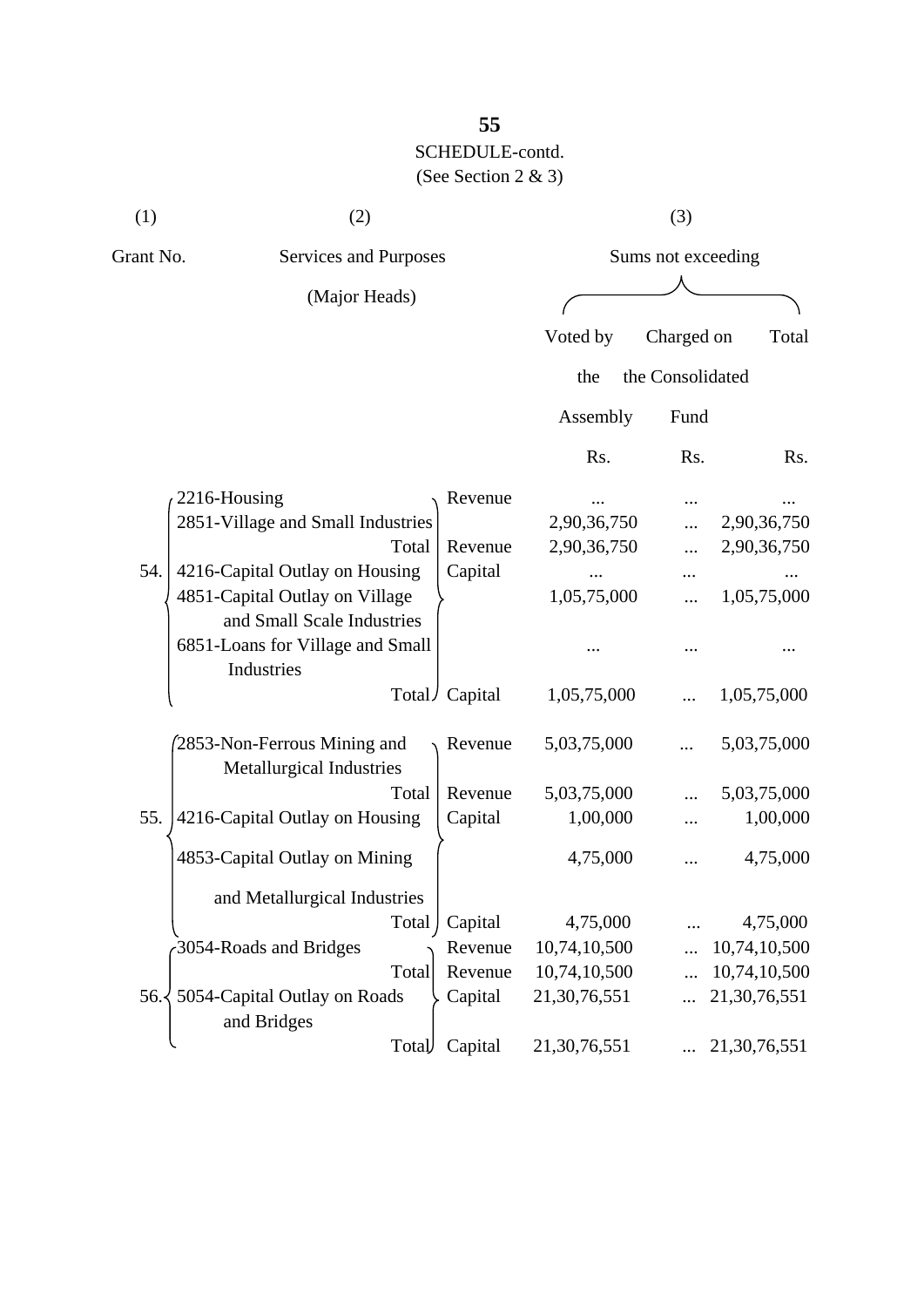| (1)       | (2)                                                                               |       |                    |             |                  |                                    |
|-----------|-----------------------------------------------------------------------------------|-------|--------------------|-------------|------------------|------------------------------------|
| Grant No. | Services and Purposes                                                             |       | Sums not exceeding |             |                  |                                    |
|           | (Major Heads)                                                                     |       |                    |             |                  |                                    |
|           |                                                                                   |       |                    | Voted by    | Charged on       | Total                              |
|           |                                                                                   |       |                    |             |                  |                                    |
|           |                                                                                   |       |                    | the         | the Consolidated |                                    |
|           |                                                                                   |       |                    | Assembly    | Fund             |                                    |
|           |                                                                                   |       |                    | Rs.         | Rs.              | R <sub>s</sub> .                   |
|           | 3452-Tourism                                                                      |       | Revenue            | 3,04,27,500 |                  | 3,04,27,500                        |
|           |                                                                                   | Total | Revenue            | 3,04,27,500 | .                | 3,04,27,500                        |
|           | 4059-Capital Outlay on Public                                                     |       |                    |             |                  |                                    |
| 57.       | Works<br>5275-Capital Outlay on other                                             |       |                    |             |                  |                                    |
|           | <b>Communication Services</b>                                                     |       |                    |             |                  |                                    |
|           | 5452-Capital Outlay on Tourism                                                    |       |                    | 13,75,000   |                  | 13,75,000                          |
|           | 1452-Loans for Tourism                                                            |       |                    | 7,50,000    |                  | 7,50,000                           |
|           |                                                                                   | Total | Capital            | 21,25,000   |                  | 21,25,000                          |
|           | 58. 3606-Aid Materials and Equipment                                              |       | Revenue            |             |                  |                                    |
|           |                                                                                   | Total | Revenue            |             |                  |                                    |
|           | 59.5465-Investment in General<br>Financial and Training<br>Institutions           |       | Capital            |             |                  |                                    |
|           |                                                                                   | Total | Capital            |             |                  |                                    |
|           | 6003-Internal Debt of the State<br>Government                                     |       | Capital            |             |                  | 15, 28, 62, 575 15, 28, 62, 575    |
|           |                                                                                   |       | Total Capital      |             |                  | $\ldots$ 15,28,62,575 15,28,62,575 |
|           | 60.6004-Loans and Advances from the $\sqrt{$ Capital<br><b>Central Government</b> |       |                    |             |                  | 5,44,86,800 5,44,86,800            |
|           |                                                                                   | Total | Capital            |             | 5,44,86,800      | 5,44,86,800                        |
|           | 7610-Loans to Government<br>Servants etc                                          |       | Capital            | 5,00,00,000 | $\cdots$         | 5,00,00,000                        |
|           |                                                                                   | Total | Capital            | 5,00,00,000 |                  | 5,00,00,000                        |
|           | 61.7615-Miscellaneous Loans                                                       |       | Capital            |             | .                |                                    |
|           |                                                                                   | Total | Capital            |             |                  |                                    |
|           | 62. 7810-Inter-State Settlement                                                   |       | Capital            |             |                  |                                    |
|           |                                                                                   | Total | Capital            |             | $\cdots$         | $\cdots$                           |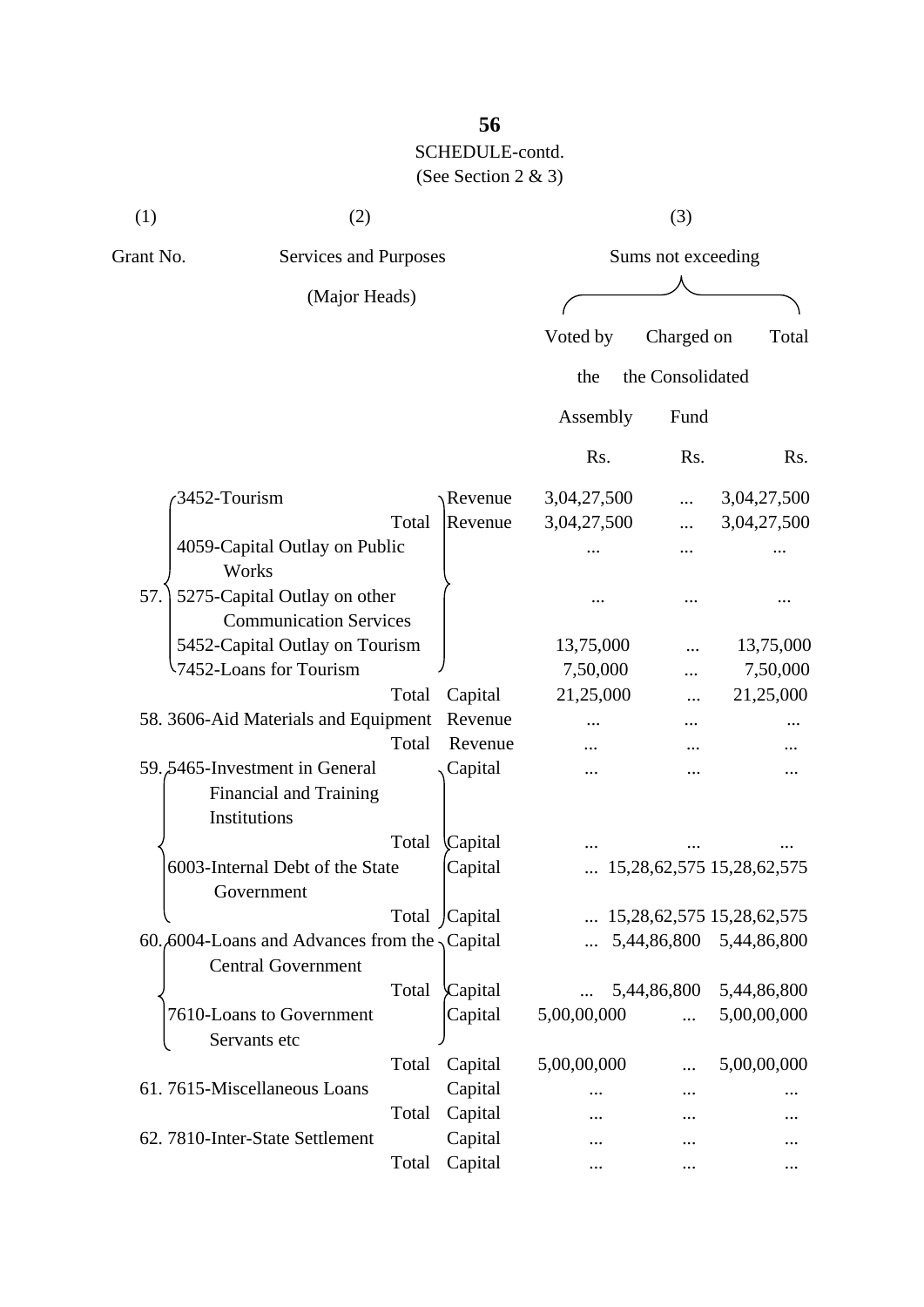| (1)       | (2)                                                   |         |                                                   | (3)                |          |
|-----------|-------------------------------------------------------|---------|---------------------------------------------------|--------------------|----------|
| Grant No. | Services and Purposes                                 |         |                                                   | Sums not exceeding |          |
|           | (Major Heads)                                         |         |                                                   |                    |          |
|           |                                                       |         | Voted by                                          | Charged on         | Total    |
|           |                                                       |         | The                                               | the Consolidated   |          |
|           |                                                       |         | Assembly                                          | Fund               |          |
|           |                                                       |         | Rs.                                               | Rs.                | Rs.      |
|           | 63. 7999-Appropriation to Contingency Capital<br>Fund |         | $\cdots$                                          | $\cdots$           | $\cdots$ |
|           | Total                                                 | Capital | $\ddotsc$                                         | $\ddotsc$          | $\cdots$ |
|           | Total<br><br>.                                        |         | 406, 19, 78, 041 63, 71, 03, 391 469, 90, 81, 432 |                    |          |

 L.M.SANGMA, Deputy Secretary, to the Government of Meghalaya, Law (B) Department Shillong.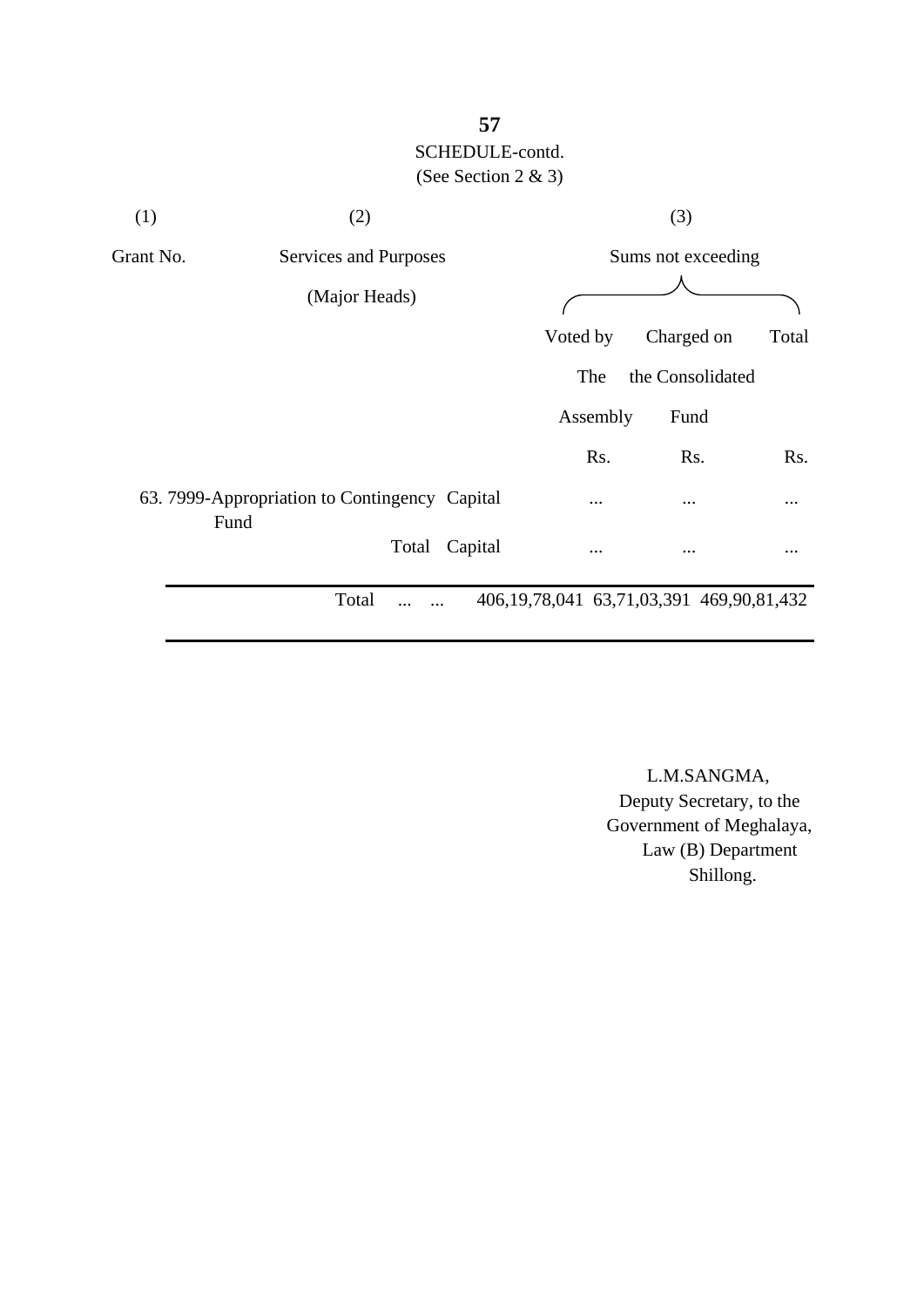#### **The 8th May, 2002**

No. LL(B) 33/91/155- The Meghalaya Tax on Luxuries (Hotel and Lodging Houses) (Amendment) Act, 2002 (Act No.4 of 2002) is hereby published for general information.

#### **MEGHALAYA ACT NO. 4 OF 2002**

#### (As passed by the Meghalaya Legislative Assembly)

(Published in the Gazette of Meghalaya, Extra-ordinary issue, dated  $7<sup>th</sup>$  May, 2002)

#### THE MEGHALAYA TAX ON LUXURIES (HOTEL AND LODGING HOUSES) ACT, 2002.

#### An

#### Act

Further to amend the Meghalaya Tax on Luxuries (Hotels and Lodging Houses) Act, 1991

Be it enacted by the Legislature of the State of Meghalaya in the Fifty-third Year of the Republic of India as follows:-

| Short title and<br>commencement               | 1 | (1) This Act may be called the Meghalaya Tax on Luxuries<br>(Hotels and Lodging Houses) * (Amendment) Act, 2002<br>(2) It shall be deemed to have come into force on and from<br>$18th$ January, 2002                                                                                                                                                                                                                                                                                                                                                                                           |
|-----------------------------------------------|---|-------------------------------------------------------------------------------------------------------------------------------------------------------------------------------------------------------------------------------------------------------------------------------------------------------------------------------------------------------------------------------------------------------------------------------------------------------------------------------------------------------------------------------------------------------------------------------------------------|
| Amendment of<br>Section 3 of Act 8 of<br>1991 | 2 | In the Meghalaya tax on Luxuries (Hotels and Lodging<br>Houses) Act, 1991, in sub-section (1) of Section 3, against-<br>Item (b), for figure and words "5 percent", the figure<br>$\rm i)$<br>and words "10 percent";<br>$\rm ii)$<br>Item (c), for the figure and words " $6\frac{1}{2}$ percent"; the<br>figure and words " $11\frac{1}{2}$ percent";<br>$\overline{iii}$<br>Item (d) for the figure and words " $7\frac{1}{2}$ percent"; the<br>figure and words " $12\frac{1}{2}$ percent";<br>Item (e), for the figure and words "9 percent"; the<br>iv)<br>figure and words "14 percent"; |
| Repeal                                        | 3 | The Meghalaya Tax on Luxuries (Hotels and Lodging Houses)<br>(Amendment) Ordinance, 2002, (Ordinance No. 2 of 2002) is<br>hereby repealed.                                                                                                                                                                                                                                                                                                                                                                                                                                                      |

 L.M.SANGMA, Deputy Secretary, to the Government of Meghalaya, Law (B) Department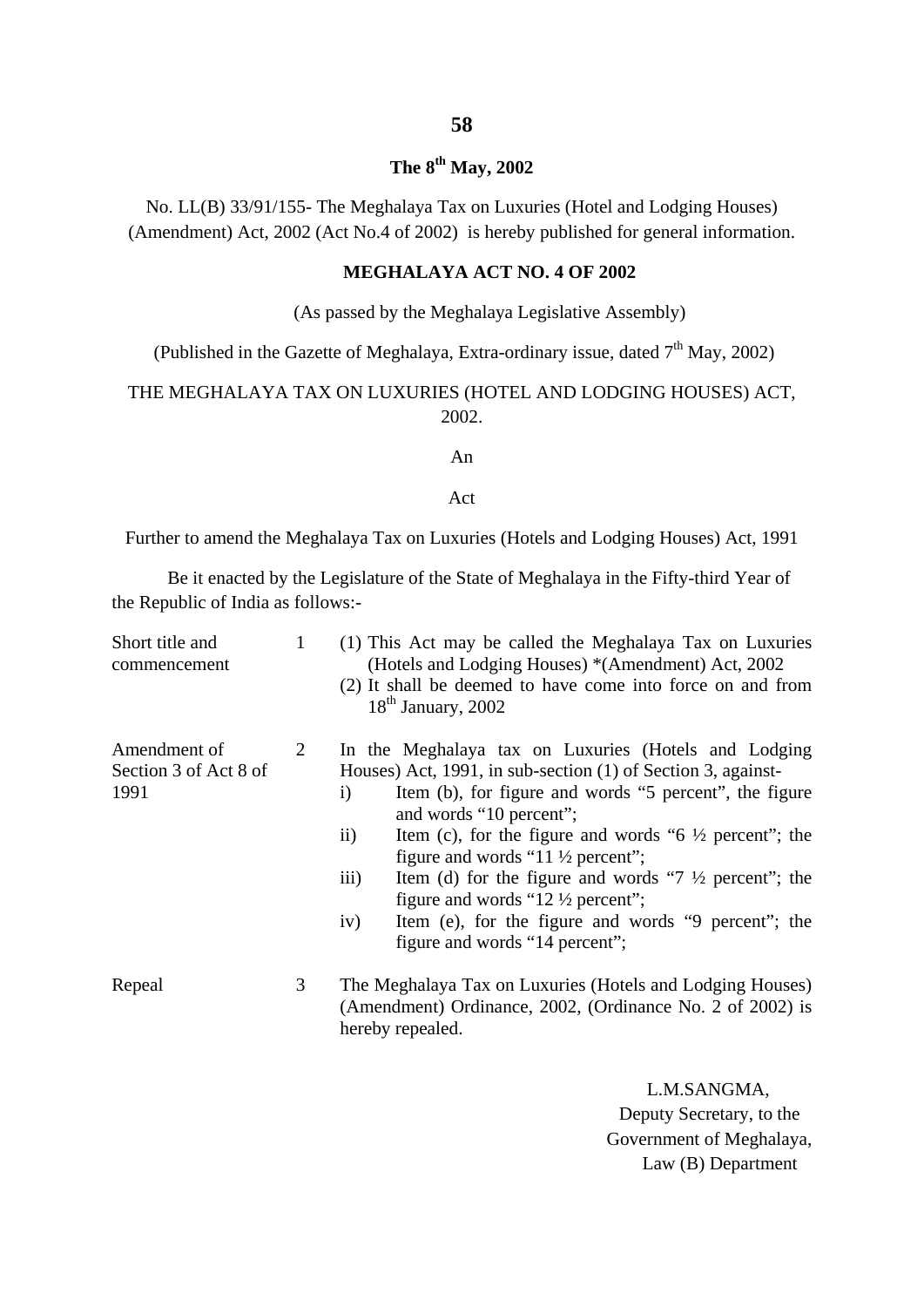#### **The 8th May, 2002**

No. LL(B) 5/2002/24- The Meghalaya (Mobile Phone Connection ) Cess, Act, 2002 (Act No.5 of 2002) is hereby published for general information.

#### **MEGHALAYA ACT NO. 5 OF 2002**

(As passed by the Meghalaya Legislative Assembly)

Received the assent of the Governor on  $7<sup>th</sup>$  May, 2002

(Published in the Gazette of Meghalaya, Extra-ordinary issue, dated  $8<sup>th</sup>$  May, 2002)

#### THE MEGHALAYA (MOBILE PHONE CONNECTION) CESS ACT, 2002.

An

Act

To provide for levy of Cess on Mobile Phone Connection

Be it enacted by the Legislature of the State of Meghalaya in the Fifty-third Year of the Republic of India as follows:-

- Short title, extend and 1 (1) This Act may be called the Meghalaya (Mobile Phone commencement Connection) Cess Act, 2002
	- (2) It extends to the whole of the State of Meghalaya.
	- (3) It shall be deemed to have come into force on and from  $18<sup>th</sup>$  January, 2002

- Definition 2 In this Act, unless the context otherwise requires:-
	- (a) "Act" means the Meghalaya (Mobile Phone Connection) Cess Act,2002;
	- (b) "Authorised Officer" means the officer competent to collect the Cess and exercise the power and functions as referred to in section 5 of this Act;
	- (c) "Business" includes the activity of providing mobile phone connection and any other service in connection, incidental or ancillary to activity for monetary consideration;
	- (d) "Cess" means one time payment of tax for mobile phone connection provided to customer;
	- (e) "Magistrate" means Magistrate of the First class as defined under the Code of Criminal Procedure, 1973
	- (f) "Operator" include firm/company issuing mobile phone connection including a firm or company of society or association who owns the operation and also a person who for the time being is in charge of the management of the operation and registered under Section 6 of this Act;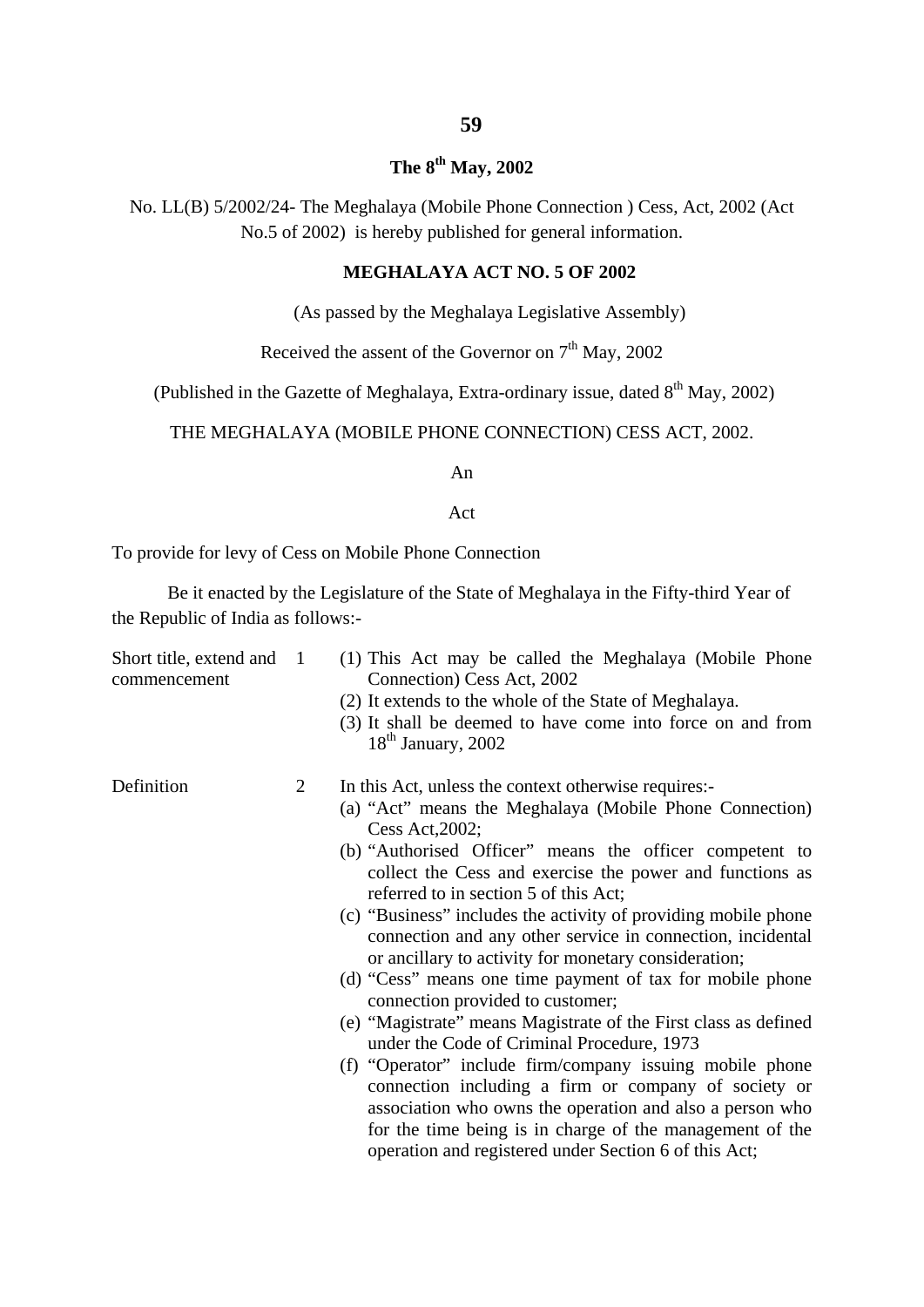|                                         |   | (g) "place of business" include an office, or any other place<br>which a company uses for the purpose of his business or<br>where he keeps his books of accounts;<br>(h) "prescribed" means rules made under this Act;<br>(i) "State Government" means the Government of the State of<br>Meghalaya.                                                                                                                                                                                                                                                                                                                                                                                                                                                                                                                                                                                                                                                                                                                                                                                  |
|-----------------------------------------|---|--------------------------------------------------------------------------------------------------------------------------------------------------------------------------------------------------------------------------------------------------------------------------------------------------------------------------------------------------------------------------------------------------------------------------------------------------------------------------------------------------------------------------------------------------------------------------------------------------------------------------------------------------------------------------------------------------------------------------------------------------------------------------------------------------------------------------------------------------------------------------------------------------------------------------------------------------------------------------------------------------------------------------------------------------------------------------------------|
| Levy and collection<br>of Cess          | 3 | Subject to the provisions of this Act there shall be levied and<br>collected a one time Cess at the rate of rupees five hundred per<br>mobile phone connection including existing connection at the<br>commencement of this Act.                                                                                                                                                                                                                                                                                                                                                                                                                                                                                                                                                                                                                                                                                                                                                                                                                                                     |
| Liability of operator<br>to pay the tax | 4 | (1) The cess leviable under this Act shall be paid to<br>Government by a operator.<br>(2) If a person other than the operator is for the time being in-<br>charge of the operation then such person shall jointly and<br>severally be liable to pay the Cess.                                                                                                                                                                                                                                                                                                                                                                                                                                                                                                                                                                                                                                                                                                                                                                                                                        |
| Exercise of powers<br>and authorities   | 5 | The authorities competent to recover and enforce payment of<br>Cess hear appeals and exercise powers and functions incidental<br>thereto under the Meghalaya Sales tax (Assam Act XVII of<br>1947 as adapted by Meghalaya) and rules framed there under<br>shall, within the local limits of their jurisdiction be the<br>authorities competent to exercise the corresponding powers<br>and functions under this Act and the rules so prescribed.                                                                                                                                                                                                                                                                                                                                                                                                                                                                                                                                                                                                                                    |
| Registration                            | 6 | (1) No operator who is liable to pay Cess under section 3 shall<br>run the business unless he possess a valid certificate of<br>registration as provided under this Act;<br>Provided that such operator who, at the commencement of<br>this Act, is running the business may continue to do so but<br>shall apply to the Authorised Officer for registration within<br>thirty days there from.<br>(2) Every operator who is required to possess a certificate of<br>registration shall apply in the prescribed form to the<br>Authorised Officer within thirty days from the date on<br>which he first become liable to pay the Cess.<br>(3) If the Authorised Officer after such enquiry as he deems fit<br>is satisfied that an application for registration is in order he<br>shall register the applicant and issue him a certificate of<br>registration in the prescribed form.<br>(4) The Authorised Officer may, after considering the<br>information furnished or received under any provisions of<br>this Act, amend, from time to time the certificate of<br>registration. |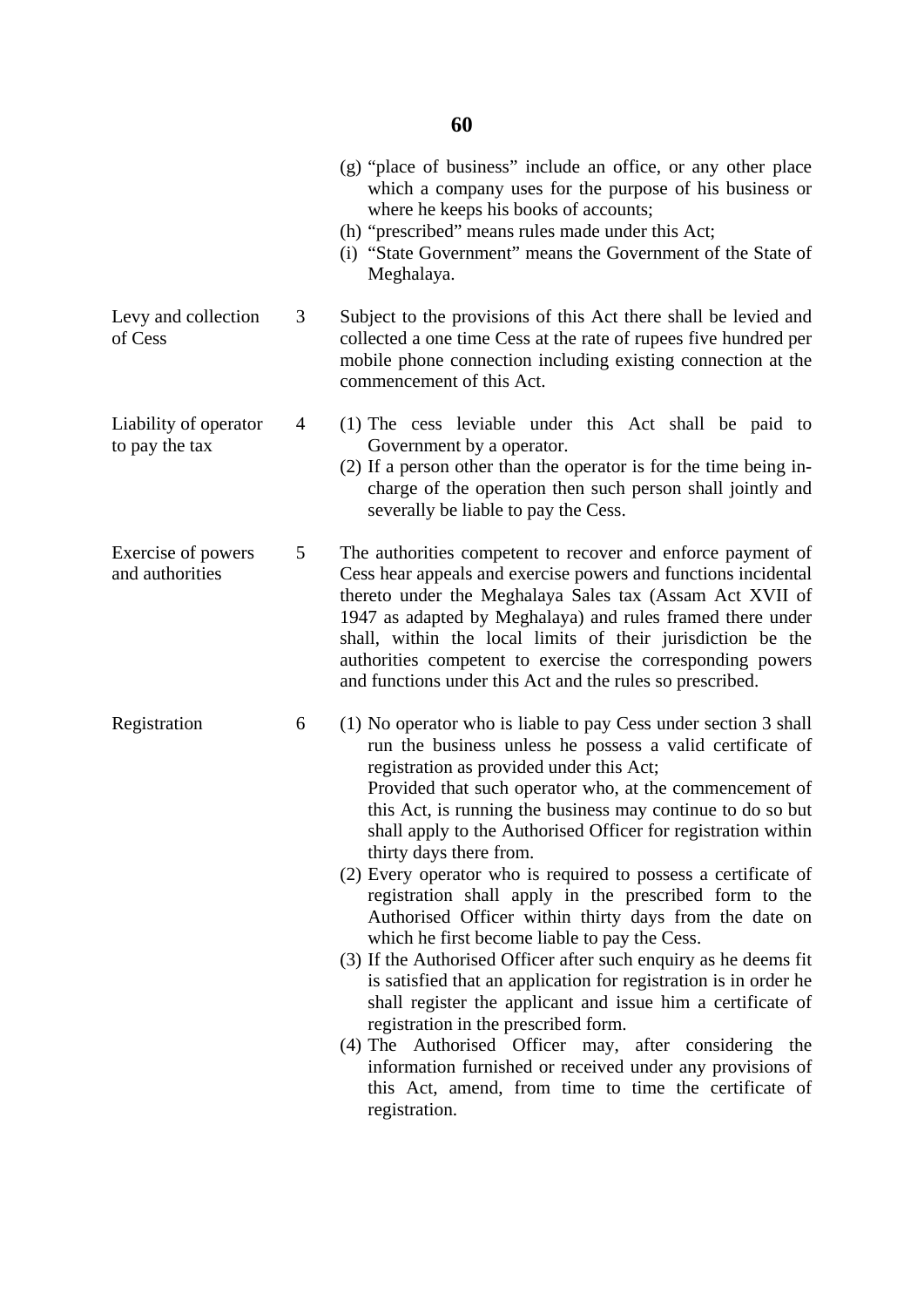- (5) Where a registered operator discontinue, transfers or otherwise disposes of the business applies in the prescribed form to the assessing officer for cancellation of the registration, the latter shall, after such enquiry as may necessary, cancel the certificate of registration with effect from such date as he may fix in accordance with the rules.
- (6) Where the Authorised Officer is satisfied that any registered operator has discontinued, transferred or otherwise disposed of the business and has failed to apply under sub-section (5) for cancellation of the registration the Authorised Officer may, after giving the operator a reasonable opportunity of being heard, cancel the certificate of registration with effect from such date as he may fix and the said activity shall be discontinued transferred or otherwise disposed of from that date:

 Provided that the cancellation of a certificate of registration shall not affect the liability of the operator to pay the Cess, including any penalty, due for any period up to the date of cancellation whether such Cess including any penalty is recovered before or after the date of cancellation.

- Registration 7 Save as otherwise provided in section 9, certificate of Certificate not registration shall be personal to the operator to whom it is transferrable. granted and shall not be transferable.
- Information to be 8 (1) If an operator liable to pay Cess under the Act-
- furnished regarding (a) Sells or otherwise disposes of his business or any parts changes in business thereof or makes any other changes in the ownership of
	- (b) Discontinues his business or changes the name, nature or place thereof or opens a new place of business, or
	- (c) Enters into a partnership of association in regard to his business, he shall within the prescribed time inform the Authorised Officer of the change.
	- (2) Where an operator dies, the executor, administration other legal representative or where any such operator is a firm and there is a change in the constitution of the firm or the firm is dissolved every person who was a partner thereof shall, in like manner inform the Authorised Officer, of such death or, as the case may be, change or dissolution of the firm.
- Certificate of 9 Where a registered operator-
- registration to (a) Effect any change in the name of his business; or
- continue in certain (b) Is a firm, and there is a change in the constitution of the circumstances firm without dissolving it; or
	- (c) Is a trustee of a trust, and there is change in the trustees thereof;

etc. the business or,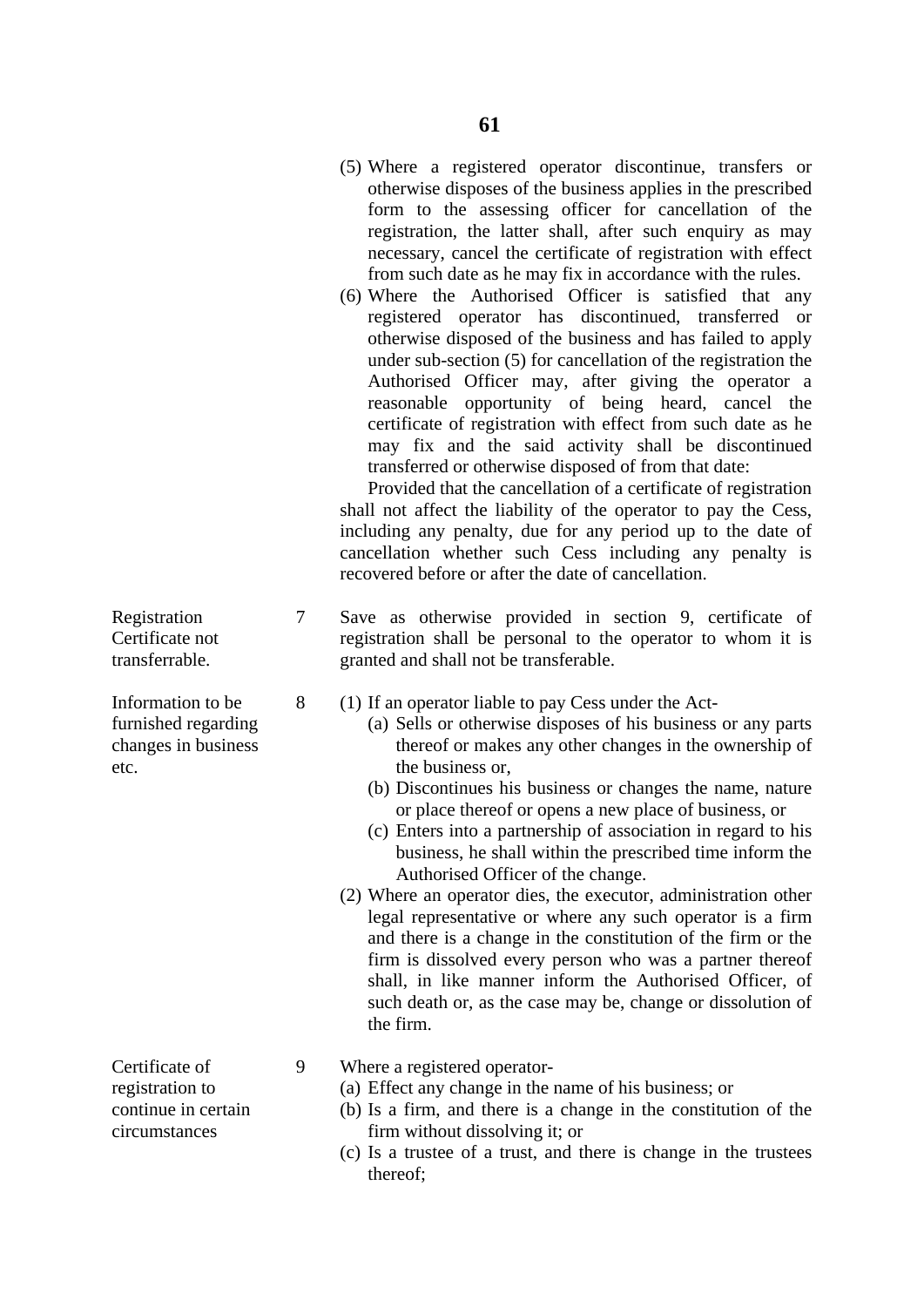It shall not be necessary for the operator or the firm with the changed constitution or the new trustees to apply for a fresh certificate of registration and of information being furnished in the manner required by section 8, the certificate of registration shall be amended accordingly

- Furnish of returns 10 (1) Every registered operator shall furnish returns showing total mobile phone connection for such periods on such dates and to such authority as may be prescribed
	- (2) If operator discovers any omission or incorrect statement to the returns furnished under sub-section (1) shall furnish revised returns before the expiry of three months next following the last prescribed for furnishing the original returns.
	-
- collection of tax in (a) Who is not required to pay the Cess, shall collect it certain cases and from any person; and
- imposition or penalty (b) Who is required to pay the Cess, shall collect from any person any amount on that account in excess of that due under this Act.
	- (2) Whoever contravenes the Provision of sub-section; (1) shall be punishable with fine of rupees two thousand or twice the amount collected or, the case may be, collected in excess of the Cess due whichever is higher and the amount so collected shall be forfeited to the State Government and the person from whom the operator had recovered it may claim for it fund from the Government within one year from the date he became aware of its forfeiture.
- Bill or cash 12 A registered operator shall issue to a customer a bill or cash memorandum to be memorandum serially numbered signed by him or his issued to a customer. employee, manager or agent showing therein such particulars as may be prescribed and shall retain the counterfoil or duplicate copy of such bill or cash memorandum and preserve it for a period of not less than eight years.
- Account 13 (1) Every operator liable to pay Cess under this Act and every operator who is required so to do by the Authorised Officer shall keep as account of the connection by him in such form as may be prescribed.
	- (2) The Commissioner of Taxes by notice in writing or by notification in the Official Gazette, direct any operator or any class of operator to maintain accounts and records showing such particulars regarding their business in such manner as may be specified by him.

Prohibition against 11 (1) No, operator-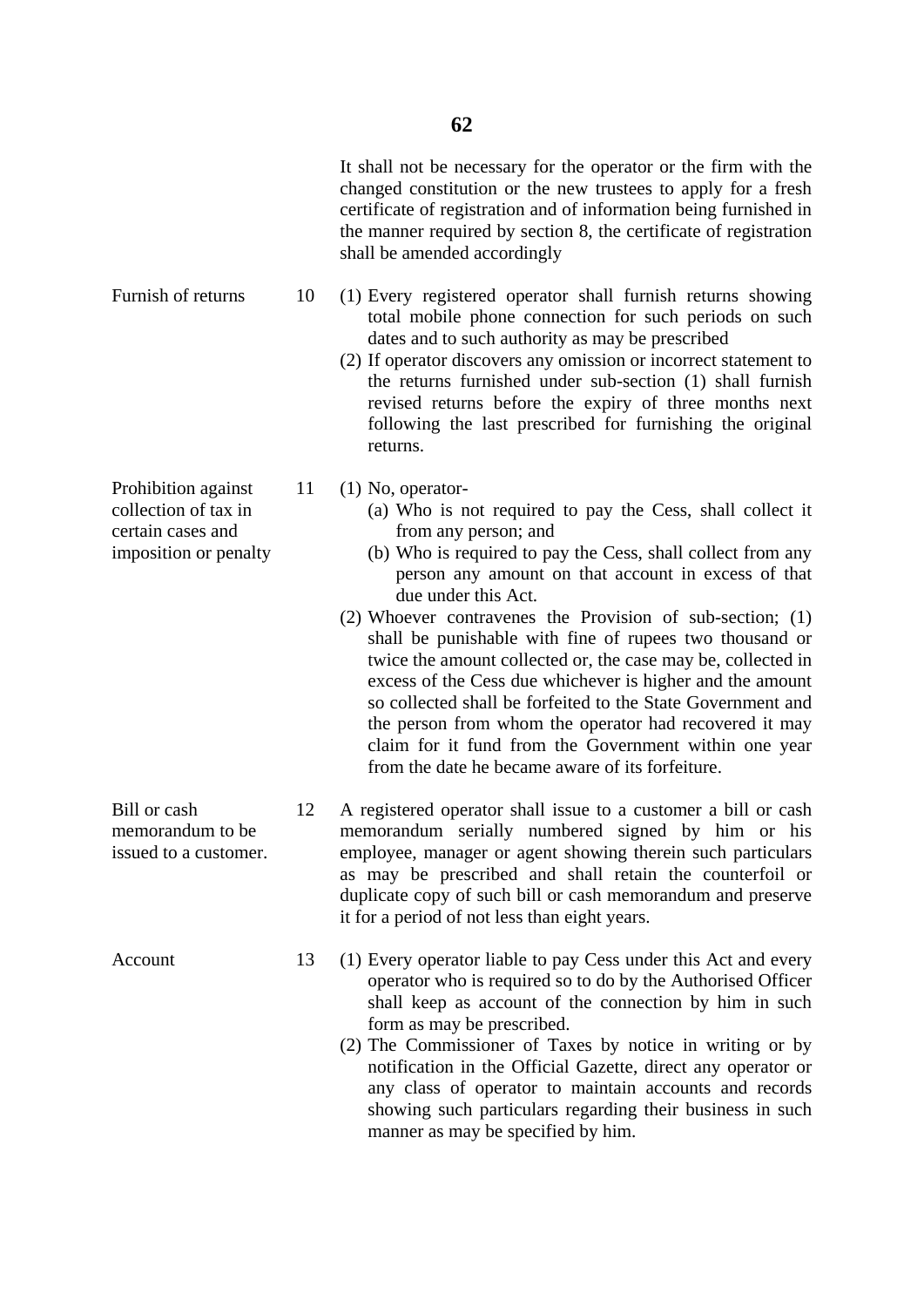(3) A register operator shall keep all books of accounts, registers and documents relating to his business at the place of business specified in the certificate of registration with his previous approval, at such other place, as Authorised Officer may allow.

Declaration in 14 Where the operator is a firm, company, society, association or trust respect of an the person who is in charge of and his responsible to the firm, operation which is company, society, association or trust as the case may be shall a firm, company furnish a declaration stating the names of the persons who are etc. members of the Board of Directors or Governing Body thereof and such other particulars as may be prescribed.

- Offences and 15 (1) Any registered operator who under Section 10 knowingly imposition of furnishes false returns shall on conviction be punished-
- penalty (a) Where the Cess attempted to the evaded by submission of the false returns exceeds rupees two thousand, with simple imprisonment for a term which shall not be less than six months and with fine which may extend to rupees two thousand; and
	- (b) In any other case, with rigorous imprisonment for a term which shall not be less than three months but which may extend to one year and with fine which may extend to rupees one thousand.
	- (2) Any operator who knowingly keeps false copies of bill or cash memorandum as required in Section 12 or other books as requires under Section 13 shall on conviction before a magistrate be punished with rigorous imprisonment for a terms which shall not be less than three months but which may extend to one year and with fine which may extend to rupees one thousand.
	- (3) Any operator who attempts in any manner to evade payment the Cess shall on conviction be punished-
		- (a) Where the amount involved exceeds rupees fifty thousand, with rigorous imprisonment for a term which shall not be less than six months but which may extend to three years and with fine which may extend to rupees two thousand; and
		- (b) In any other case, with rigorous imprisonment for a term which shall not be less than three months but which may extend to one year and with fine which may extend to rupees one thousand.
	- (4) Whoever contravenes the provisions of Section 6 or fails to comply with those of Section 8 or Section 10 to issue a bill or cash memorandum to any customer as required under Section 12, or whoever obstructs an officer from discharging his duties under this Act, shall, on conviction be punished with imprisonment for a term which may extends to one year or with or with both.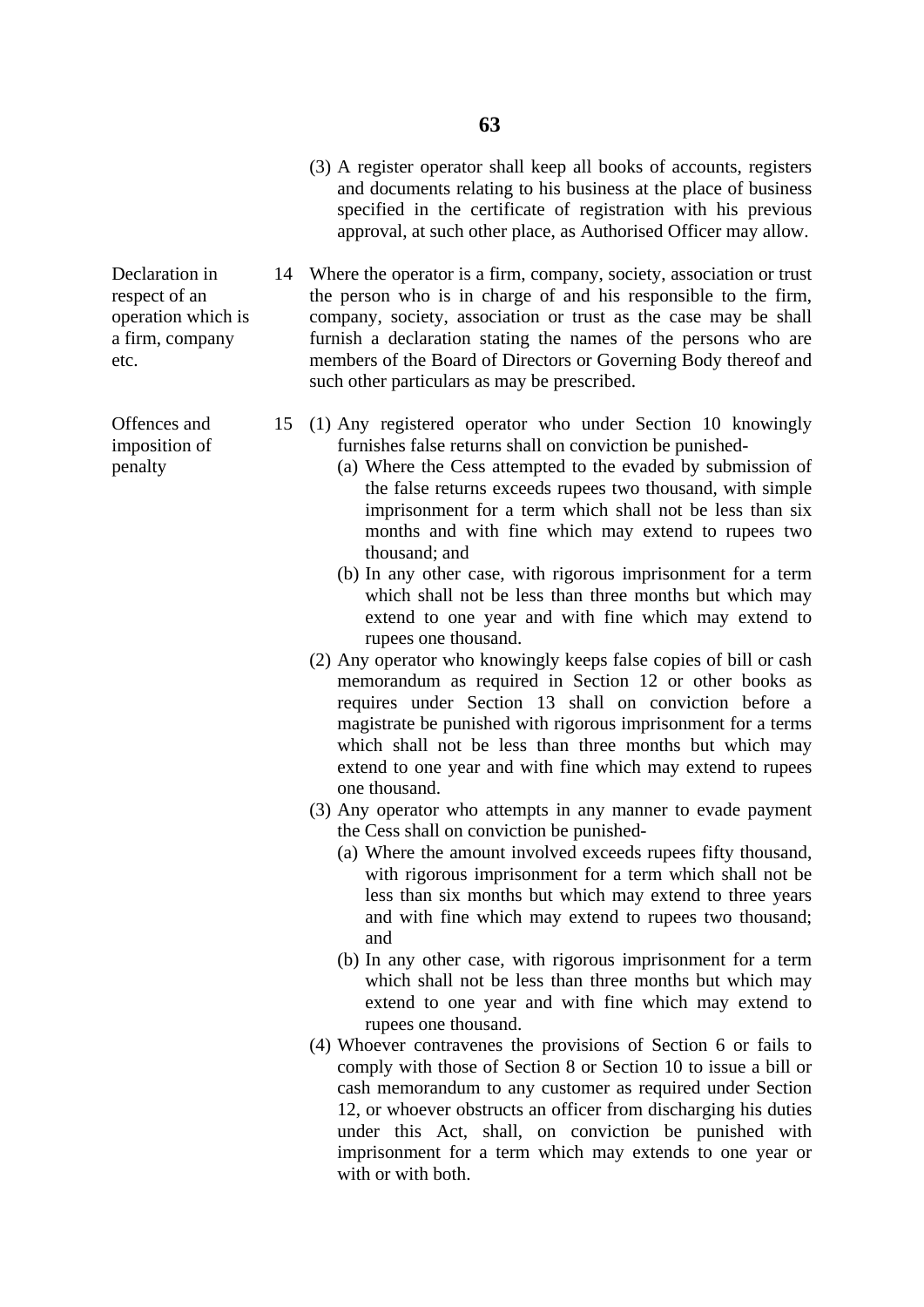|                                 |    | (5) Whoever aids or abets any person in the commission of<br>an offence under this Act or rules framed there under<br>shall, on conviction, be punished with rigorous<br>imprisonment which shall not be less than three months<br>but which may extend to one year and with fine which<br>may extend to rupees one thousand.                                                                                                                                                                                                                                                                                                                                                                                                                                              |
|---------------------------------|----|----------------------------------------------------------------------------------------------------------------------------------------------------------------------------------------------------------------------------------------------------------------------------------------------------------------------------------------------------------------------------------------------------------------------------------------------------------------------------------------------------------------------------------------------------------------------------------------------------------------------------------------------------------------------------------------------------------------------------------------------------------------------------|
| Cognizance of<br>Offences       | 16 | No Court shall take cognizance of any offence under this<br>Act, or under the rules made there under except with the<br>previous sanction of the Commissioner, and no Court<br>inferior to that of a Magistrate of the first class shall try and<br>such offence under this Act.                                                                                                                                                                                                                                                                                                                                                                                                                                                                                           |
| Power to make Rules             | 17 | (1) The State Government may, by notification in the<br>Offence Gazette, make rules to carry out the purposes of<br>this Act.<br>(2) In particular and without prejudice to the generality of<br>the foregoing provision, such rules may provide for all<br>or any of the following matters, namely-<br>(a) The manner of payment or refund of Cess;<br>(b) The form in which accounts and registers shall be<br>maintained by an operator;<br>(c) The manner in which registration under Section 6 is<br>to be made and the forms of the licence to be<br>granted;<br>(d) The form of returns to be submitted;<br>(e) The manner of and period for payment of the Cess;<br>and<br>(f) Any other matter which is required to be prescribed<br>for the purpose of this Act; |
| Power to remove<br>difficulties | 18 | Rules except rules made for the first time, shall be subject<br>to the condition of previous publication for a period of not<br>less than three weeks.                                                                                                                                                                                                                                                                                                                                                                                                                                                                                                                                                                                                                     |
| Repeal                          | 19 | If any difficulty arise in giving effect to any provision of<br>this Act the State Government may, by general or special<br>order, do anything not inconsistent with such provision for<br>the purpose of removing the difficulty.                                                                                                                                                                                                                                                                                                                                                                                                                                                                                                                                         |
|                                 |    | The Meghalaya (Mobile Phone Connection) Cess<br>Ordinance, 2002 (Ordinance No. 3 of 2002) is hereby<br>repealed.                                                                                                                                                                                                                                                                                                                                                                                                                                                                                                                                                                                                                                                           |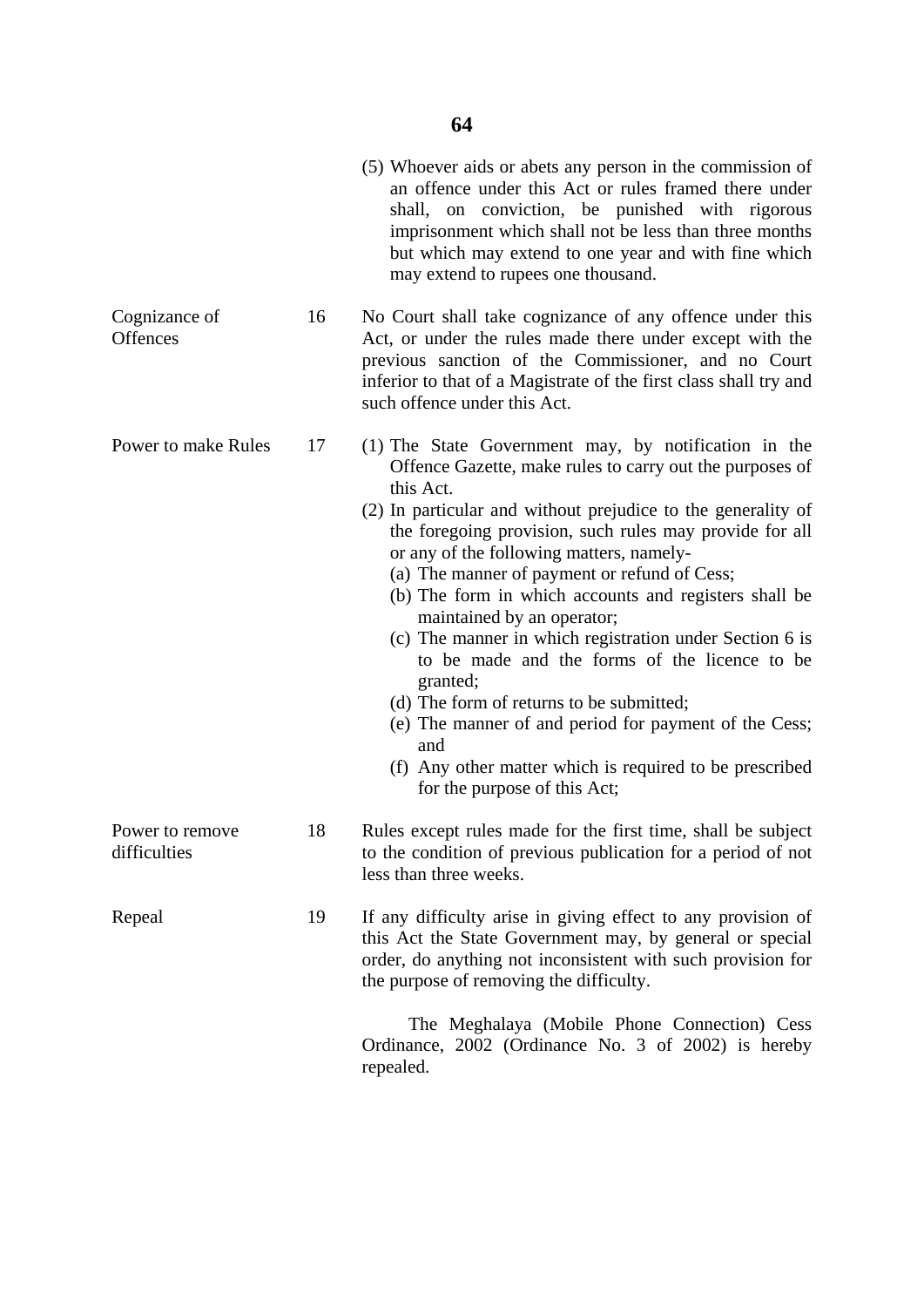#### **65**

#### **The 23rd June, 2002**

No. LL(B) 17/96/376- The Meghalaya Appropriation (No.II) Act, 2002 (Act No.6 of 2002) is hereby published for general information.

#### **MEGHALAYA ACT NO. 6 OF 2002**

(As passed by the Meghalaya Legislative Assembly)

Received the assent of the Governor on  $19<sup>th</sup>$  June, 2002

(Published in the Gazette of Meghalaya, Extra-ordinary issue, dated  $28<sup>th</sup>$  June, 2002)

#### THE MEGHALAYA APPROPRIATION (No. II) Act, 2002.

An

Act

To authorise payment and appropriation of certain sums from and out of the Consolidated Fund of Meghalaya for the services of Financial year ending on the thirty first day of March, 2003

Be it enacted by the Legislature of the State of Meghalaya in the Fifty-third Year of the Republic of India as follows:-

| Short title and<br>Commencement                                                                                                                       | 1 | (1) This Act may be called the Meghalaya Appropriation (No.<br>II) Act, 2002<br>(2) It shall be deemed to have come into force on the first day<br>of April, 2002                                                                                                                                                                                                                                                                                                                                                                                                                                                                                                                                   |
|-------------------------------------------------------------------------------------------------------------------------------------------------------|---|-----------------------------------------------------------------------------------------------------------------------------------------------------------------------------------------------------------------------------------------------------------------------------------------------------------------------------------------------------------------------------------------------------------------------------------------------------------------------------------------------------------------------------------------------------------------------------------------------------------------------------------------------------------------------------------------------------|
| Withdrawal of Rs. 2<br>1879, 63, 25, 729 from<br>the<br>and<br>of<br>out<br>Consolidated Fund of<br>Meghalaya for the<br>Financial year 2002-<br>2003 |   | From and out of the Consolidated fund of Meghalaya there<br>may be paid and applied sums not exceeding those specified in<br>Column (3) of the Schedule amounting in the aggregate<br>inclusive of sums specified in column (3) of the Schedule to<br>the Meghalaya Appropriation (Vote-on-Account) Act, 2002 to<br>the sums of Rupees one thousand eight hundred seventy nine<br>crores, sixty three lakhs, twenty five thousand, seven hundred<br>twenty nine towards defraying the several charges which will<br>come in the course of payment during the financial year ending<br>on the thirty first day of March, 2003 in respect of the services<br>specified in Column (2) of the Schedule. |
| Appropriation                                                                                                                                         | 3 | The sums authorised to be withdrawn from and out of the                                                                                                                                                                                                                                                                                                                                                                                                                                                                                                                                                                                                                                             |

Consolidated Fund of Meghalaya by this Act, shall be appropriated for the services and purposes expressed in the Schedule in relation to the said year.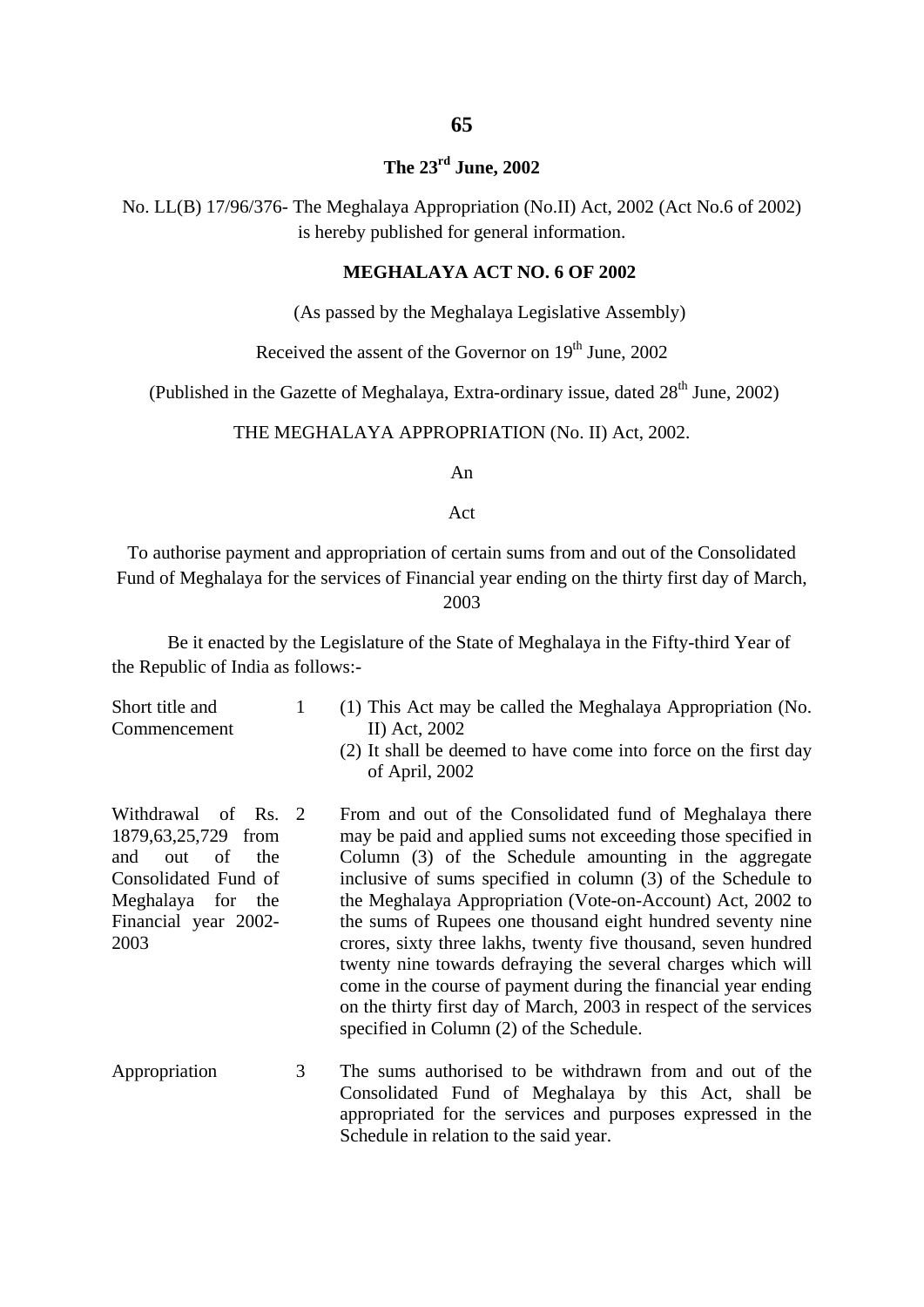| (1)       | (2)                                              | (3)                                                         |     |
|-----------|--------------------------------------------------|-------------------------------------------------------------|-----|
| Grant No. | Services and Purposes                            | Sums not exceeding                                          |     |
|           | (Major Heads)                                    |                                                             |     |
|           |                                                  | Voted by<br>Charged on<br>Total                             |     |
|           |                                                  | the Consolidated<br>The                                     |     |
|           |                                                  | Assembly<br>Fund                                            |     |
|           |                                                  | Rs.<br>Rs.                                                  | Rs. |
|           | $2011$ -Parliamentary/State/Union Revenue        | 7,52,02,360 24,14,640 7,76,17,000                           |     |
|           | <b>Territory Legislature</b>                     |                                                             |     |
| 1.        | 2058-Stationery and Printing<br>Total<br>Revenue | 39,30,000<br>39,30,000<br>7,91,32,360 24,14,640 8,15,47,000 |     |
|           | 4058-Capital Outlay on Stationery<br>Capital     | 7,00,000<br>7,00,000                                        |     |
|           | and Printing                                     |                                                             |     |
|           | Total / Capital                                  | 7,00,000<br>7,00,000                                        |     |
| 2.        | 2012-Governor<br>Revenue                         | 30,000 2,39,43,000 2,30,73,000                              |     |
|           | Total<br>Revenue                                 | 30,000 2,39,43,000 2,30,73,000                              |     |
|           | 4216-Capital Outlay on Housing<br>Capital        |                                                             |     |
|           | Total Capital                                    |                                                             |     |
| 3.        | 2013-Council of Ministers<br>Revenue             | 4,84,00,000<br>4,84,00,000                                  |     |
|           | 2070-Other Administrative                        |                                                             |     |
|           | Services, etc                                    |                                                             |     |
|           | Total Revenue                                    | 4,84,00,000<br>4,84,00,000                                  |     |
| 4.        | r 2014-Administration of Justice  Revenue        | 3,07,70,000 1,11,50,000 4,19,09,000                         |     |
|           | Total ∫Revenue                                   | 3,07,70,000 1,11,50,000 4,19,09,000                         |     |
| 5.        | 2015-Elections<br>$\ldots \neg$ Revenue          | 5,64,00,000<br>5,64,00,000<br>.                             |     |
|           | Total ∫Revenue                                   | 5,64,00,000<br>5,64,00,000                                  |     |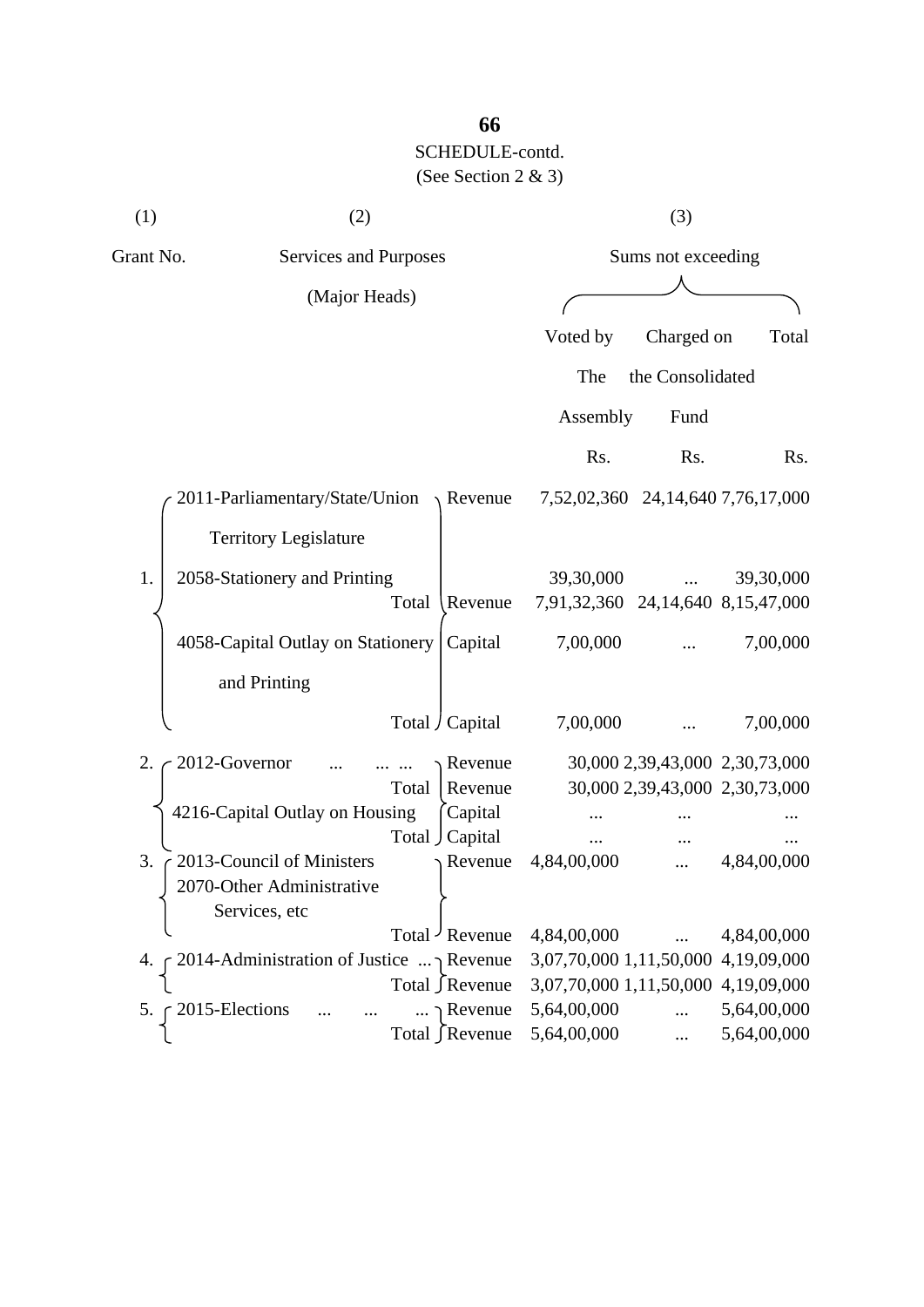| (1)       | (2)                                                                                                      |                            | (3)                |                            |
|-----------|----------------------------------------------------------------------------------------------------------|----------------------------|--------------------|----------------------------|
| Grant No. | Services and Purposes                                                                                    |                            | Sums not exceeding |                            |
|           | (Major Heads)                                                                                            |                            |                    |                            |
|           |                                                                                                          | Voted by                   | Charged on         | Total                      |
|           |                                                                                                          | The                        | the Consolidated   |                            |
|           |                                                                                                          | Assembly                   | Fund               |                            |
|           |                                                                                                          | Rs.                        | Rs.                | R <sub>s</sub> .           |
|           | 2029-Land Revenue<br>Revenue<br>2245-Relief on account of Natural<br>Calamities                          | 4,39,28,000<br>4,35,00,000 | <br>               | 4,39,28,000<br>4,65,00,000 |
|           | 2250-Other Social Services                                                                               |                            |                    |                            |
|           | 3475-Other General Economic                                                                              |                            |                    |                            |
|           | Services<br>Total / Revenue                                                                              | 8,78,29,000                |                    | 8,74,28,000                |
| 6.        | (6225-Loans for Welfare of<br>Scheduled Castes,<br>Scheduled Tribes and other<br><b>Backward Classes</b> |                            |                    |                            |
|           | 6250-Loans for Other Social<br>Capital<br>Services                                                       |                            |                    |                            |
|           | 6401-Loans for Crop Husbandry<br>Total<br>' Capital                                                      |                            |                    |                            |
|           | 7. 2090-Stamps and Registration<br>Revenue<br>Revenue<br>Total                                           | 63,16,000<br>63,16,000     |                    | 63,16,000<br>63,16,000     |
| 8.        | 2039-State Excise<br>Revenue<br>Total J Revenue                                                          | 3,58,90,000<br>3,58,90,000 |                    | 3,58,90,000<br>3,58,90,000 |
|           | 2040-Taxes on Sales Trades etc.<br>Revenue                                                               | 3,56,00,000                |                    | 3,56,00,000                |
| 9.        | 2045-Other Taxes and Duties on                                                                           |                            |                    |                            |
|           | <b>Commodities and Services</b>                                                                          |                            |                    |                            |
|           | Total J Revenue                                                                                          | 3,56,00,000                |                    | 3,56,00,000                |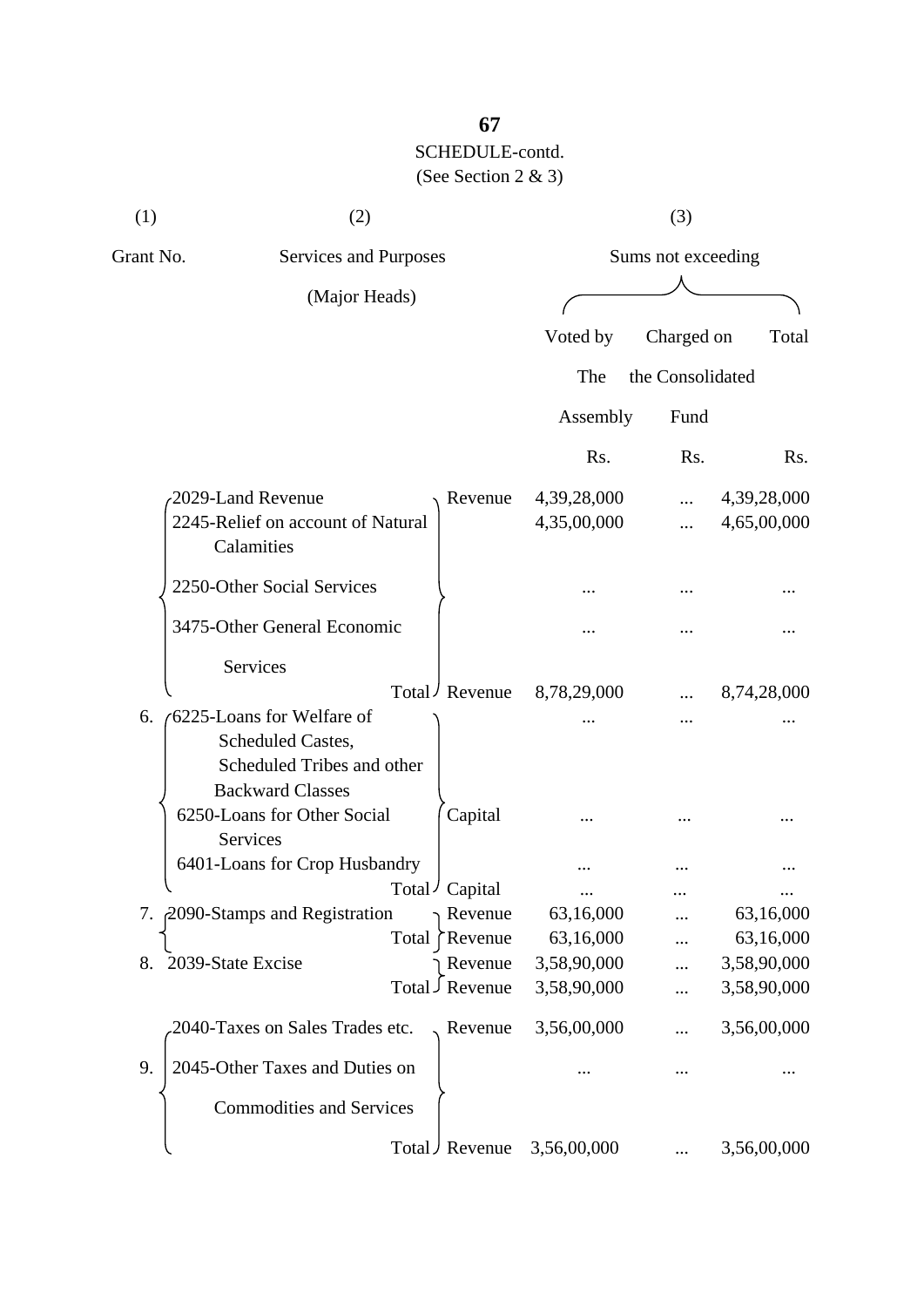| (1)       | (2)                          | (3)                |             |                  |             |  |  |
|-----------|------------------------------|--------------------|-------------|------------------|-------------|--|--|
| Grant No. | Services and Purposes        | Sums not exceeding |             |                  |             |  |  |
|           | (Major Heads)                |                    |             |                  |             |  |  |
|           |                              |                    | Voted by    | Charged on       | Total       |  |  |
|           |                              |                    | the         | the Consolidated |             |  |  |
|           |                              |                    | Assembly    | Fund             |             |  |  |
|           |                              |                    | Rs.         | Rs.              | Rs.         |  |  |
|           | 2041-Taxes on Vehicles       | Revenue            | 5,87,00,000 |                  | 5,87,00,000 |  |  |
|           | 2070-Other Administrative    |                    | 1,50,00,000 |                  | 1,50,00,000 |  |  |
|           | Services etc                 |                    |             |                  |             |  |  |
|           | 3055-Road Transport          |                    |             |                  |             |  |  |
|           | Total                        | Revenue            | 7,37,00,000 |                  | 7,37,00,000 |  |  |
| 10.       | 5053-Capital Outlay on Civil | Capital            | 50,00,000   |                  | 50,00,000   |  |  |
|           | Aviation                     |                    |             |                  |             |  |  |
|           | 5055-Capital Outlay on Road  |                    | 4,55,00,000 |                  | 4,55,00,000 |  |  |
|           | Transport                    |                    |             |                  |             |  |  |
|           |                              | Total / Capital    | 5,05,00,000 |                  | 5,05,00,000 |  |  |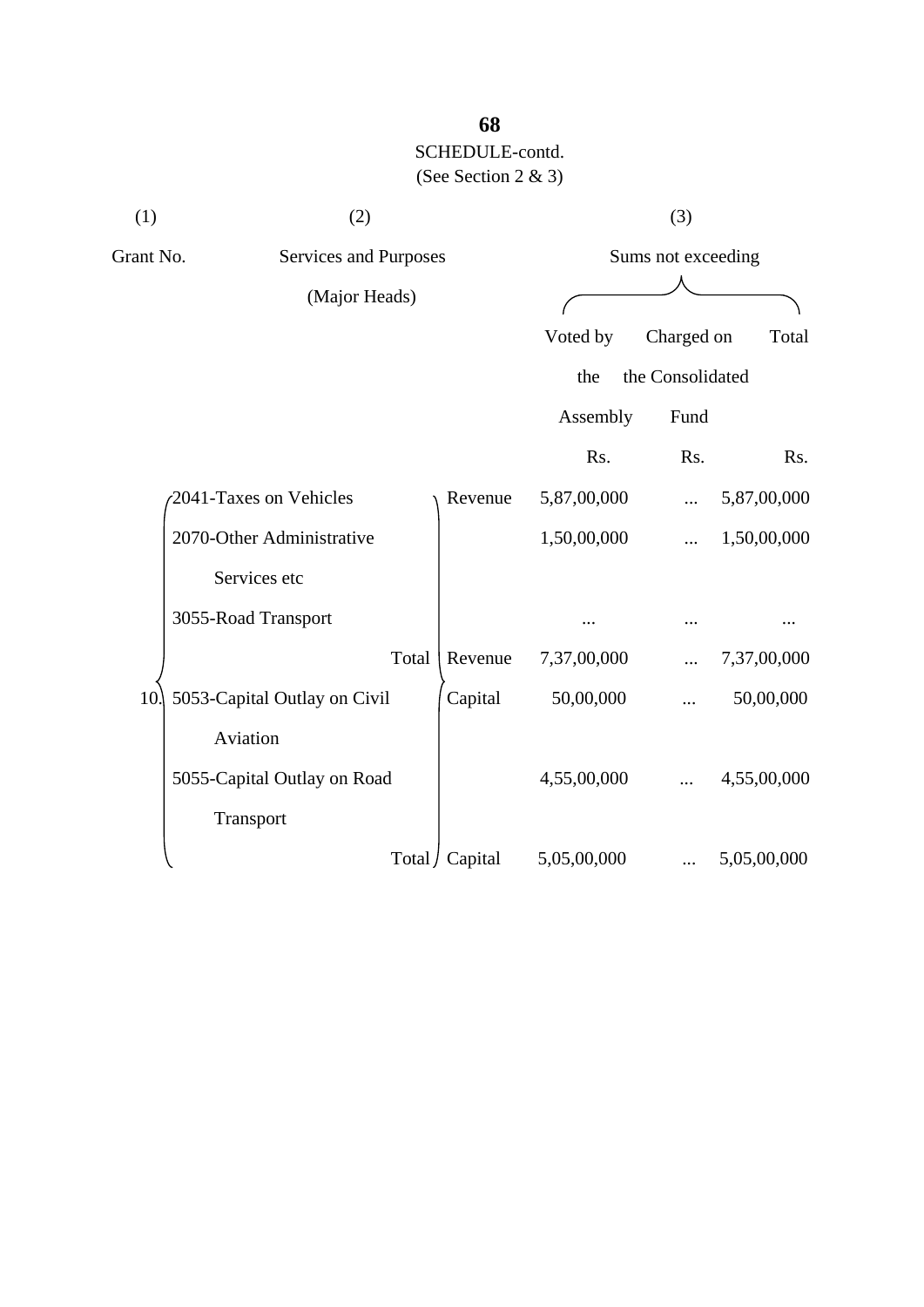| (1)       | (2)                             | (3)            |                      |                    |              |  |
|-----------|---------------------------------|----------------|----------------------|--------------------|--------------|--|
| Grant No. | Services and Purposes           |                |                      | Sums not exceeding |              |  |
|           | (Major Heads)                   |                |                      |                    |              |  |
|           |                                 |                | Voted by             | Charged on         | Total        |  |
|           |                                 |                | the                  | the Consolidated   |              |  |
|           |                                 |                | Assembly             | Fund               |              |  |
|           |                                 |                |                      |                    |              |  |
|           |                                 |                | Rs.                  | Rs.                | Rs.          |  |
|           | 2045-Other Taxes and Duties on  | Revenue        | 41,30,000            |                    | 41,30,000    |  |
|           | <b>Commodities and Services</b> |                |                      |                    |              |  |
|           | 2501-Special Programmes for     |                | 1,10,00,000          | $\cdots$           | 1,10,00,000  |  |
|           | <b>Rural Development</b>        |                |                      |                    |              |  |
|           | 2801-Power                      |                | 12,00,000            |                    | 12,00,000    |  |
| 11        | 2810-Non-Conventional Sources   |                | 1,40,00,000          | .                  | 1,40,00,000  |  |
|           | of Energy                       |                |                      |                    |              |  |
|           | Total                           |                | Revenue 14,91,30,000 |                    | 14,91,30,000 |  |
|           | 6801-Loans for Power Projects   | Capital        | 55,00,00,000         |                    | 55,00,00,000 |  |
|           |                                 | Total /Capital | 55,00,00,000         |                    | 55,00,00,000 |  |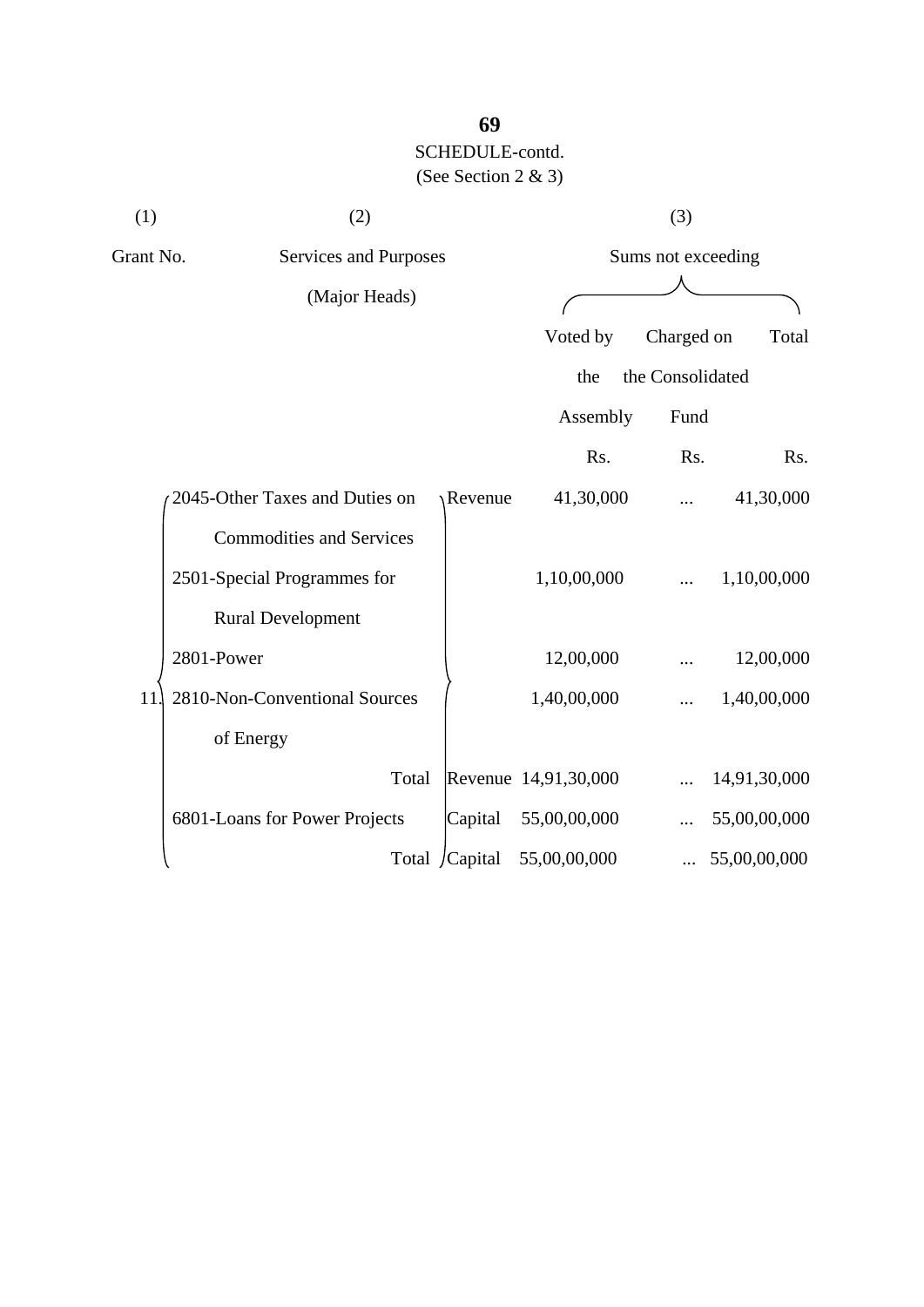| (1)       | (2)                                                             |                 |                      | (3)                |                                            |
|-----------|-----------------------------------------------------------------|-----------------|----------------------|--------------------|--------------------------------------------|
| Grant No. | Services and Purposes                                           |                 |                      | Sums not exceeding |                                            |
|           | (Major Heads)                                                   |                 |                      |                    |                                            |
|           |                                                                 |                 | Voted by             | Charged on         | Total                                      |
|           |                                                                 |                 | the                  | the Consolidated   |                                            |
|           |                                                                 |                 | Assembly             | Fund               |                                            |
|           |                                                                 |                 | Rs.                  | Rs.                | Rs.                                        |
|           | $12/2047$ -Other Fiscal Services                                | Revenue         | 9,70,000             |                    | 9,70,000                                   |
|           | Total                                                           | Revenue         | 9,70,000             |                    | 9,70,000                                   |
|           | 2048-Appropriation for Reduction                                | Revenue         |                      |                    | 4,64,09,000 4,64,09,000                    |
|           | or Avoidance of Debt                                            |                 |                      |                    |                                            |
|           | Total                                                           | Revenue         |                      |                    | 4,64,09,000 4,64,09,000                    |
|           | 2049-Interest Payment                                           | Revenue         |                      |                    | $\ldots$ 162, 32, 35, 425 162, 32, 35, 425 |
|           | Total                                                           | Revenue         |                      |                    | $\ldots$ 162, 32, 35, 425 162, 32, 35, 425 |
|           | 2051-Public Services Commission                                 | Revenue         |                      | 1,11,99,000        | 1,11,99,000                                |
|           |                                                                 | Total / Revenue |                      | 1,11,99,000        | 1,11,99,000                                |
|           | $\beta$ 2052-Secretariat General Services \Revenue 29,35,00,000 |                 |                      |                    | 29,35,00,000                               |
|           | 2251-Secretariat Social Services                                |                 | 3,10,00,000          |                    | 3,10,00,000                                |
|           | 3451-Secretariat Economic                                       |                 | 4,85,00,000          |                    | 4,85,00,000                                |
|           | Services                                                        |                 |                      |                    |                                            |
| 13.       | Total                                                           |                 | Revenue 37,30,00,000 |                    | 37,30,00,000                               |
|           | 5275-Capital Outlay on other                                    | Capital         |                      |                    |                                            |
|           | Communication                                                   |                 |                      |                    |                                            |
|           |                                                                 | Total / Capital |                      |                    |                                            |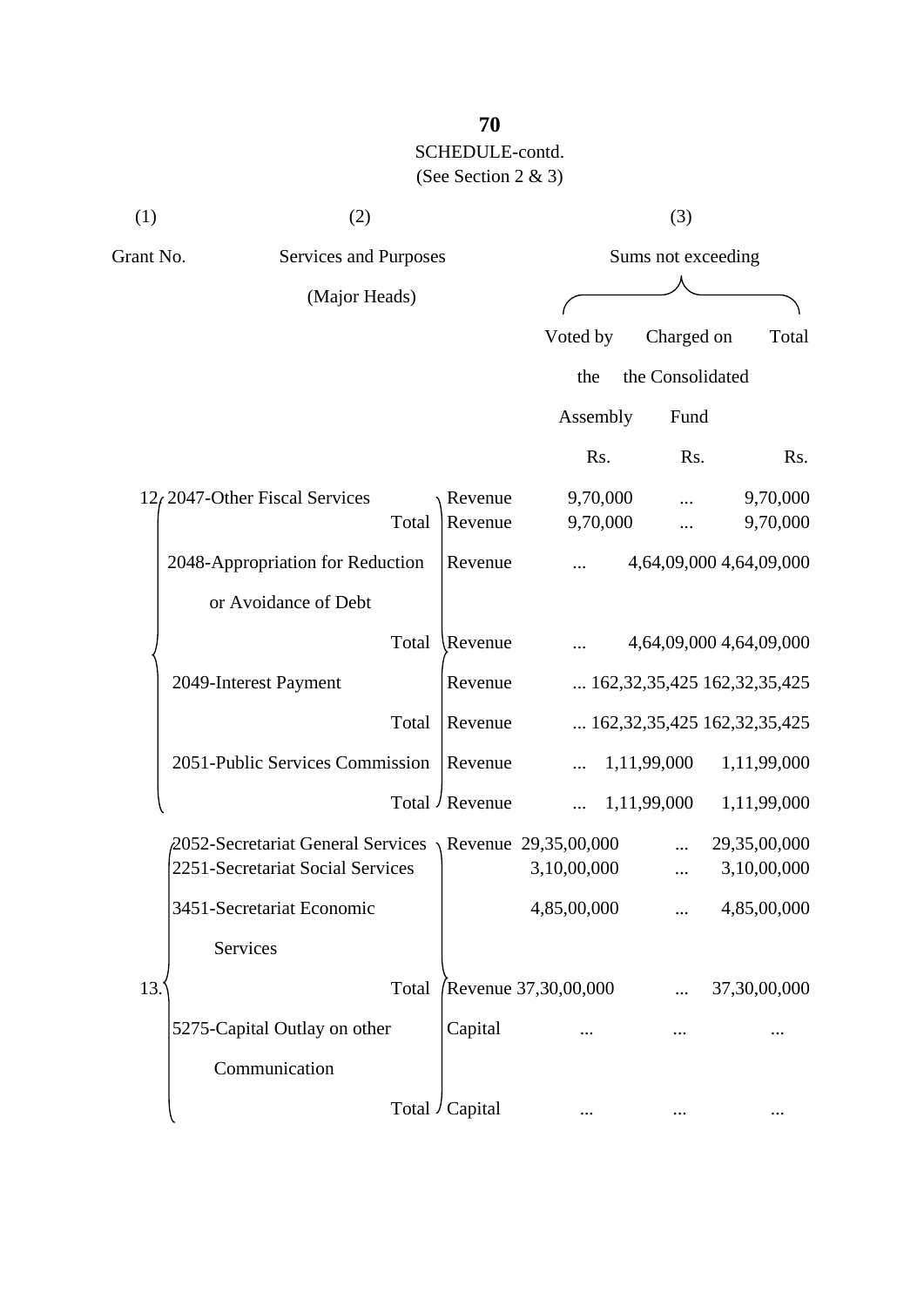| (1)       | (2)                                               |       |                 |                                              | (3)                |             |
|-----------|---------------------------------------------------|-------|-----------------|----------------------------------------------|--------------------|-------------|
| Grant No. | Services and Purposes                             |       |                 |                                              | Sums not exceeding |             |
|           | (Major Heads)                                     |       |                 |                                              |                    |             |
|           |                                                   |       |                 | Voted by                                     | Charged on         | Total       |
|           |                                                   |       |                 | the                                          | the Consolidated   |             |
|           |                                                   |       |                 |                                              |                    |             |
|           |                                                   |       |                 | Assembly                                     | Fund               |             |
|           |                                                   |       |                 | Rs.                                          | Rs.                | Rs.         |
|           | 14. 2053-District Administration                  |       | Revenue         | 8,63,53,000                                  |                    | 8,63,53,000 |
|           |                                                   |       | Total ∫ Revenue | 8,63,53,000                                  |                    | 8,63,53,000 |
|           | 15. 2054-Treasury and Accounts<br>Administration  |       | Revenue         | 7,50,72,000                                  |                    | 7,50,72,000 |
|           |                                                   |       | Total Revenue   | 7,50,72,000                                  | $\dddotsc$         | 7,50,72,000 |
|           | 2055-Police                                       |       |                 | Revenue 108,29,16,000 1,75,000 108,30,91,000 |                    |             |
|           | 2070-Other Administrative<br>Services etc         |       |                 | 9,10,00,000                                  | $\dddotsc$         | 9,10,00,000 |
|           | 2216-Housing                                      |       |                 | 1,00,00,000                                  | $\dddotsc$         | 1,00,00,000 |
|           |                                                   | Total |                 | Revenue 118,39,16,000 1,75,000 118,40,91,000 |                    |             |
|           | 16.\ 4055-Capital Outlay on Police                |       | Capital         | 1,57,00,000                                  |                    | 1,57,00,000 |
|           | 4059-Capital Outlay on Public<br>Works            |       |                 |                                              |                    |             |
|           | 4216-Capital Outlay on Housing                    |       |                 |                                              |                    |             |
|           |                                                   |       | Total/ Capital  | 1,57,00,000                                  |                    | 1,57,00,000 |
|           | 2056-Jails                                        |       | Revenue         | 3,67,68,000                                  |                    | 3,67,68,000 |
|           |                                                   | Total | Revenue         | 3,67,68,000                                  |                    | 3,67,68,000 |
| 17        | 4059-Capital Outlay on Public<br>Works            |       | Capital         |                                              |                    |             |
|           |                                                   | Total | Capital         |                                              |                    |             |
|           | 2058-Stationery and Printing                      |       | Revenue         | 7,45,00,000                                  |                    | 7,45,00,000 |
|           |                                                   | Total | Revenue         | 7,45,00,000                                  |                    | 7,45,00,000 |
| 18.       | 4058-Capital Outlay on Stationery<br>and Printing |       | Capital         | 26,00,000                                    |                    | 26,00,000   |
|           | 4216-Capital Outlay on Housing                    |       |                 |                                              |                    |             |
|           |                                                   |       | Total Capital   | 26,00,000                                    |                    | 26,00,000   |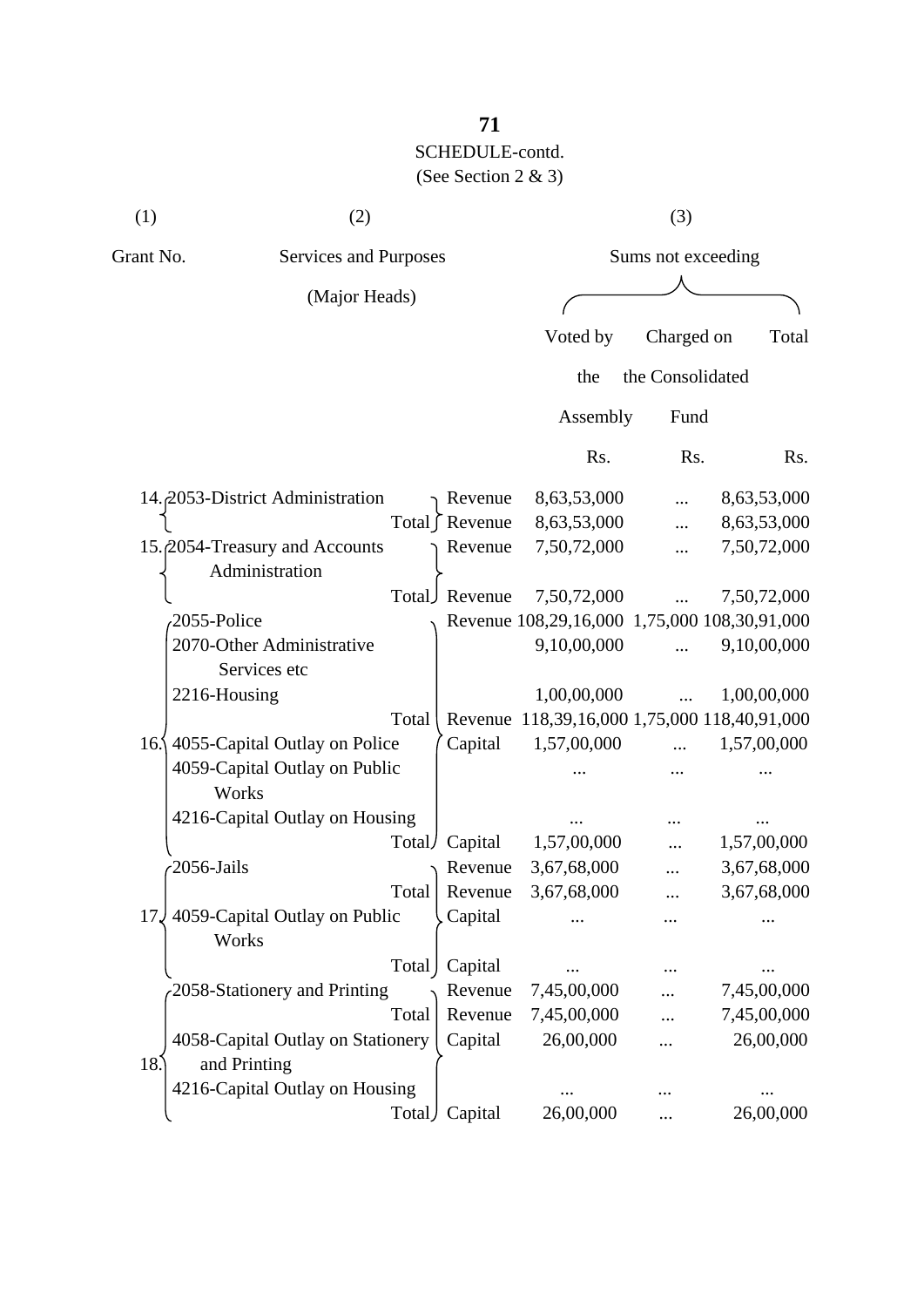| (1)<br>(2) |                                        | (3)     |                      |                    |              |  |  |
|------------|----------------------------------------|---------|----------------------|--------------------|--------------|--|--|
| Grant No.  | Services and Purposes<br>(Major Heads) |         |                      | Sums not exceeding |              |  |  |
|            |                                        |         |                      |                    |              |  |  |
|            |                                        |         | Voted by             | Charged on         | Total        |  |  |
|            |                                        |         | the                  | the Consolidated   |              |  |  |
|            |                                        |         | Assembly             | Fund               |              |  |  |
|            |                                        |         | Rs.                  | Rs.                | Rs.          |  |  |
|            | 2052-Secretariat General Services      | Revenue | 1,85,00,000          |                    | 1,85,00,000  |  |  |
|            | 2059-Public Works                      |         | 63,49,63,100         | .                  | 63,49,63,100 |  |  |
|            | 2203-Technical Education               |         |                      |                    |              |  |  |
|            | 2204-Sports and Youth Services         |         |                      |                    |              |  |  |
|            | 2205-Art and Culture                   |         |                      |                    |              |  |  |
|            | 2216-Housing                           |         | 3,95,10,000          |                    | 3,95,10,000  |  |  |
|            | Total                                  | Revenue | 69, 29, 73, 100      |                    | 69,29,73,100 |  |  |
|            | 4059-Capital Outlay on Public          |         | 8,04,30,000          |                    | 8,04,30,000  |  |  |
|            | Works                                  |         |                      |                    |              |  |  |
| 19         | 4202-Capital Outlay on Education       |         | 2,24,00,000          |                    | 2,24,00,000  |  |  |
|            | 4210-Capital Outlay on Medical         |         | 30,00,000            |                    | 30,00,000    |  |  |
|            | and Public Health                      |         |                      |                    |              |  |  |
|            | 4216-Capital Outlay on Housing         |         | 85,50,000            |                    | 85,50,000    |  |  |
|            | 4403-Capital Outlay on Animal          |         |                      |                    |              |  |  |
|            | Husbandry                              |         |                      |                    |              |  |  |
|            | 4404-Capital Outlay on Dairy           |         |                      |                    |              |  |  |
|            | Development                            |         |                      |                    |              |  |  |
|            | Total                                  |         | Capital 11,61,80,000 |                    | 11,61,80,000 |  |  |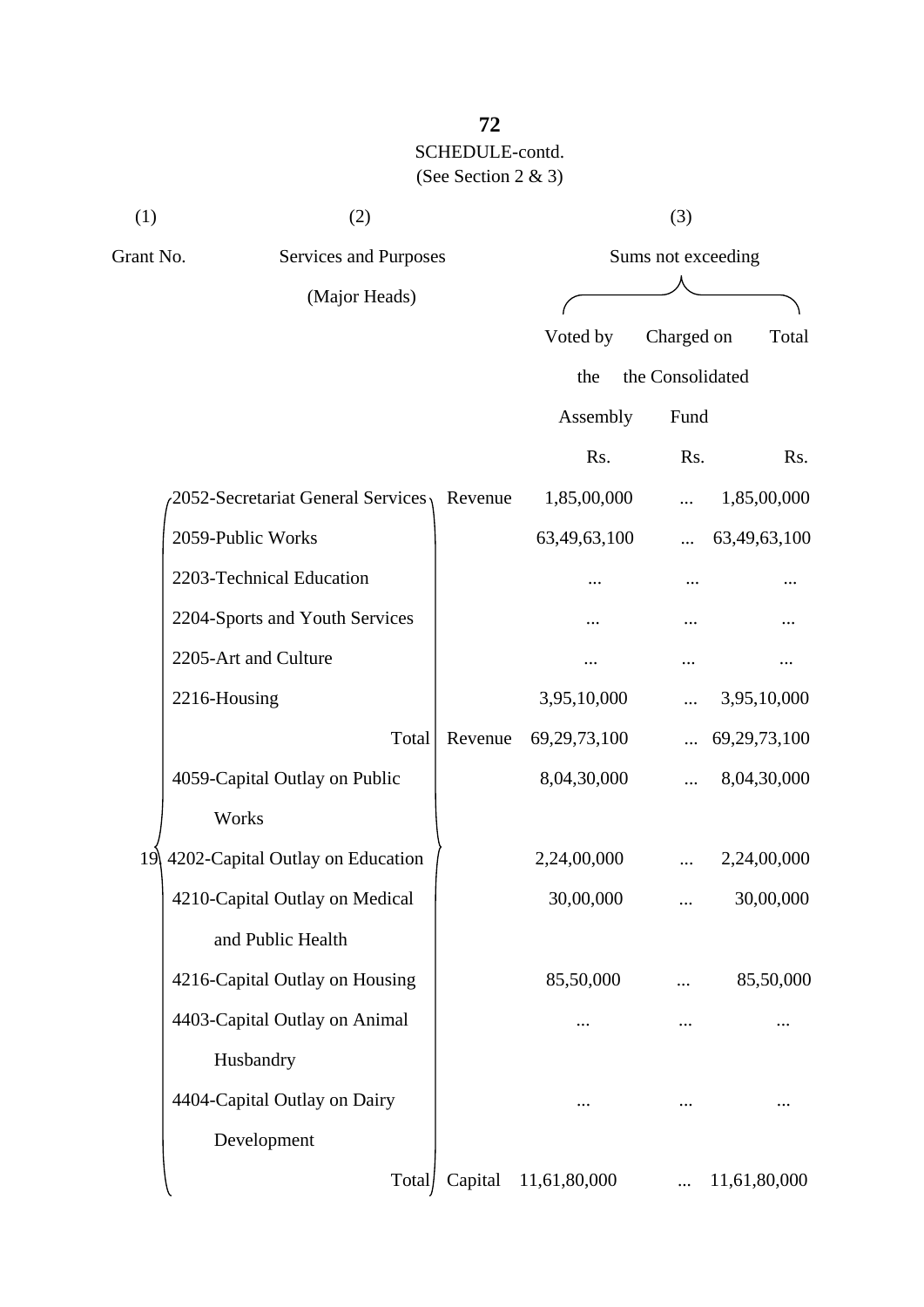| (1)           | (2)                                |         | (3)          |                    |              |
|---------------|------------------------------------|---------|--------------|--------------------|--------------|
|               | Grant No.<br>Services and Purposes |         |              | Sums not exceeding |              |
| (Major Heads) |                                    |         |              |                    |              |
|               |                                    |         | Voted by     | Charged on         | Total        |
|               |                                    |         | the          | the Consolidated   |              |
|               |                                    |         | Assembly     | Fund               |              |
|               |                                    |         | Rs.          | Rs.                | Rs.          |
|               | 2070-Other Administrative          | Revenue | 12,95,77,000 | $\cdots$           | 12,95,77,000 |
|               | Services etc                       |         |              |                    |              |
|               | Total                              | Revenue | 12,95,77,000 |                    | 12,95,77,000 |
| 20.           | 4059-Capital Outlay on Public      | Capital |              |                    |              |
|               | Works                              |         |              |                    |              |
|               | Total                              | Capital |              |                    |              |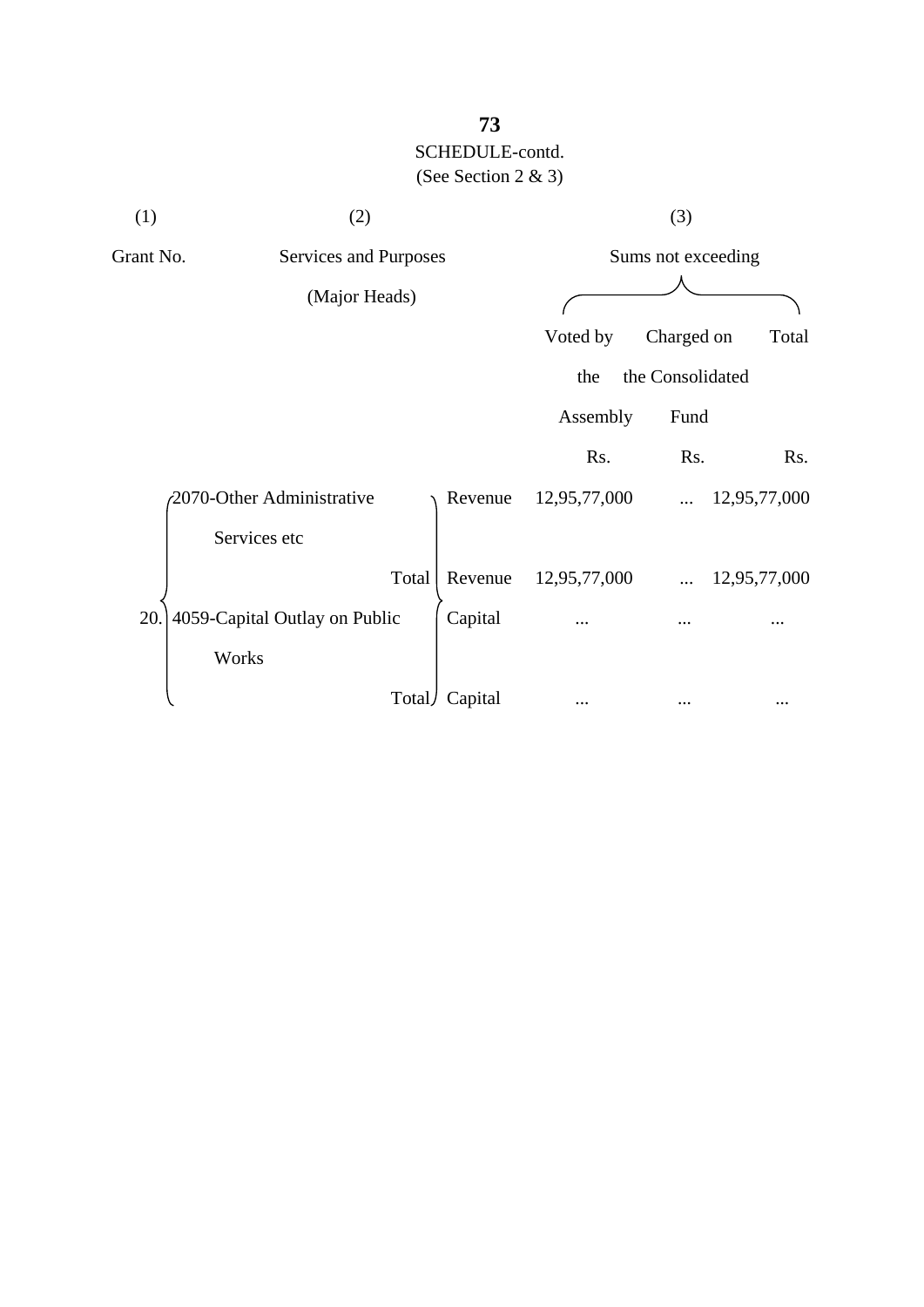| (1)       | (2)                               |         |                       | (3)              |                        |  |
|-----------|-----------------------------------|---------|-----------------------|------------------|------------------------|--|
| Grant No. | Services and Purposes             |         | Sums not exceeding    |                  |                        |  |
|           | (Major Heads)                     |         |                       |                  |                        |  |
|           |                                   |         | Voted by              | Charged on       | Total                  |  |
|           |                                   |         | the                   | the Consolidated |                        |  |
|           |                                   |         | Assembly              | Fund             |                        |  |
|           |                                   |         | Rs.                   | Rs.              | Rs.                    |  |
|           | 2075-Miscellaneous General        | Revenue | 60,000                |                  | 69,000                 |  |
|           | Services                          |         |                       |                  |                        |  |
|           | 2202-General Education            |         | 261,05,38,000         |                  | $\ldots$ 261,05,38,000 |  |
|           | 2203-Technical Education          |         | 6,58,00,000           |                  | 6,58,00,000            |  |
|           | 2204-Sports and Youth Services    |         | 10,08,29,000          |                  | 10,08,29,000           |  |
|           | 2205-Art and Culture              |         | 5,77,00,000           |                  | 5,77,00,000            |  |
|           | 2236-Nutrition                    |         |                       |                  |                        |  |
| 21.       | 3425-Other Scientific Research    |         | 27,00,000             |                  | 27,00,000              |  |
|           | 3454-Census, Survey and Statistic |         | 26,00,000             |                  | 26,00,000              |  |
|           | Total                             |         | Revenue 284,02,27,000 |                  | $\ldots$ 284,02,27,000 |  |
|           | 4202-Capital Outlay on Education  | Capital |                       |                  |                        |  |
|           | 6202-Loans for Education, Sports, |         |                       |                  |                        |  |
|           | Art and Culture                   |         |                       |                  |                        |  |
|           | Total/                            | Capital |                       |                  |                        |  |
|           | 2070-Other Administrative         | Revenue | 3,70,00,000           |                  | 3,70,00,000            |  |
|           | Services etc                      |         |                       |                  |                        |  |
| 22.       | 2216-Housing                      |         | 1,88,00,000           |                  | 1,88,00,000            |  |
|           | Total                             |         | Revenue 5,58,00,000   |                  | 5,58,00,000            |  |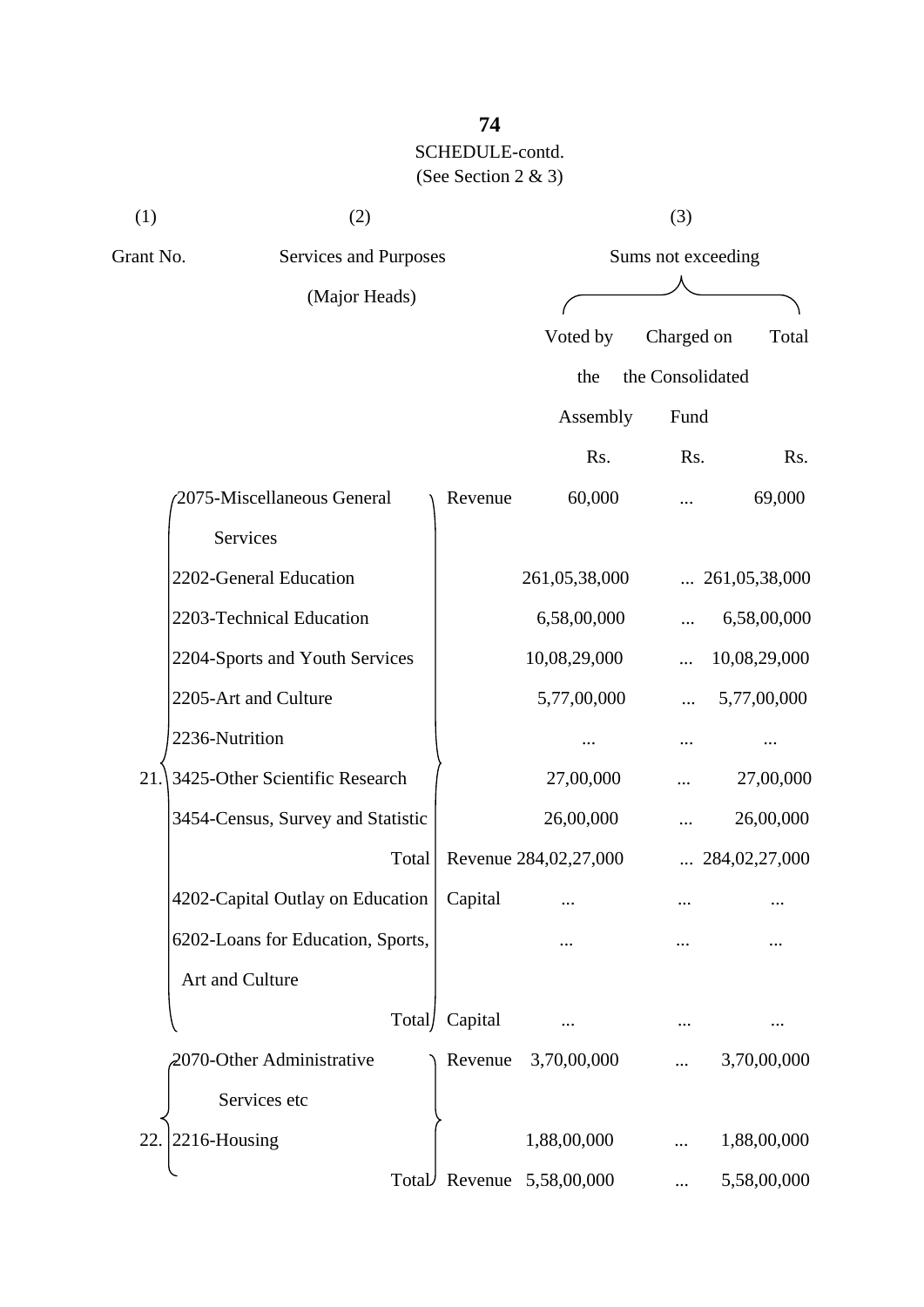| (1)       | (2)                            | (3)                 |                      |                  |              |
|-----------|--------------------------------|---------------------|----------------------|------------------|--------------|
| Grant No. | Services and Purposes          |                     | Sums not exceeding   |                  |              |
|           | (Major Heads)                  |                     |                      |                  |              |
|           |                                |                     | Voted by             | Charged on       | Total        |
|           |                                |                     | the                  | the Consolidated |              |
|           |                                |                     | Assembly             | Fund             |              |
|           |                                |                     | Rs.                  | Rs.              | Rs.          |
|           | 2070-Other Administrative      | Revenue             | 1,11,20,000          |                  | 1,11,20,000  |
| 23        | Services etc                   |                     |                      |                  |              |
|           |                                | Total Revenue       | 1,11,20,000          |                  | 1,11,20,000  |
|           | 2871-Pensions and Other        | Revenue             | 76,97,00,000         |                  | 76,97,00,000 |
| 24        | <b>Retirement Benefits</b>     |                     |                      |                  |              |
|           | Total <sup></sup>              | Revenue             | 76,97,00,000         |                  | 76,97,00,000 |
|           | 2075-Miscellaneous General     | Revenue             | 32,00,000            |                  | 32,00,000    |
| 25        | Services                       |                     |                      |                  |              |
|           | Total)                         | Revenue             | 32,00,000            |                  | 32,00,000    |
|           | 2210-Medical and Public Health | $\setminus$ Revenue | 80,87,94,000         |                  | 80,87,94,000 |
|           | 2211-Family Welfare            |                     | 12,20,70,000         |                  | 12,20,70,000 |
|           | Total                          |                     | Revenue 93,08,64,000 |                  | 93,08,64,000 |
|           | 4210-Capital Outlay on Medical | Capital             | 10,03,30,000         |                  | 10,03,30,000 |
| 26        | and Public Health              |                     |                      |                  |              |
|           | 4211-Capital Outlay on Family  |                     | 80,00,000            |                  | 80,00,000    |
|           | Welfare                        |                     |                      |                  |              |
|           | Total/                         | Capital             | 10,83,30,000         |                  | 10,83,30,000 |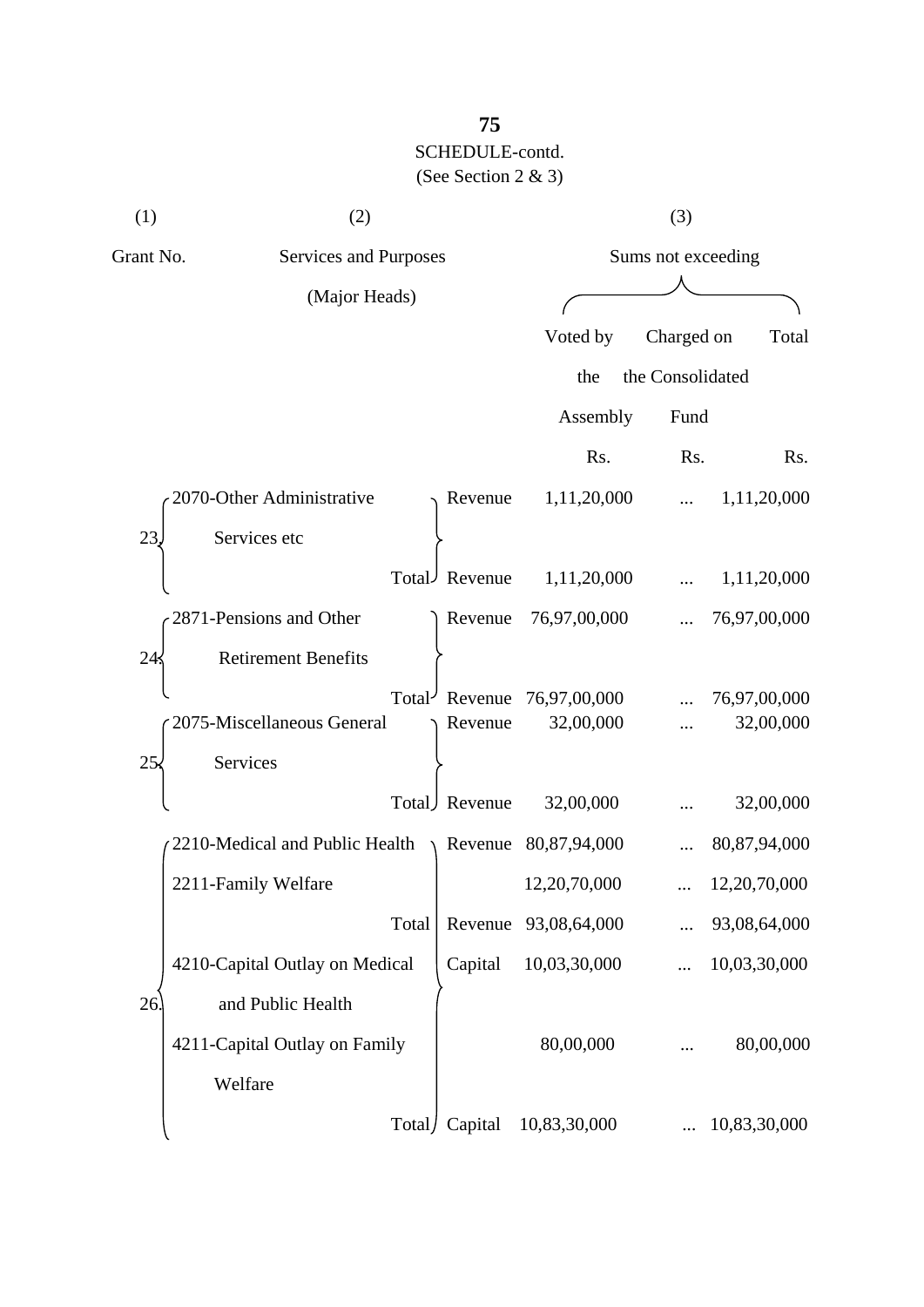| (1)       | (2)                                                 |                 |                    | (3)              |              |
|-----------|-----------------------------------------------------|-----------------|--------------------|------------------|--------------|
| Grant No. | Services and Purposes                               |                 | Sums not exceeding |                  |              |
|           | (Major Heads)                                       |                 |                    |                  |              |
|           |                                                     |                 | Voted by           | Charged on       | Total        |
|           |                                                     |                 | the                | the Consolidated |              |
|           |                                                     |                 | Assembly           | Fund             |              |
|           |                                                     |                 | Rs.                | Rs.              | Rs.          |
|           | $\sqrt{2215}$ -Water Supply and Sanitation \Revenue |                 | 52,82,00,000       |                  | 52,82,00,000 |
|           | 2216-Housing                                        |                 | 14,00,000          |                  | 14,00,000    |
|           | Total                                               | Revenue         | 52,96,00,000       |                  | 52,96,00,000 |
| 27        | 4215-Capital Outlay on Water                        | Capital         | 86,52,00,000       |                  | 86,52,00,000 |
|           | Supply and Sanitation                               |                 |                    |                  |              |
|           | 4216-Capital Outlay on Housing                      |                 | 30,00,000          |                  | 30,00,000    |
|           |                                                     | Total / Capital | 86,82,00,000       |                  | 86,82,00,000 |
|           | 2216-Housing                                        | Revenue         | 13,83,10,000       |                  | 13,83,10,000 |
|           | Total                                               | Revenue         | 13,83,10,000       |                  | 13,83,10,000 |
|           | 28. 4216-Capital Outlay on Housing                  | Capital         | 73,90,000          |                  | 73,90,000    |
|           | 6216-Loans for Housing                              |                 | 11,00,000          |                  | 11,00,000    |
|           |                                                     | Total / Capital | 84,90,000          |                  | 84,90,000    |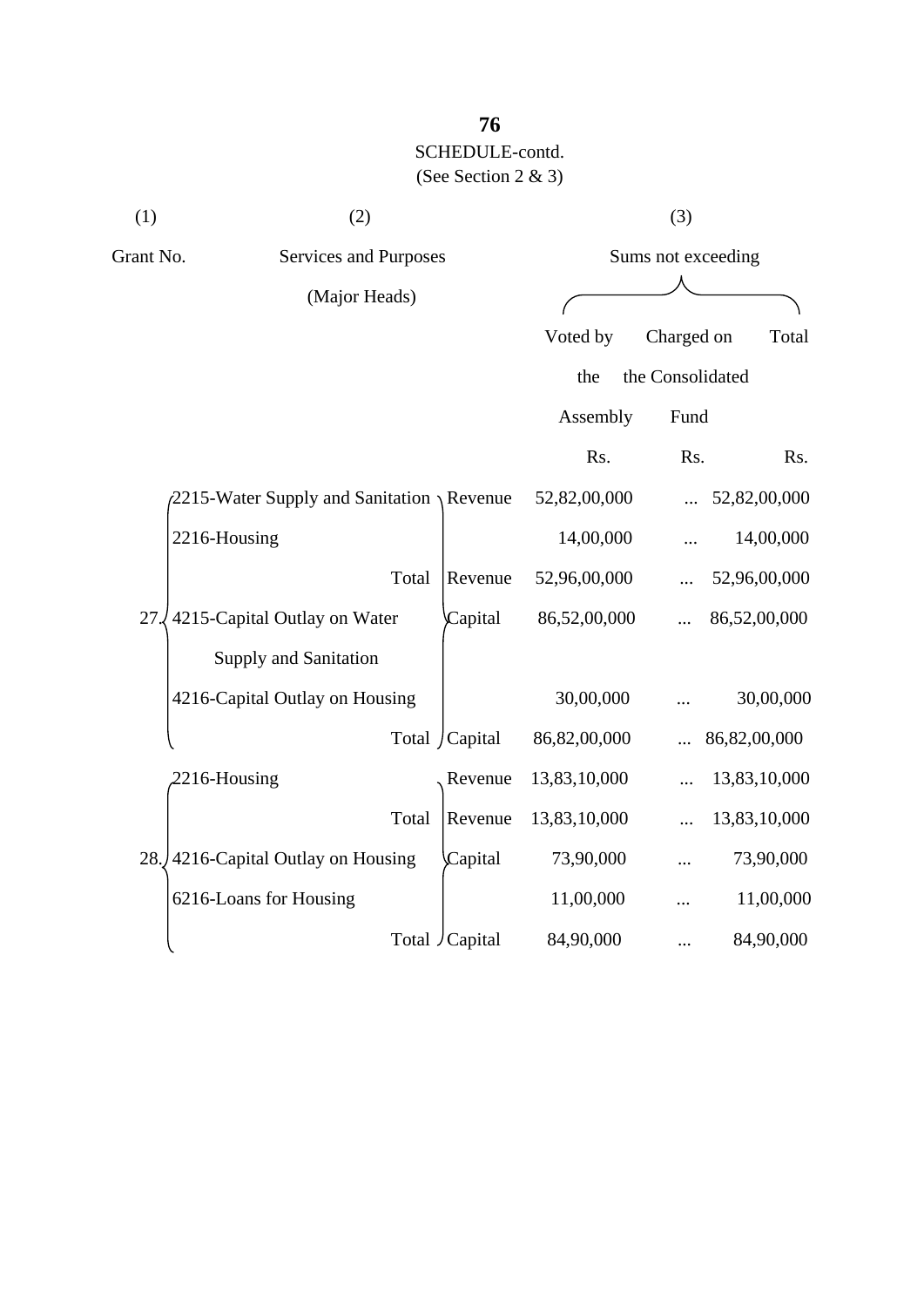| (1)          | (2)                              |        |                  |              | (3)                |              |
|--------------|----------------------------------|--------|------------------|--------------|--------------------|--------------|
| Grant No.    | Services and Purposes            |        |                  |              | Sums not exceeding |              |
|              | (Major Heads)                    |        |                  |              |                    |              |
|              |                                  |        |                  | Voted by     | Charged on         | Total        |
|              |                                  |        |                  | the          | the Consolidated   |              |
|              |                                  |        |                  | Assembly     | Fund               |              |
|              |                                  |        |                  | Rs.          | Rs.                | Rs.          |
| 2216-Housing |                                  |        | Revenue          |              |                    | $\cdots$     |
|              | 2217-Urban Development           |        |                  | 12,84,00,000 |                    | 12,84,00,000 |
|              |                                  | Total  | Revenue          | 12,84,00,000 |                    | 12,84,00,000 |
|              | 4216-Capital Outlay on Housing   |        | Capital          | 7,00,000     |                    | 7,00,000     |
|              | 29. 4217-Capital Outlay on Urban |        |                  | 14,05,00,000 |                    | 14,05,00,000 |
|              | Development                      |        |                  |              |                    |              |
|              |                                  |        | Total /Capital   | 14,12,00,000 |                    | 14,12,00,000 |
|              | 2220-Information and Publicity   |        | $\gamma$ Revenue | 4,32,34,000  |                    | 4,32,34,000  |
| 30.          |                                  | Total  | Revenue          | 4,32,34,000  |                    | 4,32,34,000  |
| 31           | 2230-Labour and Employment       |        | Revenue          | 10,40,04,000 |                    | 10,40,04,000 |
|              |                                  |        | Total Revenue    | 10,40,04,000 |                    | 10,40,04,000 |
|              | 3456-Civil Supplies              |        | Revenue          | 3,56,78,000  |                    | 3,56,78,000  |
|              |                                  | Total  | Revenue          | 3,56,78,000  |                    | 3,56,78,000  |
| 32           | 4408-Capital Outlay on Food      |        | Capital          |              |                    |              |
|              | Storage and Warehousing          |        |                  |              |                    |              |
|              |                                  | Total) | Capital          |              |                    |              |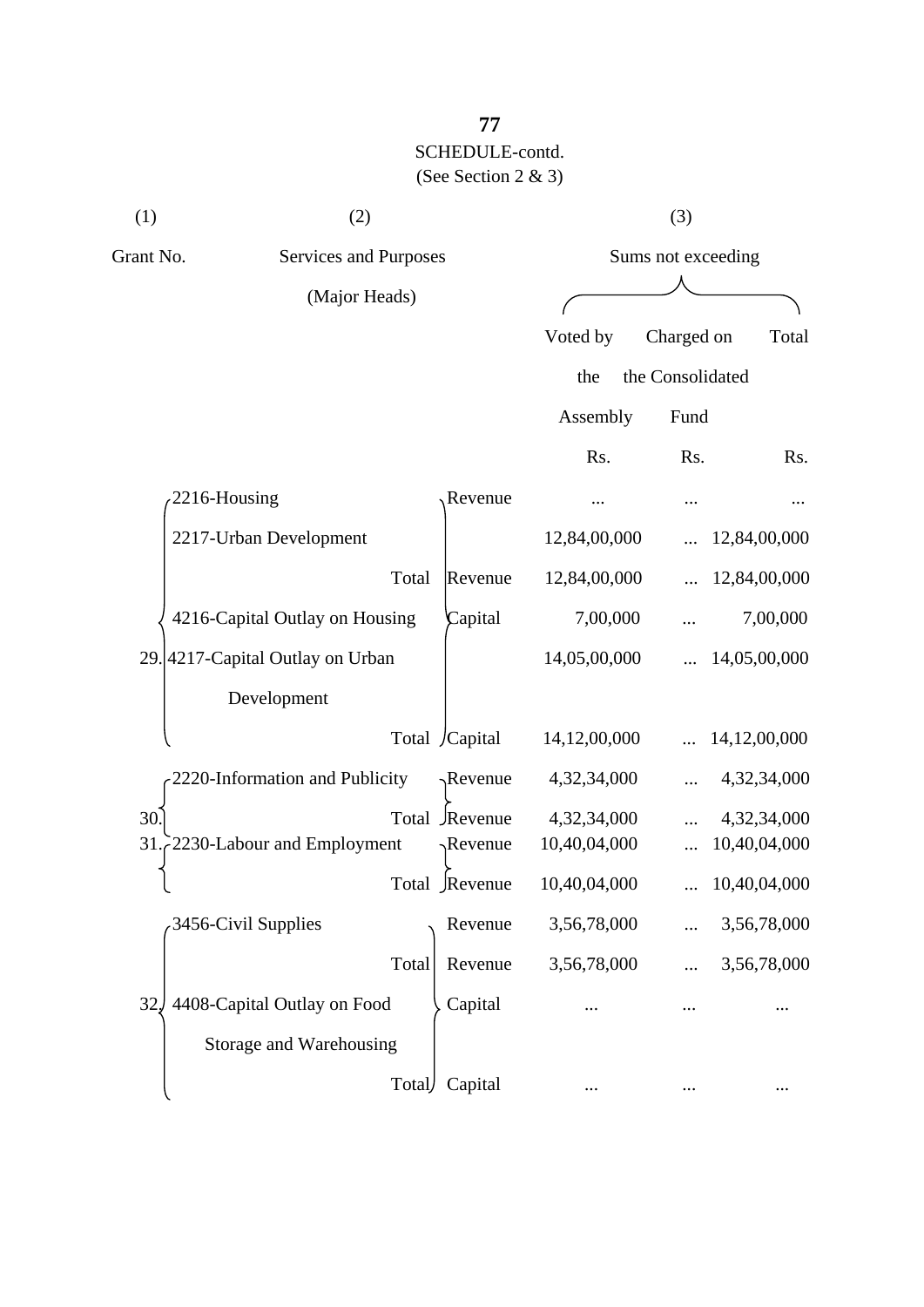| (1)<br>(2) |                                  |               |              | (3)                |              |
|------------|----------------------------------|---------------|--------------|--------------------|--------------|
| Grant No.  | Services and Purposes            |               |              | Sums not exceeding |              |
|            | (Major Heads)                    |               |              |                    |              |
|            |                                  |               | Voted by     | Charged on         | Total        |
|            |                                  |               | the          | the Consolidated   |              |
|            |                                  |               | Assembly     | Fund               |              |
|            | 2235-Social Security and Welfare | \Revenue      | Rs.          | Rs.                | Rs.          |
|            | Total                            | Revenue       |              |                    |              |
| 33<        | 6235-Loans for Social Security   | Capital       | 10,00,000    |                    | 10,00,000    |
|            | and Welfare                      |               |              |                    |              |
|            |                                  | Total Capital | 10,00,000    |                    | 10,00,000    |
|            | 2225-Welfare of S.CS, S.TS and   | Revenue       | 6,02,00,000  |                    | 6,02,00,000  |
|            | Other B.CS                       |               |              |                    |              |
|            | 2235-Social Security and Welfare |               | 17,27,35,000 |                    | 17,27,35,000 |
|            | 2236-Nutrition                   |               | 8,95,85,000  |                    | 8,95,85,000  |
|            | Total                            | Revenue       | 32,25,20,000 |                    | 32,25,20,000 |
|            | 4059-Capital Outlay on Public    | Capital       |              | $\cdots$           |              |
| 34         | Works                            |               |              |                    |              |
|            | 4235-Capital Outlay on Social    |               | 16,00,000    |                    | 16,00,000    |
|            | Security and Welfare             |               |              |                    |              |
|            | 6225-Loans for Welfare of S.CS,  |               |              |                    |              |
|            | S.TS and other B.CS              |               |              |                    |              |
|            | Total                            | Capital       | 16,00,000    |                    | 16,00,000    |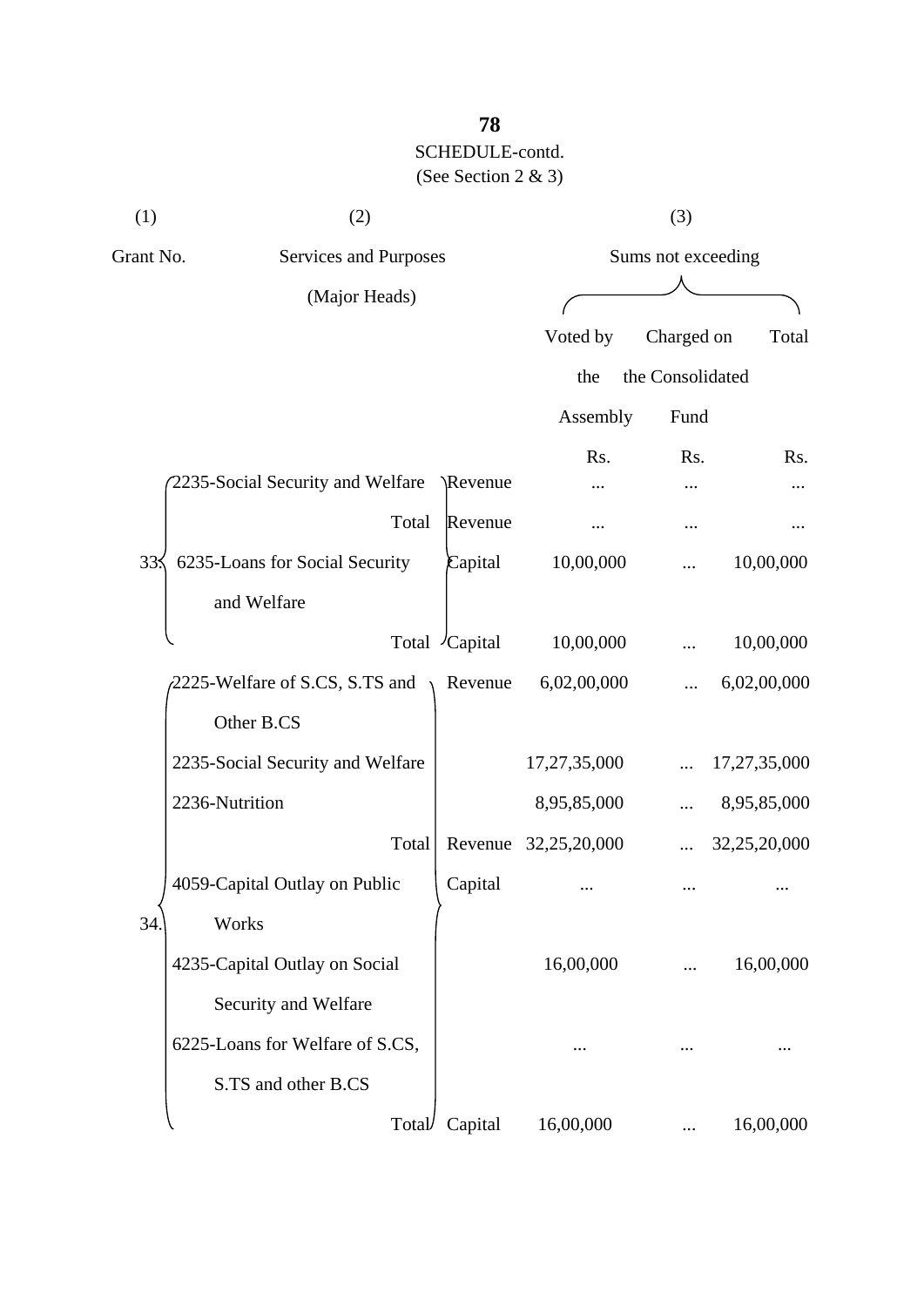| (1)                                                 | (2)                                               |       | (3)                  |                    |                  |                      |
|-----------------------------------------------------|---------------------------------------------------|-------|----------------------|--------------------|------------------|----------------------|
| Grant No.<br>Services and Purposes<br>(Major Heads) |                                                   |       |                      | Sums not exceeding |                  |                      |
|                                                     |                                                   |       |                      |                    |                  |                      |
|                                                     |                                                   |       |                      | Voted by           | Charged on       | Total                |
|                                                     |                                                   |       |                      | the                | the Consolidated |                      |
|                                                     |                                                   |       |                      | Assembly           | Fund             |                      |
|                                                     |                                                   |       |                      | Rs.                | Rs.              | Rs.                  |
|                                                     | 2235-Social Security and Welfare $\gamma$ Revenue |       |                      | 22,69,000          |                  | 22,69,000            |
| 35.                                                 |                                                   |       | Total Revenue        | 22,69,000          |                  | 22,69,000            |
|                                                     | 36. 2075-Miscellaneous General<br>Services        |       | Revenue              | 1,54,000           |                  | 1,54,000             |
|                                                     | 2235-Social Security and Welfare                  |       |                      | 1,10,50,000        |                  | 5,00,000 1,15,50,000 |
|                                                     |                                                   | Total | Revenue              | 1,12,04,000        |                  | 5,00,000 1,17,04,000 |
|                                                     | 2250-Other Social Services                        |       | Revenue              | 50,000             |                  | 50,000               |
| 37.                                                 |                                                   |       | Total [ Revenue      | 50,000             |                  | 50,000               |
|                                                     | 38. 3451-Secretariat Economic<br>Services         |       | Revenue              | 4,32,00,000        | .                | 4,32,00,000          |
|                                                     |                                                   | Total | Revenue              | 4,32,00,000        |                  | 4,32,00,000          |
|                                                     | $2425$ -Co-operation                              |       | $\mathsf{R}$ Revenue | 7.05.28.000        |                  | 7.05.28.000          |

| 37.I                                            | Total   Revenue  | 50,000       |            | 50,000       |
|-------------------------------------------------|------------------|--------------|------------|--------------|
| 38. 3451-Secretariat Economic                   | Revenue          | 4,32,00,000  |            | 4,32,00,000  |
| Services                                        |                  |              |            |              |
|                                                 | Total<br>Revenue | 4,32,00,000  | $\dddotsc$ | 4,32,00,000  |
| $-2425$ -Co-operation                           | Revenue          | 7,05,28,000  |            | 7,05,28,000  |
|                                                 | Total<br>Revenue | 7,15,28,000  |            | 7,15,28,000  |
| 4425-Capital Outlay on                          | Capital          | 7,89,97,200  |            | 7,89,97,200  |
| Co-operation                                    |                  |              |            |              |
| 4435-Capital Outlay on Other<br>39 <sub>2</sub> |                  | 30,00,000    |            | 30,00,000    |
| <b>Agriculture Programmes</b>                   |                  |              |            |              |
| 6425-Loans for Co-operation                     |                  | 2,98,88,800  |            | 2,98,88,800  |
|                                                 | Capital<br>Total | 11,13,86,000 | $\dddotsc$ | 11,13,86,000 |
| 2552-North Eastern Areas                        | Revenue          | 10,43,00,000 |            | 10,43,00,000 |
| (Special Areas Programme)                       |                  |              |            |              |
|                                                 | Total<br>Revenue | 10,43,00,000 |            | 10,43,00,000 |
| 40.14552-Capital Outlay on North                | Capital          | 18,00,00,000 |            | 18,00,00,000 |
| <b>Eastern Areas</b>                            |                  |              |            |              |
|                                                 | Capital<br>Total | 18,00,00,000 |            | 18,00,00,000 |
| 3454-Census, Surveys and                        | Revenue          | 4,30,01,000  | $\dddotsc$ | 4,30,01,000  |
| <b>Statistics</b><br>41.                        |                  |              |            |              |
|                                                 | Total Revenue    | 4,30,01,000  | $\cdots$   | 4,30,01,000  |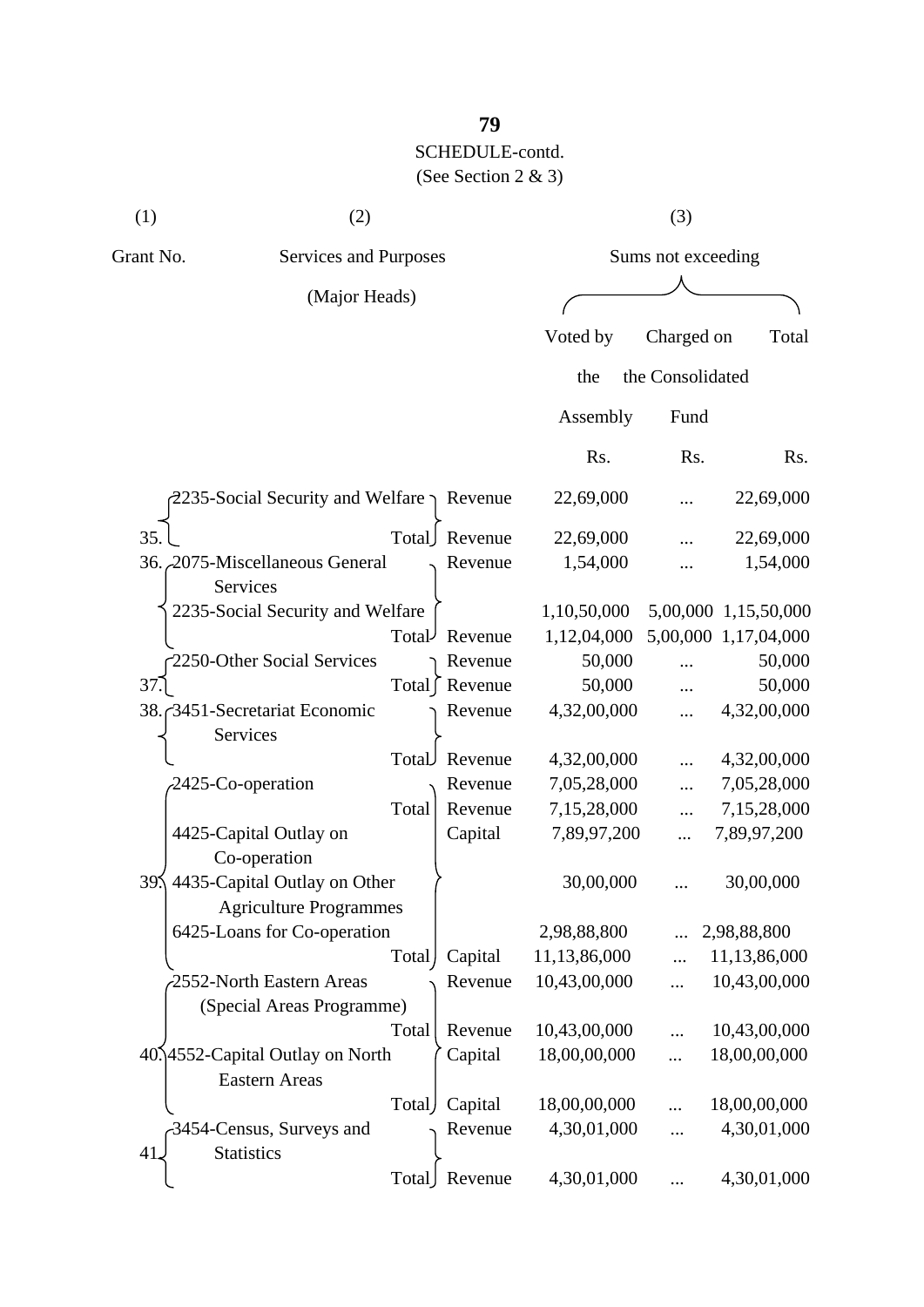| (1)       | (2)                            |                       | (3)           |                      |                  |              |  |
|-----------|--------------------------------|-----------------------|---------------|----------------------|------------------|--------------|--|
| Grant No. |                                | Services and Purposes |               | Sums not exceeding   |                  |              |  |
|           | (Major Heads)                  |                       |               |                      |                  |              |  |
|           |                                |                       |               | Voted by             | Charged on       | Total        |  |
|           |                                |                       |               | the                  | the Consolidated |              |  |
|           |                                |                       |               | Assembly             | Fund             |              |  |
|           |                                |                       |               | Rs.                  | Rs.              | Rs.          |  |
|           | 2216-Housing                   |                       | Revenue       | 1,00,000             |                  | 1,00,000     |  |
|           | 3475-Other General Economic    |                       |               | 1,31,15,000          |                  | 1,31,15,000  |  |
| 42        | Services                       |                       |               |                      |                  |              |  |
|           |                                |                       | Total Revenue | 1,32,15,000          |                  | 1,32,15,000  |  |
|           | 2216-Housing                   |                       | Revenue       | 74,00,000            |                  | 74,00,000    |  |
|           | 2401-Crop Husbandry            |                       |               | 49,68,53,000         |                  | 49,68,53,000 |  |
|           | 2408-Food Storage and          |                       |               | 1,50,00,000          |                  | 1,50,00,000  |  |
|           | Warehousing                    |                       |               |                      |                  |              |  |
|           | 2415-Agricultural Research     |                       | Revenue       | 2,52,89,000          |                  | 2,52,89,000  |  |
|           | and Education                  |                       |               |                      |                  |              |  |
|           | 43/2435-Other Agricultural     |                       |               | 2,14,08,000          |                  | 2,14,08,000  |  |
|           | Programmes                     |                       |               |                      |                  |              |  |
|           | 2702-Minor Irrigation          |                       |               | 10,68,00,000         |                  | 10,68,00,000 |  |
|           |                                | Total                 |               | Revenue 67,27,50,000 |                  | 67,27,50,000 |  |
|           | 4216-Capital Outlay on Housing |                       | Capital       | 20,00,000            |                  | 20,00,000    |  |
|           | 4401-Capital Outlay on Crop    |                       |               | 22,00,000            |                  | 22,00,000    |  |
|           | Husbandry                      |                       |               |                      |                  |              |  |

# **80**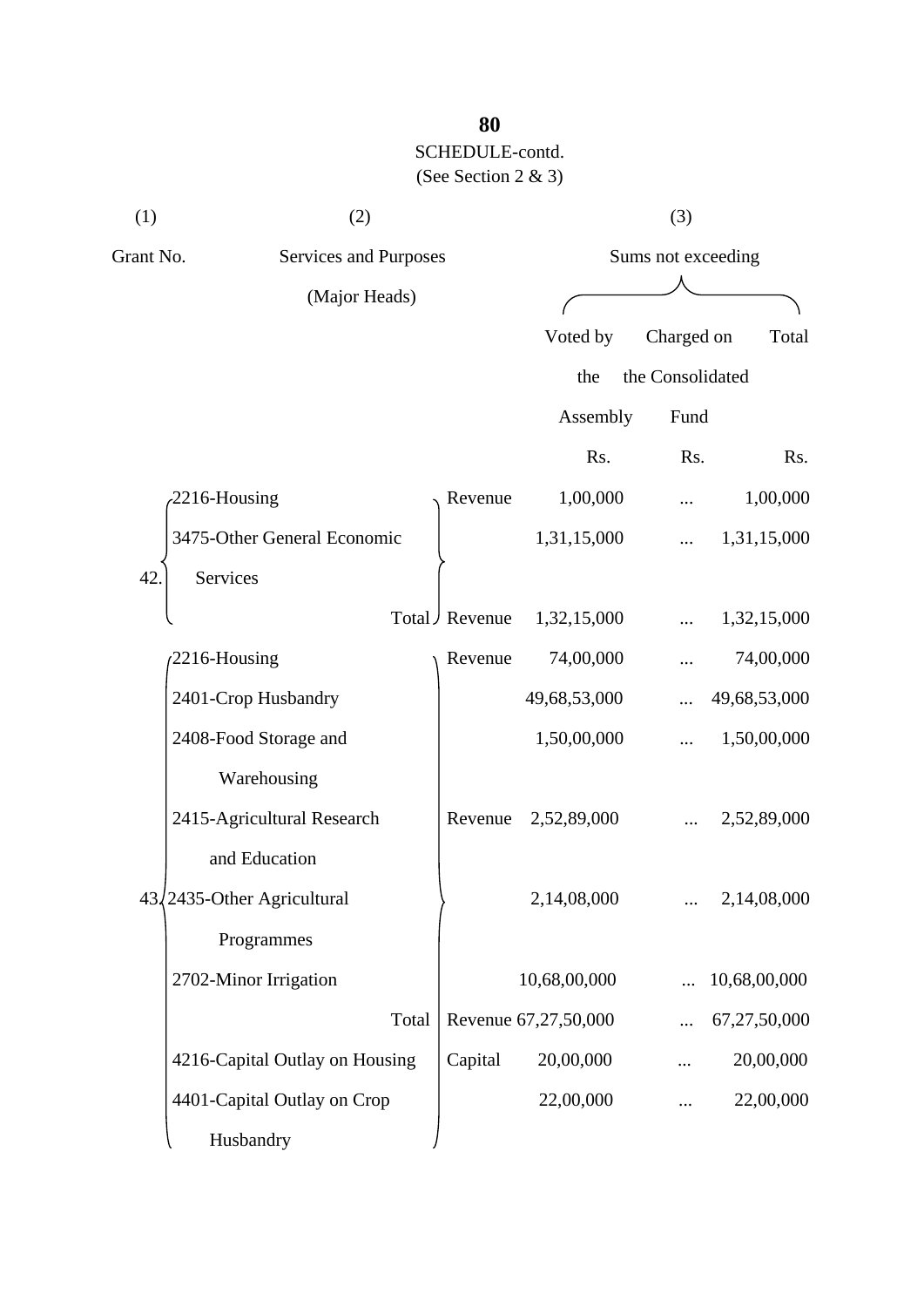| (1)       | (2)                                       |                 | (3)                |                  |             |  |
|-----------|-------------------------------------------|-----------------|--------------------|------------------|-------------|--|
| Grant No. | Services and Purposes                     |                 | Sums not exceeding |                  |             |  |
|           | (Major Heads)                             |                 |                    |                  |             |  |
|           |                                           |                 | Voted by           | Charged on       | Total       |  |
|           |                                           |                 | the                | the Consolidated |             |  |
|           |                                           |                 | Assembly           | Fund             |             |  |
|           |                                           |                 | Rs.                | Rs.              | Rs.         |  |
|           | 4416-Investment in Agricultural           | 5,00,000        |                    | 5,00,000         |             |  |
|           | Financial Institution                     |                 |                    |                  |             |  |
|           | 4702-Capital Outlay on Minor              |                 | 7,80,00,000        |                  | 7,80,00,000 |  |
|           | Irrigation                                |                 |                    |                  |             |  |
|           | 6401-Loans for Crop Husbandry             |                 |                    |                  |             |  |
|           |                                           | Total   Capital | 8,27,00,000        |                  | 8,27,00,000 |  |
|           | 2701-Medium Irrigation-II works \ Revenue |                 | 33,00,100          |                  | 33,00,100   |  |
|           | under E. And D. Wing P.W.D                |                 |                    |                  |             |  |
|           | medium                                    |                 |                    |                  |             |  |
|           | 2711-Flood Control                        |                 | 52,00,000          |                  | 52,00,000   |  |
| 44        | Total                                     | Revenue         | 85,00,100          |                  | 85,00,100   |  |
|           | 4701-Capital Outlay on Medium             | Capital         | 4,61,99,900        |                  | 4,61,99,900 |  |
|           | Irrigation                                |                 |                    |                  |             |  |
|           | 4711-Capital Outlay on Flood              |                 | 2,20,00,000        |                  | 2,20,00,000 |  |
|           | <b>Control Projects</b>                   |                 |                    |                  |             |  |
|           | Total                                     | Capital         | 6,81,99,900        |                  | 6,81,99,900 |  |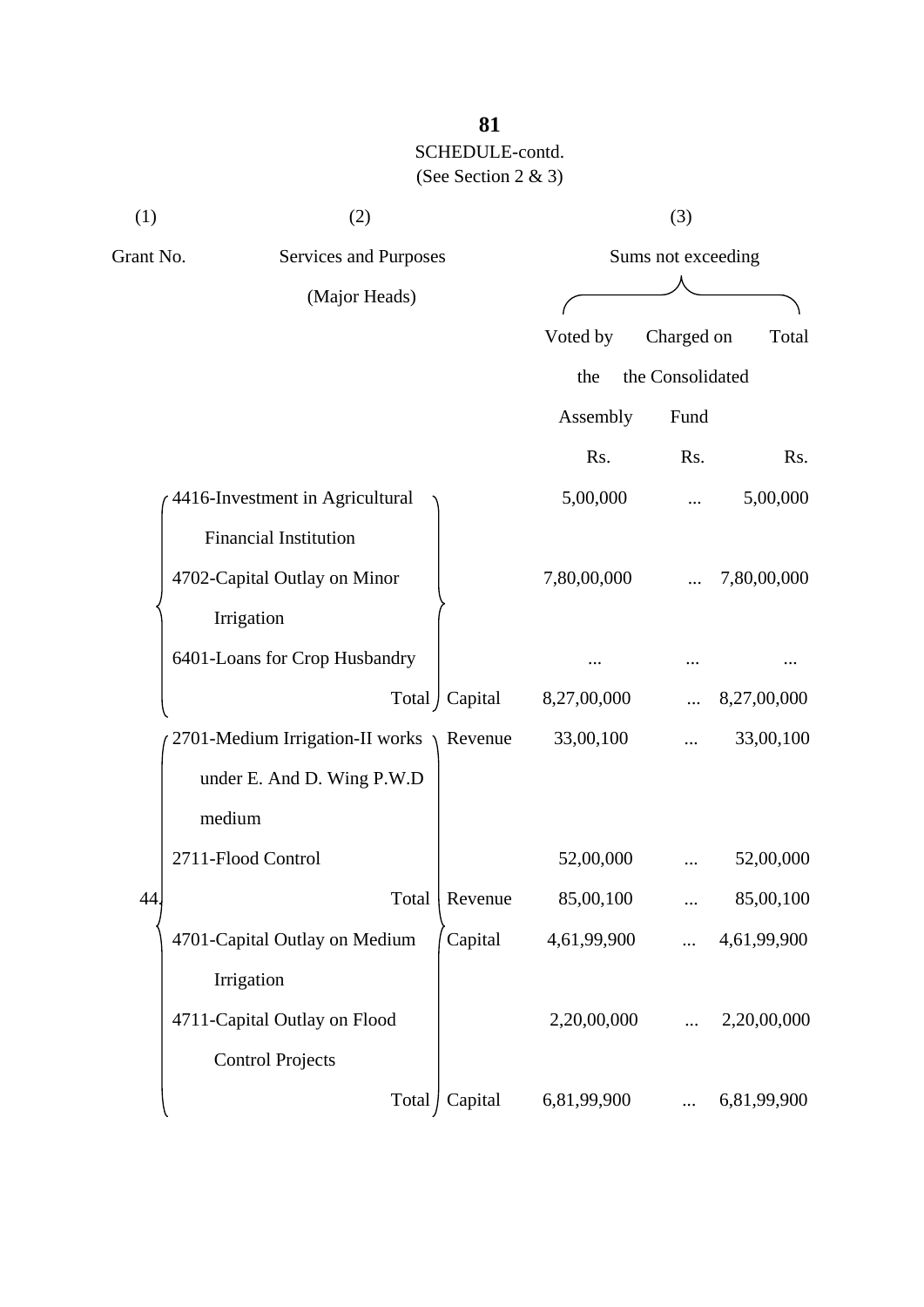| (1)       | (2)                                        |                    | (3)                        |                  |              |  |
|-----------|--------------------------------------------|--------------------|----------------------------|------------------|--------------|--|
| Grant No. | Services and Purposes                      | Sums not exceeding |                            |                  |              |  |
|           | (Major Heads)                              |                    |                            |                  |              |  |
|           |                                            |                    | Voted by                   | Charged on       | Total        |  |
|           |                                            |                    | the                        | the Consolidated |              |  |
|           |                                            |                    | Assembly                   | Fund             |              |  |
|           |                                            |                    | Rs.                        | Rs.              | Rs.          |  |
|           | 2216-Housing                               | Revenue            | 32,51,000                  |                  | 32,51,000    |  |
|           | 2402-Soil and Water Conservation           |                    | 23,36,12,000               |                  | 23,36,12,000 |  |
|           | $45\sqrt{2415}$ -Agricultural Research and |                    | 15,84,000                  |                  | 15,84,000    |  |
|           | Education                                  |                    |                            |                  |              |  |
|           |                                            |                    | Total Revenue 23,84,47,000 |                  | 23,84,47,000 |  |
|           | 2501-Special Programmes for                | Revenue            | 9,99,68,000                |                  | 9,99,68,000  |  |
| 46.       | <b>Rural Development</b>                   |                    |                            |                  |              |  |
|           |                                            | Total   Revenue    | 9,99,68,000                |                  | 9,99,68,000  |  |
|           | 2216-Housing                               | Revenue            | 70,98,867                  |                  | 70,98,867    |  |
|           | 2235-Social Security and Welfare           |                    |                            |                  |              |  |
|           | 2403-Animal Husbandry                      |                    | 24,61,11,133               |                  | 24,61,11,133 |  |
|           | 2415-Agricultural Research and             |                    | 1,50,95,000                |                  | 1,50,95,000  |  |
| 47        | Education                                  |                    |                            |                  |              |  |
|           | Total                                      | Revenue            | 26,86,05,000               |                  | 26,86,05,000 |  |
|           | 4059-Capital Outlay on Public              | Capital            |                            |                  |              |  |
|           | Works                                      |                    |                            |                  |              |  |
|           | 4403-Capital Outlay on Animal              |                    |                            |                  |              |  |
|           | Husbandry                                  |                    |                            |                  |              |  |

**82**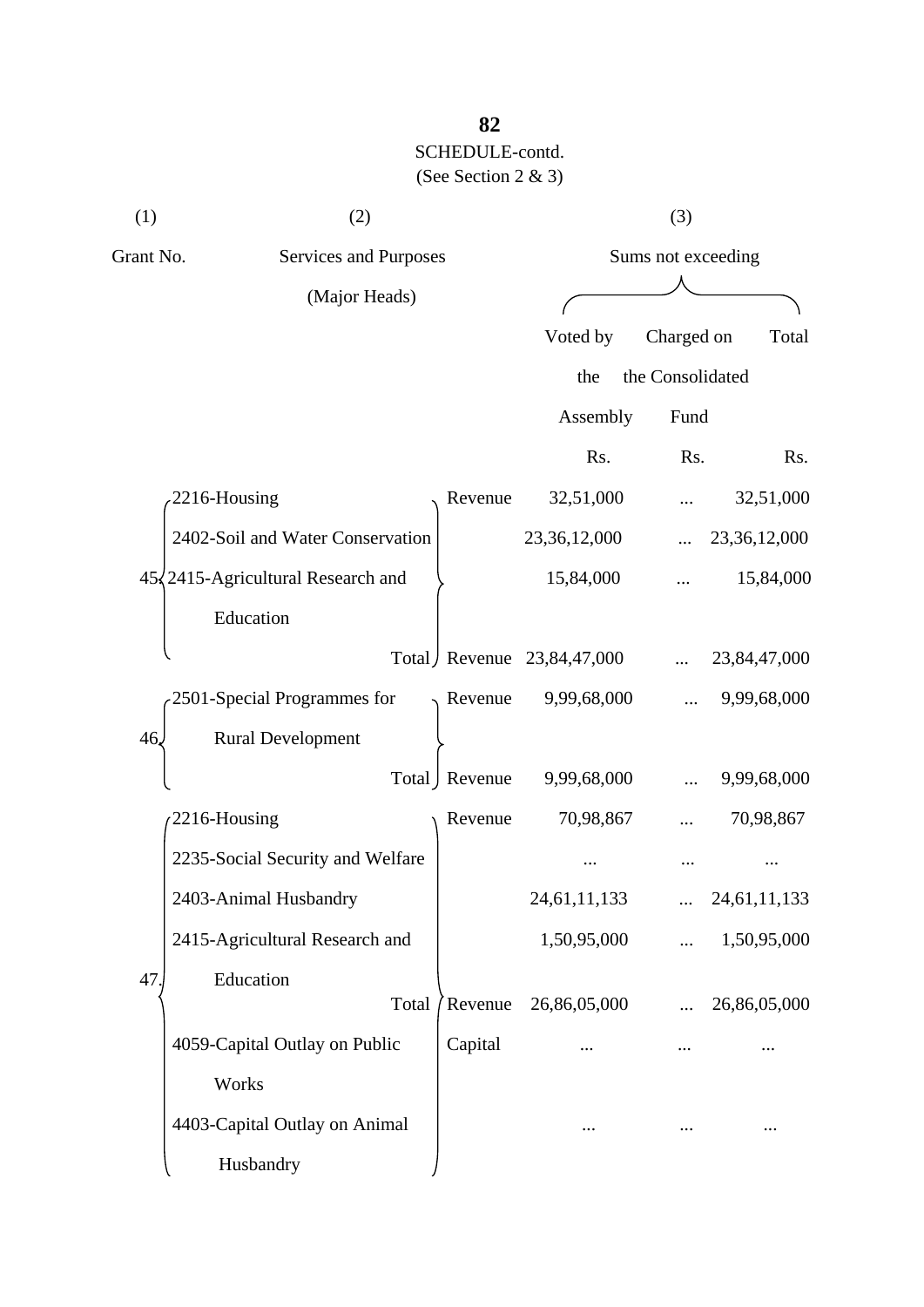| (1)       | (2)                                         |       | (3)            |                    |                  |                     |  |
|-----------|---------------------------------------------|-------|----------------|--------------------|------------------|---------------------|--|
| Grant No. | <b>Services and Purposes</b>                |       |                | Sums not exceeding |                  |                     |  |
|           | (Major Heads)                               |       |                |                    |                  |                     |  |
|           |                                             |       |                | Voted by           | Charged on       | Total               |  |
|           |                                             |       |                |                    |                  |                     |  |
|           |                                             |       |                | the                | the Consolidated |                     |  |
|           |                                             |       |                | Assembly           | Fund             |                     |  |
|           |                                             |       |                | R <sub>s</sub> .   | Rs.              | Rs.                 |  |
|           | 6225-Loans for Welfare of S.CS,             |       |                |                    |                  |                     |  |
|           | S.TS, and other B.CS                        |       |                |                    |                  |                     |  |
|           | 6403-Loans for Animal Husbandry             |       |                |                    |                  |                     |  |
|           |                                             |       |                |                    |                  |                     |  |
|           |                                             |       | Total Capital  |                    |                  |                     |  |
|           | 48 (2216-Housing                            |       | Revenue        | 16,00,000          |                  | 16,00,000           |  |
|           | 2404-Dairy Development                      |       |                | 7,10,26,000        |                  | 7,10,26,000         |  |
|           | 2415-Agricultural Research and<br>Education |       |                |                    |                  |                     |  |
|           |                                             |       | Total Revenue  | 7,26,26,000        |                  | 7,26,26,000         |  |
|           | 49. 2216-Housing                            |       | Revenue        | 4,00,000           |                  | 4,00,000            |  |
|           | 2405-Fisheries                              |       |                | 5,47,75,000        |                  | 5,47,75,000         |  |
|           | 2415-Agricultural Research and<br>Education |       |                | 18,75,000          |                  | 18,75,000           |  |
|           |                                             | Total | Revenue        | 5,70,50,000        |                  | 5,70,50,000         |  |
|           | 4216-Capital Outlay on Housing              |       | Capital        | 3,00,000           |                  | 3,00,000            |  |
|           | 4405-Capital Outlay on Fisheries            |       |                | 6,50,000           | .                | 6,50,000            |  |
|           |                                             | Total | Capital        | 9,50,000           |                  | 9,50,000            |  |
|           | $50$ , 2406-Forestry and Wild Life          |       | Revenue        | 35,64,00,000       |                  | 10,000 35,64,00,000 |  |
|           | 2415-Agricultural Research and<br>Education |       |                |                    |                  |                     |  |
|           |                                             | Total | <b>Revenue</b> | 80,00,000          |                  | 80,00,000           |  |
|           | 4406-Capital Outlay on Forestry             |       |                | 10,00,000          |                  | 10,00,000           |  |
|           | and Wild Life                               | Total | Capital        | 10,00,000          |                  | 10,00,000           |  |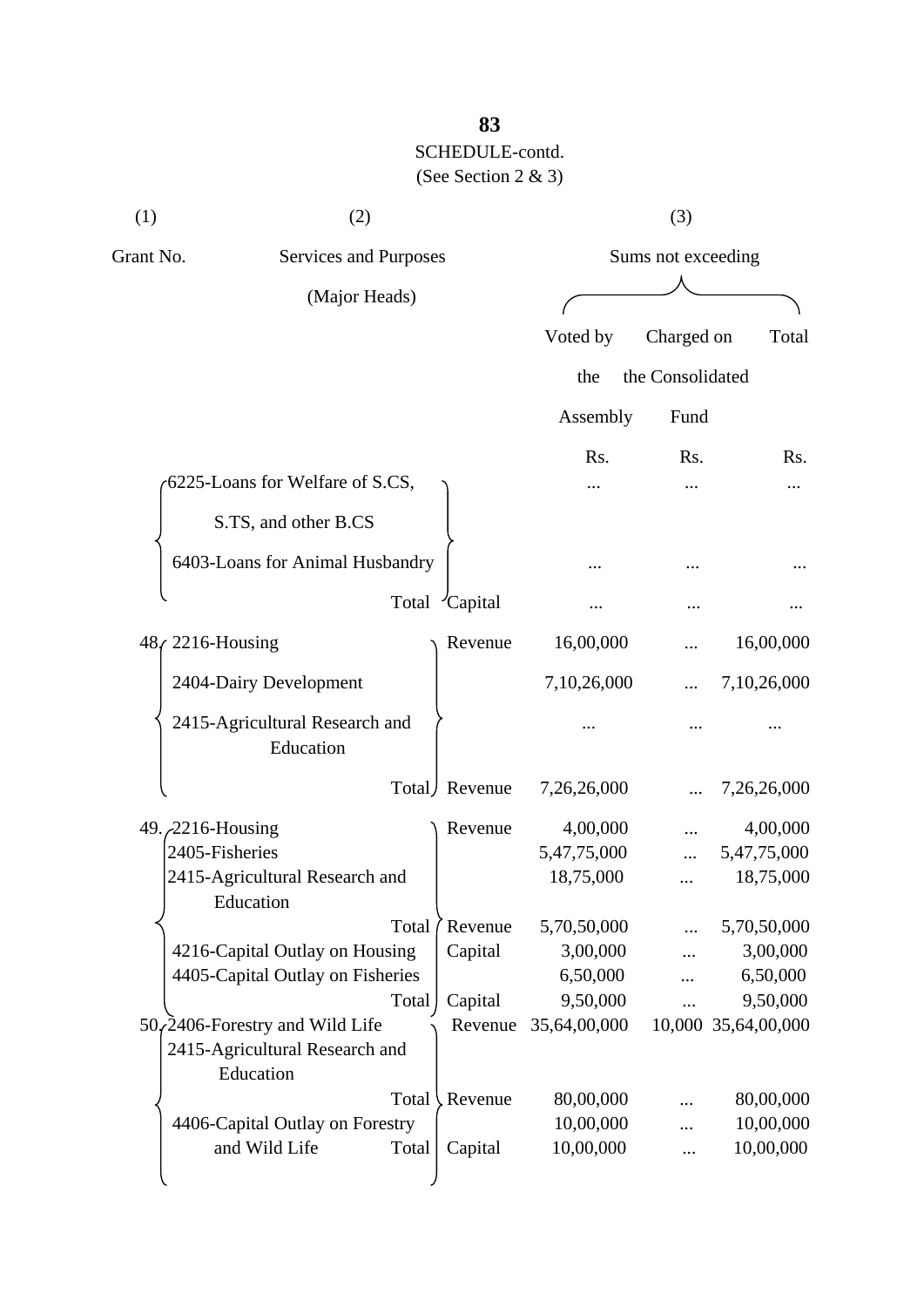| (1) | (2)                                                         |         | (3)          |                    |              |  |  |
|-----|-------------------------------------------------------------|---------|--------------|--------------------|--------------|--|--|
|     | Grant No.<br>Services and Purposes                          |         |              | Sums not exceeding |              |  |  |
|     | (Major Heads)                                               |         |              |                    |              |  |  |
|     |                                                             |         | Voted by     | Charged on         | Total        |  |  |
|     |                                                             |         | the          | the Consolidated   |              |  |  |
|     |                                                             |         | Assembly     | Fund               |              |  |  |
|     |                                                             |         | Rs.          | Rs.                | Rs.          |  |  |
|     | 2216-Housing                                                | Revenue | 34,00,000    |                    | 34,00,000    |  |  |
|     | 2236-Nutrition                                              |         |              |                    |              |  |  |
|     | 2401-Crop Husbandry                                         |         | 1,00,00,000  |                    | 1,00,00,000  |  |  |
|     | 2501-Special Programmes for                                 |         | 5,36,00,000  |                    | 5,36,00,000  |  |  |
|     | <b>Rural Development</b>                                    |         |              |                    |              |  |  |
|     | 51/2505-Rural Employment                                    |         | 9,25,00,000  |                    | 9,25,00,000  |  |  |
|     | 2515-Other Rural Development<br>Programmes                  |         | 30,05,50,000 |                    | 30,05,50,000 |  |  |
|     | Total                                                       | Revenue | 46,00,50,000 |                    | 46,00,50,000 |  |  |
|     | 4216-Capital Outlay on Housing                              | Capital | 2,04,50,000  |                    | 2,04,50,000  |  |  |
|     | 4515-Capital Outlay on Rural<br>Development                 |         | 2,04,50,000  | .                  | 2,04,50,000  |  |  |
|     | 6515-Loans for other Rural<br><b>Development Programmes</b> |         |              |                    |              |  |  |
|     | Total/                                                      | Capital | 4,09,00,000  |                    | 4,09,00,000  |  |  |

# **84**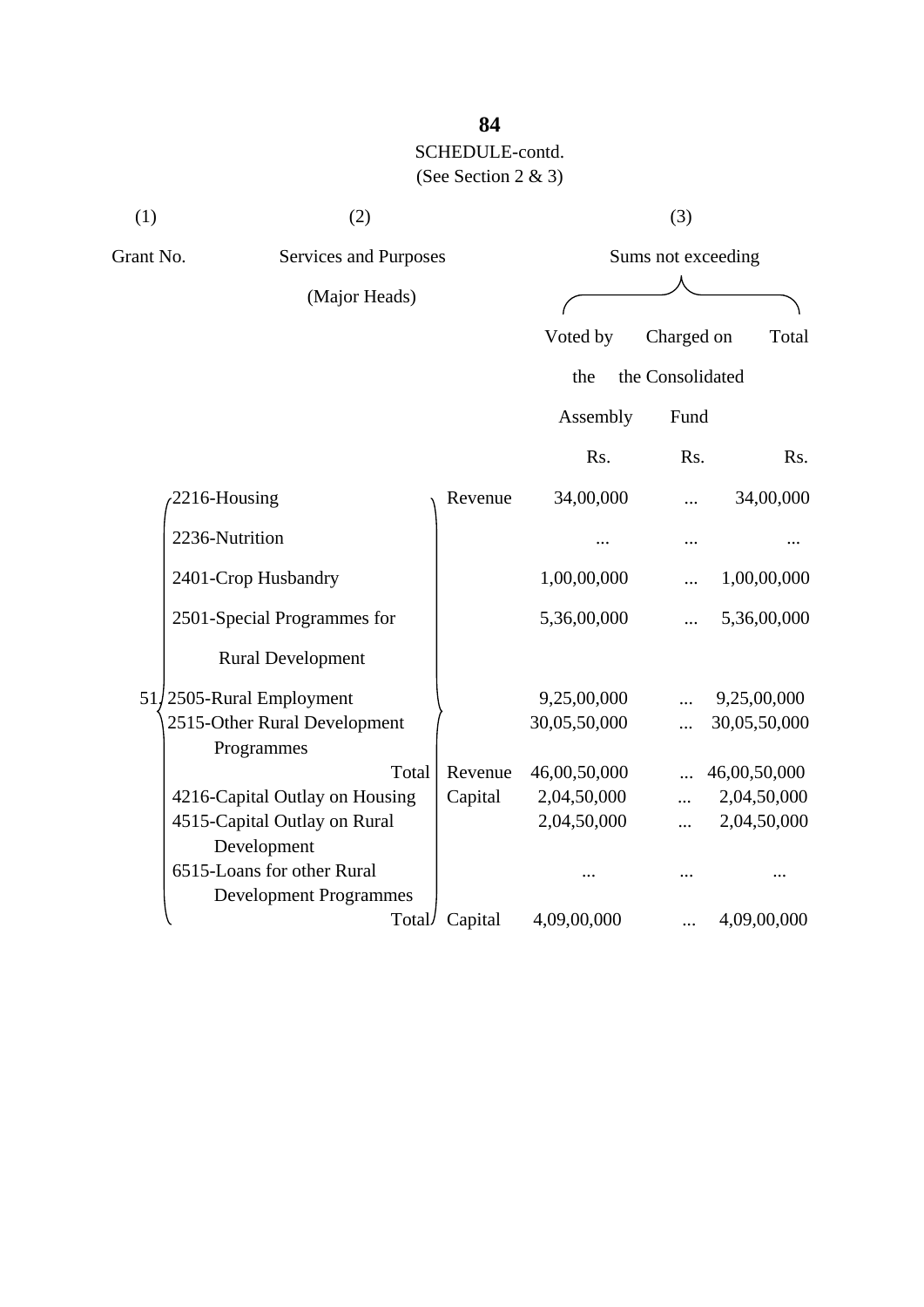| (1)       | (2)                                                          |                    | (3)                        |                      |                            |  |
|-----------|--------------------------------------------------------------|--------------------|----------------------------|----------------------|----------------------------|--|
| Grant No. | Services and Purposes                                        |                    |                            | Sums not exceeding   |                            |  |
|           | (Major Heads)                                                |                    |                            |                      |                            |  |
|           |                                                              |                    | Voted by                   | Charged on           | Total                      |  |
|           |                                                              |                    | the                        | the Consolidated     |                            |  |
|           |                                                              |                    | Assembly                   | Fund                 |                            |  |
|           |                                                              |                    | Rs.                        | Rs.                  | Rs.                        |  |
|           | $52/2852$ -Industries<br>Total                               | Revenue<br>Revenue | 3,12,93,000<br>3,12,93,000 | $\cdots$<br>$\cdots$ | 3,12,93,000<br>3,12,93,000 |  |
|           | 4854-Capital Outlay on Cement<br>and non-Metallic Mineral    |                    |                            |                      |                            |  |
|           | 4885-Capital Outlay on Industries                            |                    | 8,00,00,000                |                      | 8,00,00,000                |  |
|           | and Minerals                                                 |                    |                            |                      |                            |  |
|           | 6885-Loans for other Industries                              |                    |                            |                      |                            |  |
|           | and Minerals                                                 |                    |                            |                      |                            |  |
|           | Total/                                                       | Capital            | 8,00,00,000                |                      | 8,00,00,000                |  |
|           | $536$ 2216-Housing                                           | Revenue            |                            |                      |                            |  |
|           | 2851-Village and Small Industries                            |                    | 10,95,32,500               |                      | 10,95,32,500               |  |
|           | Total                                                        | Revenue            | 10,95,32,500               |                      | 10,95,32,500               |  |
|           | 4851-Capital Outlay on Village<br>and Small Scale Industries | Capital            |                            | $\cdots$             |                            |  |
|           | 6851-Loans for Village and Small                             | Capital            |                            |                      |                            |  |
|           | Industries                                                   |                    |                            |                      |                            |  |
|           | Total                                                        | Capital            | 50,00,000                  |                      | 50,00,000                  |  |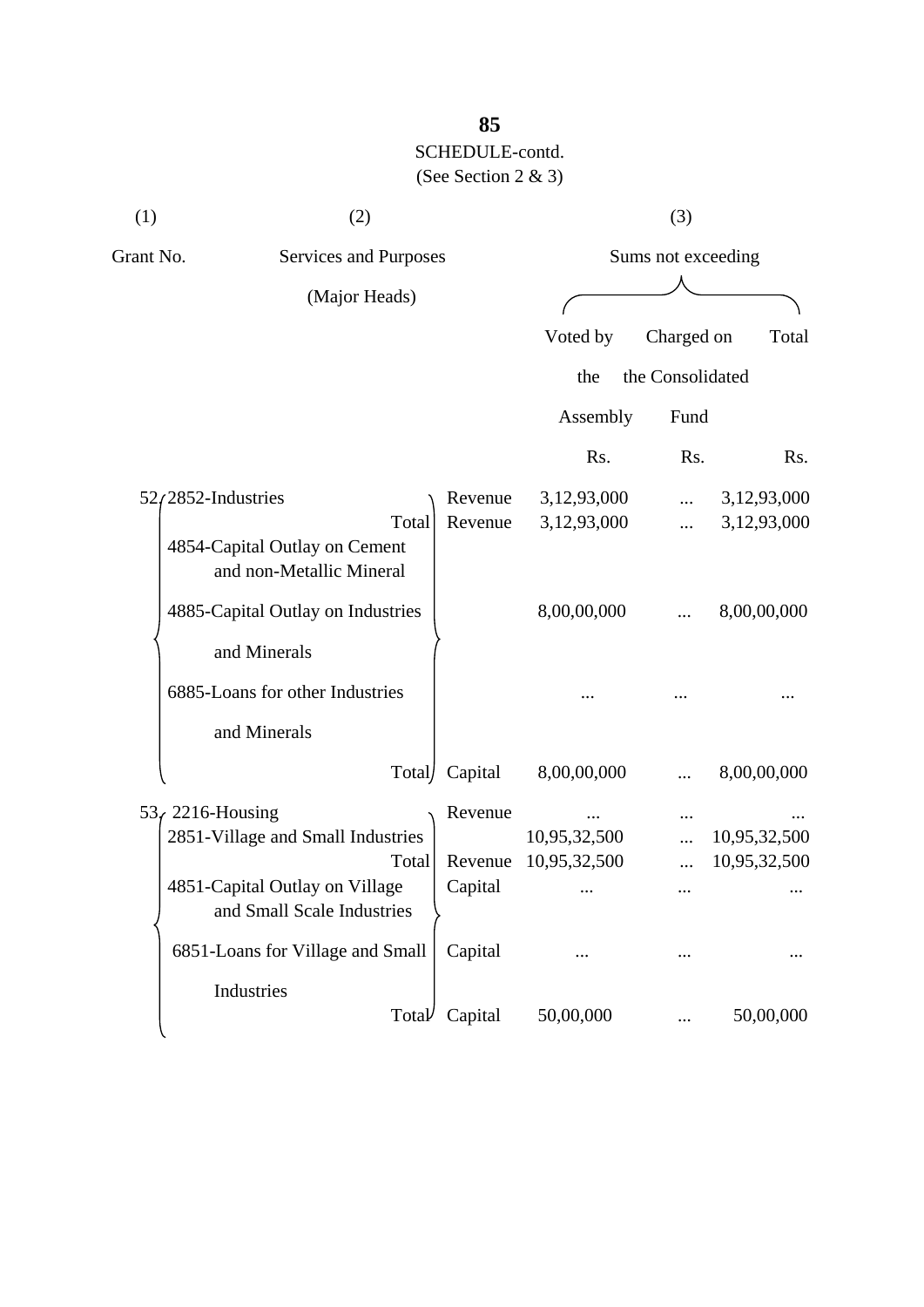| (1)           | (2)                                                          |                    |              | (3)              |              |
|---------------|--------------------------------------------------------------|--------------------|--------------|------------------|--------------|
| Grant No.     | Services and Purposes                                        | Sums not exceeding |              |                  |              |
|               | (Major Heads)                                                |                    |              |                  |              |
|               |                                                              |                    | Voted by     | Charged on       | Total        |
|               |                                                              |                    | the          | the Consolidated |              |
|               |                                                              |                    | Assembly     | Fund             |              |
|               |                                                              |                    | Rs.          | Rs.              | Rs.          |
|               | 2216-Housing                                                 | Revenue            |              |                  |              |
|               | 2851-Village and Small Industries                            |                    | 11,61,47,000 |                  | 11,61,47,000 |
|               | Total                                                        | Revenue            | 11,61,47,000 |                  | 11,61,47,000 |
| 54.           | 4216-Capital Outlay on Housing                               | Capital            |              |                  |              |
|               | 4851-Capital Outlay on Village<br>and Small Scale Industries |                    | 4,23,00,000  |                  | 4,23,00,000  |
|               | 6851-Loans for Village and Small<br>Industries               |                    |              |                  |              |
|               |                                                              | Total / Capital    | 4,23,00,000  |                  | 4,23,00,000  |
|               | 2853-Non-Ferrous Mining and<br>Metallurgical Industries      | Revenue            | 20,15,00,000 |                  | 20,15,00,000 |
|               | Total                                                        | Revenue            | 20,15,00,000 |                  | 20,15,00,000 |
| 55.           | 4216-Capital Outlay on Housing                               | Capital            | 4,00,000     |                  | 4,00,000     |
|               | 4853-Capital Outlay on Mining                                |                    | 15,00,000    |                  | 15,00,000    |
|               | and Metallurgical Industries                                 |                    |              |                  |              |
|               | Total                                                        | Capital            | 19,00,000    |                  | 19,00,000    |
|               | 3054-Roads and Bridges                                       | Revenue            | 42,96,42,000 |                  | 42,96,42,000 |
|               | Total                                                        | Revenue            | 42,96,42,000 | $\ddotsc$        | 42,96,42,000 |
| $56. \langle$ | 5054-Capital Outlay on Roads<br>and Bridges                  | Capital            | 85,23,06,200 | $\cdots$         | 85,23,06,204 |
|               | Total                                                        | Capital            | 85,23,06,204 |                  | 85,23,06,204 |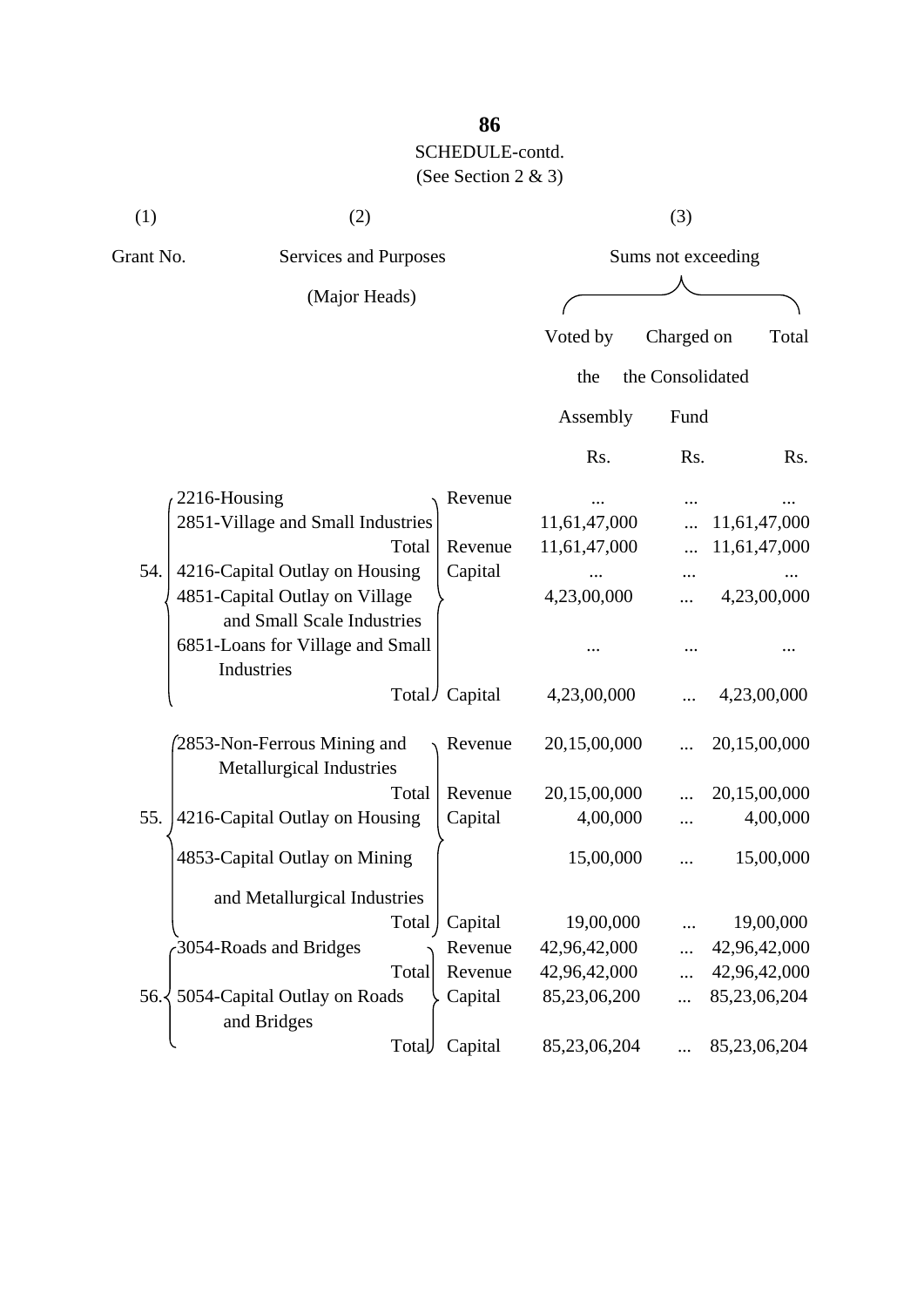| (1)          | (2)                                                                               |       |                    |                 | (3)              |                                    |
|--------------|-----------------------------------------------------------------------------------|-------|--------------------|-----------------|------------------|------------------------------------|
| Grant No.    | Services and Purposes                                                             |       | Sums not exceeding |                 |                  |                                    |
|              | (Major Heads)                                                                     |       |                    |                 |                  |                                    |
|              |                                                                                   |       |                    | Voted by        | Charged on       | Total                              |
|              |                                                                                   |       |                    | the             | the Consolidated |                                    |
|              |                                                                                   |       |                    | Assembly        | Fund             |                                    |
|              |                                                                                   |       |                    | Rs.             | Rs.              | Rs.                                |
| 3452-Tourism |                                                                                   |       | Revenue            | 12, 17, 10, 000 |                  | 12, 17, 10, 000                    |
|              |                                                                                   | Total | Revenue            | 12,17,10,000    |                  | 12,17,10,000                       |
|              | 4059-Capital Outlay on Public<br>Works                                            |       | Capital            |                 |                  |                                    |
| 57.          | 5275-Capital Outlay on other                                                      |       |                    |                 |                  |                                    |
|              | <b>Communication Services</b>                                                     |       |                    |                 |                  |                                    |
|              | 5452-Capital Outlay on Tourism                                                    |       |                    | 55,00,000       |                  | 55,00,000                          |
|              | 1452-Loans for Tourism                                                            |       |                    | 30,00,000       |                  | 30,00,000                          |
|              |                                                                                   | Total | Capital            | 35,00,000       |                  | 35,00,000                          |
|              | 58. 3606-Aid Materials and Equipment                                              |       | Revenue            |                 |                  |                                    |
|              |                                                                                   | Total | Revenue            |                 |                  |                                    |
|              | 59.5465-Investment in General<br>Financial and Training<br>Institutions           |       | Capital            |                 |                  | 61, 14, 50, 300 1, 14, 50, 300     |
|              |                                                                                   | Total | Capital            |                 |                  | 61,14,50,300 1,14,50,300           |
|              | 6003-Internal Debt of the State<br>Government                                     |       | Capital            |                 |                  |                                    |
|              |                                                                                   |       | Total Capital      |                 |                  |                                    |
|              | 60.6004-Loans and Advances from the $\sqrt{$ Capital<br><b>Central Government</b> |       |                    |                 |                  | 21,79,47,200 21,79,47,200          |
|              |                                                                                   | Total | Capital            |                 |                  | $\ldots$ 21,79,47,200 21,79,47,300 |
|              | 7610-Loans to Government<br>Servants etc                                          |       | Capital            | 20,00,00,000    |                  | $\ldots$ 20,00,00,000              |
|              |                                                                                   | Total | Capital            | 20,00,00,000    |                  | 20,00,00,000                       |
|              | 61.7615-Miscellaneous Loans                                                       |       | Capital            |                 |                  |                                    |
|              |                                                                                   | Total | Capital            |                 |                  |                                    |
|              | 62. 7810-Inter-State Settlement                                                   |       | Capital            |                 |                  |                                    |
|              |                                                                                   | Total | Capital            |                 | $\ddotsc$        |                                    |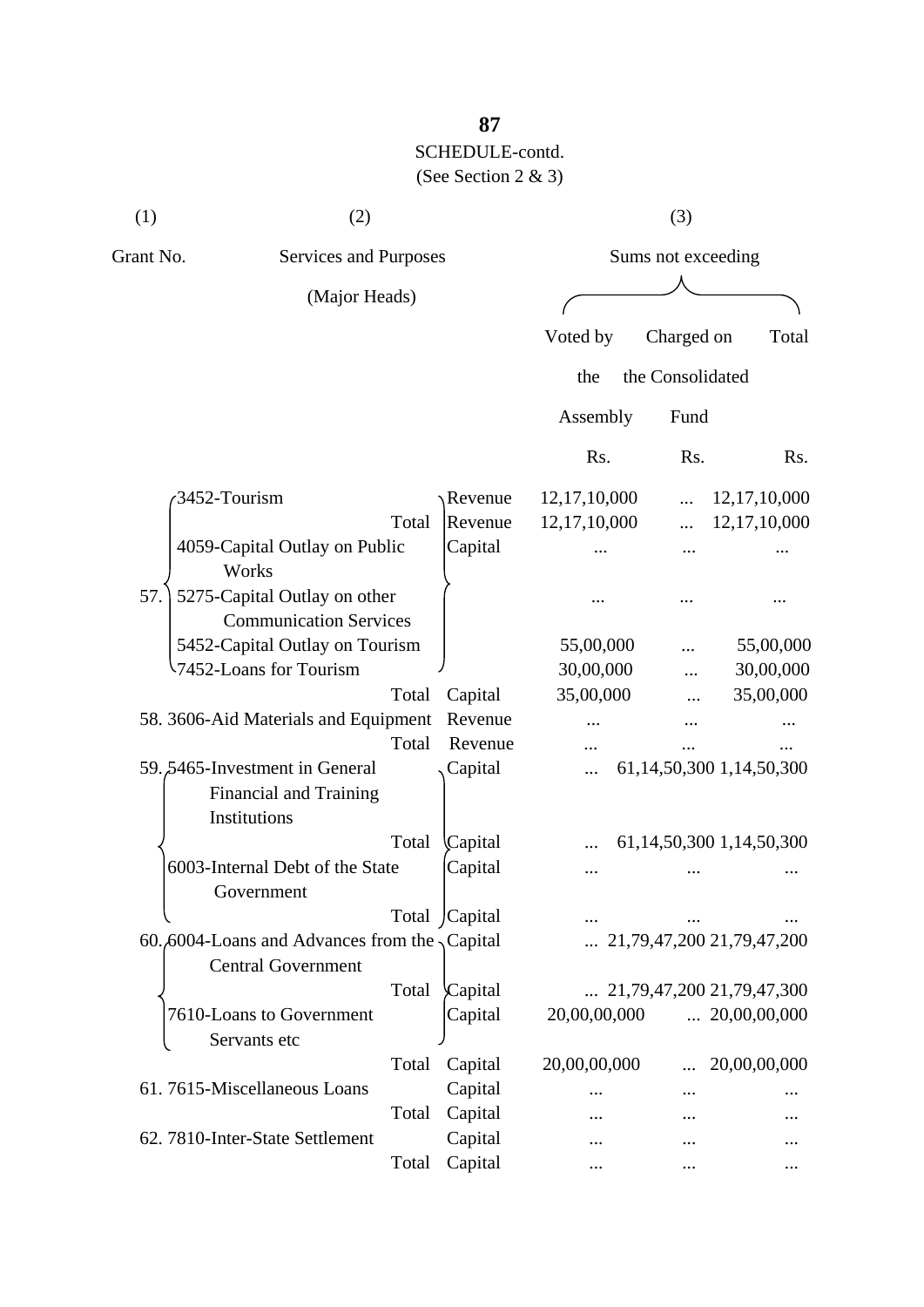| (1)       | (2)                                                   |         |                                                      | (3)              |          |  |
|-----------|-------------------------------------------------------|---------|------------------------------------------------------|------------------|----------|--|
| Grant No. | Services and Purposes                                 |         | Sums not exceeding                                   |                  |          |  |
|           | (Major Heads)                                         |         |                                                      |                  |          |  |
|           |                                                       |         | Voted by                                             | Charged on       | Total    |  |
|           |                                                       |         | The                                                  | the Consolidated |          |  |
|           |                                                       |         | Assembly                                             | Fund             |          |  |
|           |                                                       |         | Rs.                                                  | Rs.              | Rs.      |  |
|           | 63. 7999-Appropriation to Contingency Capital<br>Fund |         | $\cdots$                                             | $\cdots$         | $\cdots$ |  |
|           | Total                                                 | Capital |                                                      | $\cdots$         |          |  |
|           | Total                                                 |         | 1624, 79, 12, 164 254, 84, 13, 565 1879, 63, 25, 729 |                  |          |  |

 L.M.SANGMA, Under Secretary to the Govt. of Meghalaya, Law Department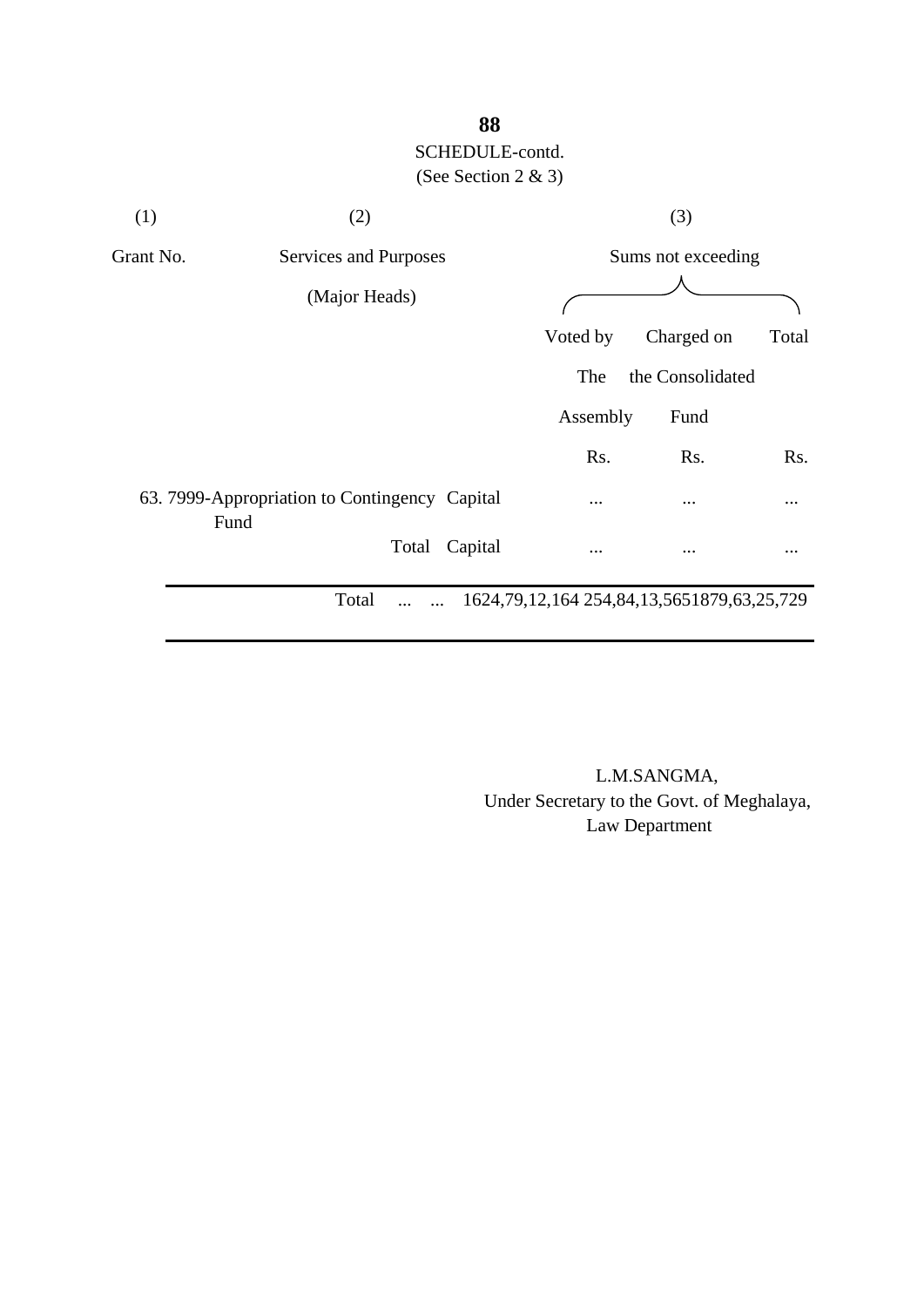### **The 8th August, 2002**

No. LL(B) 148/85/70- The Legislative Assembly of Meghalaya (Member's Pension) Amendment Act, 2002 (Act No. 7 of 2002) is hereby published for general information.

### **MEGHALAYA ACT NO. 7 OF 2002**

(As passed by the Meghalaya Legislative Assembly)

(Received the assent of the Governor on the  $7<sup>th</sup>$  August, 2002)

(Published in the Gazette of Meghalaya, Extra-ordinary issue, dated  $8^{th}$  August, 2002)

### THE LEGISLATIVE ASSEMBLY OF MEGHALAYA (MEMBER'S PENSION) AMENDMENT ACT, 2002

#### AN

### ACT

Further to amend the Legislative Assembly (Member's Pension) Act 1977.

Be it enacted by the Legislature of the State of Meghalaya in the Fifty third Year of the Republic of India as follows:-

| Short title and<br>Commencement.                       |   | 1 (1) This Act may be called the Legislative Assembly of<br>Meghalaya (Member's Pension) Amendment Act, 2002<br>(2) It shall be deemed to have come into force on and from the<br>$1st$ April, 2001                                                                                                                                                                                                                                                                                                                                                                                                                                                                                                                                                                                                                                                                                                                                            |
|--------------------------------------------------------|---|------------------------------------------------------------------------------------------------------------------------------------------------------------------------------------------------------------------------------------------------------------------------------------------------------------------------------------------------------------------------------------------------------------------------------------------------------------------------------------------------------------------------------------------------------------------------------------------------------------------------------------------------------------------------------------------------------------------------------------------------------------------------------------------------------------------------------------------------------------------------------------------------------------------------------------------------|
| <b>Amendment of Section</b><br>3 of Articles 6 of 1977 | 2 | For Section 3 of the Legislative Assembly of Meghalaya<br>(Member's Pension) Act, 1977, as amended, the following new<br>Section 3 and 3A shall be substituted, namely.                                                                                                                                                                                                                                                                                                                                                                                                                                                                                                                                                                                                                                                                                                                                                                        |
| "Pension payable to<br>Members"                        |   | "3 (1) With effect from the commencement of this Act, there<br>shall be paid a pension of five thousand rupees per mensem to<br>every person who served for a period of five years whether<br>continuous or not, as a member of the Legislative Assembly:<br>"Provided that in the event of early holding of elections where<br>any person has served as such member for a period falling short<br>of five years he shall always be deemed to have served for a<br>complete period of five years if such person has completed two<br>years and six months".<br>Provided, further, that when any person has served as member<br>of the legislative Assembly for a period exceeding five years<br>there shall be paid to him an additional pension of rupees two<br>hundred per mensem foe every year in excess of the five years,<br>however that in no case shall the total pension payable exceed<br>twelve thousand five hundred per mensem. |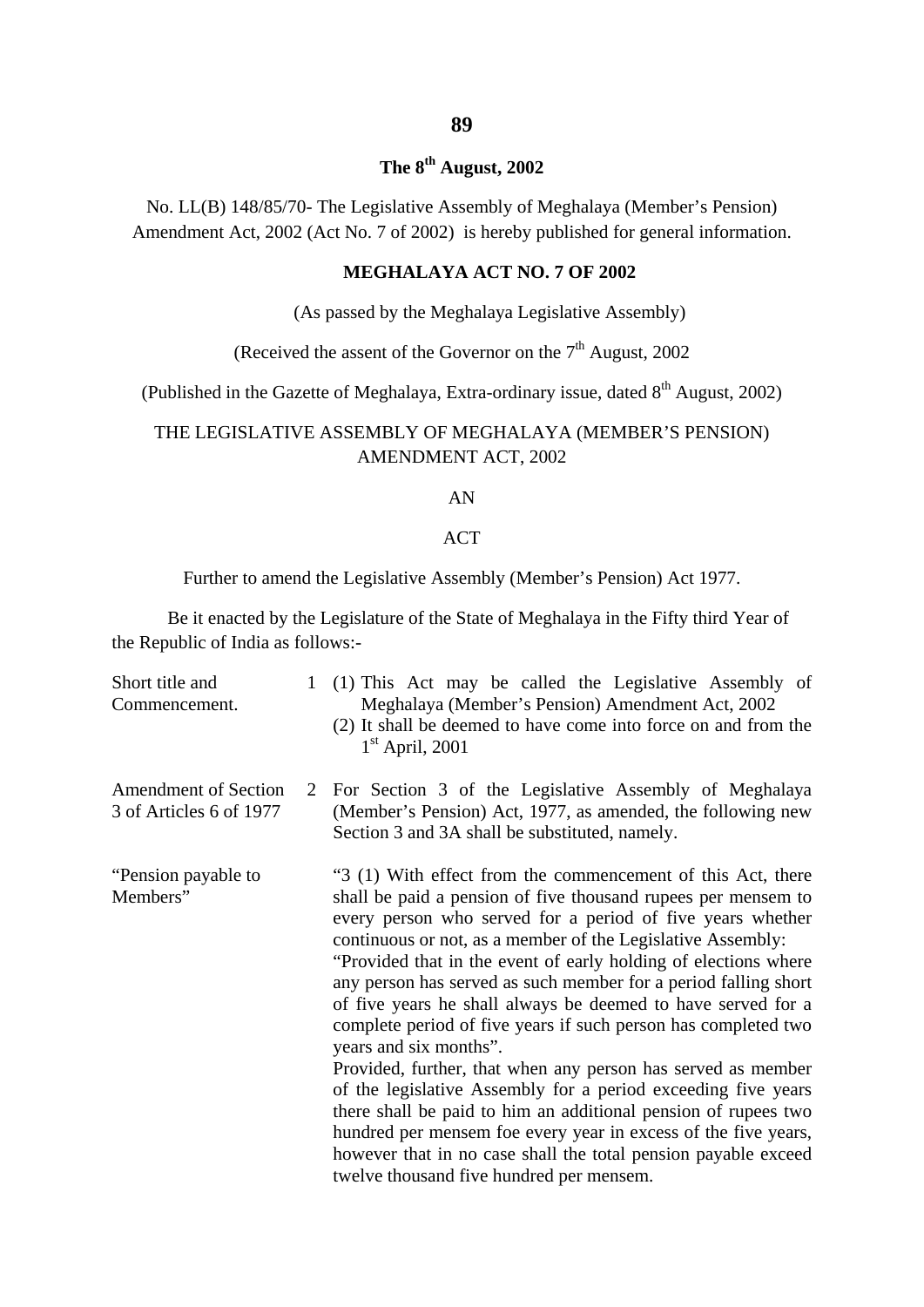(2)In computing the number of years for the purpose of subsection (1), the period during which a person has served as Leader of Opposition, parliament Secretary, Minister of Speaker of the Legislative Assembly shall also be taken into account.

 "Explanation:- The term 'Minister' includes the Chief Minister , Deputy Chief Minister, Minister of State and a Deputy Minister and the term 'Speaker' includes the Deputy Speaker.

"Medical Allowance "3A. There shall be paid a medical allowance of rupees seven for Ex-Member" hundred fifty per mensem to a person who had served as Member for a period of five years, whether continuous or not; Provided that-

> "(a) in the event of early holding of elections, any person who had served as member for a period fulling short of five years shall always be deemed to have served for a complete period of five years if such person has completed two years and six months.

> "(b) in computing the number of years the period during which the person had served as a Leader of the Opposition, Parliamentary Secretary, Minister or Speaker of the Legislative Assembly shall also be taken in account.

> "Explanation- For the purpose of the section 'Minister' includes the Chief Minister, Deputy Chief Minister, a Minister of State and Deputy Minister and 'Speaker' includes the Deputy Speaker".

> > L.M.SANGMA, Under Secretary to the Govt. of Meghalaya, Law (B) Department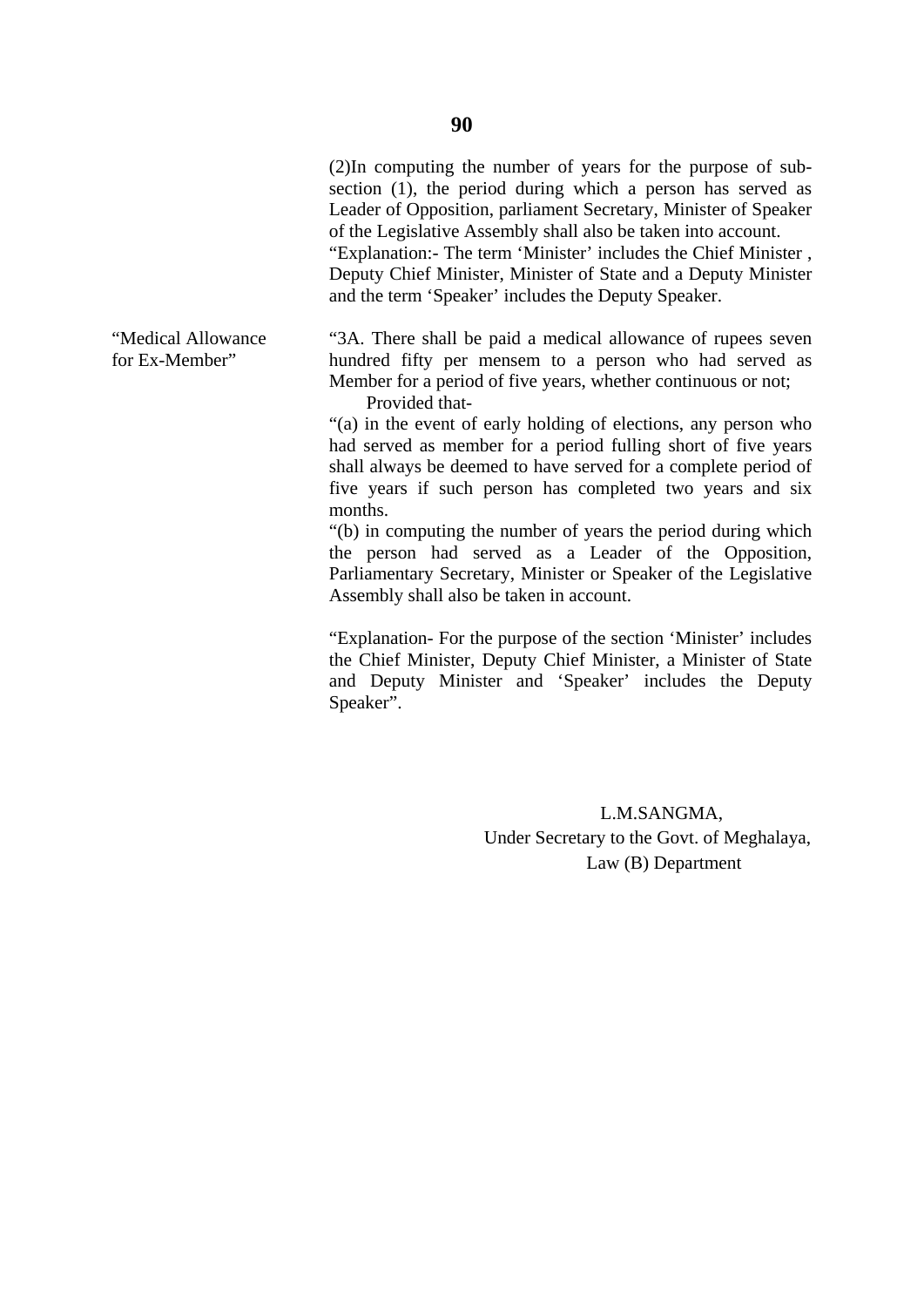No. LL(B) 148/45/71- The Legislative Assembly of Meghalaya (Member's Salaries and Allowances Act, 2002) (Act No. 8 of 2002) is hereby published for general information.

### **MEGHALAYA ACT NO. 8 OF 2002**

(As passed by the Meghalaya Legislative Assembly)

(Received the assent of the Governor on the  $7<sup>th</sup>$  August, 2002)

(Published in the Gazette of Meghalaya, Extra-ordinary issue, dated  $8<sup>th</sup>$  August, 2002)

### THE LEGISLATIVE ASSEMBLY OF MEGHALAYA (MEMBER'S SALARIES AND ALLOWANCES) (AMENDMENT) ACT, 2002

AN

#### ACT

Further to amend the Legislative Assembly (Member's Salaries and Allowances) Act 1972.

Be it enacted by the Legislature of the State of Meghalaya in the Fifty third Year of the Republic of India as follows:-

| Short title and |  | 1 (1) This Act may be called the Legislative Assembly of                            |
|-----------------|--|-------------------------------------------------------------------------------------|
| Commencement.   |  | Meghalaya (Member's Salaries and Allowances)<br>(Amendment) Act, 2002               |
|                 |  | (2) It shall be deemed to have come into force on and from the<br>$1st$ April, 2001 |
|                 |  | Commission of Section 2 In the Legislative Assembly of Meghalaya (Members' Salaries |

6D from Act 8 of 1972 and Allowances) Act, 1972 section 6D shall be omitted.

 L.M.SANGMA, Deputy Secretary to the Govt. of Meghalaya, Law (B) Department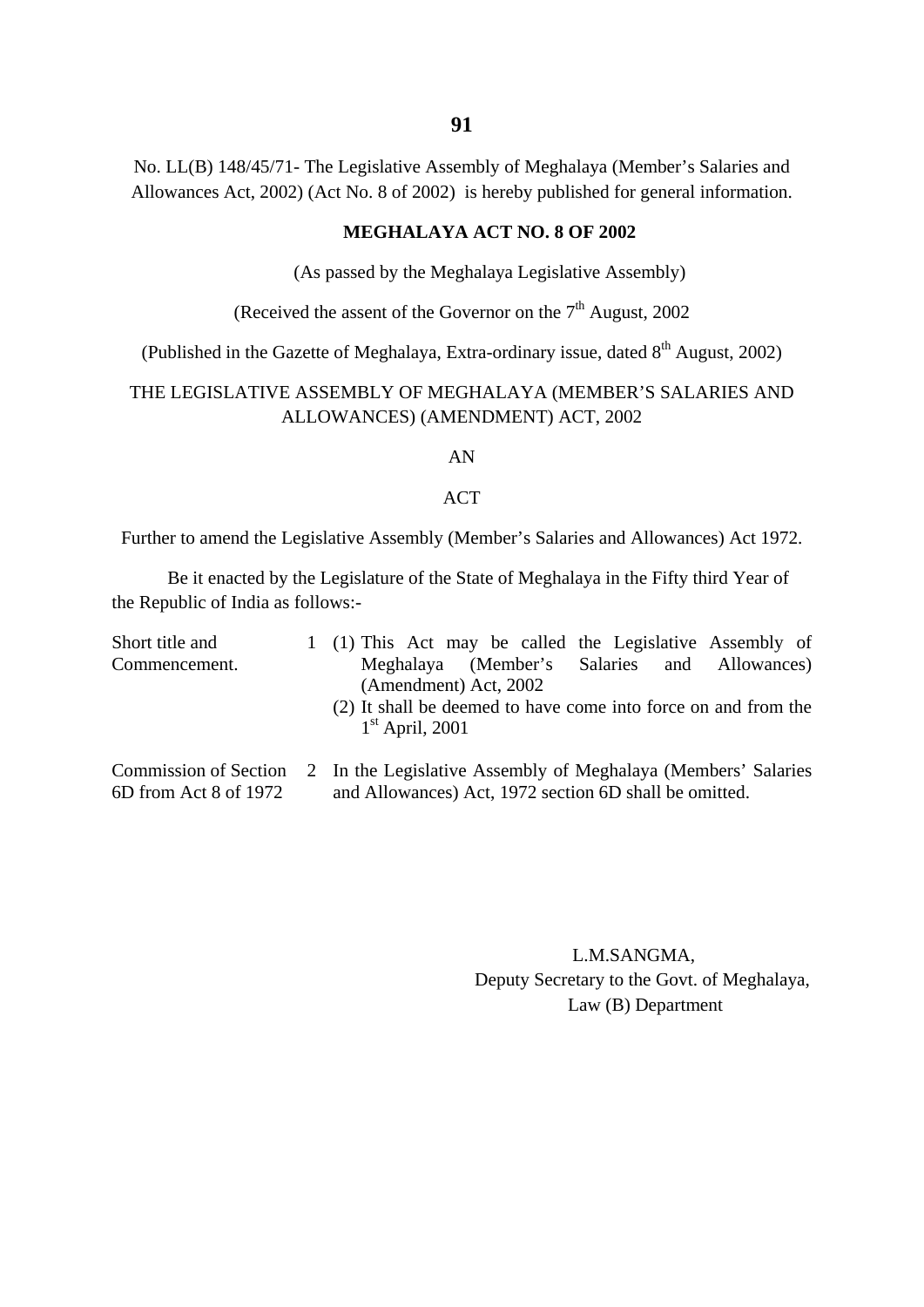No. LL(B) 148/85/72- The Legislative Assembly of Meghalaya (Member's Family and Pension Act, 2002) (Act No. 9 of 2002) is hereby published for general information.

### **MEGHALAYA ACT NO. 9 OF 2002**

(As passed by the Meghalaya Legislative Assembly)

(Received the assent of the Governor on the  $7<sup>th</sup>$  August, 2002)

(Published in the Gazette of Meghalaya, Extra-ordinary issue, dated  $8<sup>th</sup>$  August, 2002)

### THE LEGISLATIVE ASSEMBLY OF MEGHALAYA (MEMBER'S FAMILY AND PENSION) (AMENDMENT) ACT, 2002

An

#### Act

To provide payment of family pension to the family of member who had served as member of the Meghalaya Legislative Assembly.

Be it enacted by the Legislature of the State of Meghalaya in the Fifty third Year of the Republic of India as follows:-

| Short title and<br>Commencement. | 1 (1) This Act may be called the Legislative Assembly of<br>Meghalaya (Member's Family Pension) Act, 2002<br>(2) It shall come into force at once.                                                                                                                                                                                                                                                                                                                                                                                                                                                                                                                                                                                                                        |
|----------------------------------|---------------------------------------------------------------------------------------------------------------------------------------------------------------------------------------------------------------------------------------------------------------------------------------------------------------------------------------------------------------------------------------------------------------------------------------------------------------------------------------------------------------------------------------------------------------------------------------------------------------------------------------------------------------------------------------------------------------------------------------------------------------------------|
| Definition                       | 2 In this Act, unless the context otherwise requires:-<br>(a) "Act" means the Legislative Assembly of Meghalaya<br>(Members Family Pension) Act, 2002;<br>(b) "Family means"<br>Wife in the case of a male member.<br>$\mathbf{i}$<br>Husband in the case of a Female member.<br>$\rm ii)$<br>$\overline{\text{iii}}$<br>Minor sons including Steps sons and adopted sons<br>of the member.<br>Unmarried minor daughters including<br>Step<br>iv)<br>daughters and adopted daughters of the member.<br>(c) "Family Pension" means family pension admissible under<br>section 3;<br>(d) "Member" means a member of the Legislative Assembly<br>who is in receipt of or entitled to pension under the<br>Legislative Assembly of Meghalaya (Member's Pension)<br>Act, 1977; |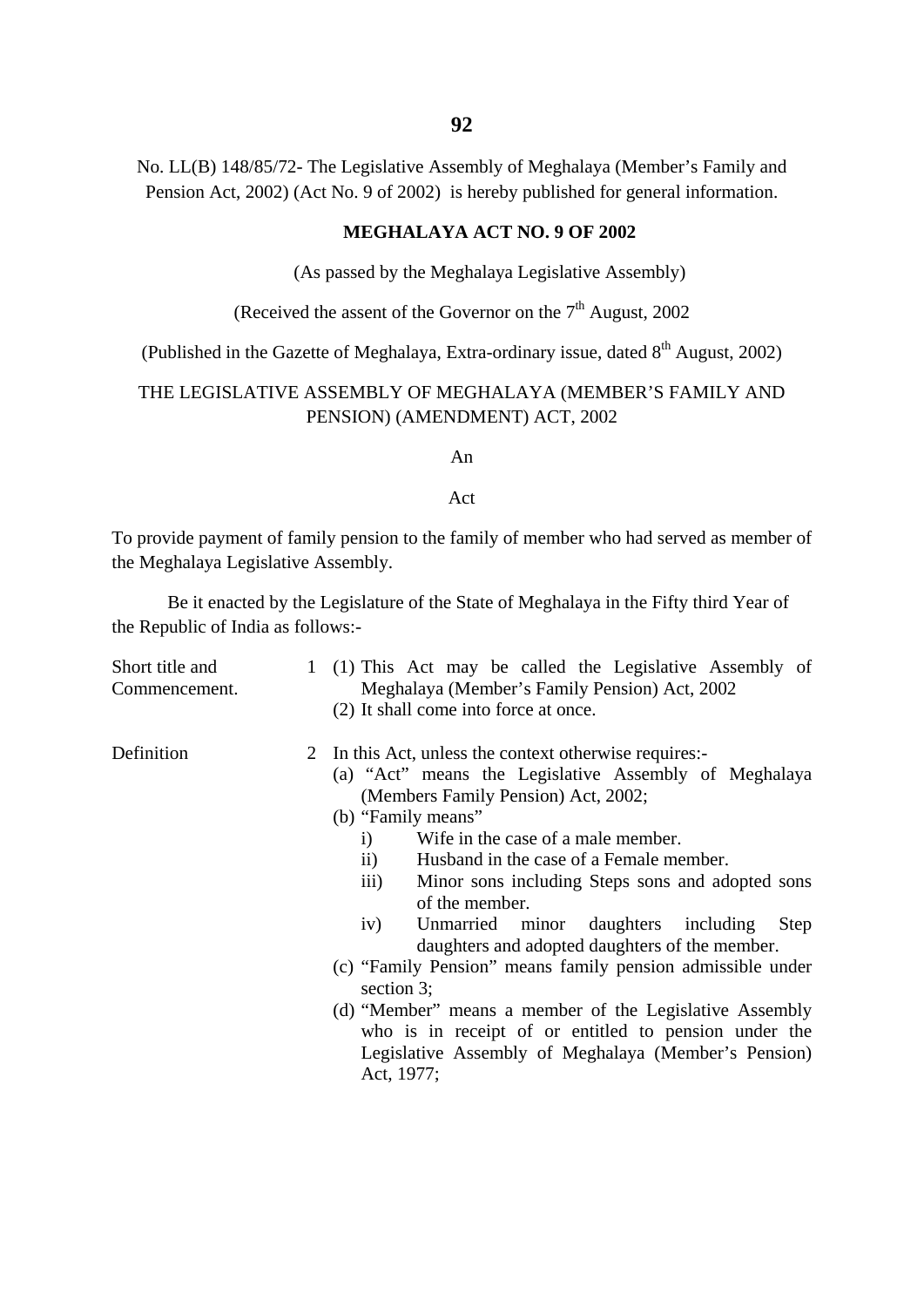Family Pension 3 A member who is in receipt of or entitled to pension under the Legislative Assembly of Meghalaya (Members' Pension) Act, 1977 shall after his/her death a family pension at the rate of 50% of such pension received by such member before his/her death shall be paid to the members of the family of such member.

> *Explanation*: - "Pension" does not include Medical Allowance of member for the purpose of this Act.

> > L.M.SANGMA, Deputy Secretary to the Govt. of Meghalaya, Law (B) Department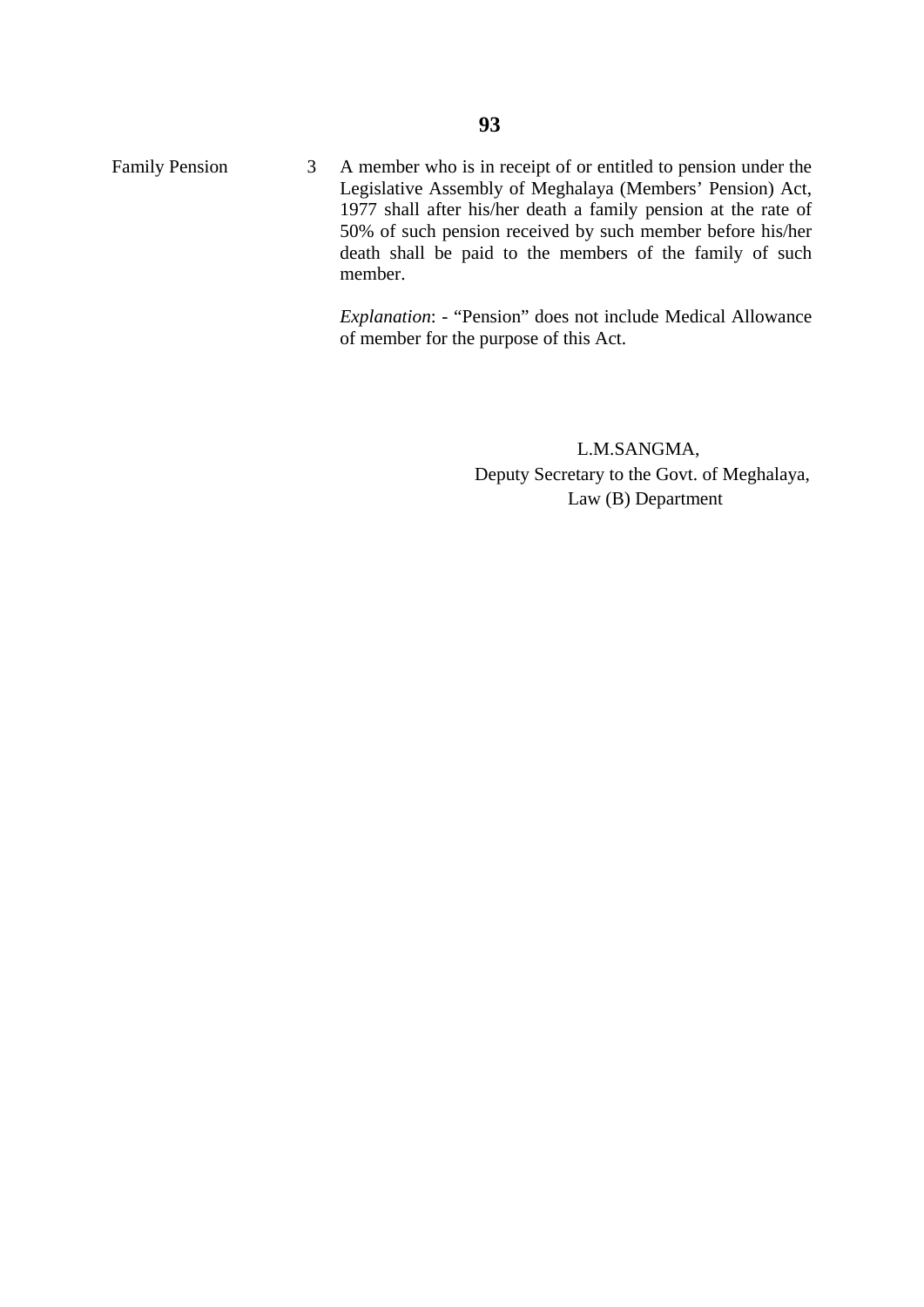No. LL(B) 200/84/131- The Contingency Fund of Meghalaya (Amendment) Ordinance, 2002) (No. 1 of 2002) promulgated by the Governor on  $17<sup>th</sup>$  January, 2002 is hereby published for general information.

### **MEGHALAYA ORDINANCE NO. 1 OF 2002**

### Promulgated by the Governor on  $17<sup>th</sup>$  January, 2002

Published in the Extra-ordinary Gazette of Meghalaya, dated  $17<sup>th</sup>$  January, 2002)

THE CONTINGENCY FUND OF MEGHALAYA (AMENDMENT) ORDINANCE, 2002

An

#### **Ordinance**

To amend temporarily the Contingency Fund of Meghalaya Act, 1972.

Whereas the Legislative Assembly of Meghalaya is not in session and the Governor is satisfied that circumstances exist which render it necessary for him to take immediate action.

Now, therefore in exercise of the powers conferred by clause (1) of Article 213 of the Constitution, the Governor of Meghalaya is pleased to promulgate in Fifty-Second Year of the Republic of India following Ordinance, namely:-

| Short title and<br>commencement.                        | 1 (1) This Ordinance may be called the Contingency Fund of<br>Meghalaya (Amendment) Ordinance, 2002<br>(2) It shall be deemed to come into force on and from $17th$<br>October, 2001                                                                                                                                                      |
|---------------------------------------------------------|-------------------------------------------------------------------------------------------------------------------------------------------------------------------------------------------------------------------------------------------------------------------------------------------------------------------------------------------|
| Amendment of section<br>2 of Meghalaya Act 5<br>of 1972 | 2 To section 2 of the Contingency Fund of Meghalaya Act,<br>following proviso shall be added, namely;                                                                                                                                                                                                                                     |
|                                                         | "Provided that during the period beginning on the date of<br>commencement of the Contingency Fund of Meghalaya<br>(Amendment) Ordinance, 2002 and ending the $31st$ March,<br>2002, this section shall have effect subject to modification that<br>for the words 'rupees six crores' the words 'sixteen crores' shall<br>be substituted". |
| Repeal and Savings                                      | 3 (1) The Contingency Fund of Meghalaya (Amendment)<br>Ordinance 2001 (No. 3 of 2001) is hereby replaced                                                                                                                                                                                                                                  |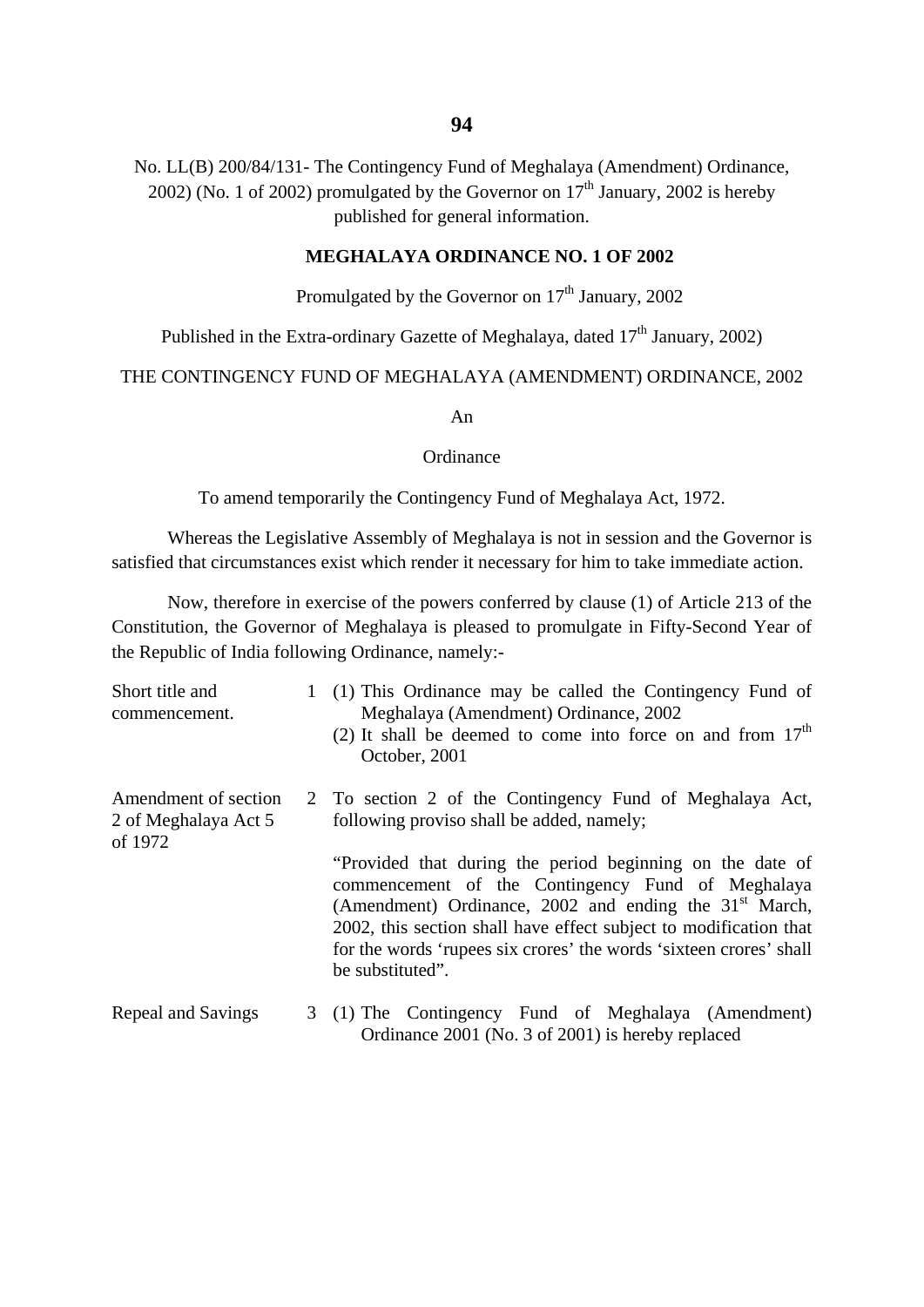(2) Notwithstanding such repeal anything done or any action taken under the Ordinance so repealed shall be deemed to have been done or taken under the provision of this Ordinance.

Shillong the 17<sup>th</sup> January, 2002 Governor of Meghalaya

Raj Bhavan M. M. JACOB

Dated. Shillong, L. M. SANGMA,

The 17<sup>th</sup> January, 2002 Deputy Secretary to the Govt. of

Meghalaya

Law (B) Department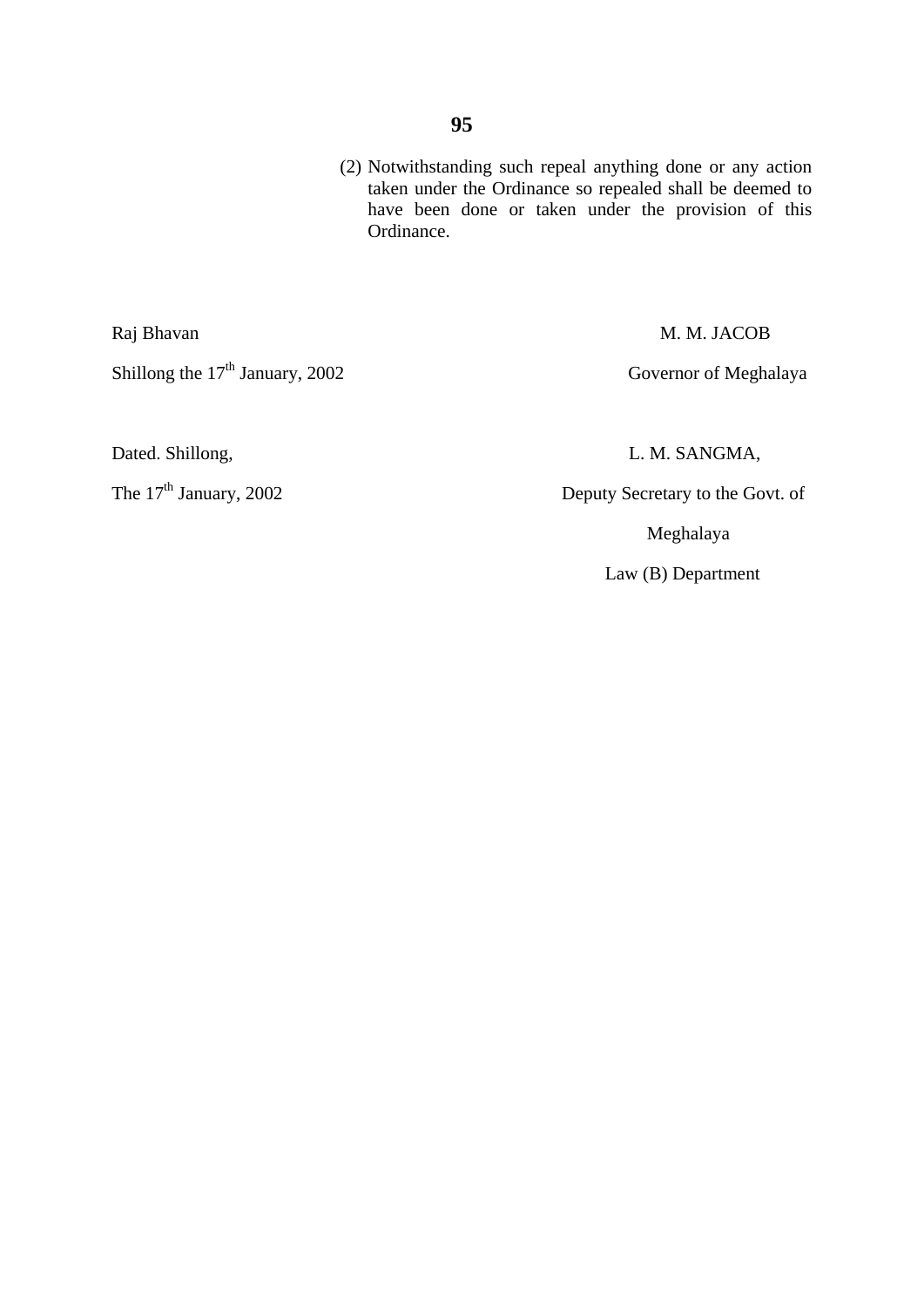# **The 18th January, 2003**

No. LL(B) 33/91/248- The Meghalaya Tax on Luxuries (Hotels and Lodging Houses) (Amendment) Ordinance, 2002) (No. 2 of 2002) promulgated by the Governor on  $16<sup>th</sup>$ January, 2002 is hereby published for general information.

### **MEGHALAYA ORDINANCE NO. 2 OF 2002**

### Promulgated by the Governor on  $16<sup>th</sup>$  January, 2002

Published in the Extra-ordinary Gazette of Meghalaya, dated 18<sup>th</sup> January, 2002)

### THE MEGHALAYA TAX ON LUXURIES (HOTELS AND LODGING HOUSES) (AMENDMENT) ORDINANCE, 2002

An

#### **Ordinance**

Further to amend the Meghalaya Tax on Luxuries (Hotels and Lodging Houses) Act, 1991.

Whereas the Legislative Assembly of Meghalaya is not in session and the Governor is satisfied that circumstances exist which render it necessary for him to take immediate action.

Now, therefore in exercise of the powers conferred by clause (1) of Article 213 of the Constitution, the Governor of Meghalaya is pleased to promulgated in the Fifty-Second Year of the Republic of India following Ordinance, namely:-

| Short title and<br>commencement.                  | 1 (1) This Ordinance may be called the Meghalaya Tax on<br>Luxuries (Hotels and Lodging Houses) (Amendment)<br>Ordinance, 2002)<br>(2) It shall come into force at once.                                                                                                                                                                                                                                                                                                                                                                                                                                       |
|---------------------------------------------------|----------------------------------------------------------------------------------------------------------------------------------------------------------------------------------------------------------------------------------------------------------------------------------------------------------------------------------------------------------------------------------------------------------------------------------------------------------------------------------------------------------------------------------------------------------------------------------------------------------------|
| <b>Amendment of Section</b><br>3 of Act 8 of 1991 | 2 In the Meghalaya Tax on Luxuries (hotels and Lodging Houses)<br>Act, 1991, in sub-section (1) of Section 3, against:-<br>Item (b), for figure and words "5 percent", the figure<br>$\left( \frac{1}{2} \right)$<br>and word "10 percent";<br>Item (c), for the figure and words "6 $\frac{1}{2}$ percent", the<br>$\rm ii)$<br>figure and words "11 $\frac{1}{2}$ percent".<br>iii)<br>Item (d), for the figure and words "7 $\frac{1}{2}$ percent", the<br>figure and words "12 $\frac{1}{2}$ percent";<br>Item (e), for the figure and words "9 percent", the figure<br>iv)<br>and words "14 percent"; and |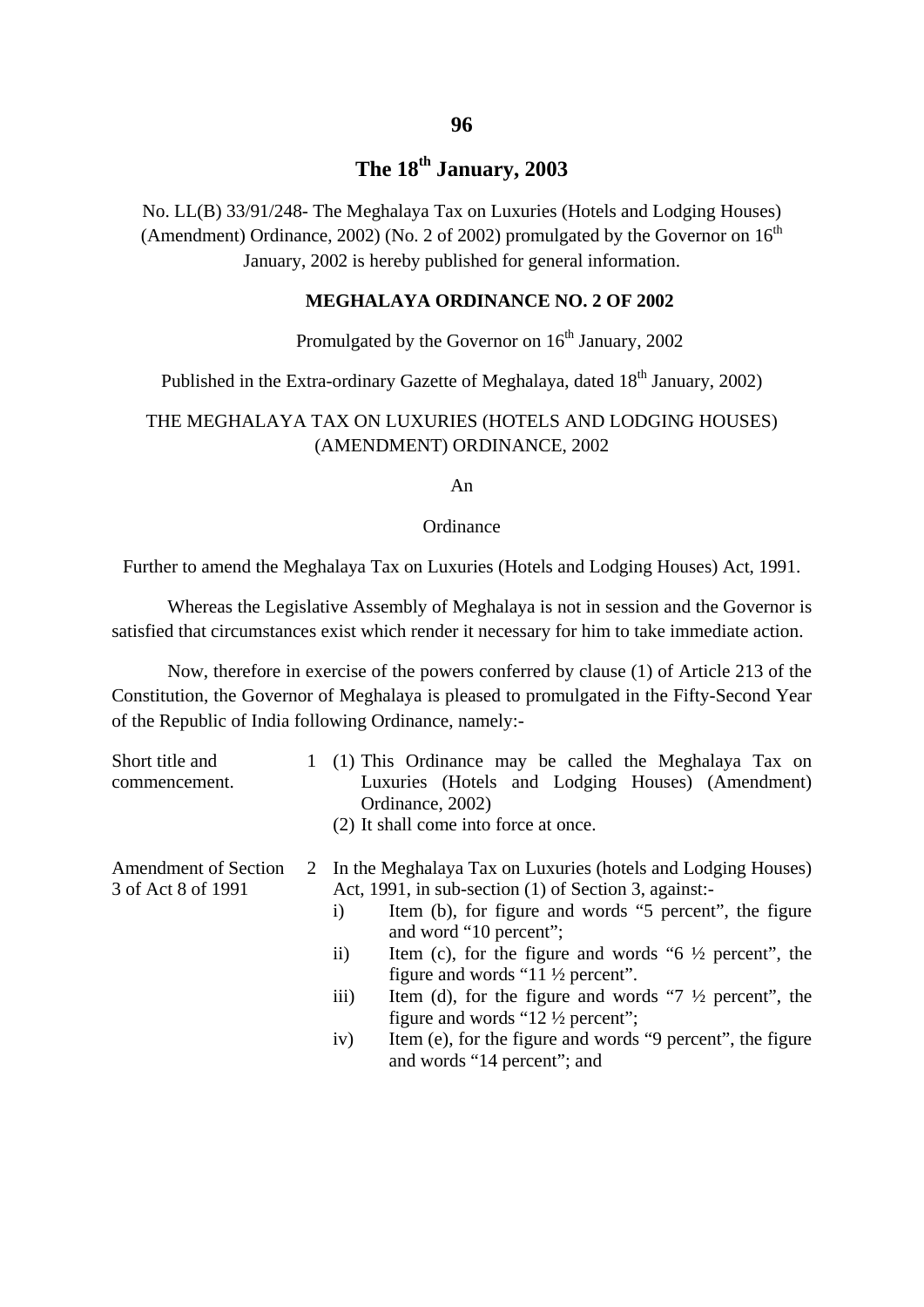(v) Item (f), for the figure and words "10 percent", the figure "15 percent", shall be substituted.

Raj Bhavan M. M. JACOB

Dated. Shillong, L. M. SANGMA,

The 18<sup>th</sup> January, 2002 Deputy Secretary to the Govt. of

Meghalaya

Law (B) Department

Shillong the 16<sup>th</sup> January, 2002 Governor of Meghalaya

### **97**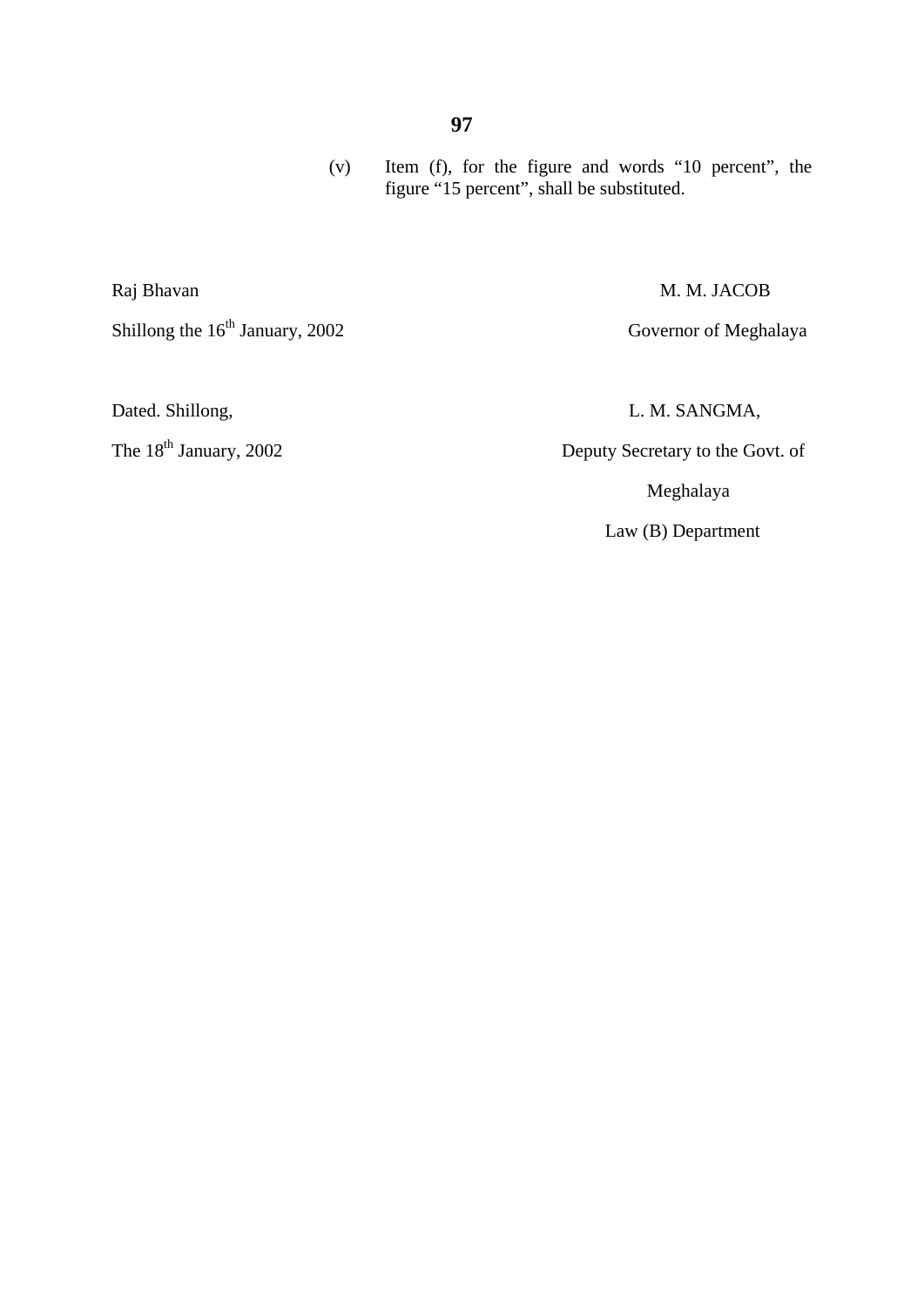# **The 18th January, 2003**

No. LL(B) 5/20002/4- The Meghalaya (Mobile Phone Connection) Cess Ordinances, 2002) (No. 3 of 2002) promulgated by the Governor on  $17<sup>th</sup>$  January, 2002 is hereby published for general information.

### **MEGHALAYA ORDINANCE NO. 3 OF 2002**

# Promulgated by the Governor on  $17<sup>th</sup>$  January, 2002

Published in the Extra-ordinary Gazette of Meghalaya, dated 18<sup>th</sup> January, 2002)

THE MEGHALAYA (MOBILE PHONE CENNECTION) CESS ORDINANCE, 2002

An

#### **Ordinance**

To provide for levy of Cess on Mobile Phone connection

Whereas the Legislative Assembly of Meghalaya is not in session and the Governor is satisfied that circumstances exist which render it necessary for him to take immediate action.

Now, therefore in exercise of the powers conferred by clause (1) of Article 213 of the Constitution, the Governor of Meghalaya hereby promulgates in the Fifty-Second Year of the Republic of India following Ordinance, namely:-

| Short title extent and<br>commencement. | 1 (1) This Ordinance may be called the Meghalaya (Mobile<br>Phone Connection) Cess Ordinances, 2002)<br>(2) It extends to the whole of the State of Meghalaya.<br>(3) It shall come into force at once.                                                                                                                                                                                                                                                                                                                                                                                                                                                                                                     |
|-----------------------------------------|-------------------------------------------------------------------------------------------------------------------------------------------------------------------------------------------------------------------------------------------------------------------------------------------------------------------------------------------------------------------------------------------------------------------------------------------------------------------------------------------------------------------------------------------------------------------------------------------------------------------------------------------------------------------------------------------------------------|
| Definition                              | 2 In this Ordinance, unless the context otherwise required-<br>(a) "Authorised Officer" means the officer competent to collect<br>the Cess and exercise the powers and functions as refer to in<br>Section 5 of this Ordinance;<br>(b) "Business" include the activity of providing mobile phones<br>connection and any other service in connection, incidental<br>or ancillary to activity for monetary consideration;<br>(c) "Cess" means one time payment of tax for mobile phone<br>connection provided to customer;<br>(d) "Migrate" means Magistrate of the First Class as defined<br>under the Cr. P.C;<br>(e) "Ordinance" means the Meghalaya (Mobile<br>Phone<br>Connection) Cess Ordinance, 2002; |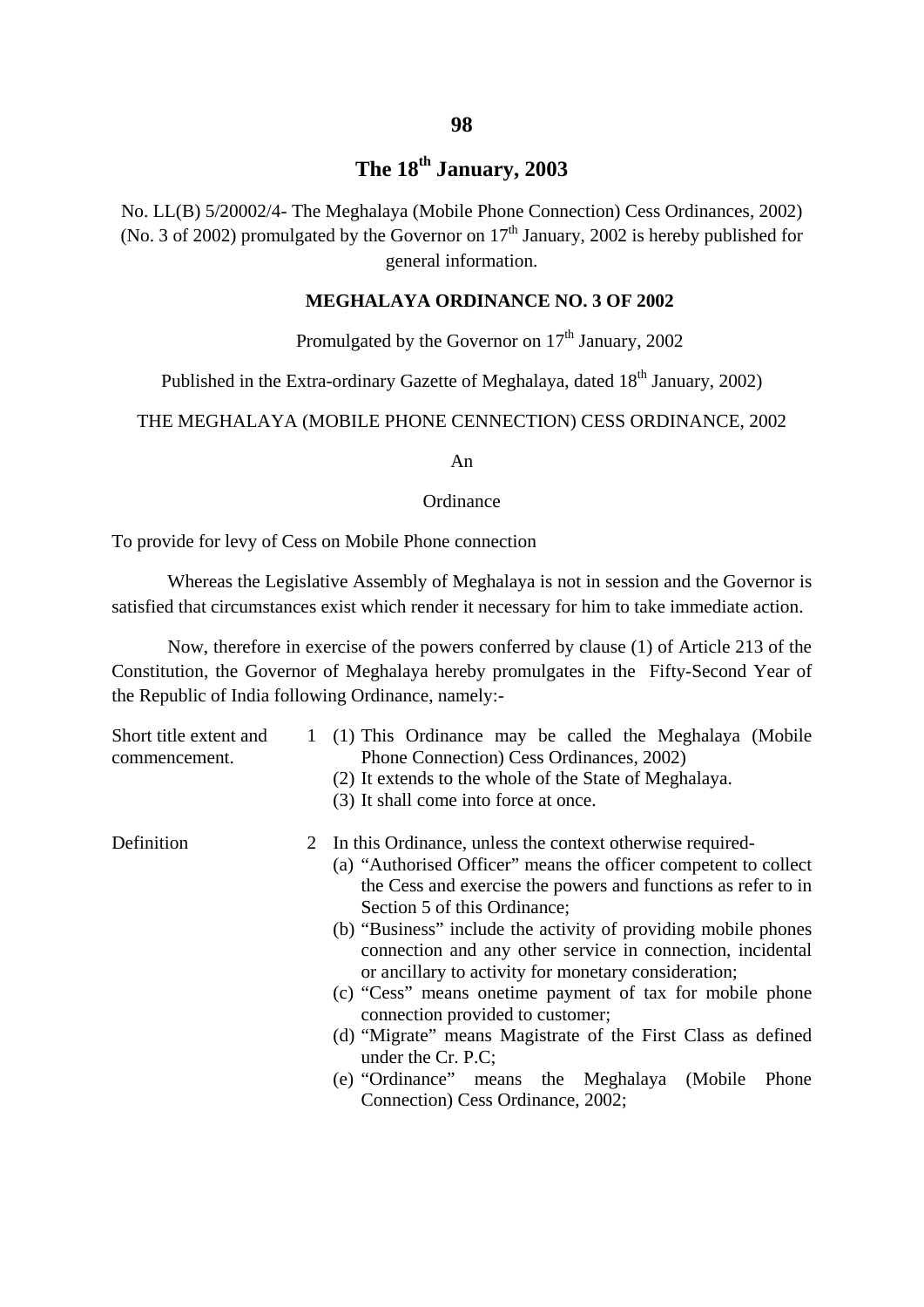|                                         |   | (f) "Operator" includes firm/company issuing mobile phone<br>connection including a firm or company of society or<br>association who owns the operation and also a person who<br>for the time being is in charge of the management of the<br>operation and registered under Section 6 of this Ordinance;<br>(g) "Place of business" includes an office, or any other place<br>which a company uses for the purposes of his business or<br>where he kept his books of accounts;<br>(h) "prescribed" means rules made under this Ordinance;<br>(i) "section" means section of this Ordinance; and<br>(j) "State Government" means the Government of the State of<br>Meghalaya;                                                                                                                                                                                                                    |
|-----------------------------------------|---|-------------------------------------------------------------------------------------------------------------------------------------------------------------------------------------------------------------------------------------------------------------------------------------------------------------------------------------------------------------------------------------------------------------------------------------------------------------------------------------------------------------------------------------------------------------------------------------------------------------------------------------------------------------------------------------------------------------------------------------------------------------------------------------------------------------------------------------------------------------------------------------------------|
| Levy and collection of 3<br>cess        |   | Subjects to the provisions of this Ordinance there shall be<br>livied and collected a one time Cess at the rate of rupees five<br>hundred per mobile phone connection including existing<br>connection at the commencement of this Ordinance.                                                                                                                                                                                                                                                                                                                                                                                                                                                                                                                                                                                                                                                   |
| Liability of operator to<br>pay the tax | 4 | (1) The Cess leviable under this Ordinance shall be paid to<br>Government by an operator<br>(2) If a person other than the operator shall is for the time<br>being in charge of the operation then such person shall<br>jointly and severally be liable to pay the Cess.                                                                                                                                                                                                                                                                                                                                                                                                                                                                                                                                                                                                                        |
| Exercise of powers and 5<br>authorities |   | The authorities competent to recover and enforce payment of<br>Cess, hear appeals and exercise powers and functions<br>incidental thereto under the Meghalaya Sales Tax Assam Sale<br>Tax Act, 1947 as adapted by Meghalaya and rules framed<br>there under shall, within the local limits of their jurisdiction, be<br>the authorities competent to exercise the corresponding powers<br>and function under the Ordinance and the rules so prescribed.                                                                                                                                                                                                                                                                                                                                                                                                                                         |
| Registration                            | 6 | (1) No operator who is liable to pay Cess under Section 3 shall<br>run the business unless he presses a valid certificate to<br>registration as provided under this Ordinance;<br>Provided that such operator who, at the commencement of<br>this Ordinance is running the business may continue to do so<br>but shall apply to the Authorised Officer for registration within<br>thirty days there from<br>(2) Every operator who is required to possess a certificate of<br>registration shall apply in the prescribed from to the<br>Authorised Officer within thirty days from the date on<br>which he first becomes liable to pay the Cess.<br>(3) If the Authorised Officer after such enquiry as he deems fit<br>is satisfied that an application for registration is in order he<br>shall register the applicant and issue him a certificate of<br>registration in the prescribed form. |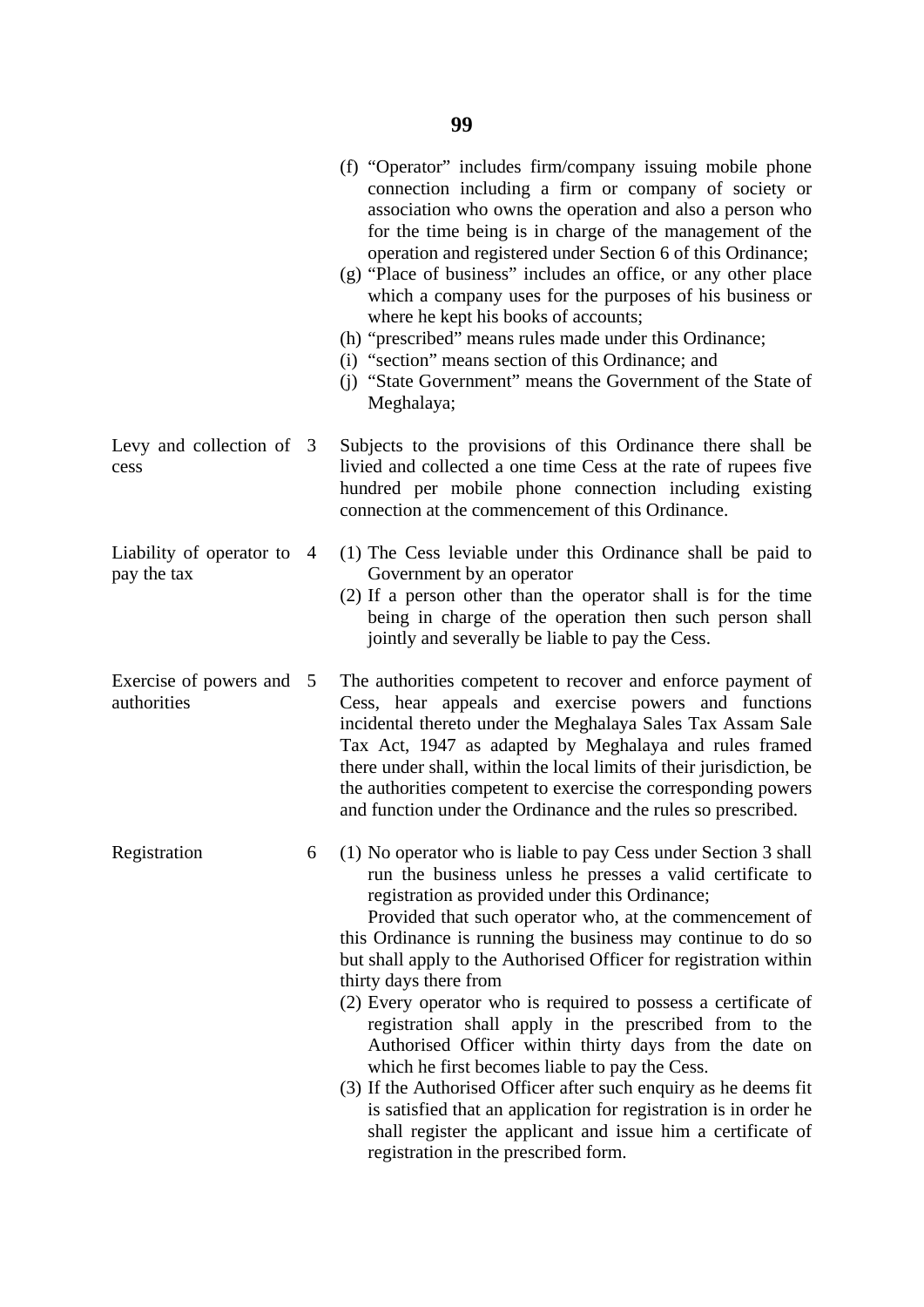- (4) The Authorised Officer may, after considering the information furnished or received under any provisions of this Ordinance amend, from time to time, the certificate of registration.
- (5) Where a registered operator discontinues, transfers or otherwise disposes of the business applies in the prescribed form to the assessing officer for cancellation of the registration, the latter shall, after such enquiry as may deem necessary, cancel the certificate of registration with effect from such date as he may fix in accordance with the rules.
- (6) Where the Authorised Officer is satisfied that may registered operator has discontinued, transferred or otherwise disposed of the business and has failed to apply under sub-section (5) for cancellation of the registration the Authorised Officer may, after giving the operator a reasonable opportunity of being heard cancel the certificate of registration with effect from such date as he may fix and the said activity be discontinued transferred of otherwise disposed of from that date;

 Provided that the cancellation of a certificate of registration shall not affect the liability of the operator to pay the Cess, including any penalty, due for any period up to the date of cancellation whether such Cess including any penalty is recovered before or after the date of cancellation.

Registration certificate 7 Save otherwise provided in section 9, a certificate of not transferable registration shall be personal to the operator to whom it is granted and shall not be transferrable

Information to be 8 (1) If an operator liable to pay Cess under the Act:-

- furnished regarding (a) Sells or otherwise disposes of his business or any part changes in the business thereof or makes any other changes in the ownership of
	- (b) Discontinues his business or changes the name, nature or place thereof or opens a new place of business, or
	- (c) Enters into a partnership of association in regard to his business he shall within the prescribed time to inform the Authorised Officer of the change.
	- (2) Where an operator dies, his executor, administration or other legal representative or where any such operator is a firm and there is a change in the constitution of the firm or the firm is dissolved every person who was a partner thereof shall, in like manner, inform the Authorised Officer of such death or, as the case may be, change or dissolution of the firm.

etc. the business or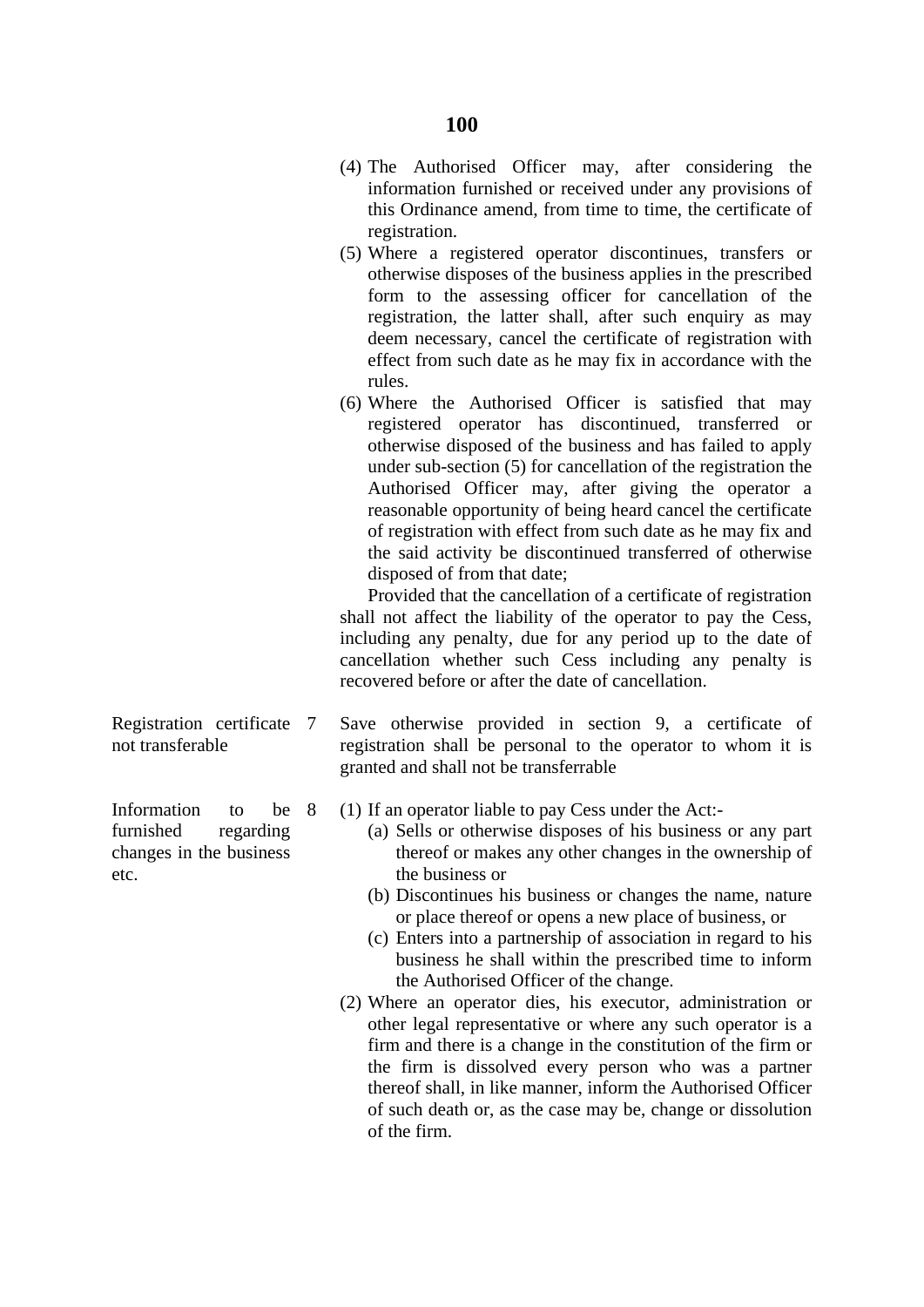| Certificate of<br>registration to continue<br>in certain<br>circumstances                  | 9  | Where a registered operator-<br>(a) Effect any change in the name of his business; or<br>(b) Is a firm, and there is a change in the constitution of the<br>firm without dissolving it; or<br>(c) Is a trustee of a trust and there is a change in the trustees<br>thereof, it shall not be necessary for the operator or the<br>firm with the changed constitution or the new trustees to<br>apply for a fresh certificate of registration and on<br>information being furnish in the manner required by<br>section 8, the certificate of registration shall be amended<br>accordingly.                                                                                                                                                                 |
|--------------------------------------------------------------------------------------------|----|----------------------------------------------------------------------------------------------------------------------------------------------------------------------------------------------------------------------------------------------------------------------------------------------------------------------------------------------------------------------------------------------------------------------------------------------------------------------------------------------------------------------------------------------------------------------------------------------------------------------------------------------------------------------------------------------------------------------------------------------------------|
| Furnishing of returns                                                                      | 10 | (1) Every registered operator shall furnish returns showing<br>total mobile phone connection for such periods on such<br>dates and to such authority as may be prescribed.<br>(2) If operator discovers may omission or incorrect statement<br>in the returns furnish under sub-section (1) shall furnish<br>returns before the expiry of three months next following<br>the last prescribed for furnishing the original returns.                                                                                                                                                                                                                                                                                                                        |
| Prohibition against<br>collection of tax in<br>certain cases and<br>impositions of penalty | 11 | $(1)$ No operator-<br>(a) Who is not required to pay the Cess, shall collect it<br>from any person; and<br>(b) Who is required to pay the Cess, shall collect from any<br>person any amount on that account in excess of that<br>due under this Ordinance.<br>(2) Whoever contravenes the provision of sub-section (1) shall<br>be punishable with fine of rupees two thousand or twice<br>the amount collected or as the case may be, collected in<br>excess of the Cess due whichever is higher and the amount<br>so collected shall be forfeited to the State Government and<br>the person from whom the operator had recovered it may<br>claim for the refund from the Government within one year<br>from the date he became aware of its forfeiture |
| Bill or cash<br>memorandum to be<br>issued to a customer                                   | 12 | A registered operator shall issue to a customer a bill or cash<br>memorandum serially numbered signed by him or his<br>employee, manager or agent showing therein such particulars<br>as may be prescribed and shall retain the counterfoil or<br>duplicate copy of such bill or cash memorandum and preserve<br>it for a period of not less than eight years.                                                                                                                                                                                                                                                                                                                                                                                           |
| Accounts                                                                                   | 13 | (1) Every operator liable to pay Cess under this Ordinance and<br>every Operator who is required to do so by the Authorised<br>Officer shall keeps an account of the connection by him in<br>such form as may be prescribed                                                                                                                                                                                                                                                                                                                                                                                                                                                                                                                              |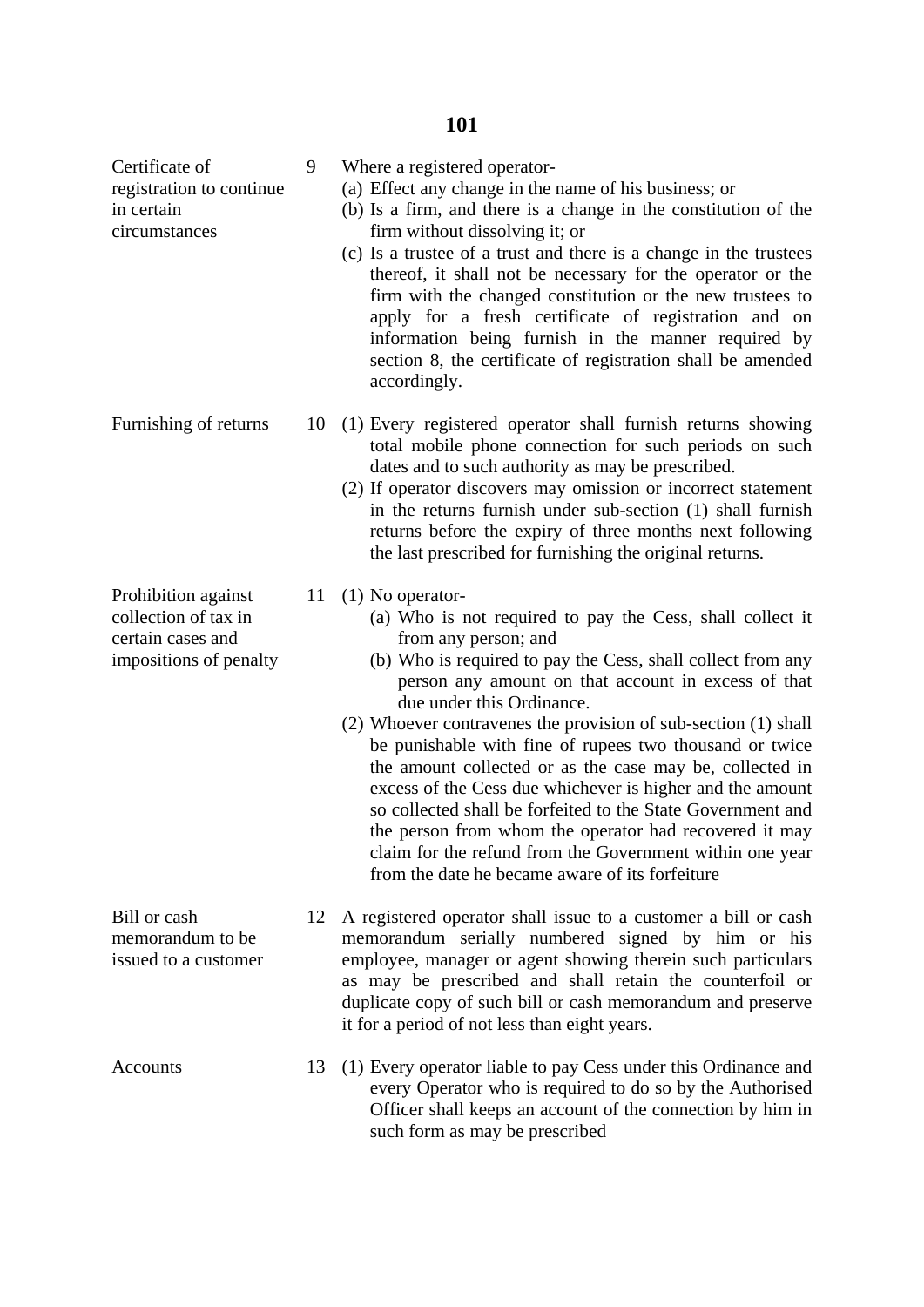- (2) The Commissioner of Taxes by notice in writing or by notification in the Official Gazette, direct an operator or many class of operator maintain accounts and records showing such particulars regarding the business in such form and in such manner as may be prescribed by him.
- (3) A registered operator shall keep all books of accounts, registers and documents relating to his business at the place of business specified in the certificate of registration with his previous approval, at such other place rise Officer may allow.
- Declaration in respect 14 Where the operator is a firm, company society association or of an operator which is trust the person who is in charge of and is responsible to the a firm, company etc. firm, company society, association or trust as the case may be, shall furnish a declaration stating the names of the persons who are members of the Board of Directors or Governing Body thereof and such other particulars may be prescribed.
- Offence and imposition 15 (1) Any registered operator who under Section 10 knowingly of penalty furnished false returns shall on conviction be punished-
	- (a) Where the Cess attempted to be evaded by submission of the false returns exceeds ten thousand, with simple imprisonment for a term which shall not be less than six months and with fine which may extend to rupees two thousand; and
	- (b) In any other case, with rigorous imprisonment for a term which shall not be less than three months but which may extend to one year and with fine which may extend to rupees one thousand
	- (2) Any operator who knowingly keeps false copies of bills or cash memorandum as required in Section 12 or accounts or other books as required under Section 13 shall on conviction before a magistrate be punished with rigorous imprisonment foe a term which shall not be less than three months but which may extend to one year and with fine which may extend to rupees one thousand.
	- (3) Any operator who attempts in any manner to evade payment of the Cess shall on conviction be punished-
		- (a) Where the amount involved exceeds rupees fifty thousand, with rigorous imprisonment for a term which shall not be less than six months but which may extend to three years and with fine which may extend to rupees two thousand; and
		- (b) In any other case, with rigorous imprisonment for a term which may extend to one year and than three fine which may extend to rupees one thousand.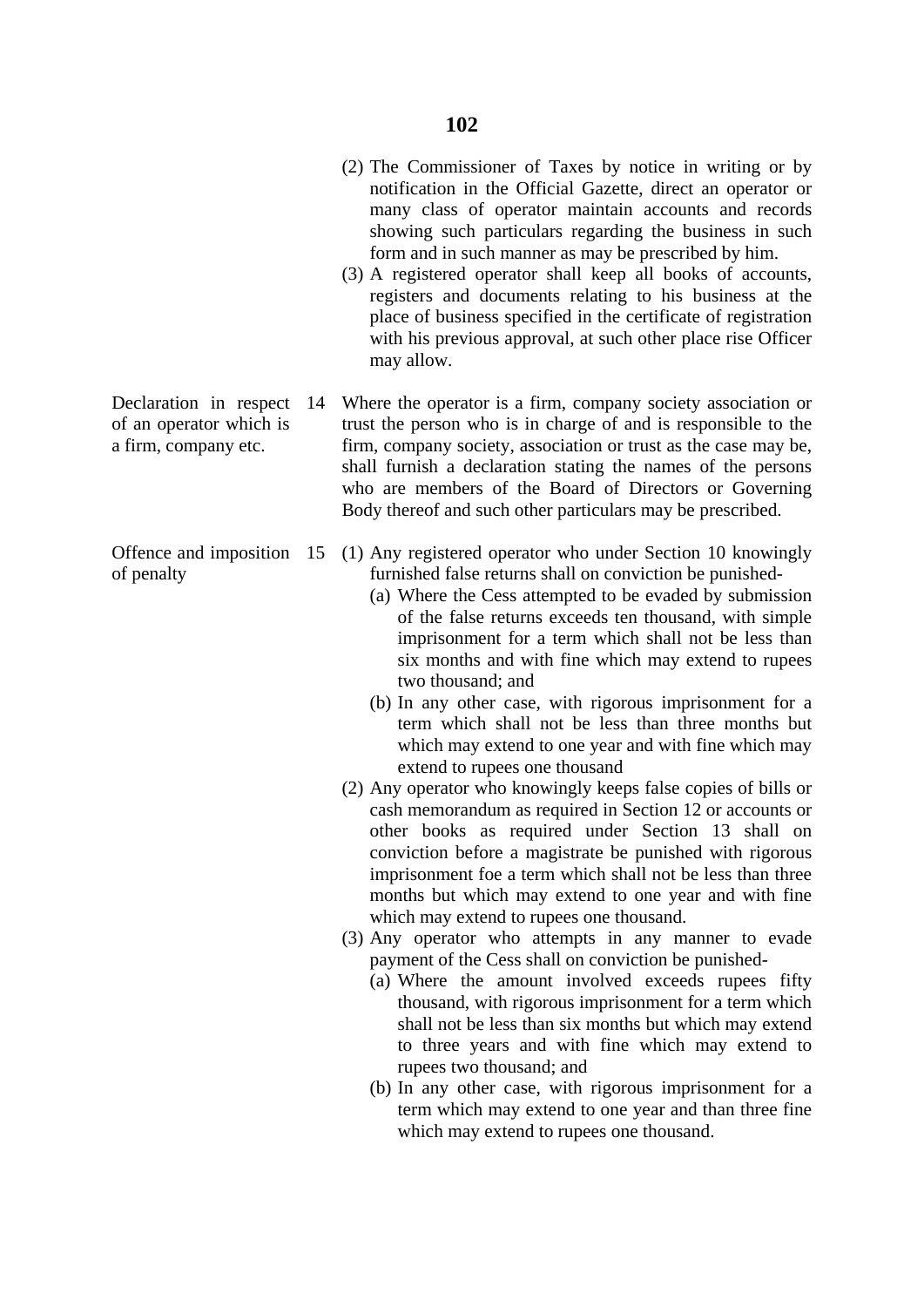- (4) Whoever contravenes the provisions of Section 6 or fails to comply with those of Section 8 or Section 10 or issue a bill or cash memorandum to any customer as required under Section 12, or whoever obstructs an officer from discharging his duties under Ordinance shall, on conviction be punished with imprisonment for a term which may extend to one year or with fine or with both.
- (5) Whoever aids or abets any person in the commission of any under this Ordinance or rules framed there under shall, on conviction, be punished with rigorous imprisonment which shall not be less than three months but which may extend to one year and with fine which may extend to rupees one thousand.
- Cognizance of Offence 16 No court shall take cognizance of any offence under this ordinance, or under the rules made there under except with the previous sanction of the Commissioner, and no court inferior to that of a Magistrate of the first class shall try any such offence.
- Power to make Rules 17 (1) The State Government may, by notification in the Official Gazette, made rules to carry out the purposes of this Ordinance.
	- (2) In particular and without prejudice to the generality of the foregoing provision, such rules may provide for all or any of the following matters, namely:-
		- (a) The manner of payment or refund of Cess;
		- (b) The form in which accounts and registers shall be maintained by an operator;
		- (c) The manner in which registration under Section 6 to be made and the form of the licence to be granted;
		- (d) The form of returns to be submitted;
		- (e) The manner of and period for payment of the Cess; and
		- (f) Any other matter which is required to be prescribed for the purpose of this Ordinance
	- (3) Rules, except rules made for the first time, shall be subject to the condition of previous publication for a period of not less than three weeks.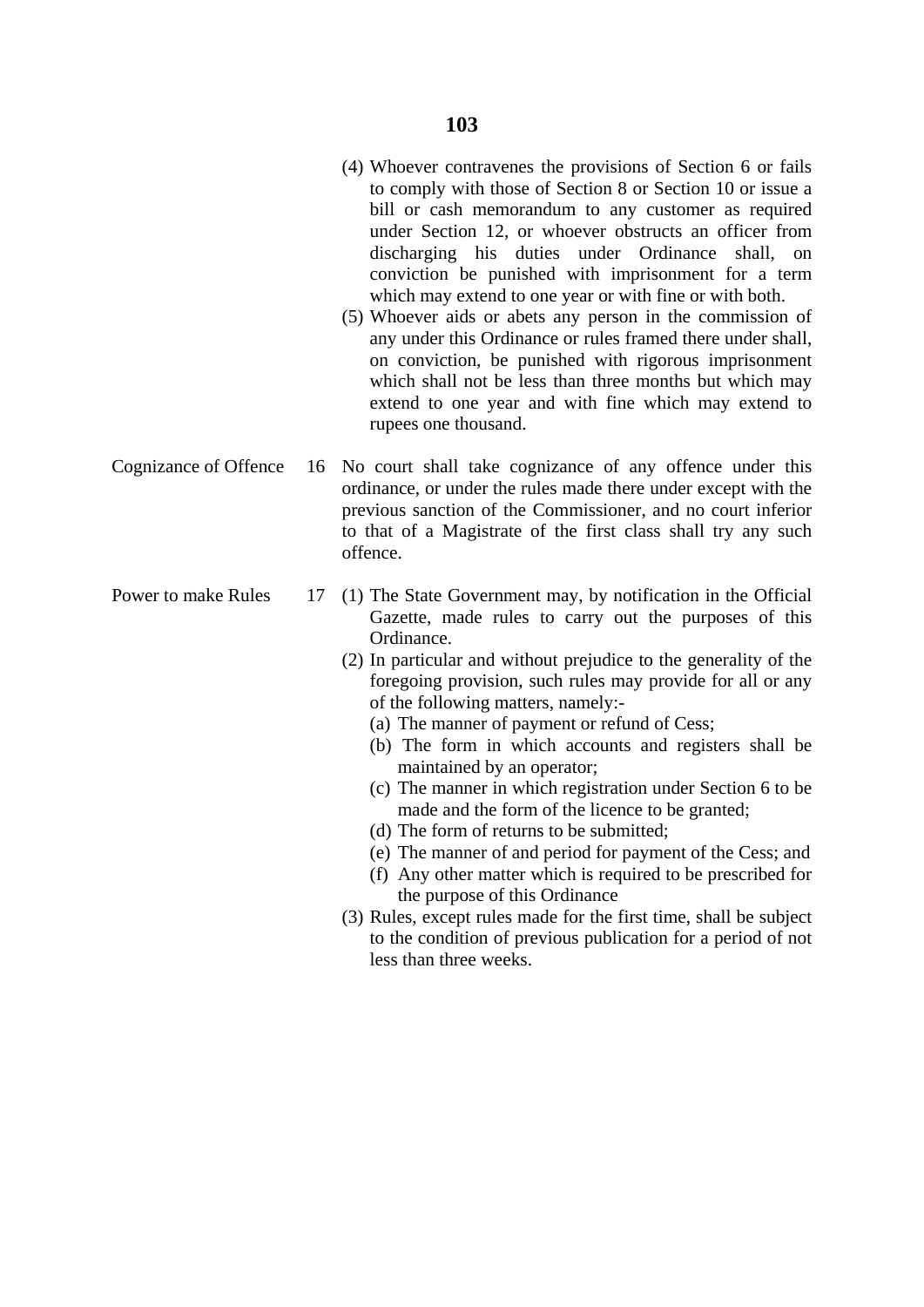Power to remove 18 If any difficulty arises in fixing effect to any provision of this difficulties **Ordinances** the state Government may, by general or special order, do anything not inconsistent with such provision for the purpose of removing the difficulty.

Dated Raj Bhavan M. M. JACOB

Shillong the 17<sup>th</sup> January, 2002 GOVERNOR OF MEGHALAYA

The 18<sup>th</sup> January, 2002 Deputy Secretary

Dated. Shillong, L. M. SANGMA,

Government of Meghalaya

Law Department Shillong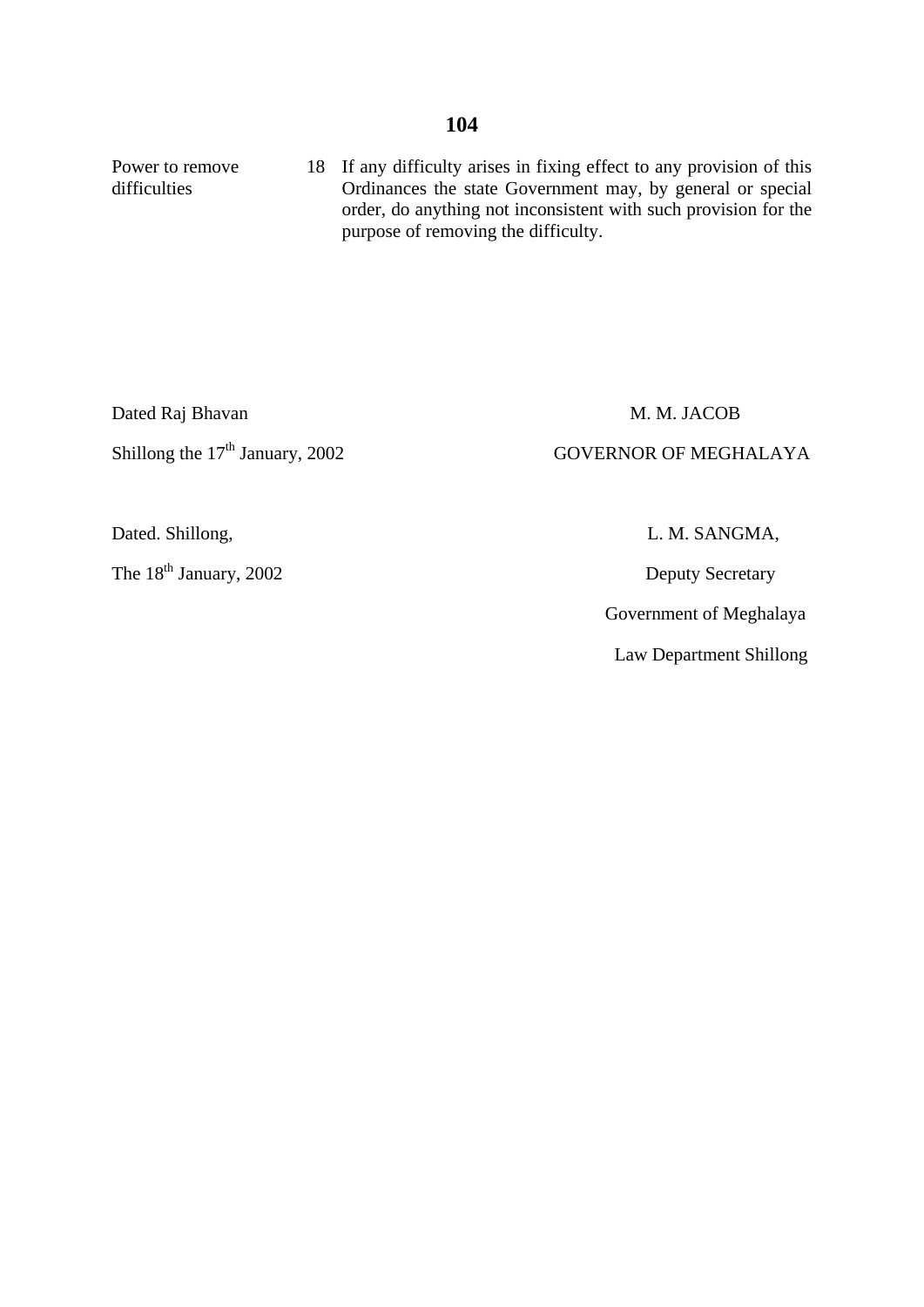# **The 8th March, 2002**

 No. LL(B) 200/84/134- The Contingency Fund of Meghalaya (Amendment) Ordinance, 2002) (No. 4 of 2002) promulgated by the Governor on  $6<sup>th</sup>$  March, 2002 is hereby published for general information.

### **MEGHALAYA ORDINANCE NO. 4 OF 2002**

Promulgated by the Governor on  $6<sup>th</sup>$  March, 2002

Published in the Extra-ordinary Gazette of Meghalaya, dated  $8<sup>th</sup>$  March, 2002)

THE CONTINGENCY FUND OF MEGHALAYA (AMEDMENT) ORDINANCE, 2002

An

#### **Ordinance**

To amend temporarily the Contingency Fund of Meghalaya Act, 1972

Whereas the Legislative Assembly of Meghalaya is not in session and the Governor is satisfied that circumstances exist which render it necessary for him to take immediate action.

Now, therefore in exercise of the powers conferred by clause (1) of Article 213 of the Constitution, the Governor of Meghalaya hereby promulgates in the Fifty-Second Year of the Republic of India following Ordinance, namely:-

| Short title and<br>commencement                         | 1 | (1) This Ordinance may be called the Contingency Fund of<br>Meghalaya (Amendment) Ordinance, 2002<br>(2) It shall be deemed to come into force at once.                                                                                                                                                                                   |
|---------------------------------------------------------|---|-------------------------------------------------------------------------------------------------------------------------------------------------------------------------------------------------------------------------------------------------------------------------------------------------------------------------------------------|
| Amendment of section 2<br>of Meghalaya Act 5 of<br>1972 | 2 | To section 2 of the Contingency Fund of Meghalaya Act,<br>following proviso shall be added, namely:-                                                                                                                                                                                                                                      |
|                                                         |   | "Provided that during the period beginning on the date"<br>of commencement of the Contingency Fund of Meghalaya<br>(Amendment) ordinance, 2002 and ending $31st$ March 2002<br>this section shall have effect subject to modification that for<br>the words 'rupees sixteen crores, the words twenty six<br>crores' shall be substituted. |
| Repeal and Saving                                       | 3 | (1) The Contingency Fund of Meghalaya (Amendment)<br>Ordinance 2002 (No. 1 of 2002) is hereby repeated.                                                                                                                                                                                                                                   |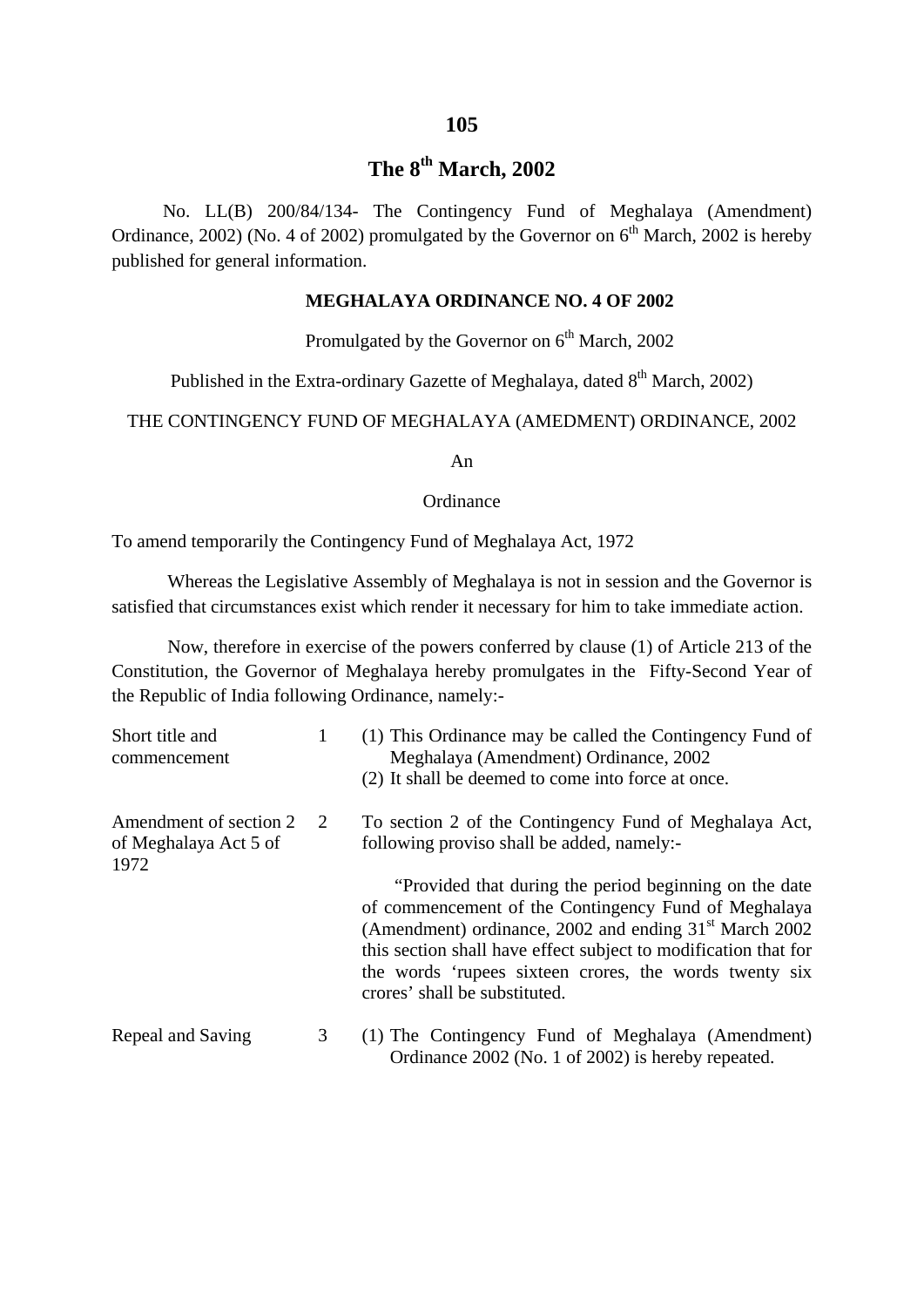### **106**

 (2) Notwithstanding such repeal anything done or any action taken under the Ordinance so repealed shall be deemed to have been done or taken under the provision of this ordinance.

Dated Raj Bhavan M. M. JACOB

Shillong the 6<sup>th</sup> March, 2002 Governor of Meghalaya,

L. M. SANGMA,

Deputy Secretary to the Govt. of Meghalaya

Law (B) Department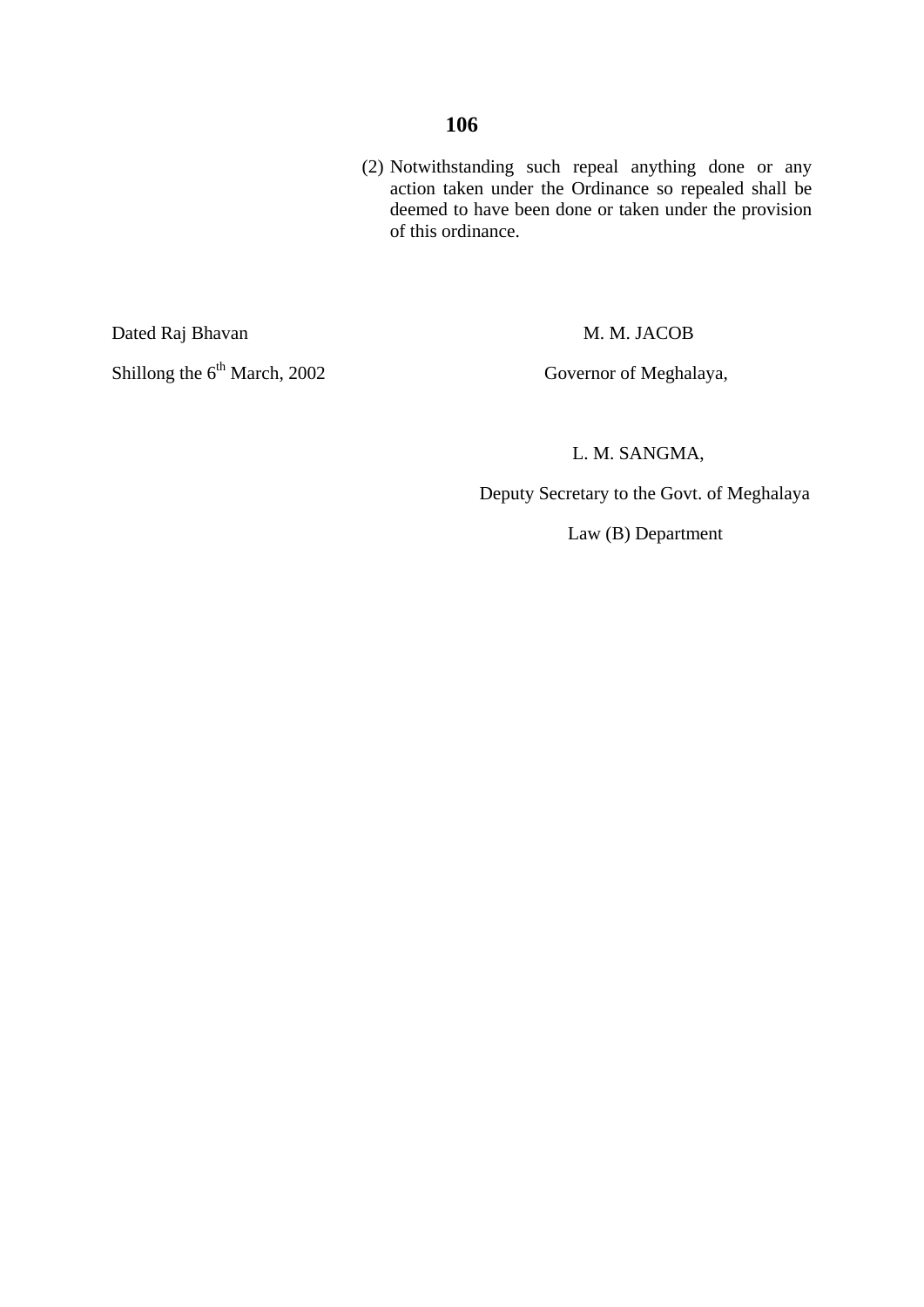## **The 28th September, 2002**

 No. LL(B) 200/84/138- The Contingency Fund of Meghalaya (Amendment) Ordinance, 2002) (No. 5 of 2002) promulgated by the Governor on  $27<sup>th</sup>$  September, 2002 is hereby published for general information.

#### **MEGHALAYA ORDINANCE NO. 5 OF 2002**

Promulgated by the Governor on  $27<sup>th</sup>$  September, 2002

Published in the Extra-ordinary Gazette of Meghalaya, dated  $28<sup>th</sup>$  September, 2002)

THE CONTINGENCY FUND OF MEGHALAYA (AMEDMENT) ORDINANCE, 2002

An

#### **Ordinance**

To amend temporarily the Contingency Fund of Meghalaya Act, 1972

Whereas the Legislative Assembly of Meghalaya is not in session and the Governor is satisfied that circumstances exist which render it necessary for him to take immediate action.

Now, therefore in exercise of the powers conferred by clause (1) of Article 213 of the Constitution, the Governor of Meghalaya hereby promulgates in the Fifty-third Year of the Republic of India following Ordinance, namely:-

| Short title and<br>commencement                         | 1 | (1) This Ordinance may be called the Contingency Fund of<br>Meghalaya (Amendment) Ordinance, 2002<br>(2) It shall come into force at once.                                                                                                                                                           |
|---------------------------------------------------------|---|------------------------------------------------------------------------------------------------------------------------------------------------------------------------------------------------------------------------------------------------------------------------------------------------------|
| Amendment of section 2<br>of Meghalaya Act 5 of<br>1972 | 2 | To section 2 of the Contingency Fund of Meghalaya Act,<br>following proviso shall be added, namely:-<br>"Provided that during the period beginning on the date"<br>of commencement of this Ordinance and ending the 31 <sup>st</sup><br>march, 2003 this section have effect subject to modification |
|                                                         |   | that for the words 'rupees six crores, the words sixty crores'<br>shall be substituted.                                                                                                                                                                                                              |
| Dated Raj Bhavan                                        |   | M. M. JACOB                                                                                                                                                                                                                                                                                          |
| Shillong the $27th$ September, 2002                     |   | GOVERNOR OF MEGHALAYA,                                                                                                                                                                                                                                                                               |
| Dated Shillong,                                         |   | S. DYKES,                                                                                                                                                                                                                                                                                            |
| The 28 <sup>th</sup> September, 2002                    |   | Joint Secretary to the Govt. of Meghalaya                                                                                                                                                                                                                                                            |
|                                                         |   | Law Department, Shillong                                                                                                                                                                                                                                                                             |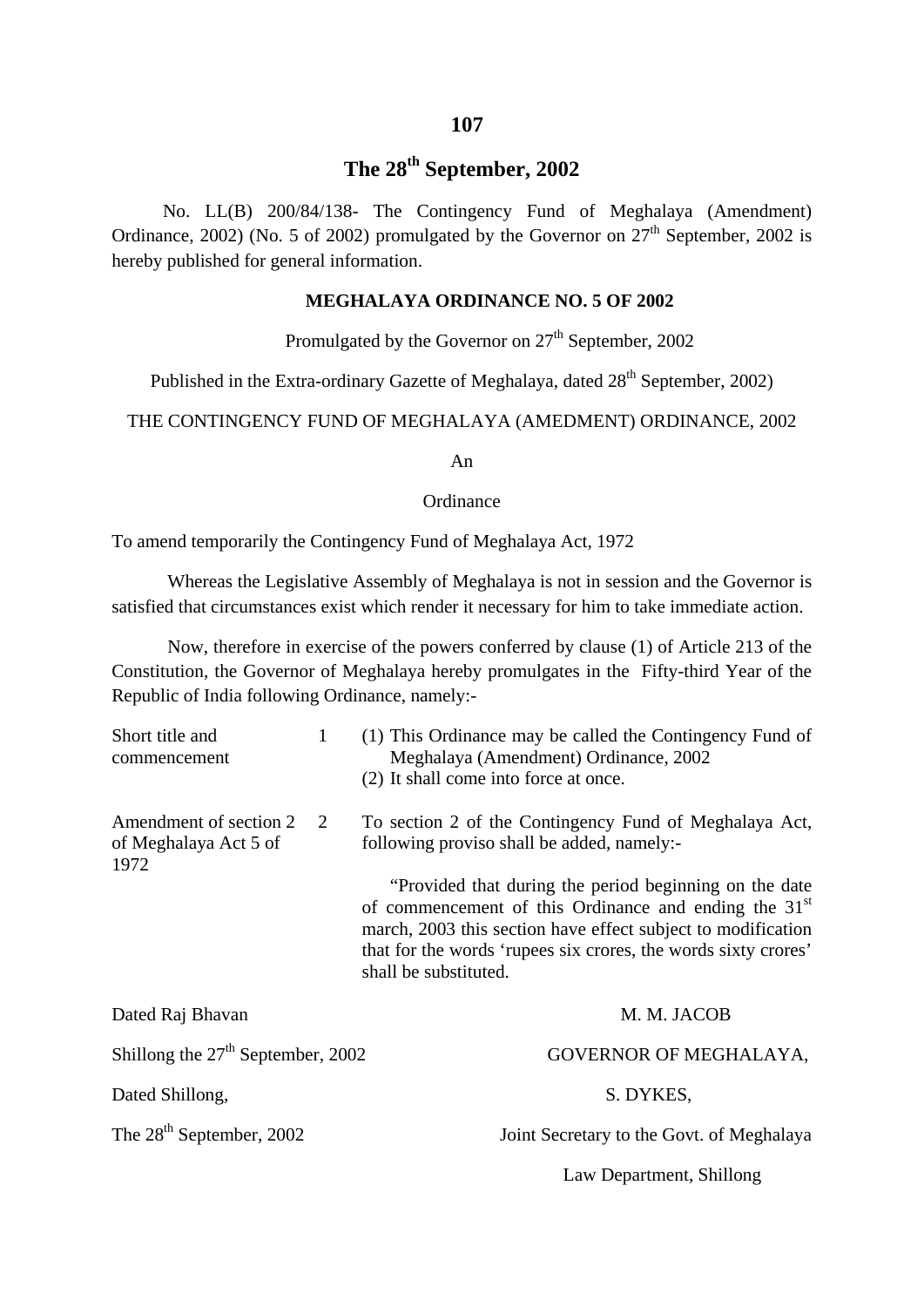#### **108**

# **The 5th December, 2002**

 No. LL(B) 45/2001/8- The Meghalaya Tax On Luxuries Ordinance, 2002) (No. 6 of 2002) promulgated by the Governor on  $4<sup>th</sup>$  December, 2002 is hereby published for general information.

#### **MEGHALAYA ORDINANCE NO. 6 OF 2002**

Promulgated by the Governor on  $4<sup>th</sup>$  December, 2002

Published in the Extra-ordinary Gazette of Meghalaya, dated  $5<sup>th</sup>$  December, 2002)

## THE MEGHALAYA TAX (ON LUXURIES) ORDINANCE, 2002

#### An

#### **Ordinance**

#### To provide for imposition of tax on luxuries

Whereas it is expedient to provide for the imposition of tax on luxuries and for matters connected therewith.

And, whereas, the Legislative Assembly of Meghalaya is not in session and the Governor of Meghalaya is satisfied that circumstance exist which render it necessary for him to take immediate action.

| Short title, extent and<br>commencement | 1 | (1) This Ordinance may be called the Meghalaya Tax (On<br>Luxuries) Ordinance, 2002<br>(2) It extends to the whole of Meghalaya.                                                                                                                                                                                                                                                                                                                                                    |
|-----------------------------------------|---|-------------------------------------------------------------------------------------------------------------------------------------------------------------------------------------------------------------------------------------------------------------------------------------------------------------------------------------------------------------------------------------------------------------------------------------------------------------------------------------|
|                                         |   | (3) It shall come into force at once.                                                                                                                                                                                                                                                                                                                                                                                                                                               |
| Definition                              | 2 | In this Ordinance, unless there is anything repugnant in the<br>subject or context:-                                                                                                                                                                                                                                                                                                                                                                                                |
|                                         |   | (a) "licensed stockist" means a stockist to whom has been<br>granted under sub-section (4) of Section 6;<br>(b) "Luxuries" means the commodities, specified in the<br>Schedule, for enjoyment over and above the necessary<br>of life;<br>(c) "notification" means notification published in the<br>official Gazette;<br>(d) "Ordinance" means the Meghalaya Taxation (on<br>luxuries) Ordinance, 2002;<br>(e) "prescribed" means prescribed by rules made under this<br>Ordinance; |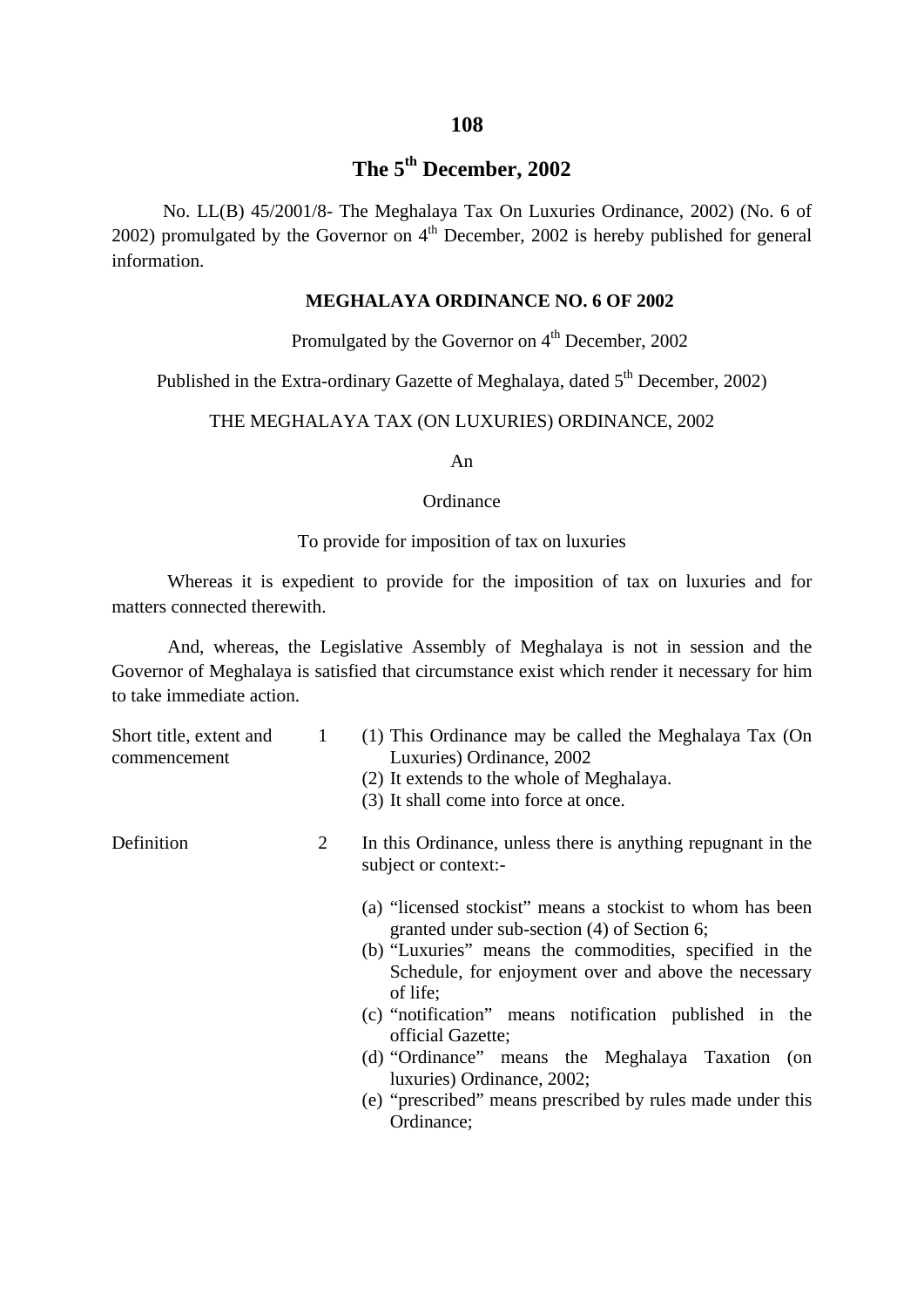- (f) "Prescribed Authority" means the Commissioner of Taxes appointed under sub-section (1) of Section 8 of the Meghalaya Sale tax Act (Assam Act XVII of 1947 as adapted by Meghalaya);
- (g) "Schedule" means the Schedule appended to this Ordinance;
- (h) "State Government" means the Government of the State of Meghalaya;
- (i) "Stock of luxuries" means the quantity of luxuries that stock received or kept by stockist;
- (j) "Stockist" means a persons who has in customary course of business, in his possession of, or control over, a stock of luxuries, whether manufactured, made or processed by him in Meghalaya or brought by him into Meghalaya, either on his own account or on account of others, from any place outside Meghalaya;
- (k) "tax" means the tax payable under this Ordinance;
- (l) "turnover of stock of luxuries" in relation to take stockist in respect of any period as prescribed or part thereof , means the value of stock of luxuries;
- (m)"value of stock of luxuries" means
	- i) In respect of any Stockist a manufacturer of any of the luxuries, the value of such luxuries, calculated at the ex-factory price at the time of receipt of entry thereof in his stock and the amount of excise duty and of transport and insurance charges if any paid or payable by him.
	- ii) In respect of any stockist being an improper of any of the luxuries the value of such luxuries calculated at the price thereof as per cosignor's bill invoice or consignment note or other document of like nature and shall include-

(ia) excise duty and central sales tax, if any, paid or payable on such luxuries by the manufacture or improper thereof as the case may be; and

(ib) transport charges and insurance charges if any for carrying such luxuries to any premises, godown, warehouse or any other place for delivery to a wholesaler, dealer retailer, distributor or any other person; and

(n) "Year" means the year commencing on the first day of April and ending on the  $31<sup>st</sup>$  day of March.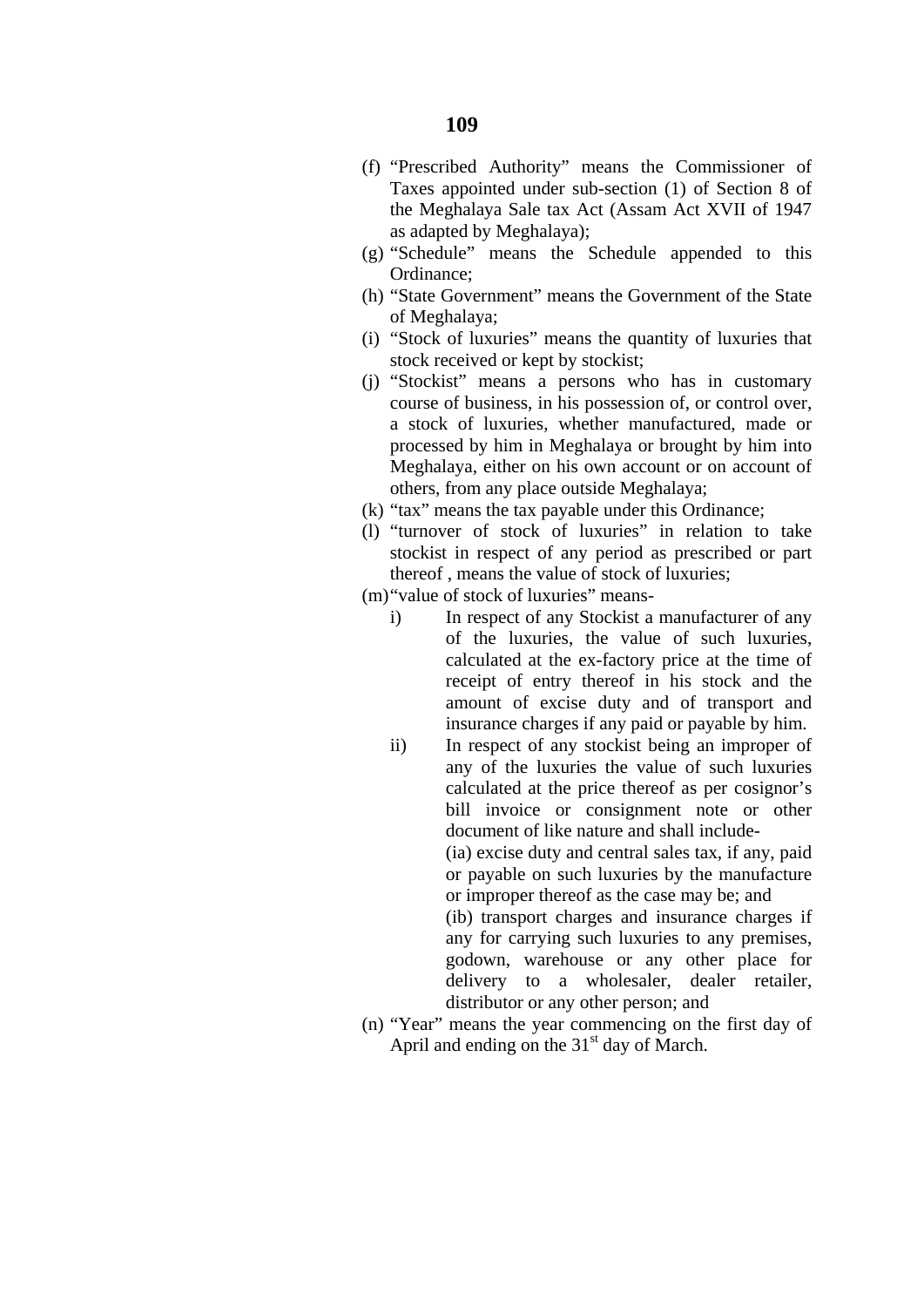| <b>Taxing Authority</b> | 3 | (1) The State Government shall appoint the prescribed<br>authority and such other person as appointed under sub-<br>section (1) of Section 8 of Meghalaya Sales Tax Act,<br>(Assam Act XVII of 1947 as adapted by the Meghalaya)<br>to assist the prescribed authority for carrying out the<br>purpose of this Ordinance with area or areas as specified<br>under the said Act over which such persons have been<br>exercising jurisdiction.<br>(2) Persons appointed under sub-section (1) shall exercise<br>such powers as may be conferred and such duties as<br>may be required by or under this Ordinance.<br>(3) The Prescribed Authority and the persons appointed<br>under sub-section (1) shall be deemed to be public<br>servants within the meaning of Section 21 of India penal<br>Code.<br>(4) Subject to such conditions and restrictions as may be<br>prescribed, the prescribed authority may, by order in<br>writing delegate any of its powers and duties under this<br>Ordinance.<br>(5) No suit, prosecution or other legal proceedings shall lie<br>against the prescribed authority or the persons appointed<br>under sub-section (1) for anything which is in good faith<br>done or intended to be done under this Ordinance or the<br>rules made there under. |
|-------------------------|---|---------------------------------------------------------------------------------------------------------------------------------------------------------------------------------------------------------------------------------------------------------------------------------------------------------------------------------------------------------------------------------------------------------------------------------------------------------------------------------------------------------------------------------------------------------------------------------------------------------------------------------------------------------------------------------------------------------------------------------------------------------------------------------------------------------------------------------------------------------------------------------------------------------------------------------------------------------------------------------------------------------------------------------------------------------------------------------------------------------------------------------------------------------------------------------------------------------------------------------------------------------------------------------------|
| Incidence of Tax        | 4 | Every stockist shall be liable to pay on his turnover of stock<br>of luxuries at such rate, not exceeding twenty percentum, as<br>the State Government may, by notification fix in this behalf<br>and different rates may be fixed for different class of<br>luxuries.                                                                                                                                                                                                                                                                                                                                                                                                                                                                                                                                                                                                                                                                                                                                                                                                                                                                                                                                                                                                                |
| Levy for Tax            | 5 | The tax payable by a stockist under this Ordinance shall be<br>levied on his turnover of stock of luxuries during any period<br>as prescribed                                                                                                                                                                                                                                                                                                                                                                                                                                                                                                                                                                                                                                                                                                                                                                                                                                                                                                                                                                                                                                                                                                                                         |
| Licence                 | 6 | (1) No Stockist shall, while being liable to pay luxury tax<br>under Section 4 hold any stock of luxuries in any<br>premises, godown, warehouse or any other place in<br>Meghalaya unless he obtains, on application, a licence<br>in the prescribed Form                                                                                                                                                                                                                                                                                                                                                                                                                                                                                                                                                                                                                                                                                                                                                                                                                                                                                                                                                                                                                             |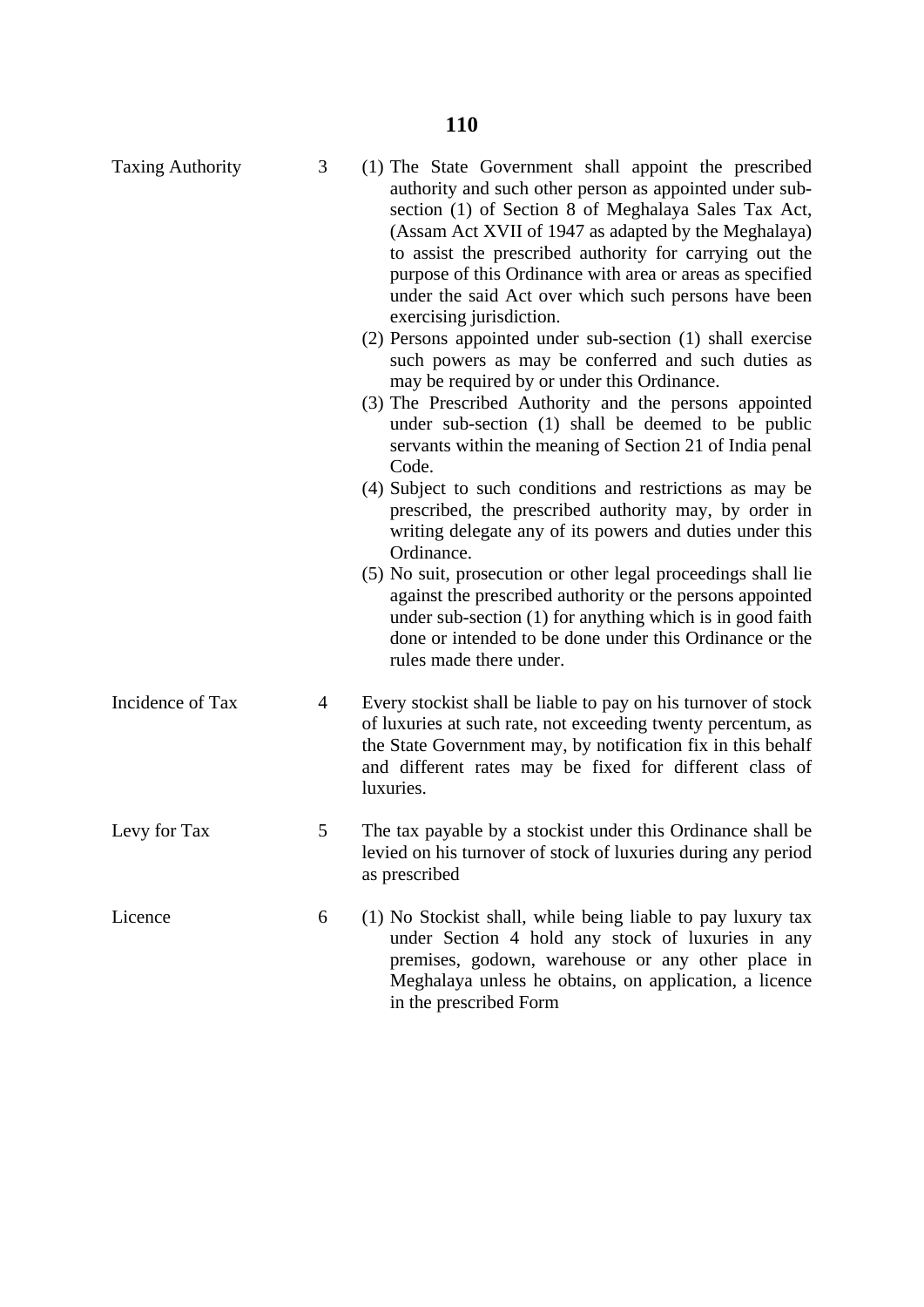(2) If a stockist fails to obtain a licence under sub-section (1) within a period of one month of the commencement of this Ordinance, or within a period of seven days from the date of his liability under Section 4, whichever is latter, the prescribed Authority may, alter giving him reasonable opportunity of being heard, impose, by way of penalty a sum being not less than five thousand rupees and not more than ten thousand rupees for each month of delay in obtaining the licence and direct the stockist by a notice to pay the amount of such penalty into a Government Treasury within the date specified in the notice;

 Provided that no penalty under this sub-section shall be imposed in respect of the same fact for which a prosecution has been instituted and no prosecution would lie vice versa.

- (3) Every stockist required to obtain a licence under subsection (1) shall make an application in this behalf in the prescribed manner to the prescribed Authority.
- (4) If the prescribed Authority is satisfied that the application for licence is in order, it shall subject to such conditions and restriction and in such manner as may be prescribe, grant the applicant a licence in the prescribed form.
- (5) Where a stockist makes an application for licence under sub-section (3) within the period referred to in subsection (2) such stockist shall be deemed to have complied with the provisions of sub-section (1) of this application.
- (6) Where a licence has been granted to a stockist under subsection (4) the prescribed authority may, if in its opinion that it is necessary or expedient so to do for the proper realisation of recovery of the tax under this Ordinance, at any time while such license is in force, by an order in writing and for reasons to be recorded therein, require the stockist to furnish within such period and in such manner as may be prescribed, a security for the proper payment of the tax payable by him under this Ordinance;

 Provided that no order shall be passed under this subsection without giving one stockist an opportunity of being heard.

- (7) The prescribed authority may, on application or otherwise from time to time, amend the licence or a stockist.
- (8) Where the liability of stockist to whom a licence has been granted under sub-section (4) to pay the tax under this Ordinance has ceased, such licence may, on application by him, be cancelled by the Prescribed Authority in the manner as may be prescribed.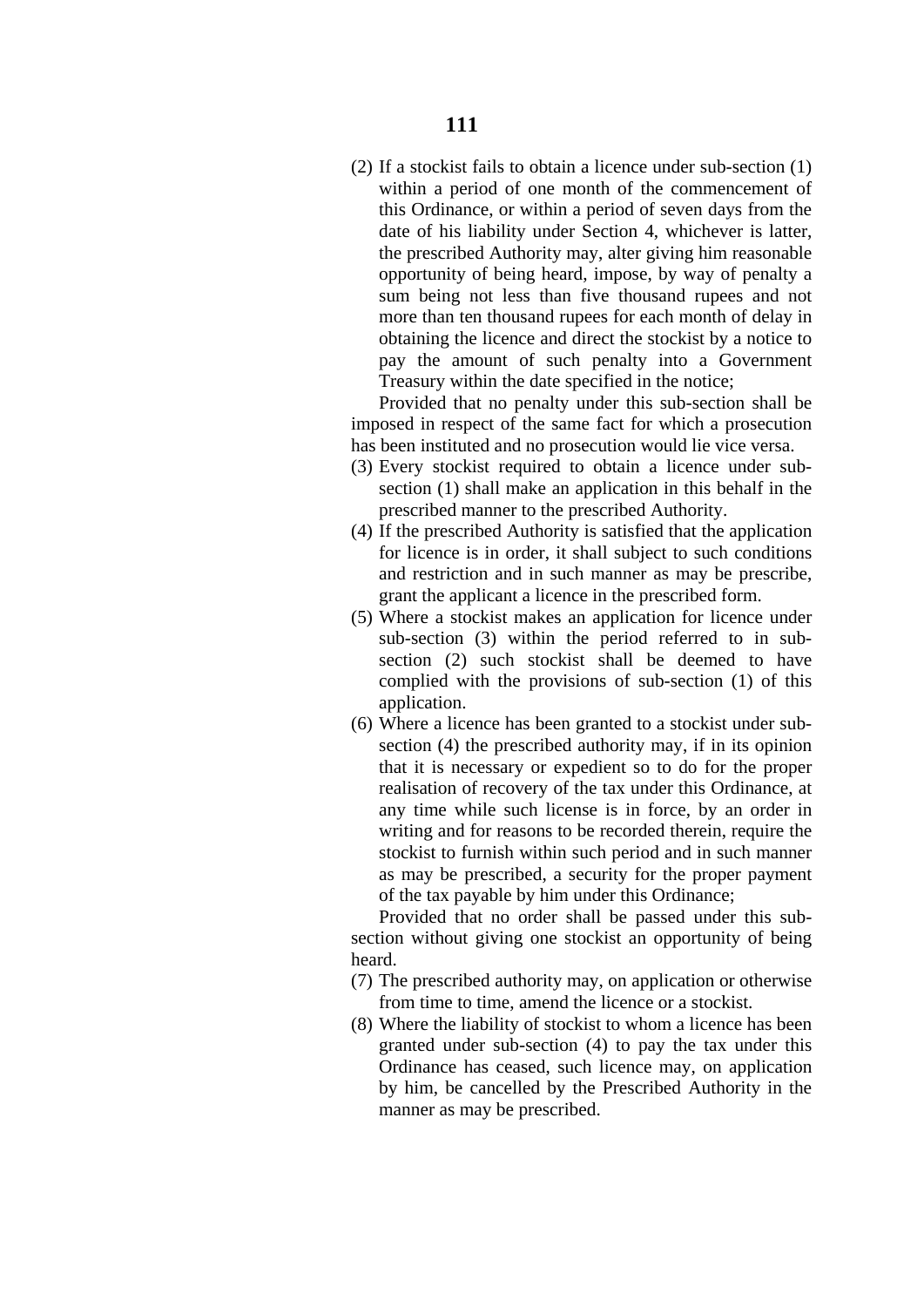(9) A licence granted to a stockist under sub-section (4) may be banc led by the Prescribed Authority after due notice to such stockist if it is satisfied that he has failed to pay the tax, penalty, or interest payable under this Ordinance or to furnish the security under sub-section (6);

Provided that the licence so cancelled may be restored if the stockist to whom the licence was granted pays the arrears tax, penalty and interest and furnished a receipt challan therefore.

- Returns and payment of 7 (1) Every licensed stockist shall furnish returns of Tax turnover of stock of luxuries to the prescribed authority, in such manner, for such period or periods, and by such or date dates as may prescribed.
	- (2) Before any licensed stockist furnishes the return under sub-section (1) he shall in the prescribed manner, pay into a Government Treasury the full amount of tax due from him under this Ordinance according to such returns and shall furnish alone, with each such returns a receipt from such Treasury showing the payment of such amount.
- Interest 8 (1) If the amount of tax payable under Section 5 in respect of any periods not paid by the Stockist referred to in Section 7 by the date prescribed under that section, such stockist shall pay a simple interest at the rate of two percentum for each English Calendar month of default from the first day of such month next following the date as prescribed to the last day of the month prior to the month in which such tax is fully paid or into the month prior to the month of assessment under Section 9 in respect of such period, whichever is earlier, upon so much of the amount of tax payable by him according to return where return is furnished, or according to such assessment where return is not furnished as remain in paid the end of each such month of default.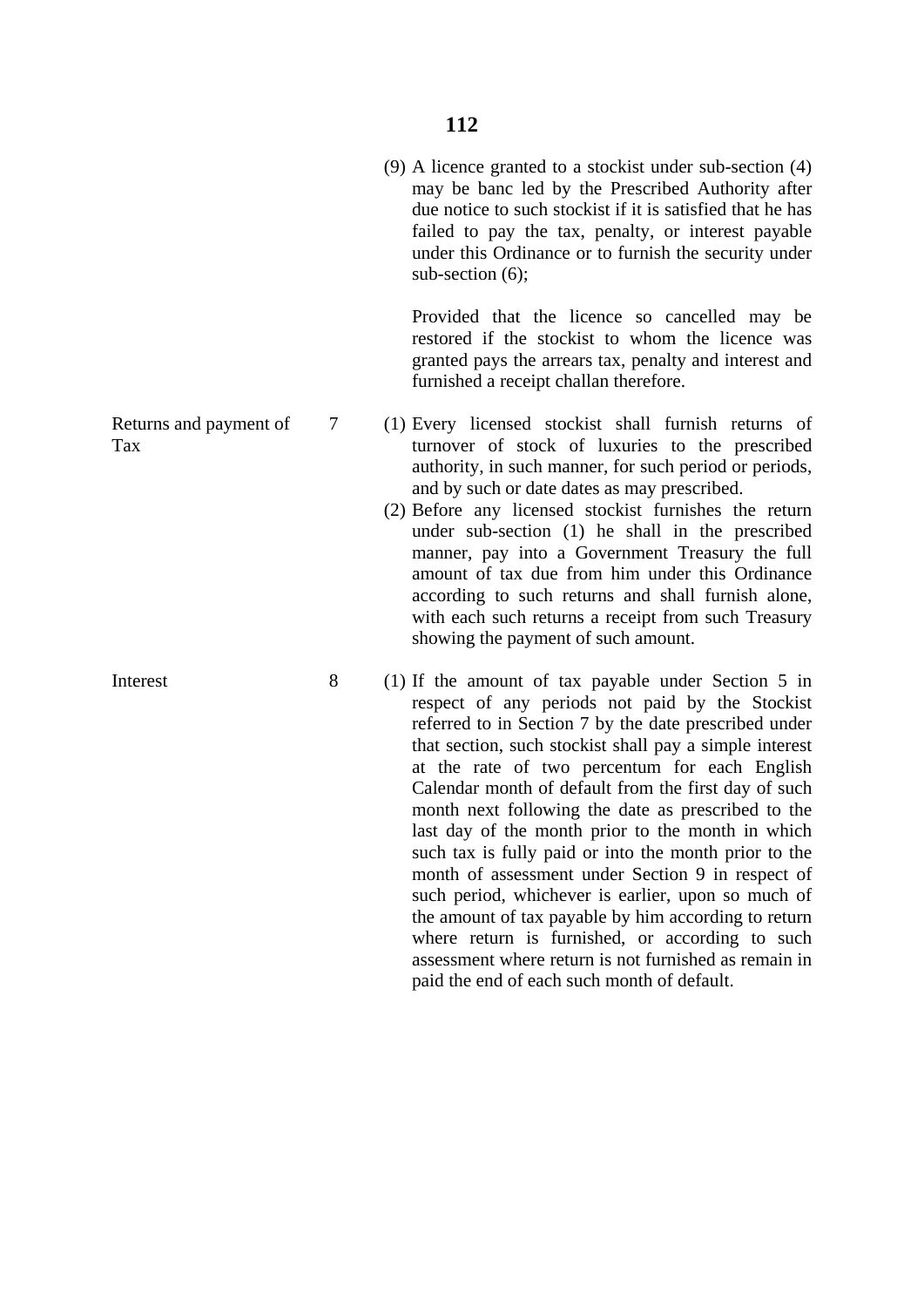- (2) Where a stockist fails to make payment of any tax payable after assessment made under sub-section (1) of this section by the date specified in the notice issued under Section 9 for payment thereof he shall pay a simple interest at the rate of two persentum for each English calendar month of default from the first day of such month next following the date specified in such notice to the last day of the month prior to the month of full payment of such tax, or up to the month prior to month of commencement of proceeding under sub-section (1) of Section 9, whichever is earlier upon so much of the amount of tax due from him according to such notice as remain unpaid at the end of each such month of default.
- (3) Where as a result of an order under Section 4, the amount of tax on which interest was payable under this section is modified, the interest shall be payable on the modified amount.
- (4) A stockist liable to pay interest under sub-section (1) or sub-section (2) shall pay into a Government Treasury the amount of such interest in such manner and by such date or dates as may be prescribed.
- (5) Notwithstanding anything contained in sub-section (1) or sub-section (2) no interest shall be payable in such case or under such circumstances, and subject to such conditions if any, as may be prescribed.
- (6) The State Government shall in the prescribed manner pay a simple interest at the rate of two percentum for each English calendar month of delay in making refund of luxury tax paid in excess which arises out of an order passed under Section 4, from the first day of such month next following the expiry of three months from the date of passing of such order to the last day of the month prior to the month in which the refund is made upon the amount of six refundable to him according to such order.
- (7) In calculating the interest payable under this section the amount of tax in respect of which such interest is to be calculated shall be rounded of to the nearest multiple of one hundred rupees and for this purpose, where such amount contains as part of one hundred rupees, if such part is fifty rupees or mose, it shall be increased to onr hundred rupees and, it such part is less than fifty rupees, it shall be ignored.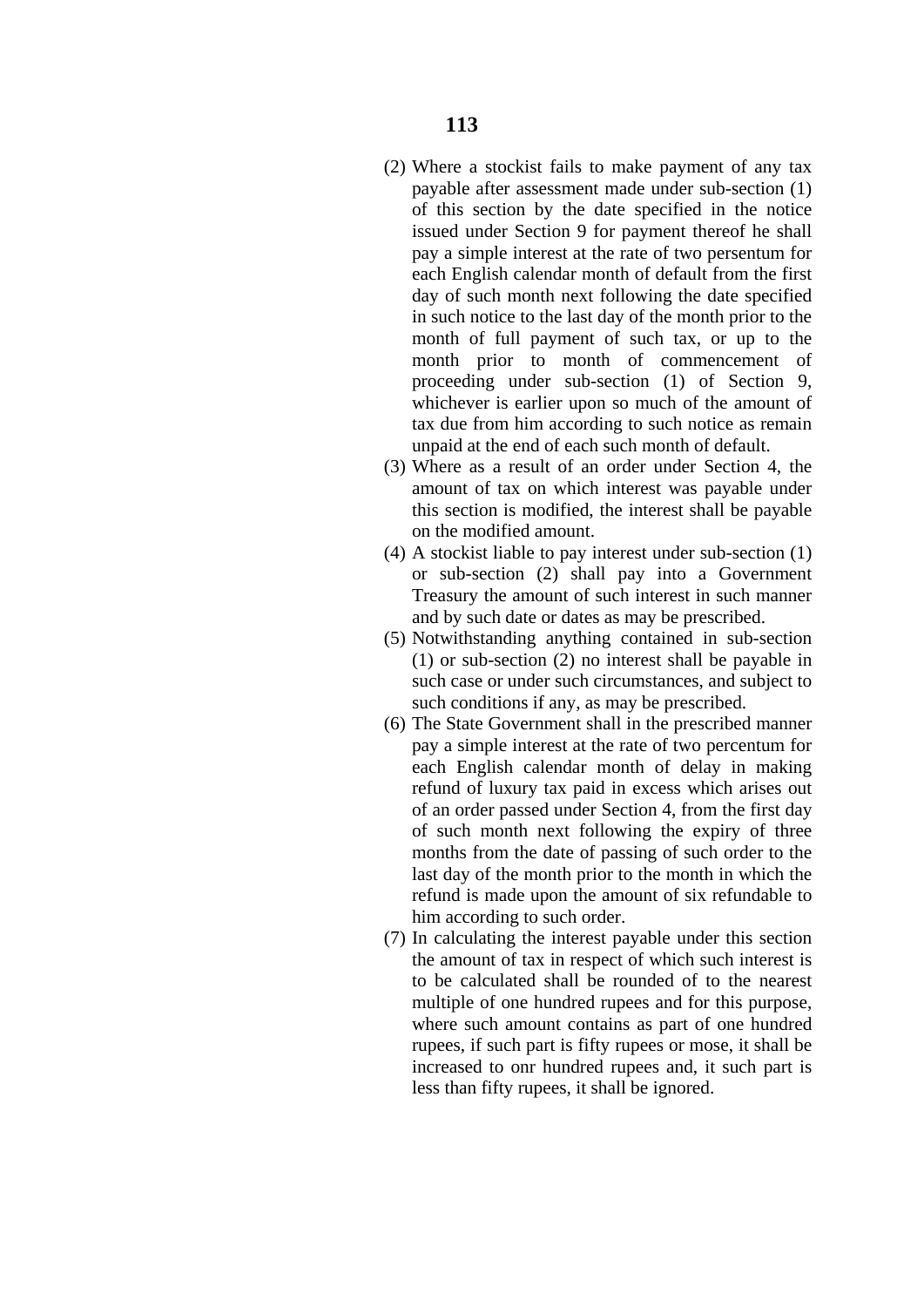|                     |    | proceed in such manner as may be prescribed to assess to<br>the best of its judgement the amount of tax from the<br>licensed stockist and-<br>(a) No proceedings shall be commenced against the<br>person as aforesaid.<br>(b) If any proceedings have already been commenced<br>against such person, such proceedings shall be<br>proceeded with, or.<br>(c) If such person undertakes to comply with the<br>requirements of the provisions to contain in sub-<br>section (i) of Section 6, within such period as the<br>Prescribed Authority may direct.                                                                                                                                                                                                                                                                                                                                   |
|---------------------|----|----------------------------------------------------------------------------------------------------------------------------------------------------------------------------------------------------------------------------------------------------------------------------------------------------------------------------------------------------------------------------------------------------------------------------------------------------------------------------------------------------------------------------------------------------------------------------------------------------------------------------------------------------------------------------------------------------------------------------------------------------------------------------------------------------------------------------------------------------------------------------------------------|
| Power to make rules | 10 | (1) The State Government may, by notification, make<br>rules for carrying of the provisions of this Ordinance.<br>(2) In particular, and without prejudice to the generality<br>of the foregoing power, such rules may provide for<br>all or any of the following matters, namely-<br>(a) The procedure for, and other matters (including<br>provisions of payment of fees) incidental to, the<br>disposal of appeal, revision and review<br>(b) Any other matter which may be, or is required to<br>be prescribed under this Ordinance.<br>(3) In making any rule, the State Government may direct<br>that a breach thereof shall be punishable with fine not<br>exceeding five hundred rupees and when the offence<br>is a continuing, one with a daily fine not exceeding<br>twenty five rupees during the continuance of the<br>offence.<br>$TC = 1100^\circ$ 1. $T = 1$ $C = 1$ $C = 1$ |

Power to remove 11 If any difficulty arises in giving effect to any provision difficulties of this Ordinance, the State Government may, by order do anything which appears to it to be necessary or expedient of the purposes of removing the difficulty